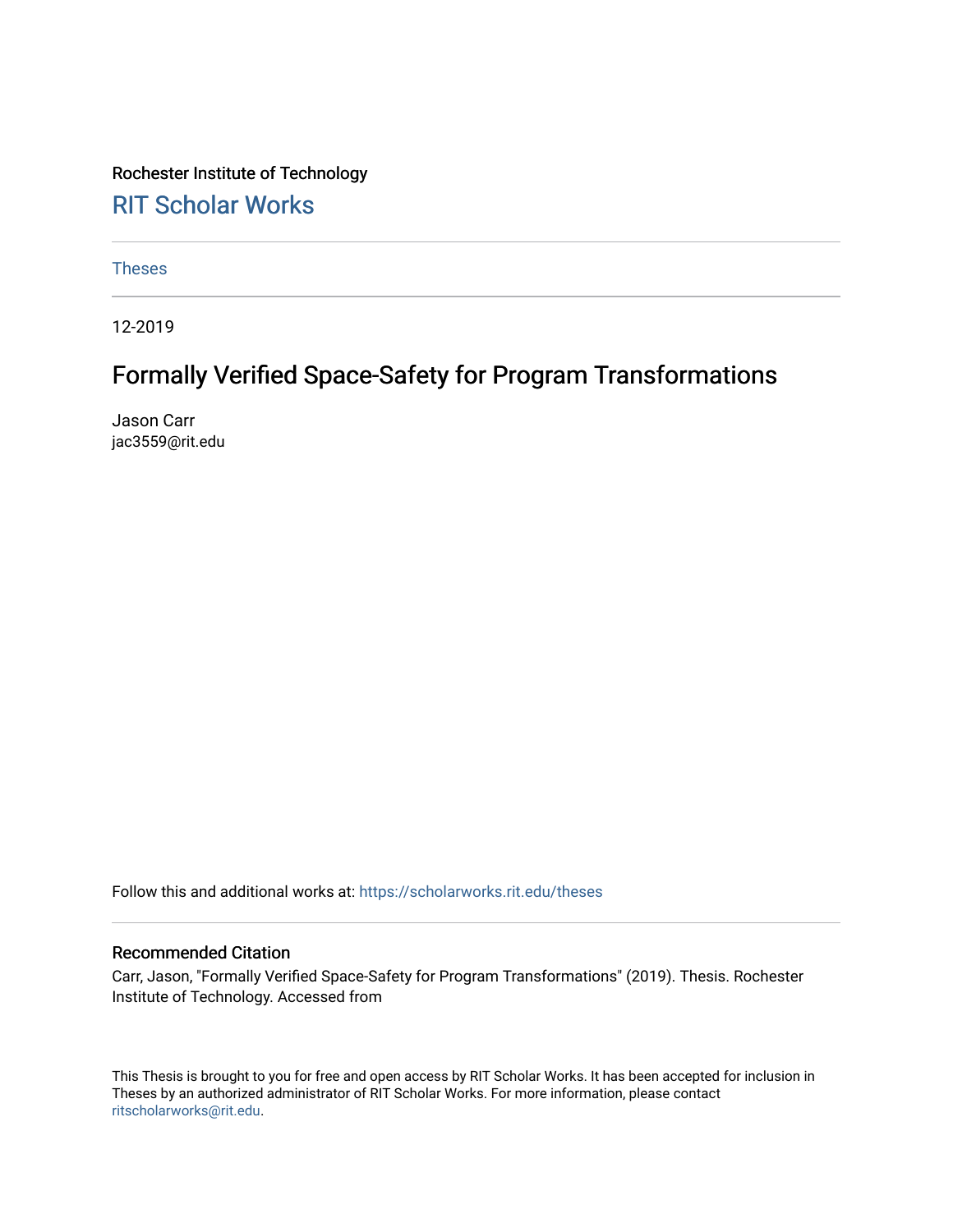# <span id="page-1-0"></span>Formally Verified Space-Safety for Program Transformations

by

Jason Carr

## THESIS

Presented to the Faculty of the Department of Computer Science

Golisano College of Computer and Information Sciences Rochester Institute of Technology

in Partial Fulfillment

of the Requirements

for the Degree of

Master of Science in Computer Science

Rochester Institute of Technology

December 2019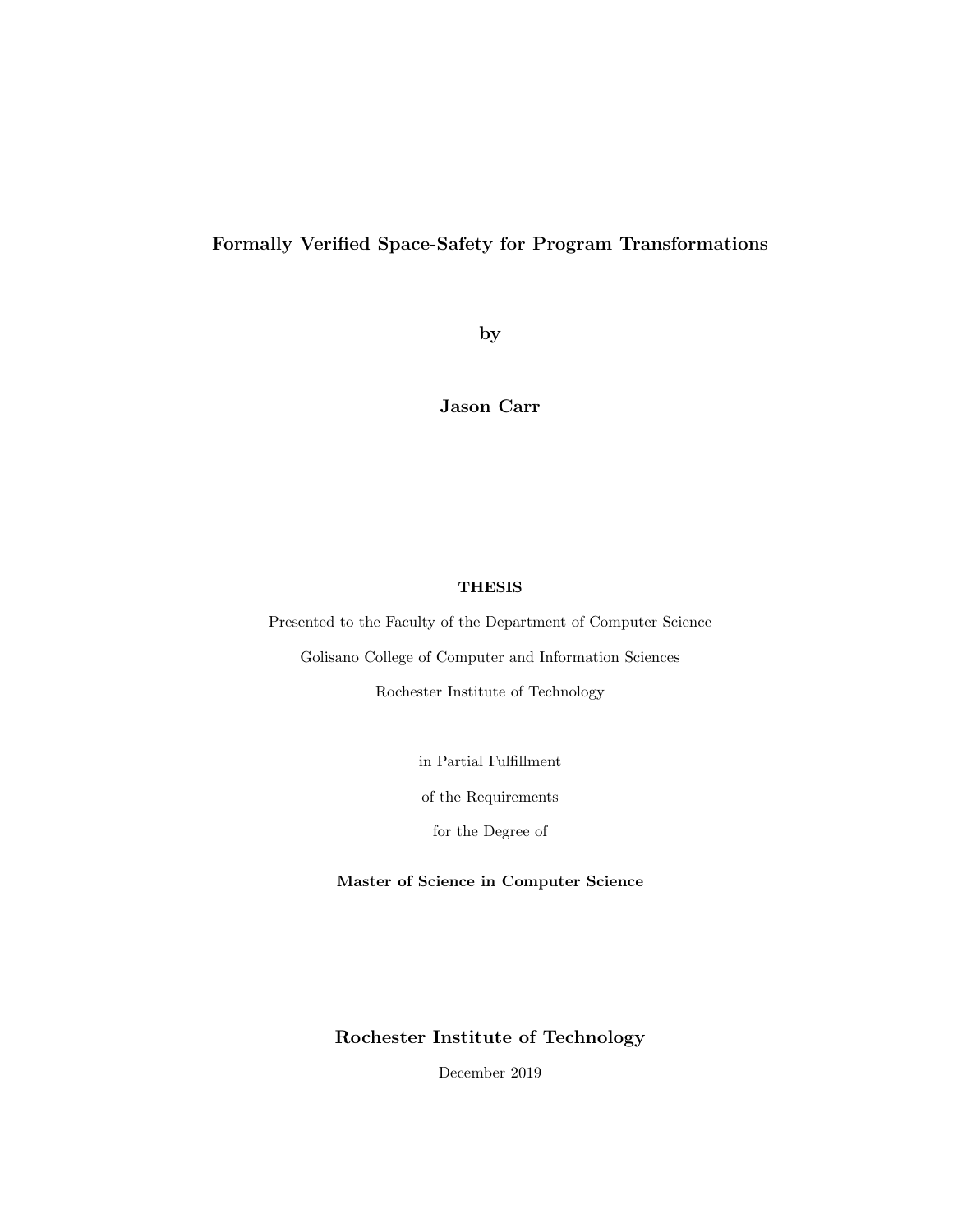# Formally Verified Space-Safety for Program Transformations

APPROVED BY

SUPERVISING COMMITTEE:

Matthew Fluet, Supervisor

Ivona Bezáková, Reader

Stanisław Radziszowski, Observer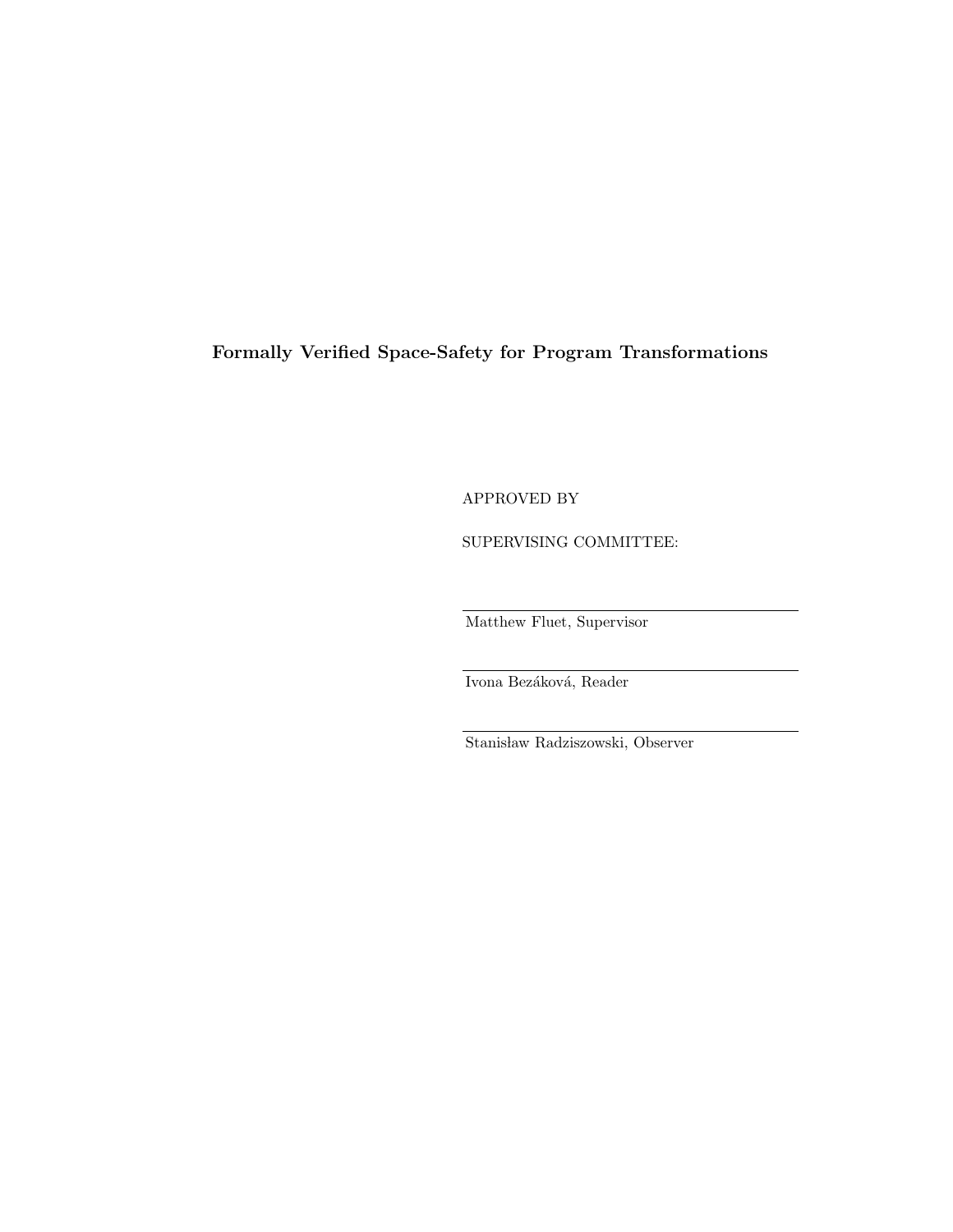#### Abstract

# Formally Verified Space-Safety for Program Transformations

Jason Carr, M.S.

Rochester Institute of Technology, 2019

Supervisor: Matthew Fluet

Existing work on compilers has often primarily concerned itself with preserving behavior, but programs have other facets besides their observable behavior. We expect that the performance of our code is preserved and bettered by the compiler, not made worse. Unfortunately, that's exactly what sometimes occurs in modern optimizing compilers. Poor representations or incorrect optimizations may preserve the correct behavior, but push that program into a different complexity class entirely. We've seen such blowups like this occurring in practice, and many transformations have pitfalls which can cause issues. Even when a program is not dramatically worsened, it can cause the program to use more resources than expected, causing issues in resource-constrained environments, and increasing garbagecollection pauses. While several researchers have noticed potential issues, there have been a relative dearth of proofs for space-safety, and none at all concerning non-local optimizations.

This work expands upon existing notions of space-safety, allowing them to be used to reason about long-running programs with both input and output, while ensuring that the program maintains some temporal locality of space costs. In addition, this work includes new proof techniques which can handle more dramatic shifts in the program and heap structure than existing methods, as well as more frequent garbage collection. The results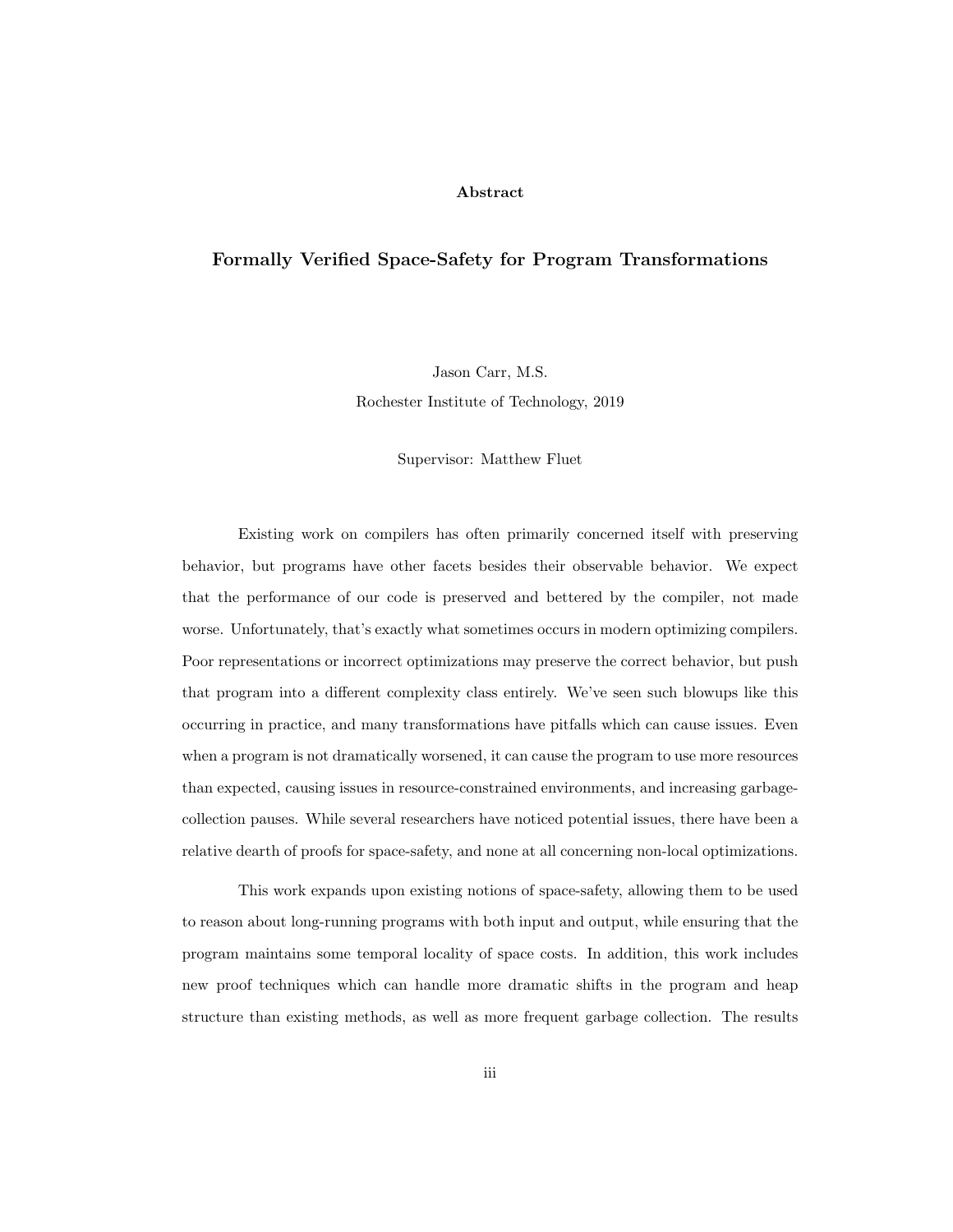are formalized in Coq, including a proof of space-safety for lifting data up in scope, which increases sharing and saves duplicate work, but may also catastrophically increase space usage, if done incorrectly.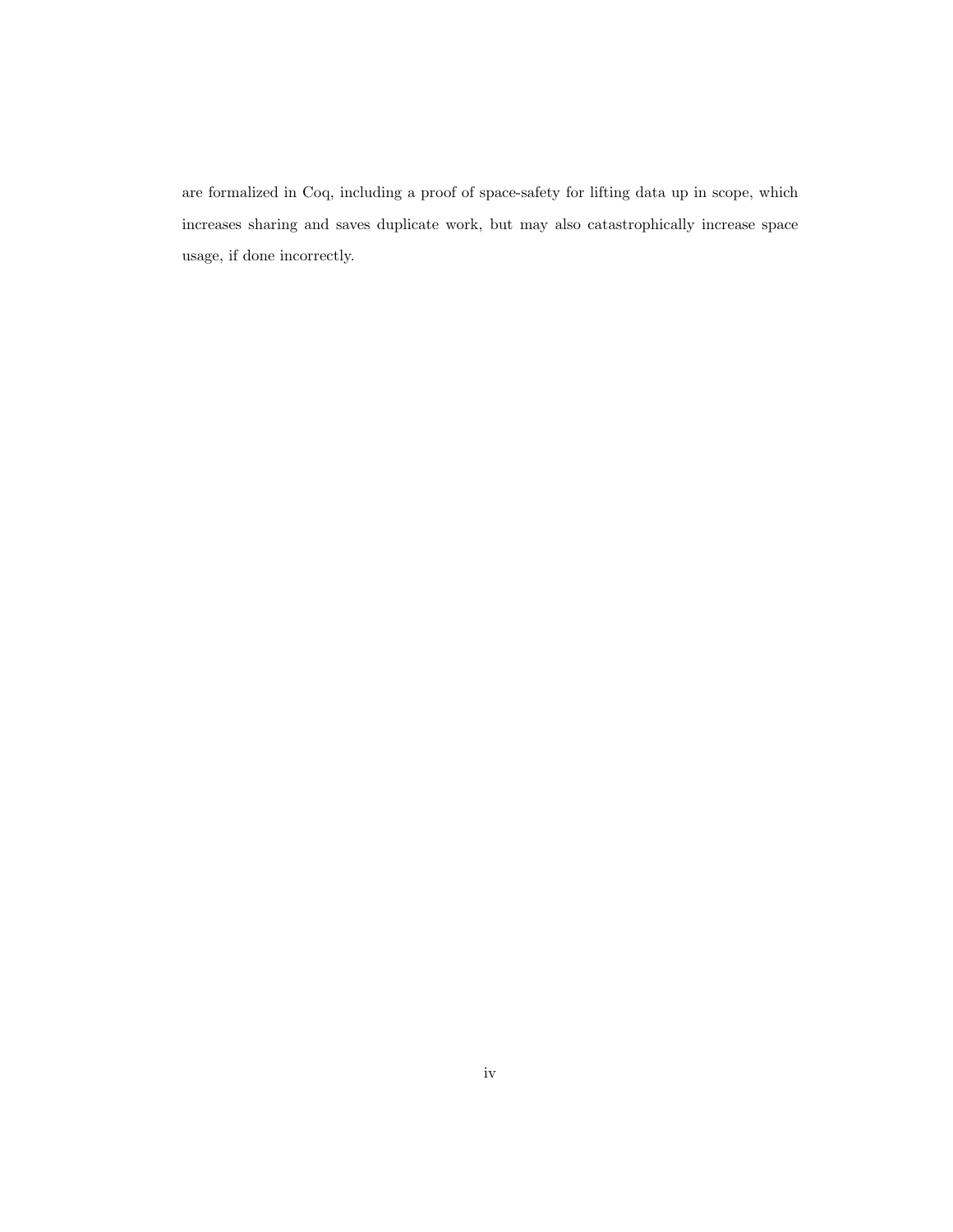# Table of Contents

| Abstract                        |                                                                                                     | iii            |  |  |  |
|---------------------------------|-----------------------------------------------------------------------------------------------------|----------------|--|--|--|
|                                 | List of Figures<br>vii                                                                              |                |  |  |  |
| Chapter 1.                      | Introduction                                                                                        | 1              |  |  |  |
| 1.1                             |                                                                                                     | 1              |  |  |  |
| 1.2                             |                                                                                                     | 2              |  |  |  |
| Chapter 2.<br><b>Background</b> |                                                                                                     |                |  |  |  |
| 2.1                             |                                                                                                     | $\overline{4}$ |  |  |  |
|                                 |                                                                                                     | 6              |  |  |  |
| 2.2                             | Illustration of space expectations $\ldots \ldots \ldots \ldots \ldots \ldots \ldots \ldots \ldots$ | 8              |  |  |  |
|                                 | 2.2.1                                                                                               | 9              |  |  |  |
|                                 | Lambda lifting / Globalization $\ldots \ldots \ldots \ldots \ldots \ldots \ldots$<br>2.2.2          | 11             |  |  |  |
|                                 | Dead store elimination $\ldots \ldots \ldots \ldots \ldots \ldots \ldots \ldots \ldots$<br>2.2.3    | 14             |  |  |  |
|                                 | 2.2.4                                                                                               | 16             |  |  |  |
|                                 | 2.2.5                                                                                               | 17             |  |  |  |
|                                 | 2.2.6                                                                                               | 18             |  |  |  |
| 2.3                             |                                                                                                     | 20             |  |  |  |
|                                 | 2.3.1                                                                                               | 21             |  |  |  |
|                                 | 2.3.2                                                                                               | 21             |  |  |  |
|                                 | 2.3.2.1                                                                                             | 22             |  |  |  |
|                                 |                                                                                                     | 22             |  |  |  |
|                                 | Chapter 3.<br><b>Theory</b><br>25                                                                   |                |  |  |  |
| 3.1                             |                                                                                                     | 25             |  |  |  |
| 3.2                             |                                                                                                     | 28             |  |  |  |
| 3.3                             |                                                                                                     | 35             |  |  |  |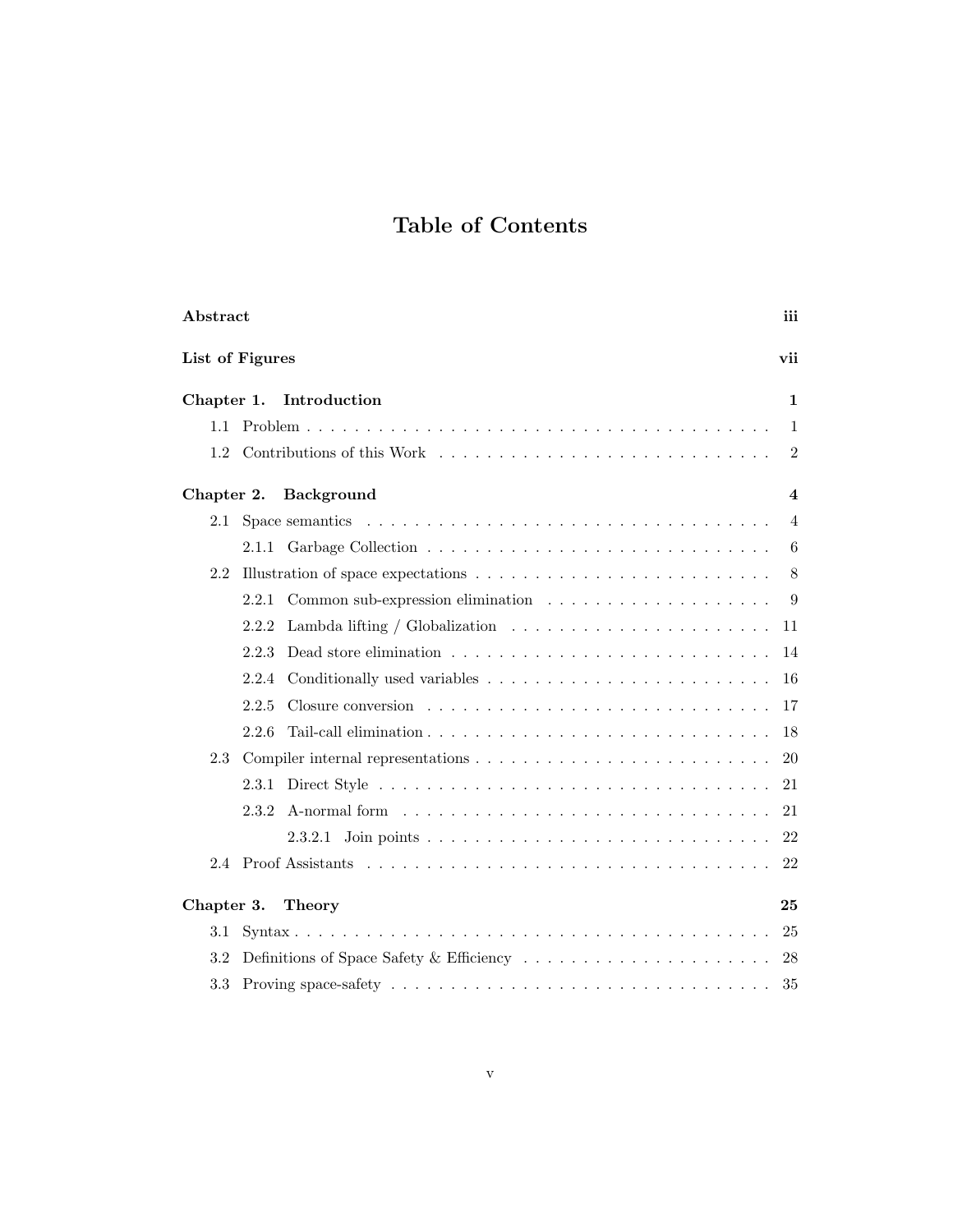| Chapter 4. Proofs of transformations                                          | 40 |  |
|-------------------------------------------------------------------------------|----|--|
|                                                                               |    |  |
|                                                                               |    |  |
|                                                                               |    |  |
| Chapter 5. Related Work<br>80                                                 |    |  |
|                                                                               |    |  |
| Space Profiling Semantics of the Call by Value Lambda Calculus and the<br>5.2 |    |  |
| Efficient and Safe-for-Space closure conversion 81<br>5.3                     |    |  |
|                                                                               |    |  |
| Chapter 6. Conclusion                                                         |    |  |
|                                                                               | 84 |  |
| <b>Bibliography</b>                                                           |    |  |
| Appendix A: Standard ML                                                       |    |  |
| Appendix B: Problematic transformation with grouping-definition               |    |  |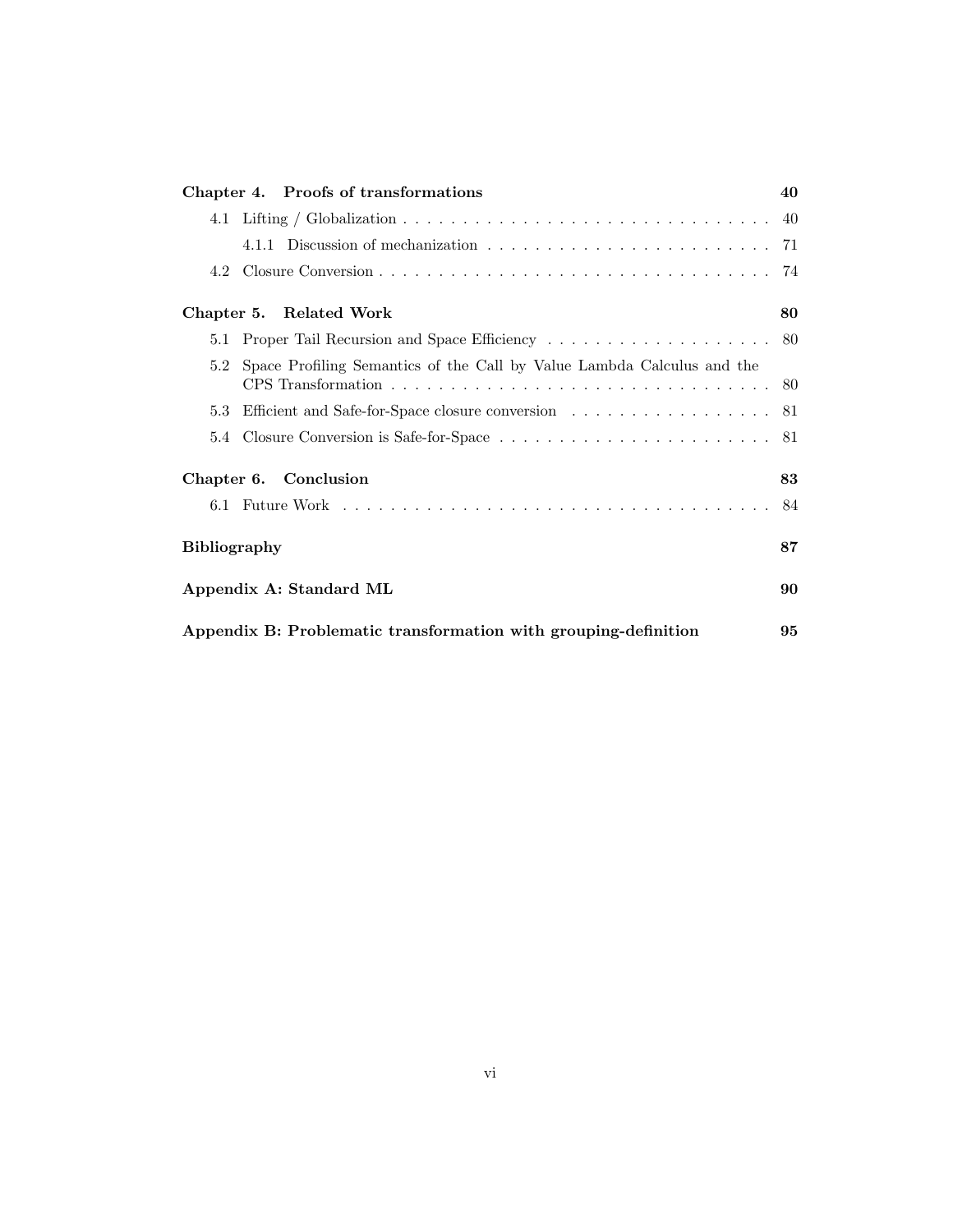# List of Figures

<span id="page-7-0"></span>

| 3.1 |                                                                                                                  |  |
|-----|------------------------------------------------------------------------------------------------------------------|--|
| 3.2 |                                                                                                                  |  |
| 3.3 | Diagram of grouping-based space definition $\dots \dots \dots \dots \dots \dots \dots \dots$                     |  |
| 3.4 | Multiple steps relation $\ldots \ldots \ldots \ldots \ldots \ldots \ldots \ldots \ldots \ldots \ldots 33$        |  |
| 3.5 | Space usage of configuration $\ldots \ldots \ldots \ldots \ldots \ldots \ldots \ldots \ldots \ldots 36$          |  |
|     |                                                                                                                  |  |
| 4.1 | Stage automaton for globalization $\ldots \ldots \ldots \ldots \ldots \ldots \ldots \ldots$ 45                   |  |
| 4.2 | Stage automaton for globalization (colored) $\dots \dots \dots \dots \dots \dots$                                |  |
| 4.3 | Relations for Lifting/Globalization $\ldots \ldots \ldots \ldots \ldots \ldots \ldots \ldots$ 48                 |  |
| 4.4 | Auxilliary definitions for Lifting/Globalization<br>$\hfill\ldots\ldots\ldots\ldots\ldots\ldots\ldots\ldots\ 49$ |  |
| 4.5 |                                                                                                                  |  |
| 4.6 | Space safety relation for lifting/globalization $\dots \dots \dots \dots \dots \dots \dots$ 53                   |  |
| 4.7 |                                                                                                                  |  |
| 4.8 | Stage automaton for closure conversion $\dots \dots \dots \dots \dots \dots \dots \dots \dots$ 76                |  |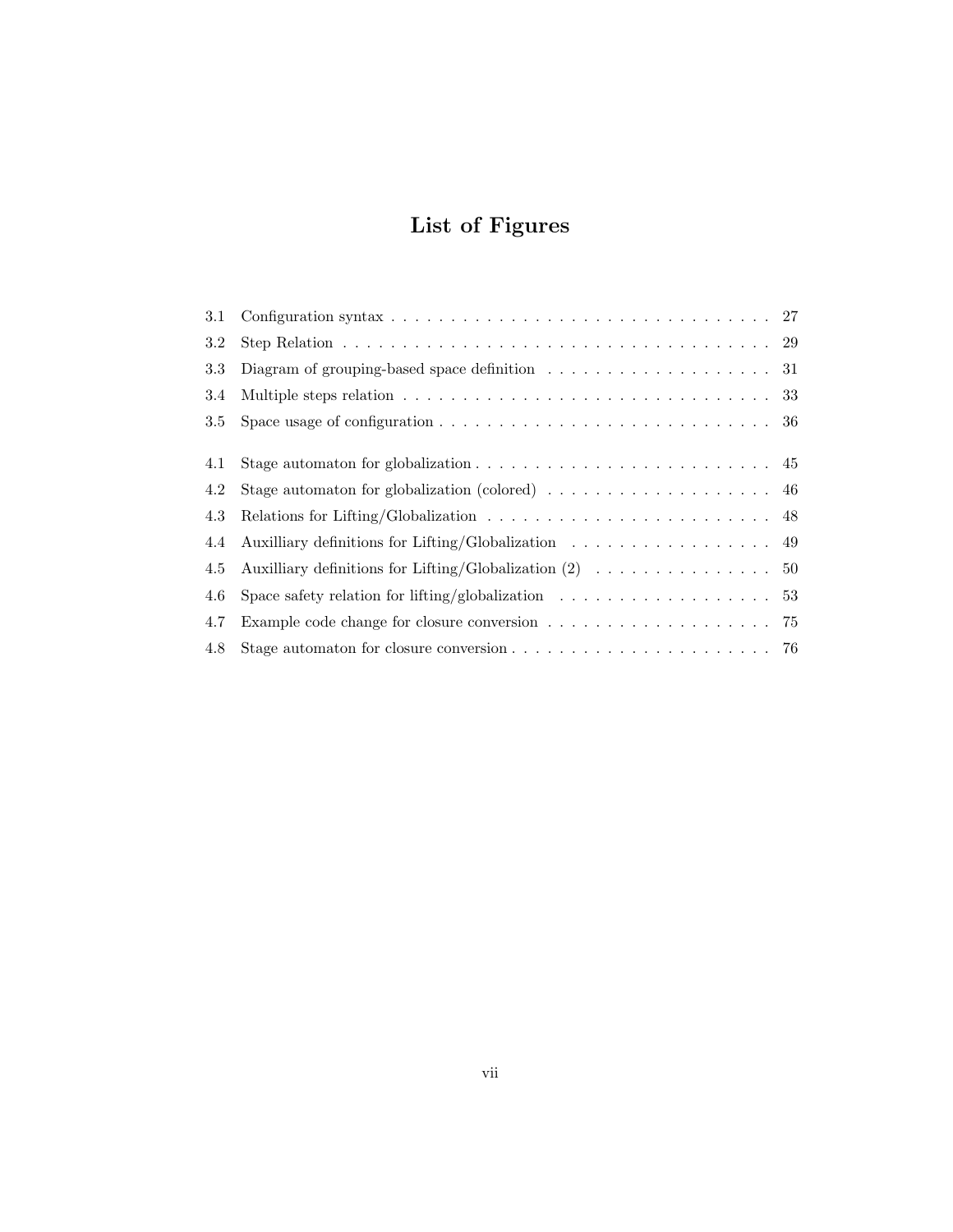# Chapter 1

# Introduction

## <span id="page-8-1"></span><span id="page-8-0"></span>1.1 Problem

While it is common to prove correctness of program transformations, in terms of results, efficiency of time and space may often be neglected. Verified compilation has grown in importance in recent years; several formally verified compilers, such as CompCert and CakeML have arisen. Still, mere correctness of extrinsic semantics is not always enough. A program that exceeds all available memory has no opportunity to be correct, so a proof of correctness of behavior, with no regards to space safety, is not always sufficient. Formally proving efficiency may be even more important for a general-purpose compiler: It is easy for users to notice failures of extensional correctness, but understanding a performance bug requires being intimately aware of the performance of a piece of code, and the possibility of compiler performance bugs. This is quite a difficult task for high-level code, especially for languages with little performance specification. This work will formalize space-safety proofs, a large step towards guaranteed performance and correctness for compilers.

Various researchers have noticed this problem. Chase noticed that several allocation optimizations that allowed objects to appear on the stack could asymptotically increase space usage [\[2\]](#page-94-1). Appel and Shao showed that some closure representations could cause space leaks [\[1,](#page-94-2)[24\]](#page-96-0). A vast number of representation choices and optimizations may cause higher space usage than is necessary. Several apparent optimizations, such hoisting definitions out of lambdas, performing common subexpression elimination may cause issues. Failure to collect objects referenced from the stack in a timely manner may also cause problems. These effects appear in practice: When the Standard ML of New Jersey (SML/NJ) compiler was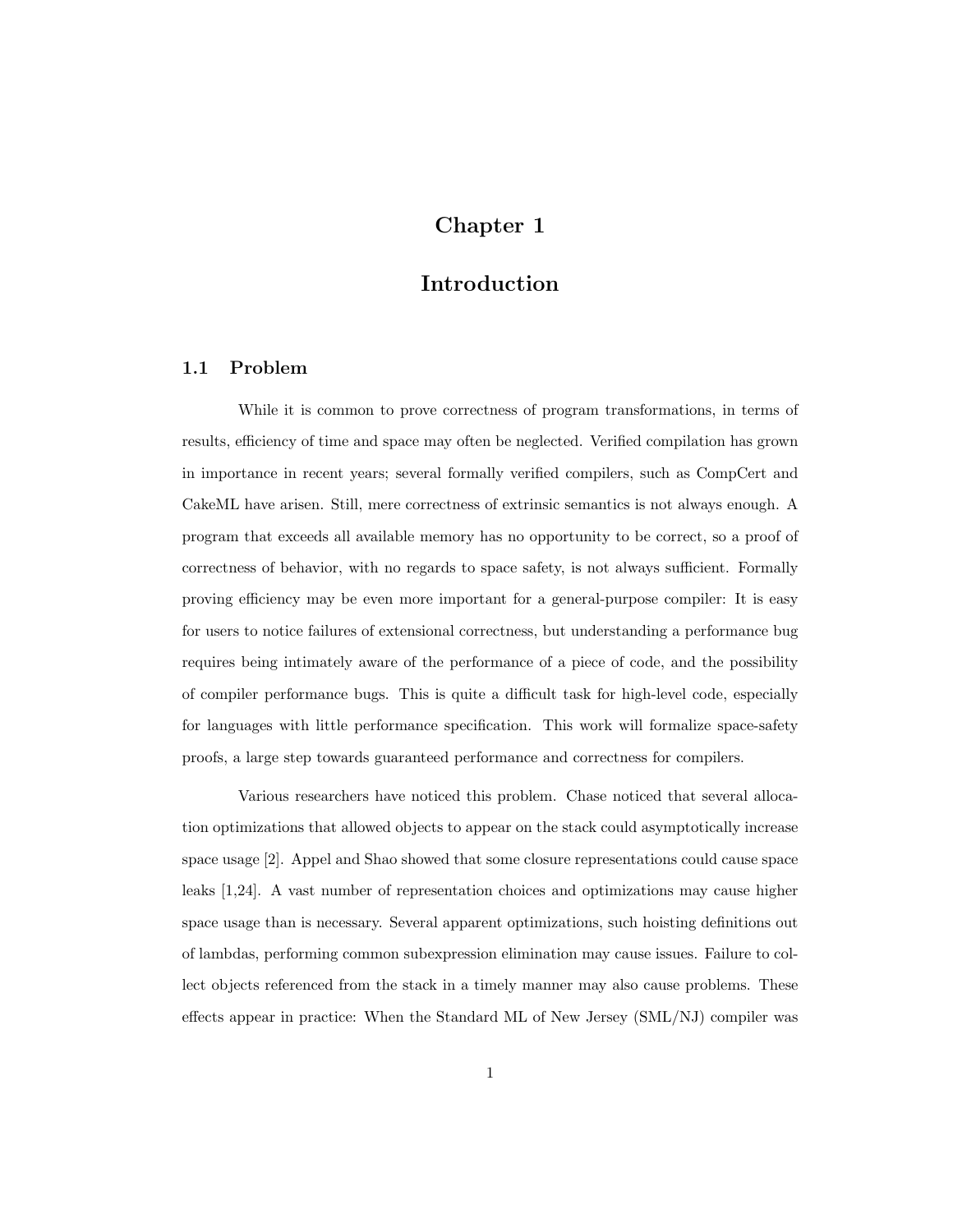changed to use Appel's suggested, more space-efficient, closure representation, a few programs used as much as  $80\times$  less space with many more having less significant gains [\[24\]](#page-96-0). The Glasglow Haskell Compiler's lambda lifting pass "Full laziness" does not distinguish between space-safe and space-unsafe lifts. This can cause major space leaks in practice [\[13\]](#page-95-0). A flag was added to allow disabling it, but this is all-or-nothing. If we are to believe in the difficulty of noticing performance regressions, many more effects may have been discounted: Users may attempt to change their code, or simply allocate more resources. In the MLton optimizing compiler, which has inspired much of this development, space-unsafe optimizations have previously caused problems; indeed one discovery was made by Spoonhower et al.[\[25\]](#page-96-1). They developed a formal cost model and compared it to real programs, but noticed that it was not upheld by the compiler; specifically, an unsafe flattening operation had kept large datastructures live for too long, resulting in quadratic space complexity, instead of linear.

Although it is common to consider time as preferable to space, the impacts of space usage may be significant but hard to measure. In general, more uncollectable space usage means more frequent, and slower garbage collection pauses. Furthermore, larger data hinders efficient usage of CPU caches, potentially making for massive slowdowns with small changes. Although memory is often available for servers and desktops, the range of computing devices is growing. High-level languages need not be shunned in environments such as "Internet of Things" devices, webpages, embedded environments, if we are careful to ensure their performance. A clear performance semantics is necessary in order to reason accurately about resulting code.

## <span id="page-9-0"></span>1.2 Contributions of this Work

This work expands and strengthens the notion of space-safety to give stronger guarantees and apply to more programs. It will furthermore include a novel proof of efficiency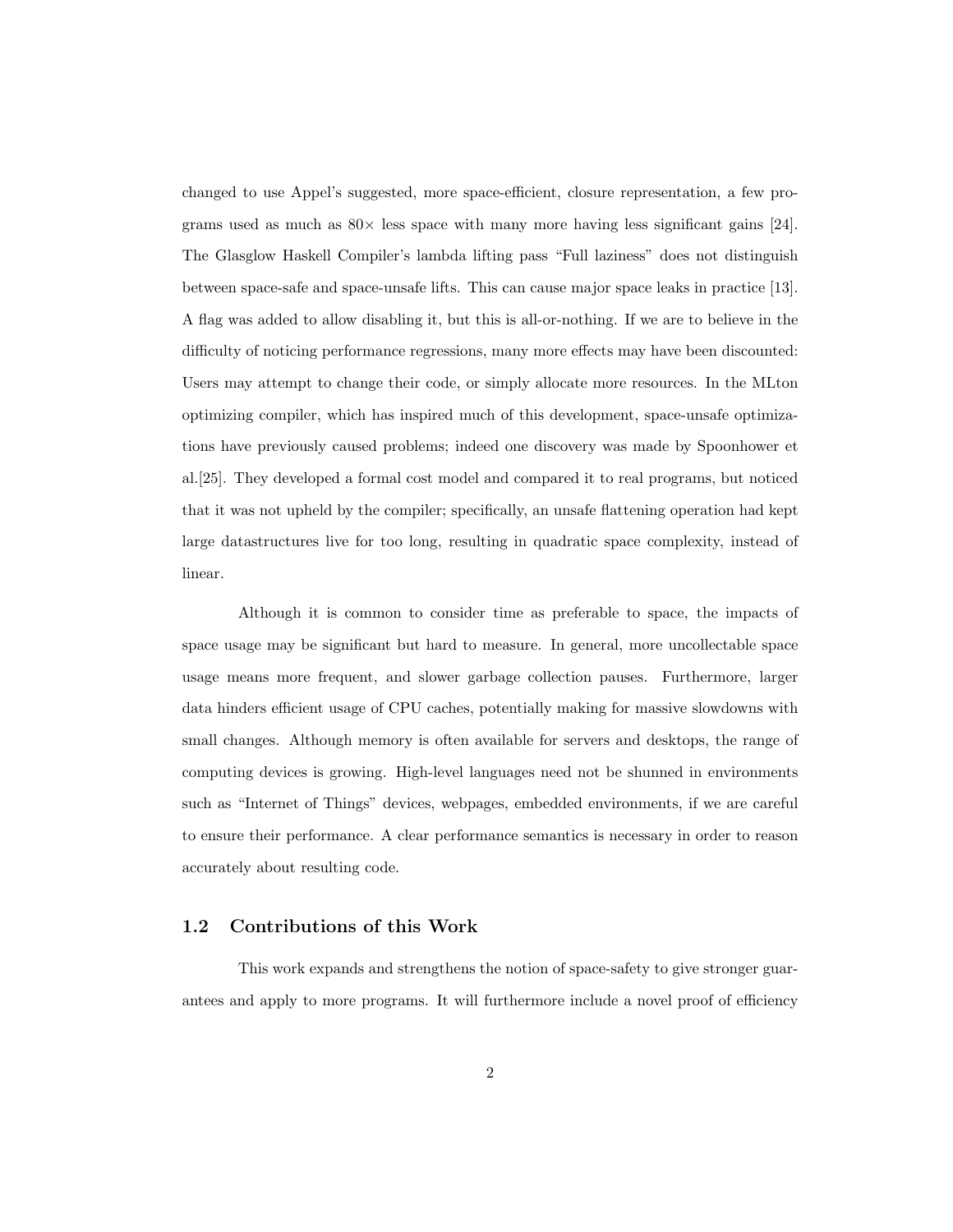using this strengthened definition.

This work has several unique contributions:

- Previous definitions considered only the maximum space usage for a full execution. This work proves space-safety locally for an abstract machine with input and output. Thus, one large allocation does not give a future grant for wastefulness.
- This language includes non-deterministic input and output, so it is sufficient for safety of long-running, interactive programs. In particular, it proves space safety for programs which can use unbounded space, which has not been proven before.
- The proof for lifting/globalization includes both a permutation of allocation order, and a sharing of previously unshared objects, requiring different proof techniques.
- The work has been formally verified in Coq [\[11\]](#page-95-1).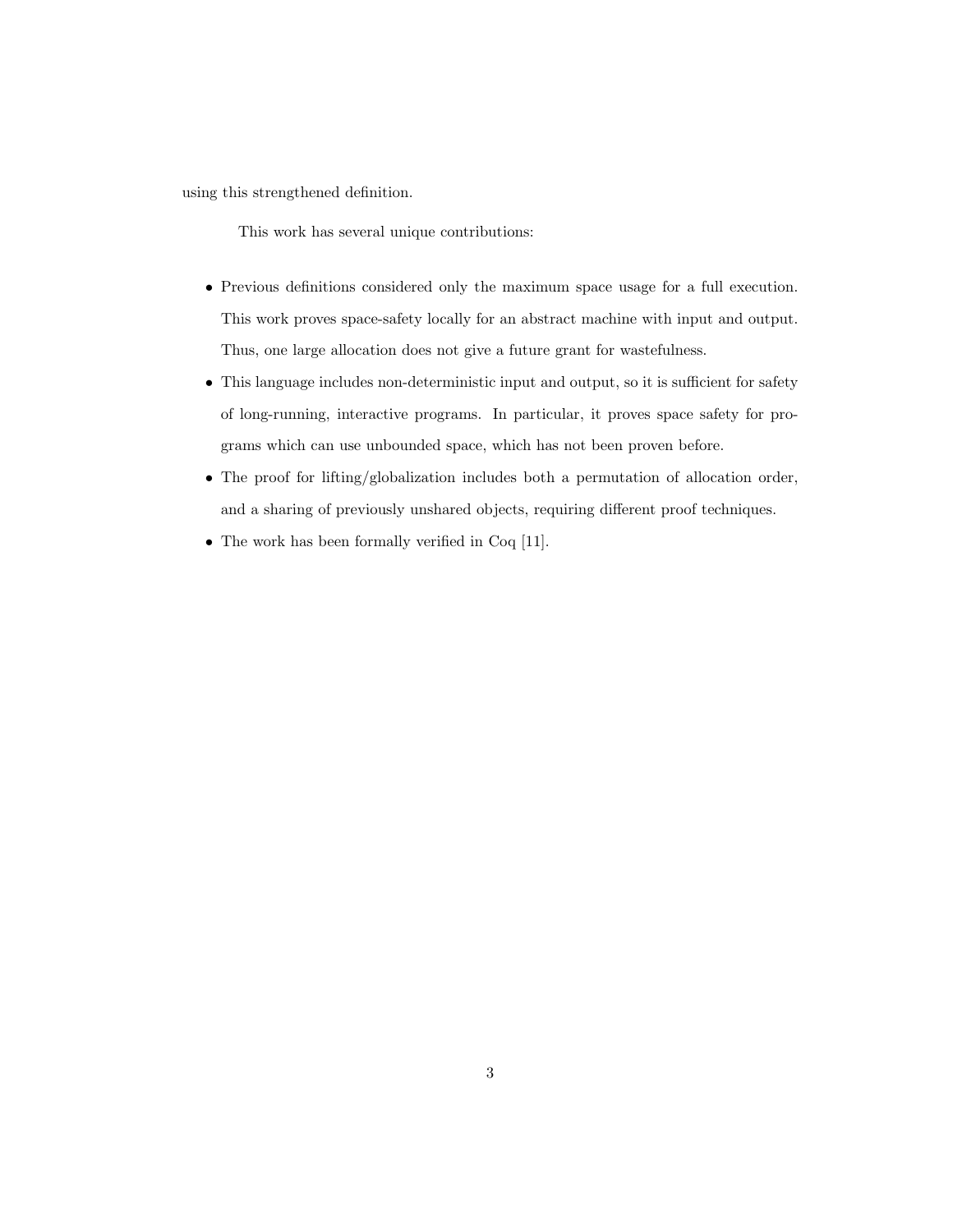# Chapter 2

# Background

## <span id="page-11-1"></span><span id="page-11-0"></span>2.1 Space semantics

For a Turing machine, measuring space usage is quite simple: one can simply count the maximum number of tape squares needed. But, for a complex programming language with procedures, objects, and garbage collection, the case is not so clear. A look at models for the lambda calculus may help enlighten this.

Standard substitution rules for the lambda calculus would indicate simple substitution of values into terms. The space can then be measured by the total size of the term. This model is rather unrealistic to the expectations of programmers: if a large object is bound to a variable, which is then used in three places, this model would have copied it to each of the three use sites. Rather, we should hope that the object is shared. When an object is created, we can instead assign it an address, which will be placed in the binding variable. This address can be passed around, and used to access the object from elsewhere, but crucially uses only a small amount of space and time to move, rather than the costs for a full object. This can reduce space usage by an exponential amount<sup>[1](#page-11-2)</sup>. In the presence of mutability, of course, objects must be shared to receive each others' updates. Further still, the system could share all terms that happen to be the same, a process known as hash-consing. This would again allow arbitrary space improvements for some programs, but is often quite expensive to perform.

<span id="page-11-2"></span><sup>&</sup>lt;sup>1</sup>Although it is also possible to use asymptotically more space due to the overhead of pointers, so these models are incomparable[\[4\]](#page-94-3).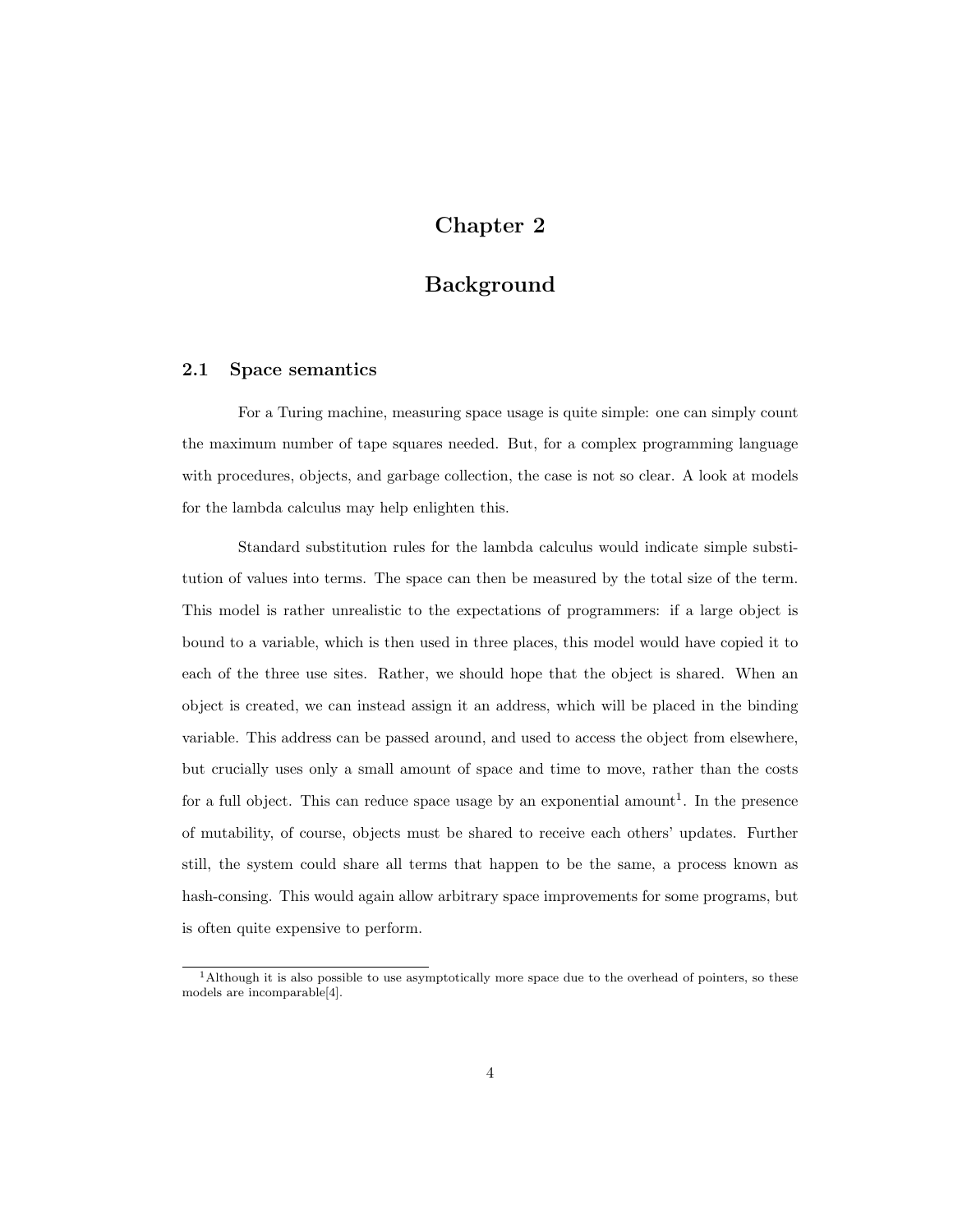In either case, all of the above space descriptions make a particular assumption: an object stops counting towards space the instant that it does not appear in the term. This is an intuitive property, and one that is commonly adopted for models of space in a functional language, but it is not the only choice that can be made, and it is certainly not the only choice that is made amongst programming languages in use today. One very common choice is to represent all procedure calls in stack frames, for their efficiency on modern hardware. While it is possible to maintain the space expectations above, this is not always done, as there are costs to doing  ${so}^2$  ${so}^2$ .

For a faithful representation of this model of the lambda calculus, it is important that objects are still collected expediently, even if that comes before the function has finished execution. Furthermore, stack frames must not be created unless necessary for the computation, a requirement called tail-call elimination. That is, a variable is reachable if it is used later in the function, not if it is merely in scope. It should be noted that even reachability is still an approximation, as all garbage collection must be: for instance, a function which is potentially called, but is not defacto called will be kept live, and transitively all of the portions of its closure. This can cause a space leak, where-in some data which is actually not needed is artificially kept live much longer than it should be. Although we are presenting a number of optimizations and decisions which affect the amount of space which is used, it should be noted that space leaks can be entirely within the correct behavior for the language, and be introduced by programmers. In fact, the situation may become much worse with mutable references, as now an arbitrarily large amount of data could be kept reachable inside a space-leak. This issue occurs in practice.

Not only are there models with less stringent requirements on collection, systems may go further. Concretely, if it is known that some portion of an object is never used

<span id="page-12-0"></span> ${}^{2}$ For instance, the requirement of no space cost to tail calls is incompatible with full stack traces. Early collection is in conflict with the deterministic destruction order guaranteed by languages such as C++ and Rust.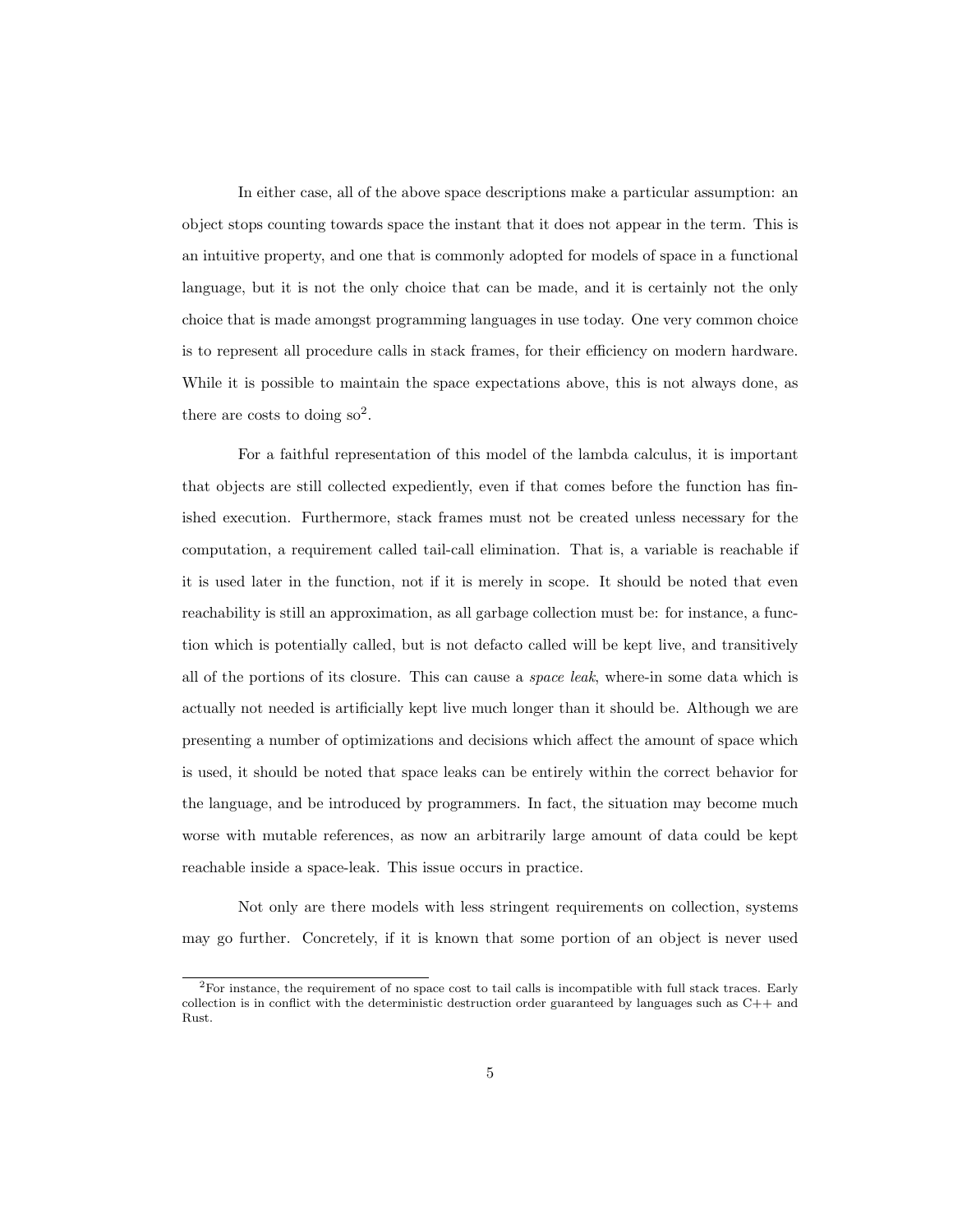again, that portion may be collected, leaving a dangling pointer to the deleted portion. These have been implemented in several ways. A few researchers have used runtime type inference as a method of collecting untagged data, allowing the collection of data whose type is unconstrained (and thus are unneeded: semantically one could have instantiated it any type, including one without data, without a loss in meaning)[\[5,](#page-94-4)[7,](#page-94-5)[10\]](#page-95-2). Very recently, Proust published a dissertation including a mostly static collection[\[23\]](#page-96-2). Proust's stronger condition is called access, in contrast to reachability. No formal relation has been established yet between these two methods. In general of course, since there are arbitrarily precise analyses on programs, we can always create a stronger, safe space semantics via invocation of those analyses, via any better approximation of usefulness. Even small optimizations may push a language into a stricter class: GHC Haskell has some special cases in the garbage collector for identifying tuples which will immediately be projected from, so that only the relevant portions are kept live[\[27\]](#page-96-3).

This variability in the space semantics for a language has been noticed by researchers before. In 1998, Clinger defined an order on several space complexity semantics[\[3\]](#page-94-6), including the stack semantics mentioned. Similarly, Proust instead uses the notion of timeliness, to compare the access condition to reachability. Indeed, Proust's system would lie above the top of Clinger's lattice, called safe-for-space, in reference to the definition of Appel [\[1\]](#page-94-2). Note that this is distinct from the safe-for-space property in general, which will be defined.

#### <span id="page-13-0"></span>2.1.1 Garbage Collection

It is worthwhile to briefly discuss the means of implementing garbage collection, and compare the implementability of space semantics.

Tracing garbage collector A tracing garbage collector runs outside of the normal code execution, marking which data is still reachable, and moving or freeing memory for reuse. There are a variety of garbage collection algorithms, with quite different time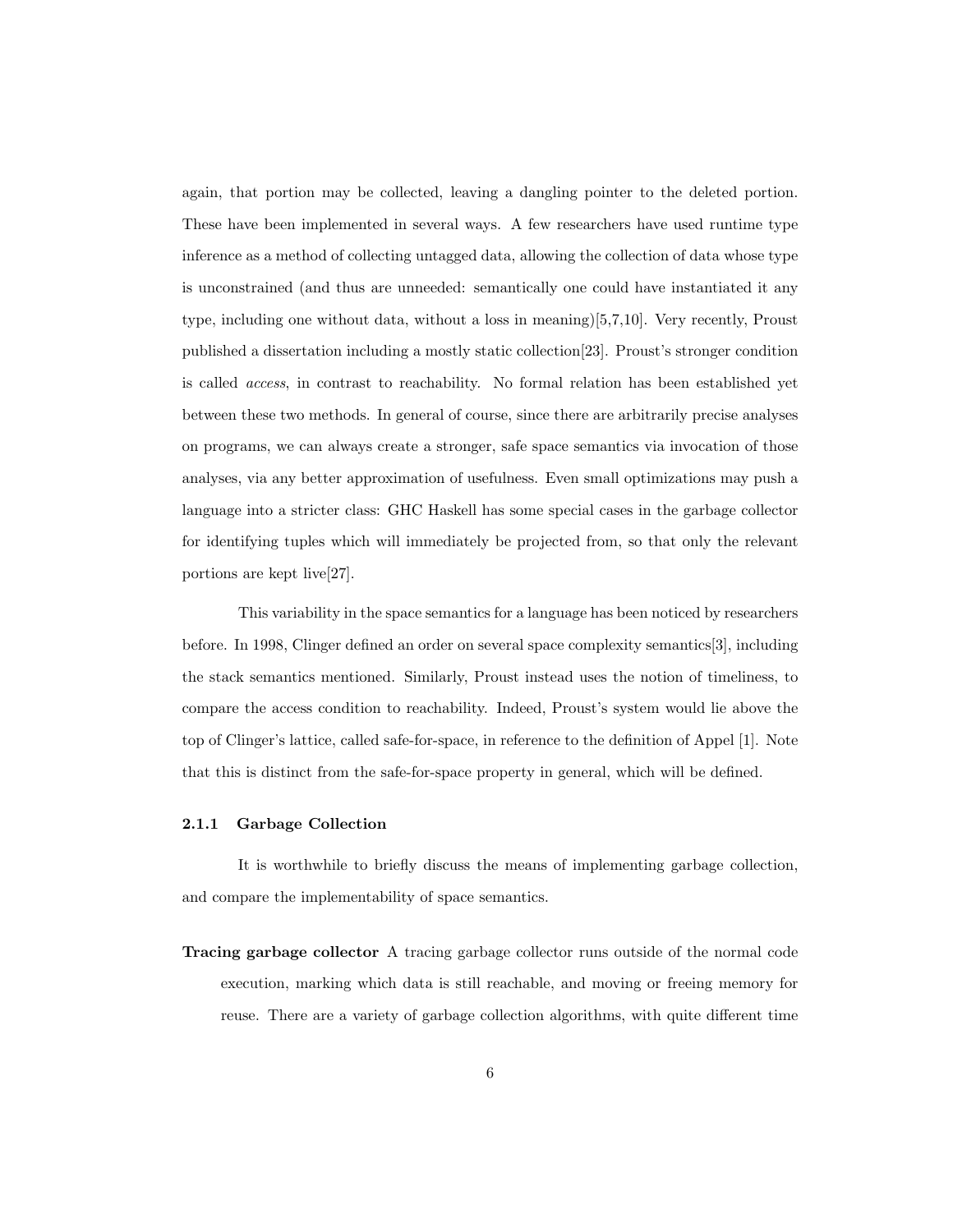characteristics. Most tracing garbage collection is "stop-the-world" collection, and pauses the program's execution (possibly multiple threads of execution) while the garbage collector runs.

- Reference counting Reference counting is a system where running code will increment a counter when accessing an object, and decrementing that counter when the object is no longer needed. When an object's counter reaches 0, and thus, there are no active references to it, code is run to free that object. Since this mechanism does not ever release cycles of data which point to each other (a so-called reference loop), this is often paired with occasional traced garbage collection. Generally, languages without mutation cannot create reference cycles, so this mechanism is always safe.
- Static deletion strategies Several strategies are available which may free objects automatically in code. Syntactic strategies may guarantee deletion at a particular point, or analysis may be performed to estimate object extent. Some examples of the former include C,  $C_{++}$  and Rust. For both  $C_{++}$  and Rust, the existence of destructors may cause the deletion of arbitrarily large quantities of data (or indeed, arbitrary sideeffects), and so the timing and order of such destructions is guaranteed. This means that they are always placed at the end of a scope, and as such are not safe for space relative to other methods. For static analysis, some examples are the MLKit compiler for Standard ML[\[26\]](#page-96-4) , and the Cyclone dialect of C [\[12\]](#page-95-3).

A region is a section of memory which holds many distinct objects, but which is freed all at once. It is desirable for performance, as both allocation and deallocation may be relatively cheap.

Fully static strategies necessarily use more space relative to dynamic strategies for all programs, without additional runtime tests: whether an object is reachable can depend on the result of arbitrary computations. MLKit, in particular, added a traditional garbage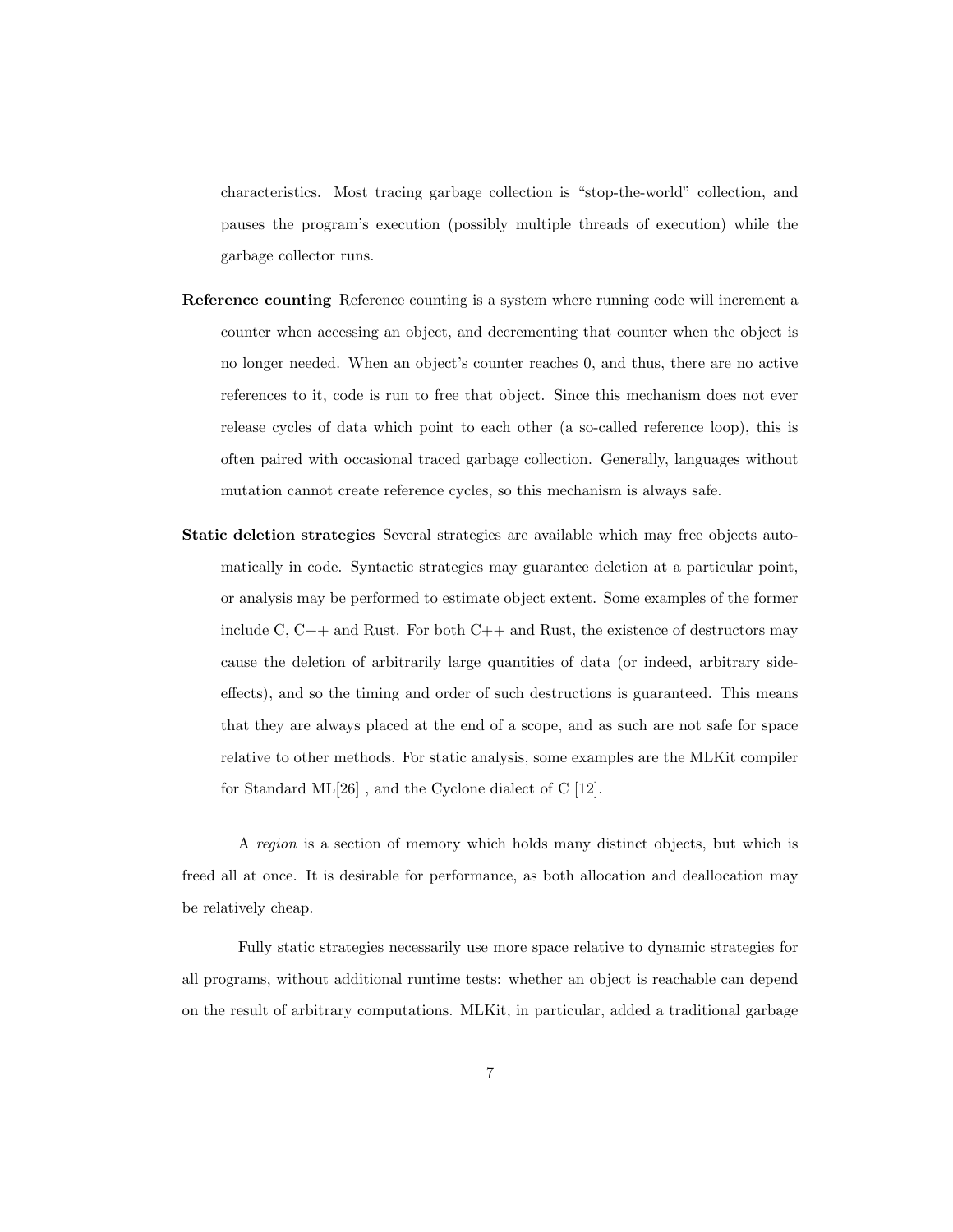collector[\[9\]](#page-94-7), as data that it was unable to determine the extent for, was otherwise never collected. Proust's method is able to maintain space safety with this sort of strategy by placing some dynamic checks in the code.

## <span id="page-15-0"></span>2.2 Illustration of space expectations

In this work, the expected space semantics will count the sum space usage of all objects which are reachable from live variables, including the size of stack frames themselves. In order to adequately explain this, several examples will show the expectations, and a possible failure of implementation or optimization which will fail to meet that expectation. In doing so, we treat the size of both numbers and pointers as constant. While this would be exploitable if our integers are unbounded, it will suffice for the examples (and will not affect the proofs). Note also that stack size is included in the space calculation (with one note later in this section).

We will now present a number of code blocks, showing examples of some space complexity expectations, and possible failures, including both mis-optimizations, as well as important representation choices. All code is presented in Standard ML. If the reader is not familiar, a description of needed syntax is presented in the Appendix.

In each block, N is an integer variable whose value is abstract, but used to present program space complexity. The following definition will be useful to construct values of the appropriate size. It constructs an immutable, singly-linked list of size n, filled with the element 0. Mostly, we will see it called as mkList  $N$ , thereby constructing a new value of size N. It is known to be pure.

```
fun mkList n =
```
if  $n \leq 0$ 

(\* with  $n = 0$ , return the empty list \*)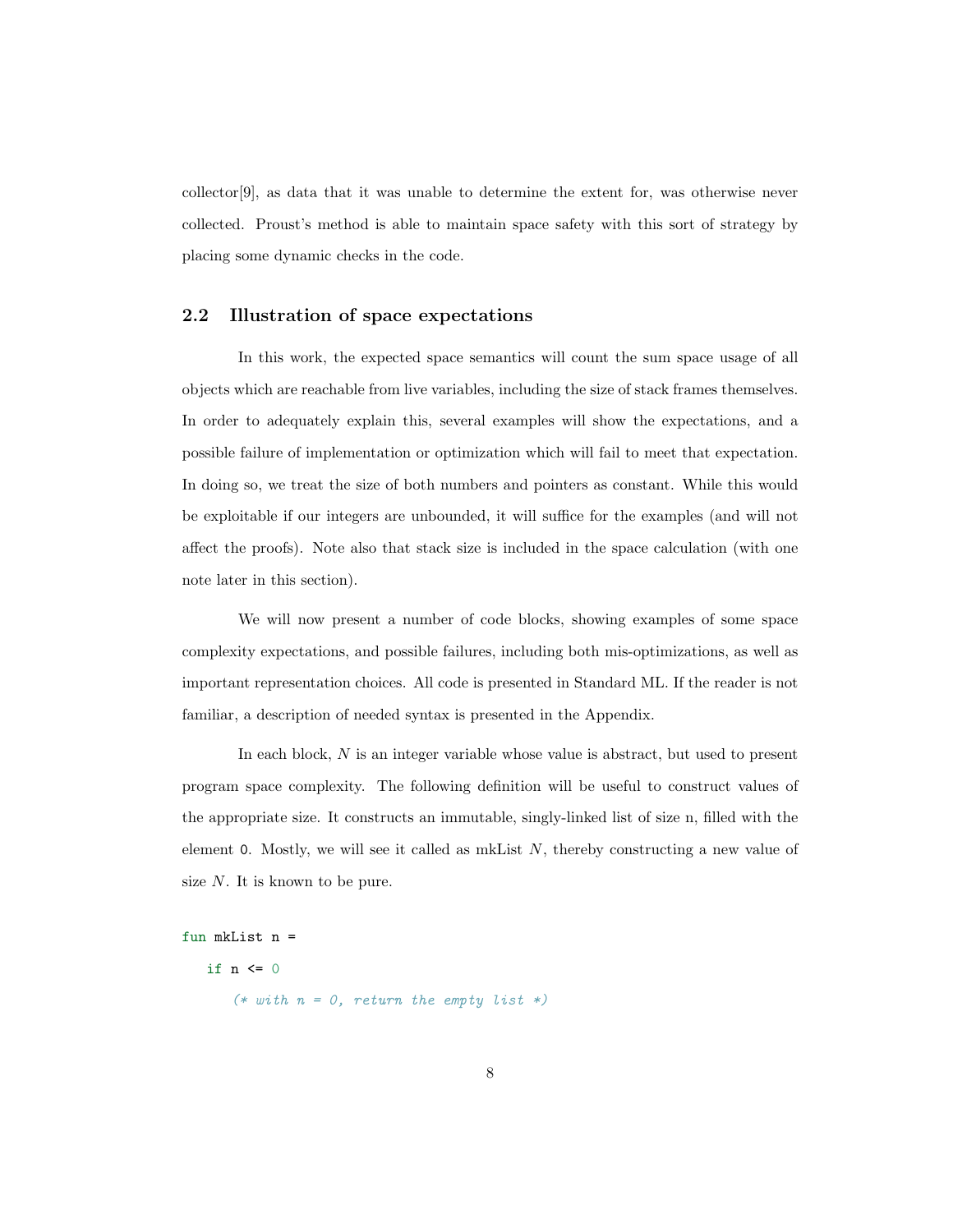```
then nil
(* else, call mkList recursively to produce
 * the tail of list, and add 0 to the head *)
else (0 : : mkList(n - 1))
```
In a realistic system, the garbage collector is called infrequently in a program, only when memory is low. Here, we are only interested in the size of the memory that cannot be collected, and allow garbage collection to be performed non-deterministically during code execution. In particular, it is valid (although inefficient) for the garbage collector to run after each evaluation step.

## <span id="page-16-0"></span>2.2.1 Common sub-expression elimination

Common sub-expression elimination is a program transformation, where the same expression that appears multiple times within a calculation is shared between those calculations. It can be unsafe with respect to space usage when it causes an object's lifetime to be extended too dramatically. In the code below, we will see an example where this extension causes objects which had disjoint lifetimes to be live at the same time, increasing the space complexity of the program.

This code block:

```
fun loop 0 = 0| loop count =
  let
      (* mkList count appears here ... *)
     val a = head (mkList count)
     val b = loop (count - 1)
      (* and here *)
```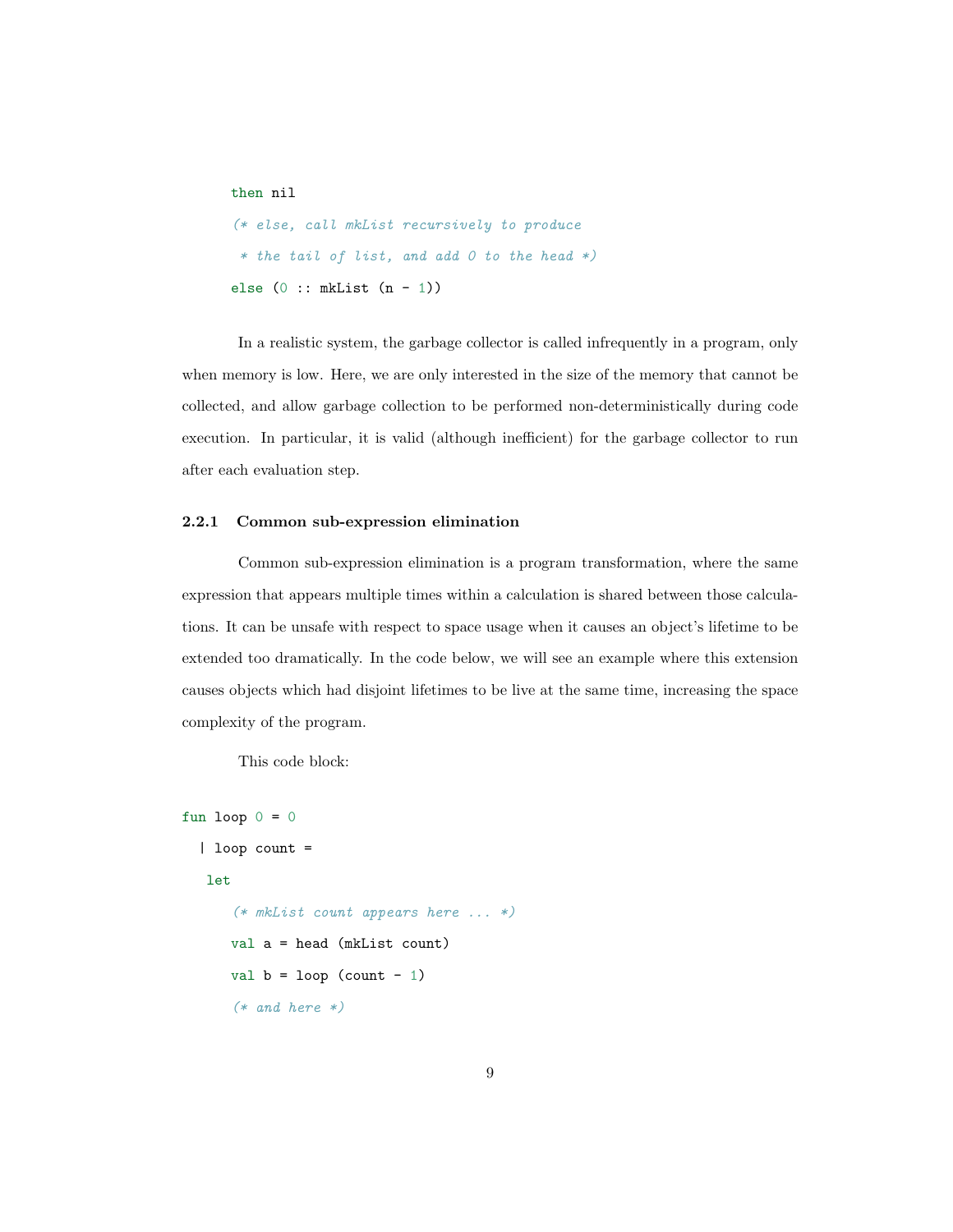```
val c = length (mkList count)
in
  a + c * bend
```

```
val result = loop N
```
may undergo common sub-expression elimination, to become:

```
fun loop 0 = 0| loop count =
   let
      (* mkList count is now computed only once,
       * but is kept in the stack frame while looping *)
      val l = mkList count
      val a = head 1val b = loop (count - 1)
      val c = length l
   in
      a + c * bend
```

```
val result = loop N
```
This change causes the program to run in  $\Theta(N^2)$  space instead of the  $\Theta(N)$  space in the original, since the large mkList count must now remain live over the recursive call.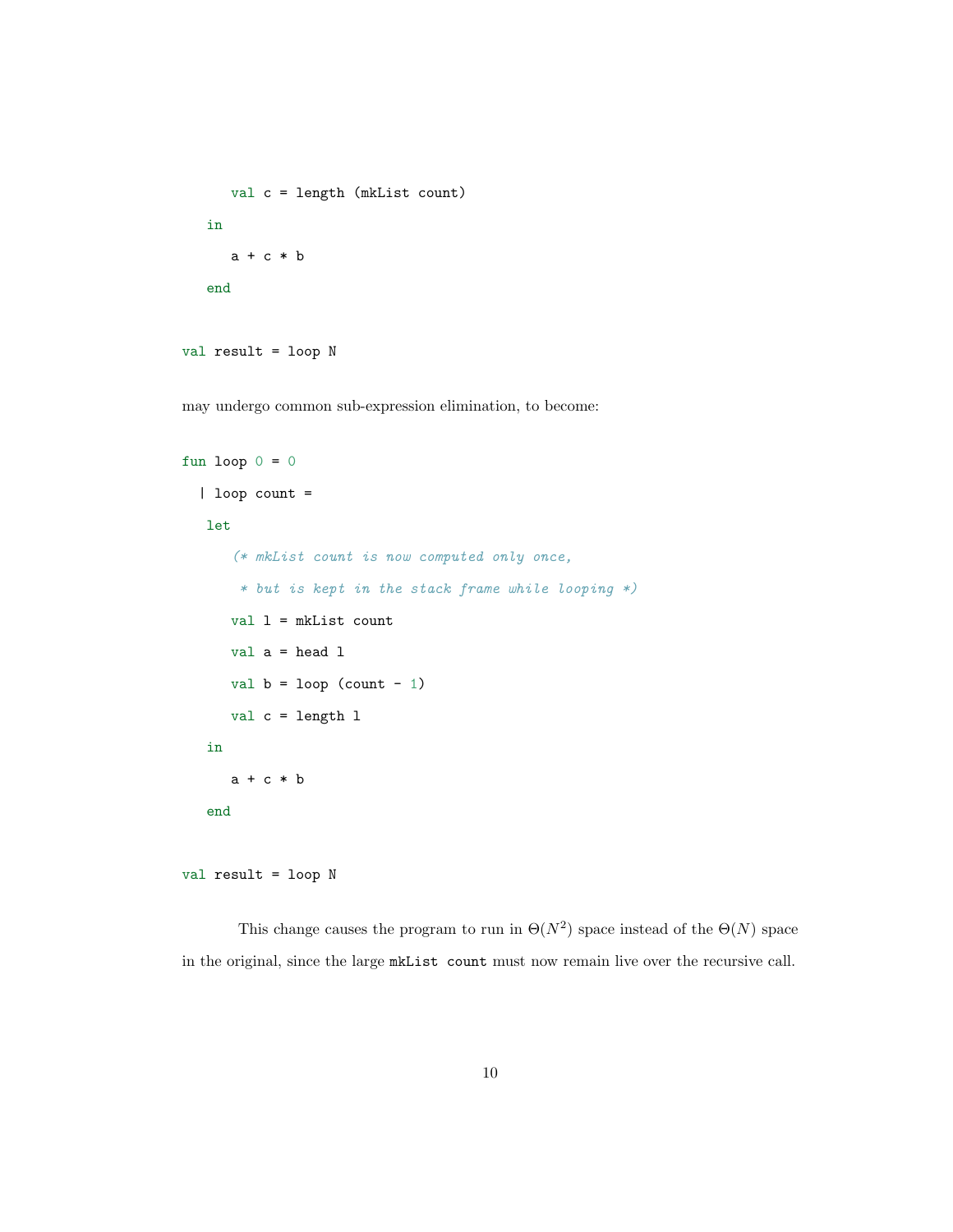### <span id="page-18-0"></span>2.2.2 Lambda lifting / Globalization

Lambda lifting (hoisting in [\[1\]](#page-94-2)) is a program transformation, where a variable inside a lambda body, that does not depend on the value of the argument, may be calculated and shared between calls. Globalization is a subset where constant expressions are transformed into static data.

In the code:

```
(* standard fold-right definition:
 * if the list is empty, return the given value,
 * else, combine with the first element of
 * the list, and recursively call with that
 * element as the new zero value. *)
fun fold (lst, zero, combine) =
   case lst of
      ] => zero
    |(x::xs)| \Rightarrow fold (xs, combine x zero, combine)
```

```
(*\; sum\; over\; mkList\; N*)
```
fun f  $x =$  fold (mkList N, x, fn (a, b) => a + b)

Lambda lifting may transform f to become:

```
val f = letval l = mkList N(*\;l\;is\;now\;stored\;in\;the\;closure\;for\;f,* so it may be reused if f is called
    * multiple times *)
```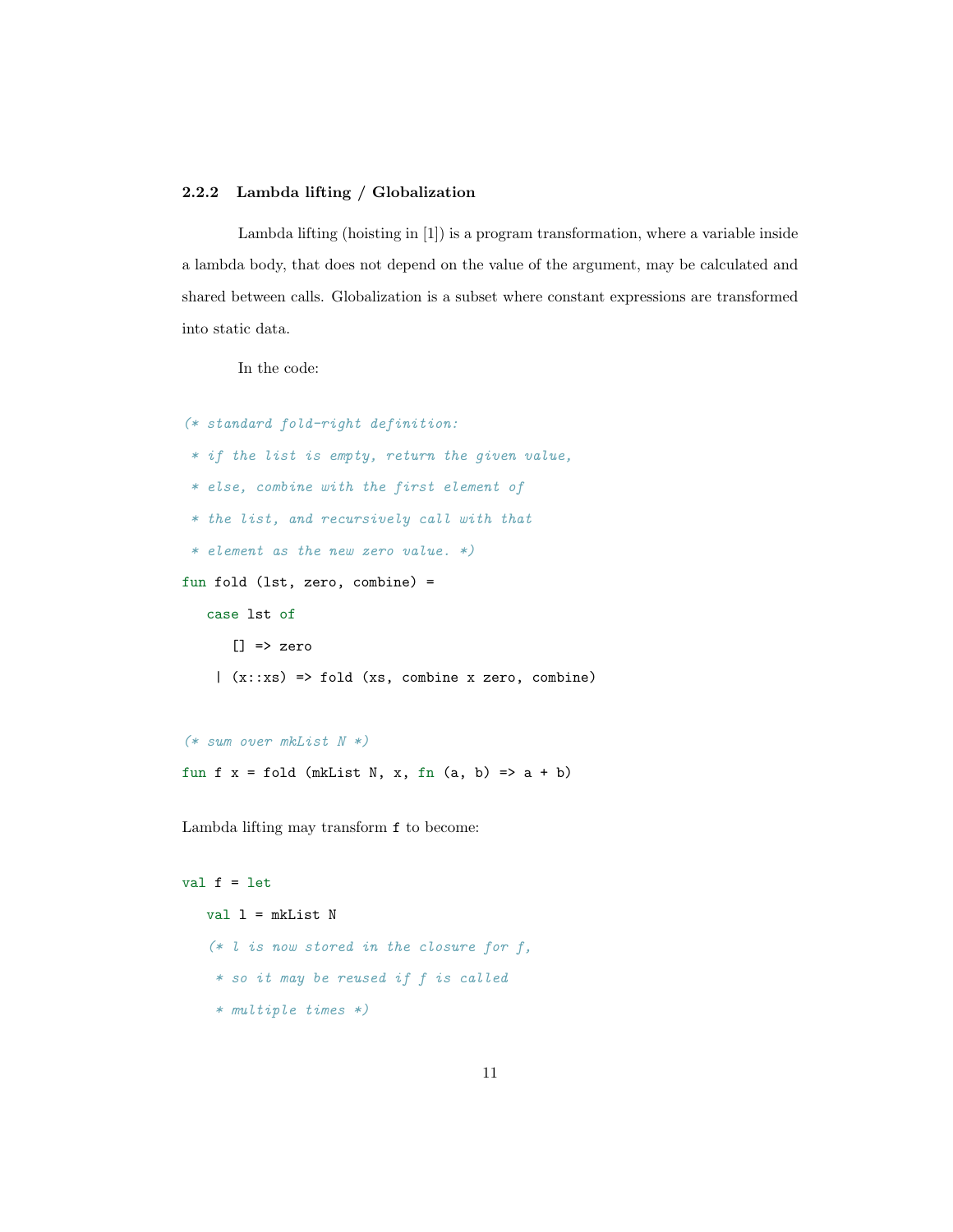fn  $x \Rightarrow$  fold  $(1, x, fin(a, b) \Rightarrow a + b)$ end

This may be space unsafe, as the lifetime of the calculated variable is now longer. In between calls of f, the value of mkList N must now be stored, whereas in the un-transformed program, it was only used during the function body's execution. Note though, this pass is only problematic if  $N$  is allowed to be a non-constant size. The scope of  $f$  is necessarily not global if it contains any such non-constant data. In global settings, this is only problematic if data may be of unbounded size. This can occur due to the presence of mutable data, including both mutable references, as included in Standard ML, and call-by-need lazy values, as in Haskell.

In these cases, globalization may be semantically sound, but cause an arbitrarily large object to be stored statically. For objects of statically bounded size, this lifting is safe for space.

The full laziness optimization in the Glasgow Haskell Compiler, as presented in [\[20\]](#page-96-5) is such a problematic form of lambda lifting, where a definition inside a lambda that does not depend on the argument, is lifted to the outside of that lambda. It has been known to be source of space leaks in Haskell programs[\[13\]](#page-95-0).

Adding refs, we may produce an example with global scope which is not safe for space:

```
fun f orig =
 let
   val accumRef = ref []
    val () = fold (orig, (),fn ((), x) =>
```
in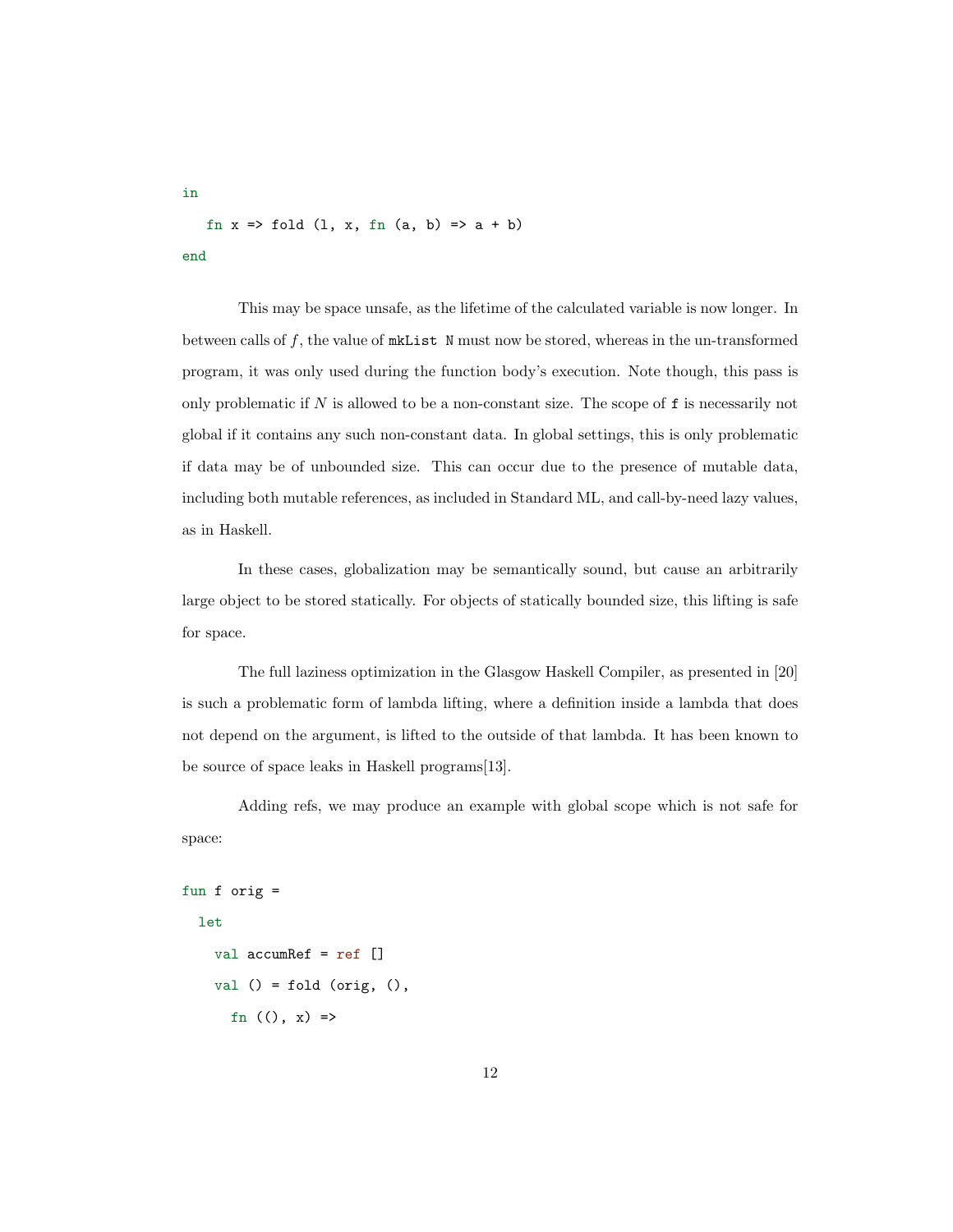```
\text{accumRef} := (x : x : !\text{accumulate}))
```
in

!accumRef

end

```
val = f (mkList N)
```
val accumRef = ref []

which may be globalized to the following (since at most one instance accumRef is live at any time):

```
fun f orig =
  let
    val () = \text{accumRef} := []
    val () = fold (orig, (),
       fn ((), x) =>
         \text{accumRef} := (x : x : !\text{accumRef}))in
    !accumRef
  end
```
 $val = f$  (mkList N)

which causes the list created by mkList N to be live in between calls to f, which adds space O(N) to all other code in the program. In some examples, such as this one, it can be returned to space safety by returning the reference to a small value by the time it had been collected in the program. Thus a further transformation to the following is safe for space: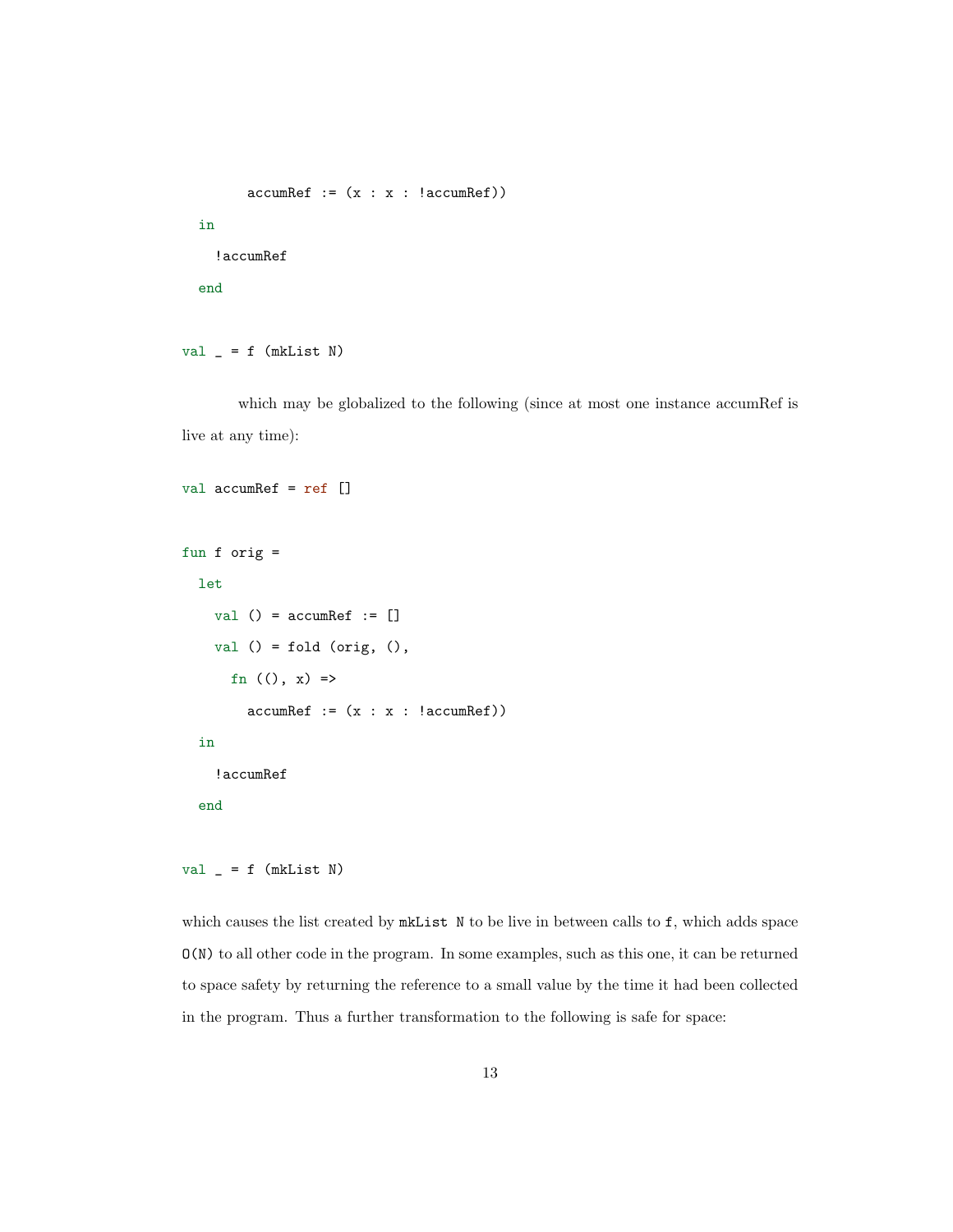```
val accumRef = ref []
fun f orig =
  let
    val () = \text{accumRef} := []
    val () = fold (orig, (),fn ((), x) =>
         \text{accumRef} := (x : x : !\text{accumRef}))val ret = !accumRef
    val () = \text{accumRef} := []
  in
    ret
  end
```

```
val = = f (mkList N)
```
This change can be performed whenever the extent of the original object is known and in a location where we can run such code. This is not a property which holds in general, as the same code may appear many distinct times in different runs, and the liveness of the object can differ from run to run based on arbitrary computation and input.

#### <span id="page-21-0"></span>2.2.3 Dead store elimination

In a few cases, eliminating a dead store to a mutable reference may be unsafe: A change which is invisible to the code may be visible to the garbage collector.

An optimizer may notice that one write to listRef is unused in the code below:

```
fun refLength listRef =
```
length (!listRef)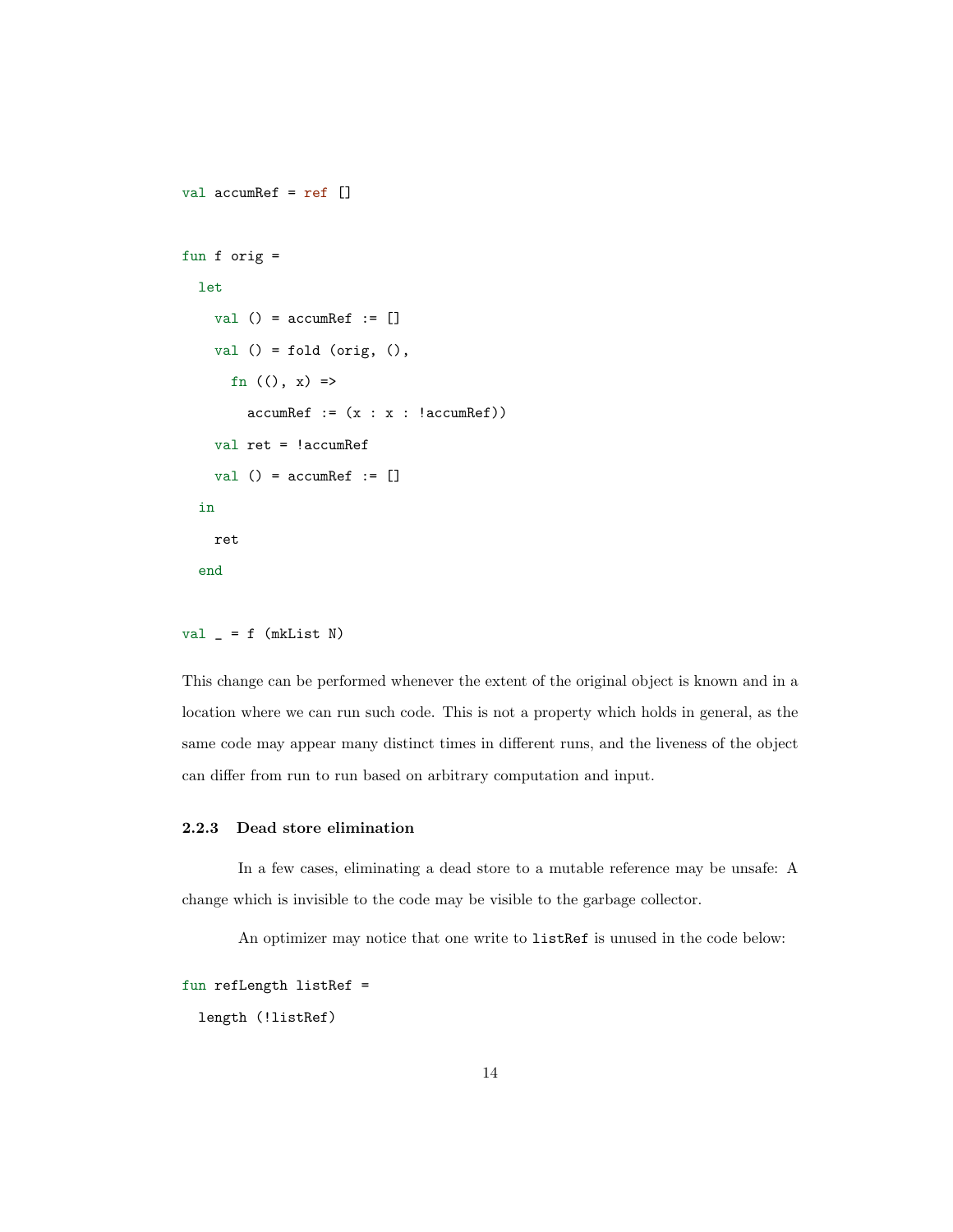```
fun f 0 = 0| f n =let
   val listRef = ref (mkList N)
   val i = refLength listRef
   val () = listRef := [] (* dead store *)
   val j = f (n - 1)val () = listRef := (mkList N) (* overwriting store *)
   val k = refLength listRef
 in
   i + j + kend
```
val  $=$  f N

and eliminate it to the following code below:

```
fun refLength listRef =
  length (!listRef)
fun f 0 =| f n =
  let
   val listRef = ref (mkList N)
```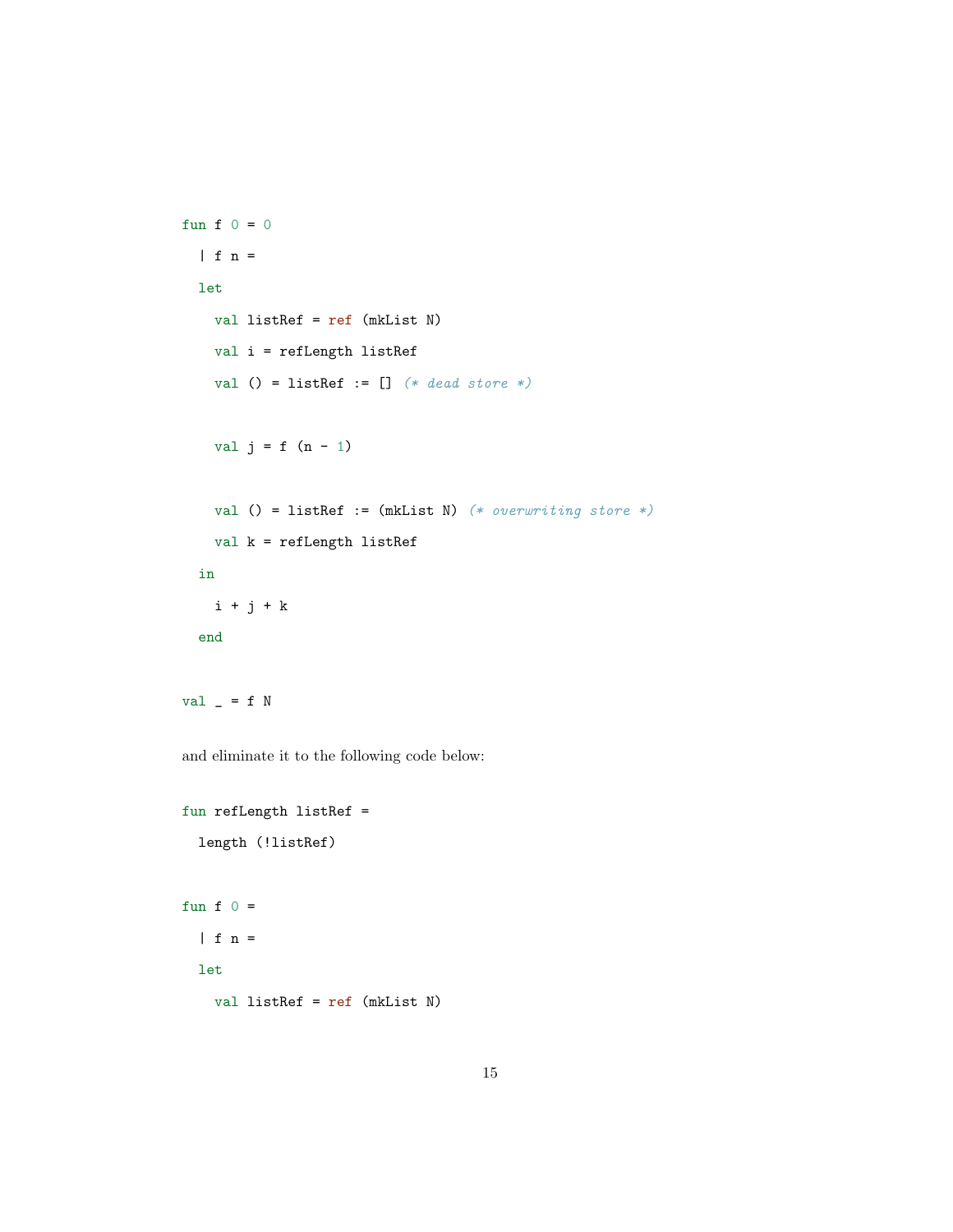```
val i = refLen listRef
  (* the dead store is now deleted *)val j = f(n - 1)val () = listRef := (mkList N)
  val k = refLength listRef
in
  i + j + kend
```
val  $=$  f N

This change has increased the space usage from  $\Theta(N)$  to  $\Theta(N^2)$  since the evaluation of (mkList N) is now stored in listRef during the recursive calls.

#### <span id="page-23-0"></span>2.2.4 Conditionally used variables

Consider the following code block for a recursive function. In one of the two branches, x is completely unused. This means that x should not be considered reachable in the second branch, And indeed, leaving x live while recursing in loop causes  $\Theta(N^2)$  space usage, whereas eliminating it uses only  $\Theta(N)$  space.

```
fun loop (count, x) =
      if count = 0(* Use x in this branch to calculate
          * the length *)then len x
         (* make a non-tail call of loop,
```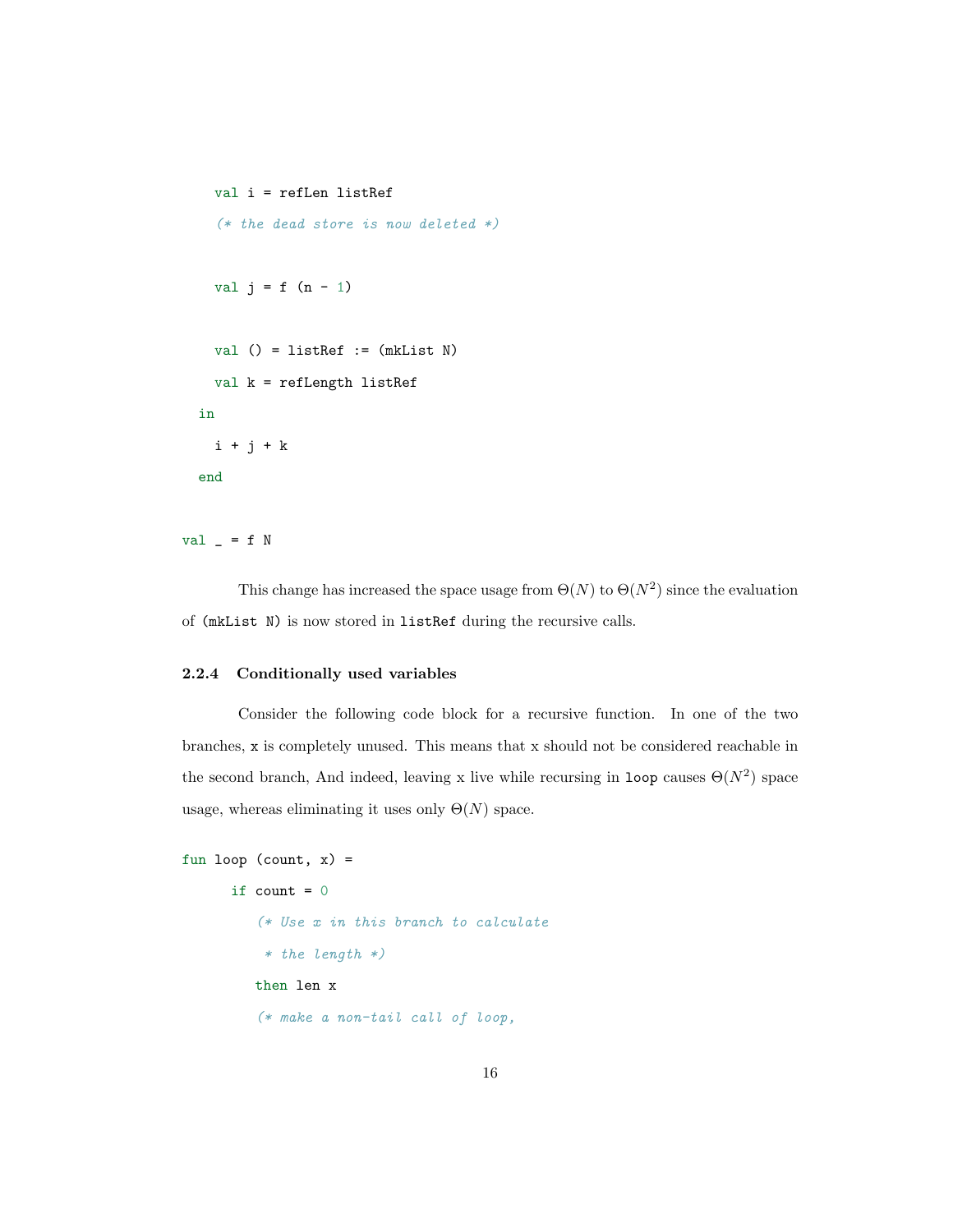```
* using count, but not x *)
else loop (count-1, mkList N) + 1
```

```
val result = loop(N, nil)
```
#### <span id="page-24-0"></span>2.2.5 Closure conversion

When changing from a higher order language to a first-order language (either with function pointers, or with defunctionalization into data-types, as in MLton), one important task is closure conversion, in which an anonymous function is converted to a first-order function, and a data structure of free variables. Closure representation has many apparently valid options, but as Shao and Appel show [\[1,](#page-94-2)[24\]](#page-96-0), some options may violate space safety (and space efficiency). A linked closure representation, as presented in that work, is one such unsafe option.

Consider the code below. The function f captures the list  $1st$  in its closure, but returns a new function g, which does not need the full list. Under a linked closure representation, the closure for g will contain a link to the closure for f, including the entire original list. This is not safe for space, as g would normally only require space for the length of the list, as would happen in a flat closure representation (or the efficient representation of Shao and Appel).

#### let

```
val lst = mkList N
fun f () =let
    val len = length lst
    fun g () = len + 1in
```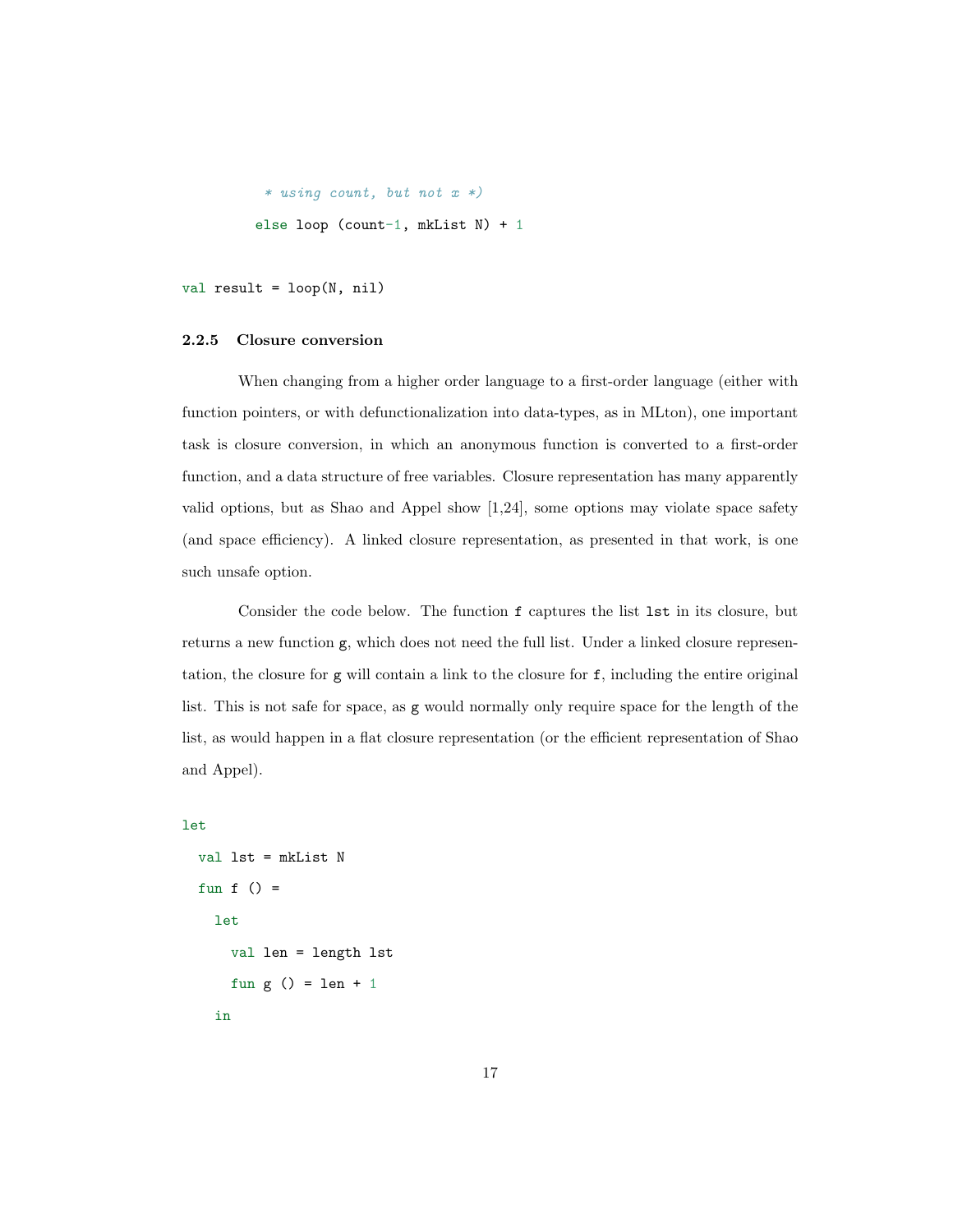g end in g end

## <span id="page-25-0"></span>2.2.6 Tail-call elimination

An expression is in tail position, if it is the last expression in its branch, which is required to be evaluated before returning a result. For example, in the following code block, the expressions  $y + 1$ , bar x, and even if  $x > 0$  then  $y + 1$  else bar x are in tail position.

```
fun f x =let
   val y = x * 2in
     if x > 0then y + 1else bar x
```

```
end
```
Tail recursion is the special case where a function calls itself (or another mutually recursive function). We may write the simple len function from the appendix as tailrecursive in order to improve performance. With the changes, the function only requires a constant amount of space, and may be compiled into a tight loop using machine registers.

fun len xs = case xs of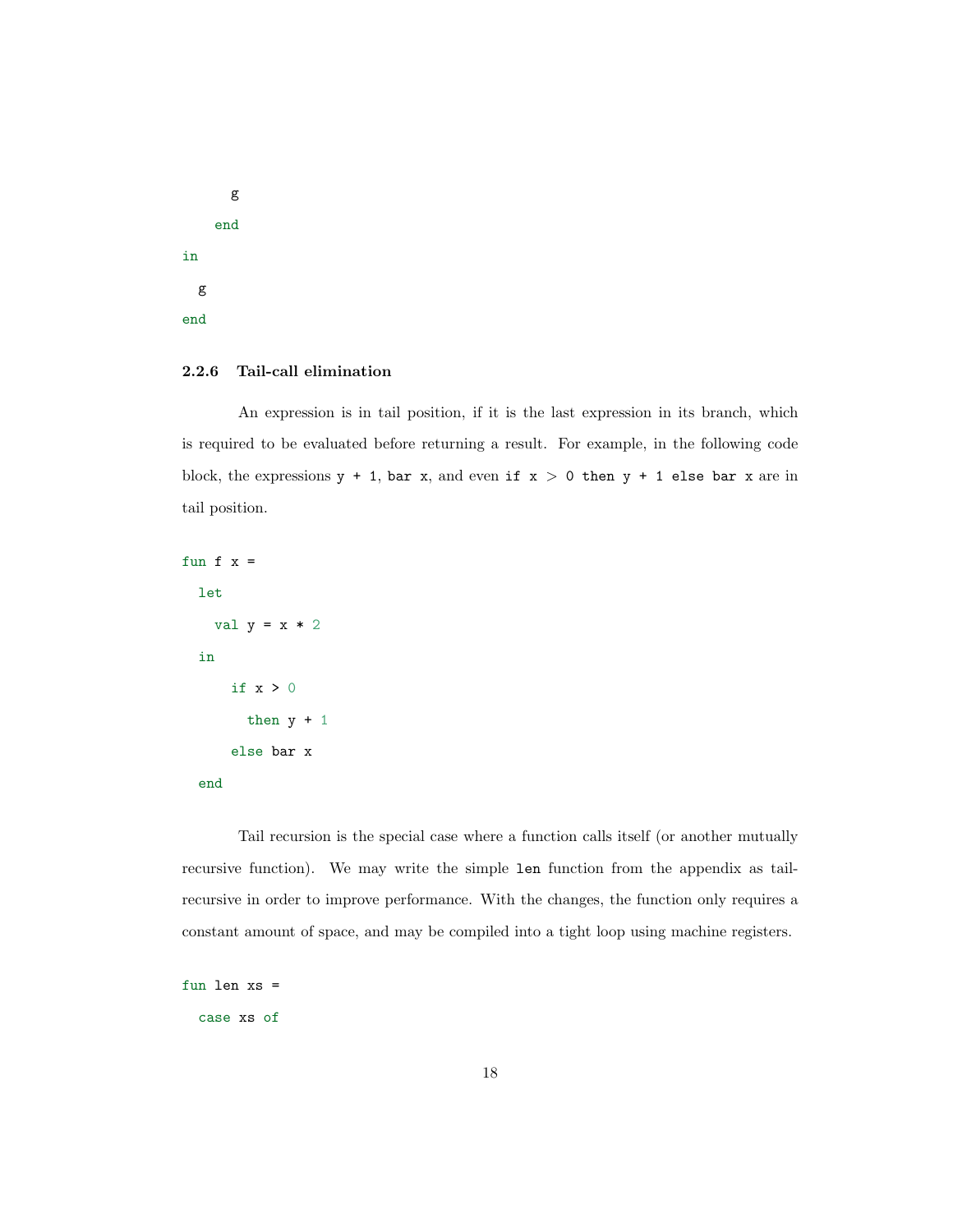```
[] => 0
  | | :: xs => 1 + len xs
fun len0 (xs, n) =
  case xs of
    [] \Rightarrow n| \Box :: xs => len0 (xs, n + 1)
fun len xs = len0 (xs, 0)
```
Tail-call elimination is an implementation technique, where no additional call frame is created for function calls that appear in tail position. Instead, the caller's frame is replaced with the frame for the destination. The destination function then returns, without ever passing through the calling function. Tail-call elimination may asymptotically reduce space usage, and is also beneficial for running time.

This elimination is often quite critical for functional programs: in lieu of mutating loops, functional programming generally requires recursion as the means to repeat computations. In a few cases, direct looping is supported, but it is not the norm for programming.

The following code block demonstrates the effect of tail-call optimizations.

```
fun plus (count, accumulator) =
      if count = 0then accumulator
         (* Since we need to do nothing with the result,
          * this recursive call is a tail call, and we
          * no longer need anything from the caller's stack *)
         else plus (count-1, accumulator+1)
```
end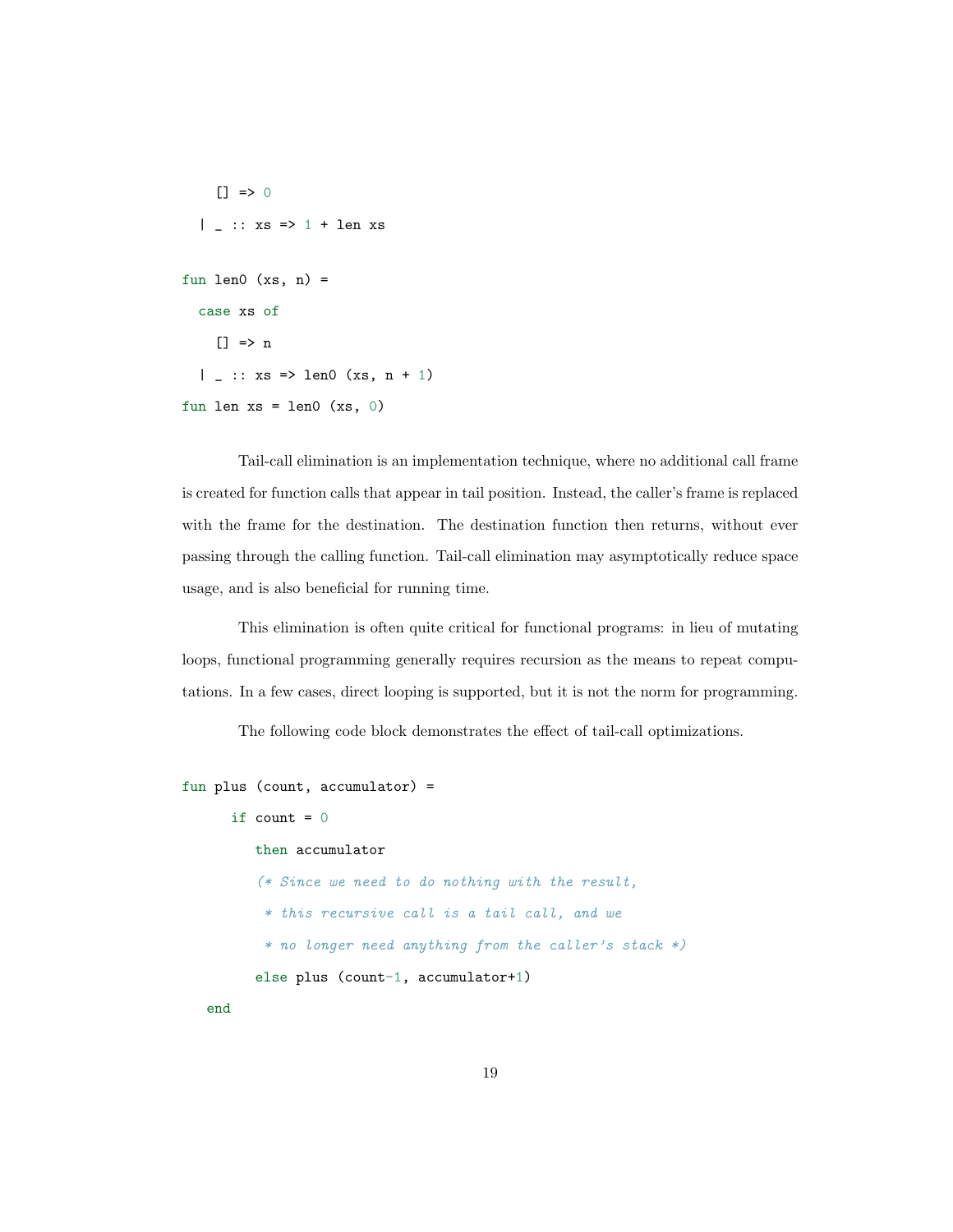val result =  $plus (N, N)$ 

Without tail-call elimination, each usage of loop will be given a stack frame, using  $\Theta(N)$  total space, whereas with the elimination, it will use only  $\Theta(1)$ .

## <span id="page-27-0"></span>2.3 Compiler internal representations

In order to optimize programming languages most effectively, it is often beneficial to first translate the source language into a different structure than its syntax tree. This helps convert similar forms into a common language, eliminating features such as implicit evaluation order, or variable mutation. This simplified language helps in performing and understanding operations on code, and the machine used for these optimizations will be defined in terms of the ANF compiler representation.

There are a few common internal representations which are used in compilers:

- Continuation-passing style (CPS)
- A-normal form or monadic normal form (ANF)
- Single static assignment (SSA)
- Direct style

In order to exemplify the representations below, the following code in Standard ML will be converted to a form that looks more similar to the representation. For readability, the infix operators -, \* and + will be converted to sub, mul and add. Tuple deconstruction will be represented by a **proj** primitive.

```
fun sqdistance (x, y) (x2, y2) =let
   val xdist = x2 - x
```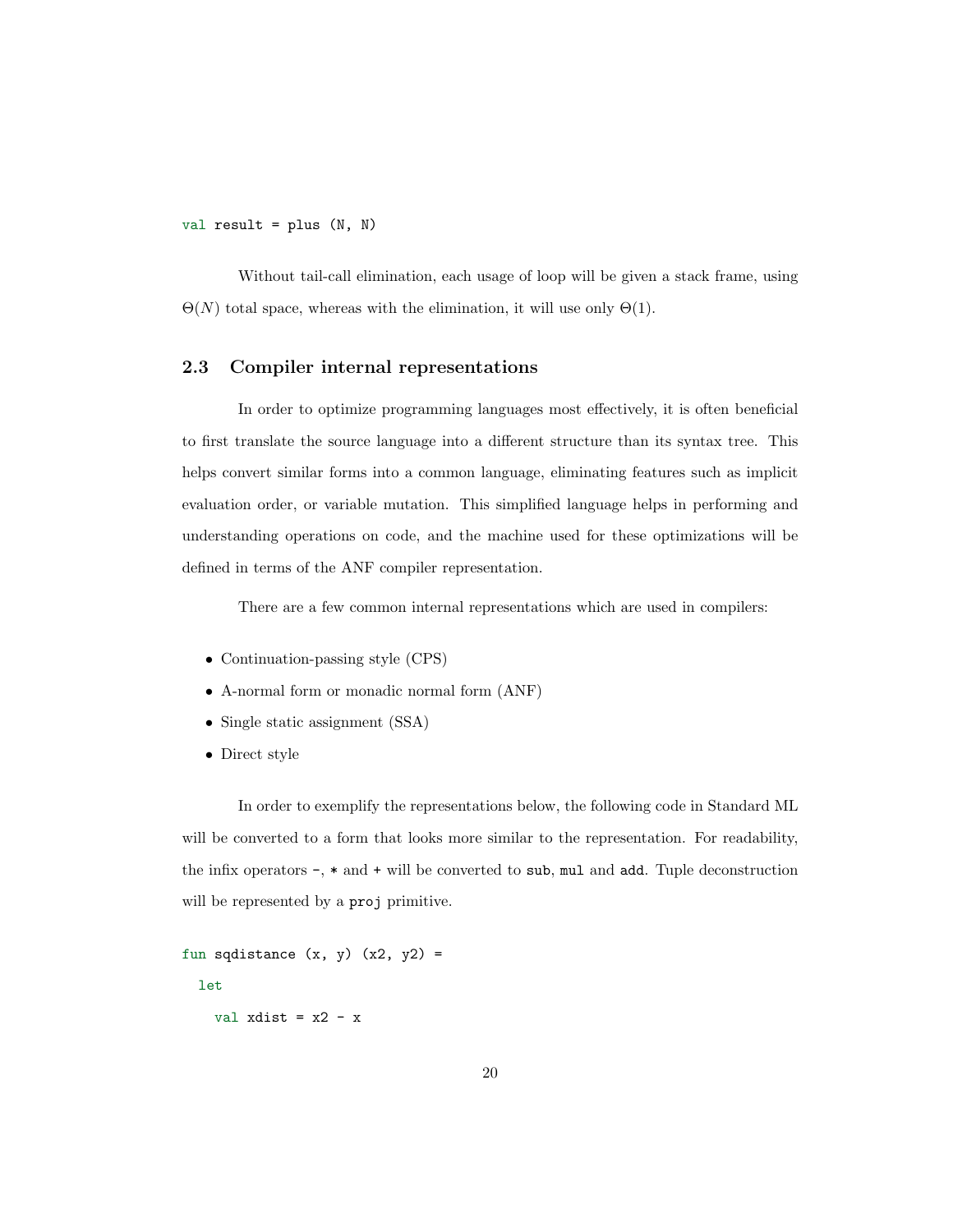```
val ydist = y2 - yfun square a = a * ain
 square xdist + square ydist
end
```
#### <span id="page-28-0"></span>2.3.1 Direct Style

One of the simplest strategies is to keep the structure of the program, applying only a few de-sugarings. Thus, the function above is mostly unchanged. This has the benefit that implementation for the compiler is simple, the structure of the code is maintained for presentation, and the stack structure of evaluation is kept. On the other hand, the lack of regularization means that code often has to deal with many scoping evaluation order constructs, which would not be required for other forms.

#### <span id="page-28-1"></span>2.3.2 A-normal form

In comparison, one may be more explicit about evaluation order. Instead of using a stack in the course of evaluating simple expressions, expressions are unfolded into definitions, with a name for each individual computation. The call stack is then only used for function calls. There are several ways to do this, but it is worth mentioning A-normal form, as this will be the structure for the machine in this work. Tail calls are explicit: they appear in the last expression of a block.

```
fun sqdistance p1 p2 =
```

```
let
```
val  $x = proj 1 p1$ val  $y = proj 2 p1$ val  $x2 = proj 1 p2$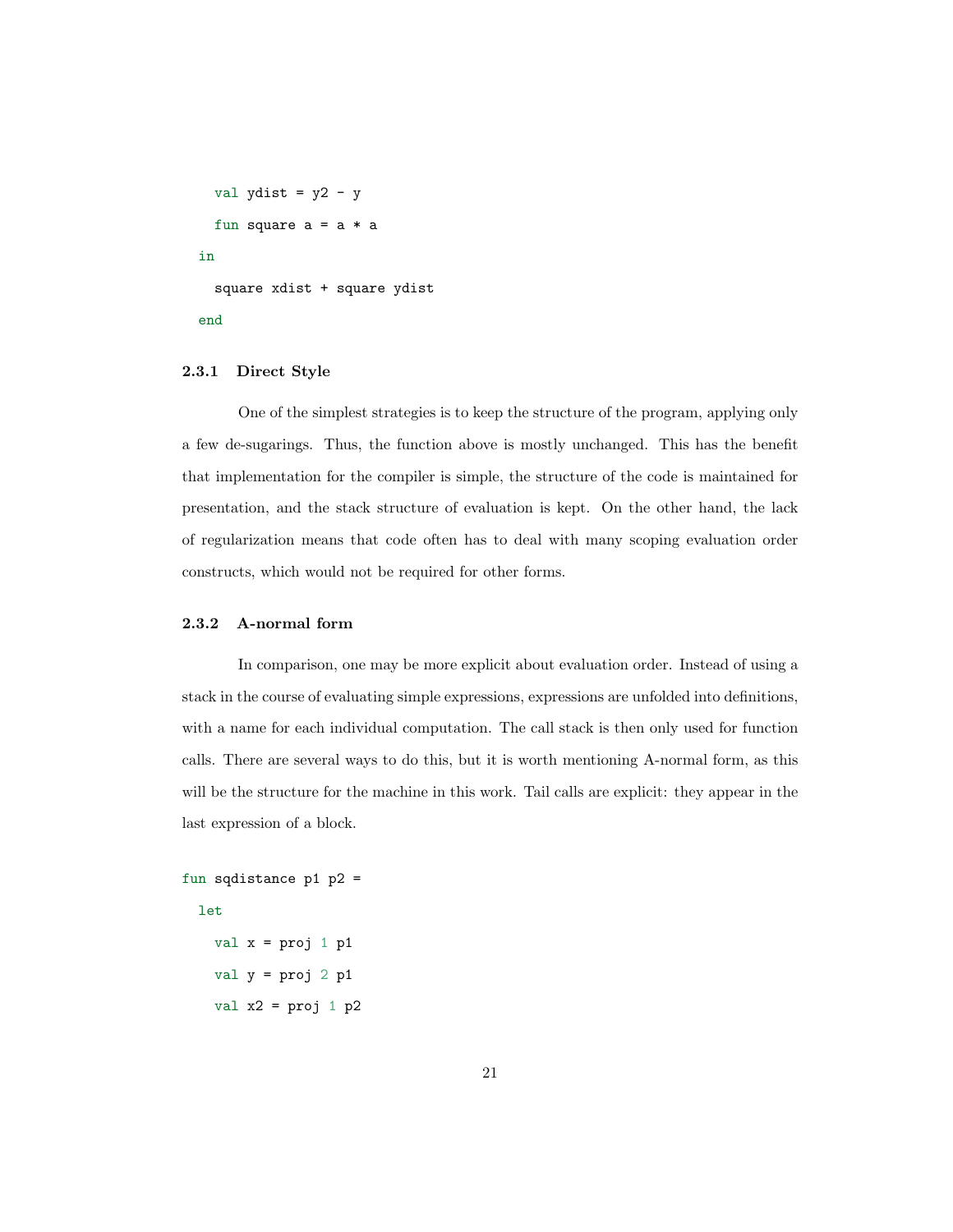```
val y2 = proj 2 p2val xdist = sub x2 x
 val ydist = sub y2 xval square = fn a => mul a a
  val v0 = square xdist
 val v1 = square ydist
in
 add v0 v1
end
```
## <span id="page-29-0"></span>2.3.2.1 Join points

Some authors[\[14\]](#page-95-4) noticed that A-normal form as originally stated was unable to express some features that other representations (include CPS and SSA) could. In particular, case matches in a non-tail position could not be expressed without code duplication. Join points are an addition of stack-local continuations, in effect, labels, which can be the target of local jumps, without creating an object. It will be worth mentioning only because the language in this work is missing the feature, despite being presented in ANF. The adequacy will be discussed.

# <span id="page-29-1"></span>2.4 Proof Assistants

Proof assistants are pieces of software which help with the development of formalized proofs, which can then be checked automatically by a trusted and verified kernel. Offering high level commands and automation enables engineering proofs without worrying about many low-level details. Generally, such proofs are written in a high-level proof/programming language, which is eventually compiled down to a simpler format, which can be verified by a small kernel of code. Because proof checking may be done by a very small portion of code, this reduces the amount of manual verification needed to trust a proof, down to the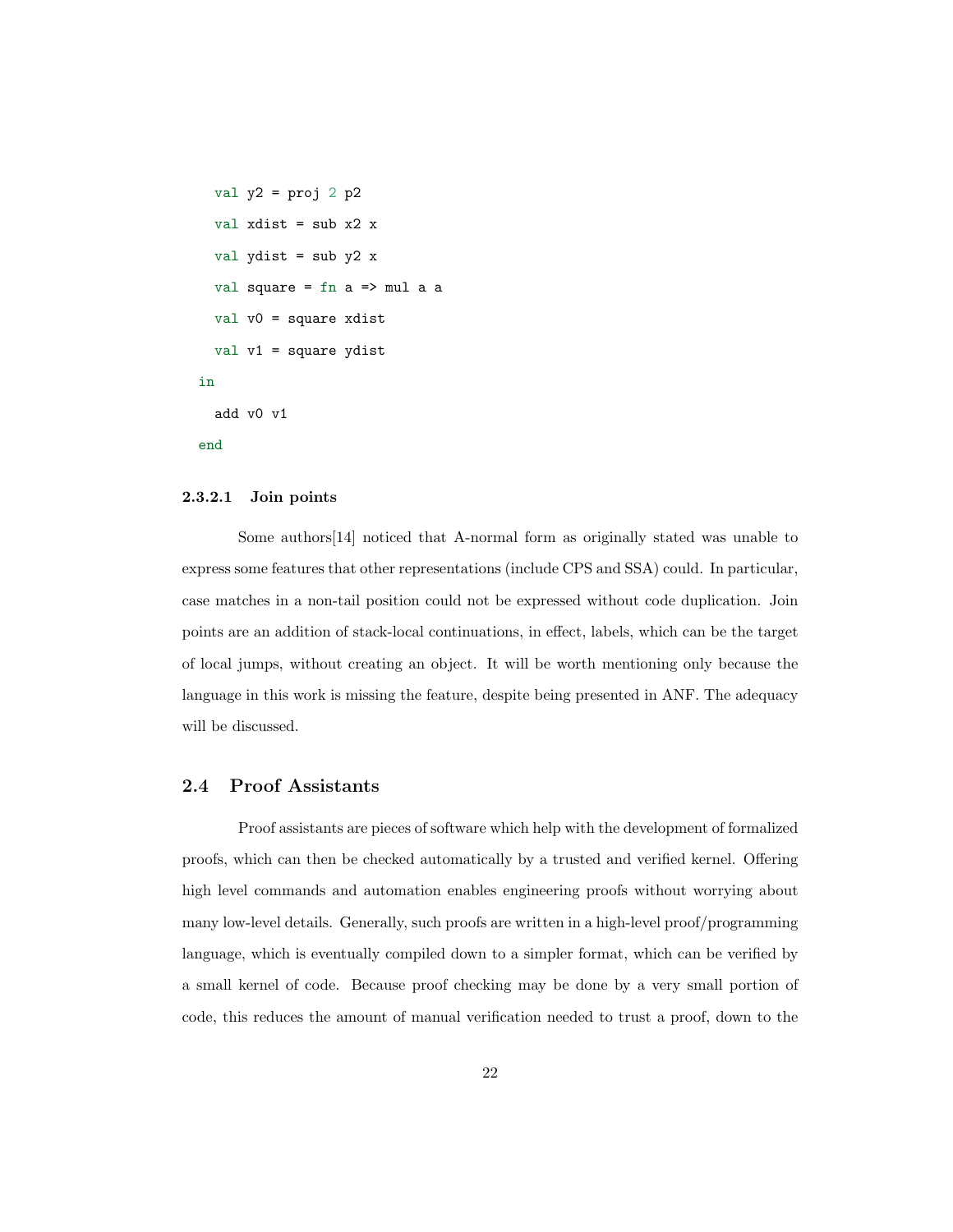verification of the small kernel, and to checking the correctness of definitions.

The formal proof of these statements offers many benefits over an informal setting. While it is easy to note examples, or otherwise understand issues within the folklore, these often leave boundaries and details quite fuzzy. Formal proof requires specificity, giving very explicit bounds for correctness. The ability to validate a proof's correctness automatically enables refactorability and reusability, affording the option to consider many more varieties than with an informal proof.

Coq[\[11\]](#page-95-1) is one such proof assistant based on the Calculus of Inductive Constructions, which also supports extraction to OCaml, Haskell and Scheme programs. Unlike some other systems, it is bimodal: there is support for both direct definitions in the language Gallina, as well as the ability to develop proofs in a proof mode. In both cases, this compiles down to the same verifiable core language, but the programmer experience is quite different. Proofs are written interactively as a tree of tactics, manipulating a proof state which consists of many hypotheses, one focused goal, and additional goals to be solved. Tactics will soundly modify the goals or hypotheses, until the proof can be filled in more easily. Several tactics automate proofs, allowing both general proof search, as well as specialized solvers, such as Presburger arithmetic or ring solvers.

Below is some example Coq code, including definitions, functions and proofs. The reader will not need to understand Coq to be able to read this text.

```
Inductive nat : Type :=
| O : nat
| S : nat \rightarrow nat.
```

```
Definition pred (n: nat): nat :=
 match n with
```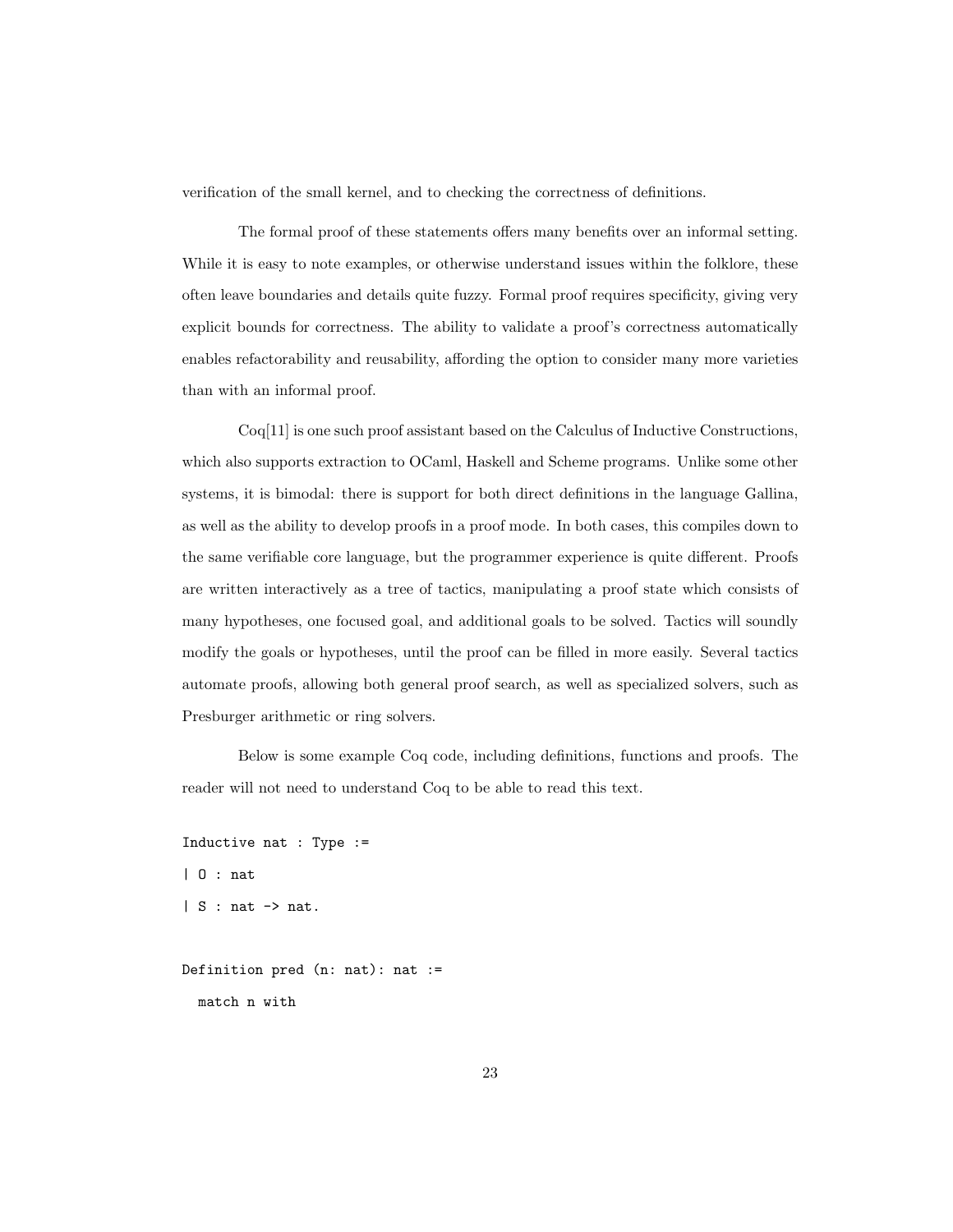```
| 0 \Rightarrow 0| S n \Rightarrow n
end.
```
Theorem pred\_succ\_id : forall n, pred  $(S n) = n$ . Proof. simpl. reflexivity.

Qed.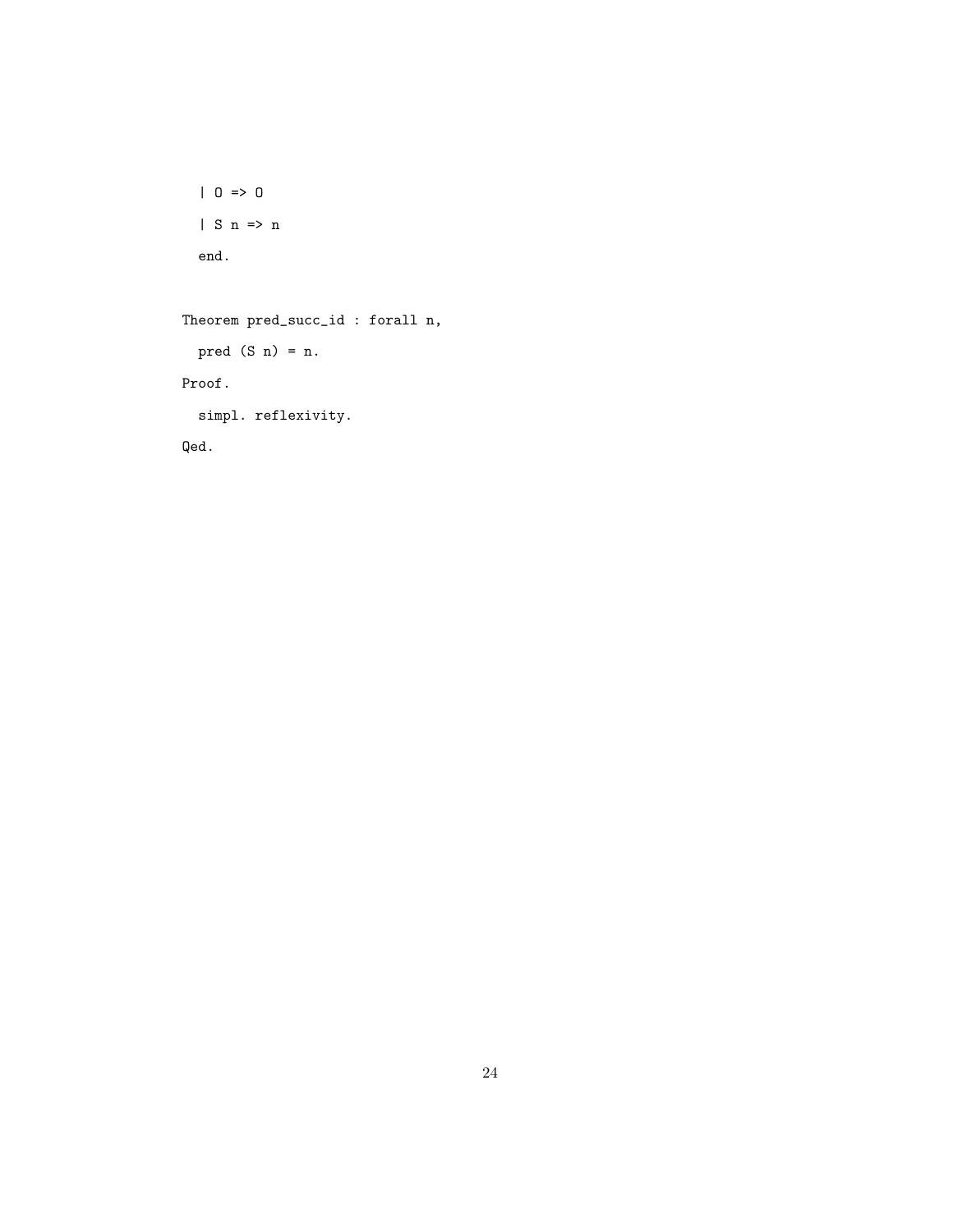# Chapter 3

# Theory

## <span id="page-32-1"></span><span id="page-32-0"></span>3.1 Syntax

The syntax of our programs will be given in an untyped variant of A-normal form, with booleans, tuples, anonymous functions, and simple I/O.

In some sense, this is meant to simply serve as a middle-ground representation, and avoid complexities with non-local jumps in the graph. We should call out that the simplicity of this language leaves it unable to express some features. There are no mutable data-structures in this language, which are a common feature of unsafe transformations and space leaks. Furthermore, no single statement can construct more than a statically-known amount of data, but this would change if we had added features such as arrays of dynamic length. This means that only a finite amount of data is allocated on any finite sequence of steps. For simplicity, the language does not include recursive functions, but they may be implemented via the Y-combinator, since the language is untyped.

Furthermore, in this language, there is no form of join-point or lightweight continuation mechanism. This would be a desirable item for genuine internal representations; MLton's SXML internal representation uses case-expressions in non-tail positions, and its SSA representation uses blocks with arguments (in lieu of the more common phi-functions).

There are at least two ways to remedy the lack of join points for these programs, both of which suffice. We may create a lambda abstraction for the continuation, which will use space, and then perform a tail-call into it. Since such abstractions will not escape, this simply increases the size used by the corresponding stack frame, by a statically determinable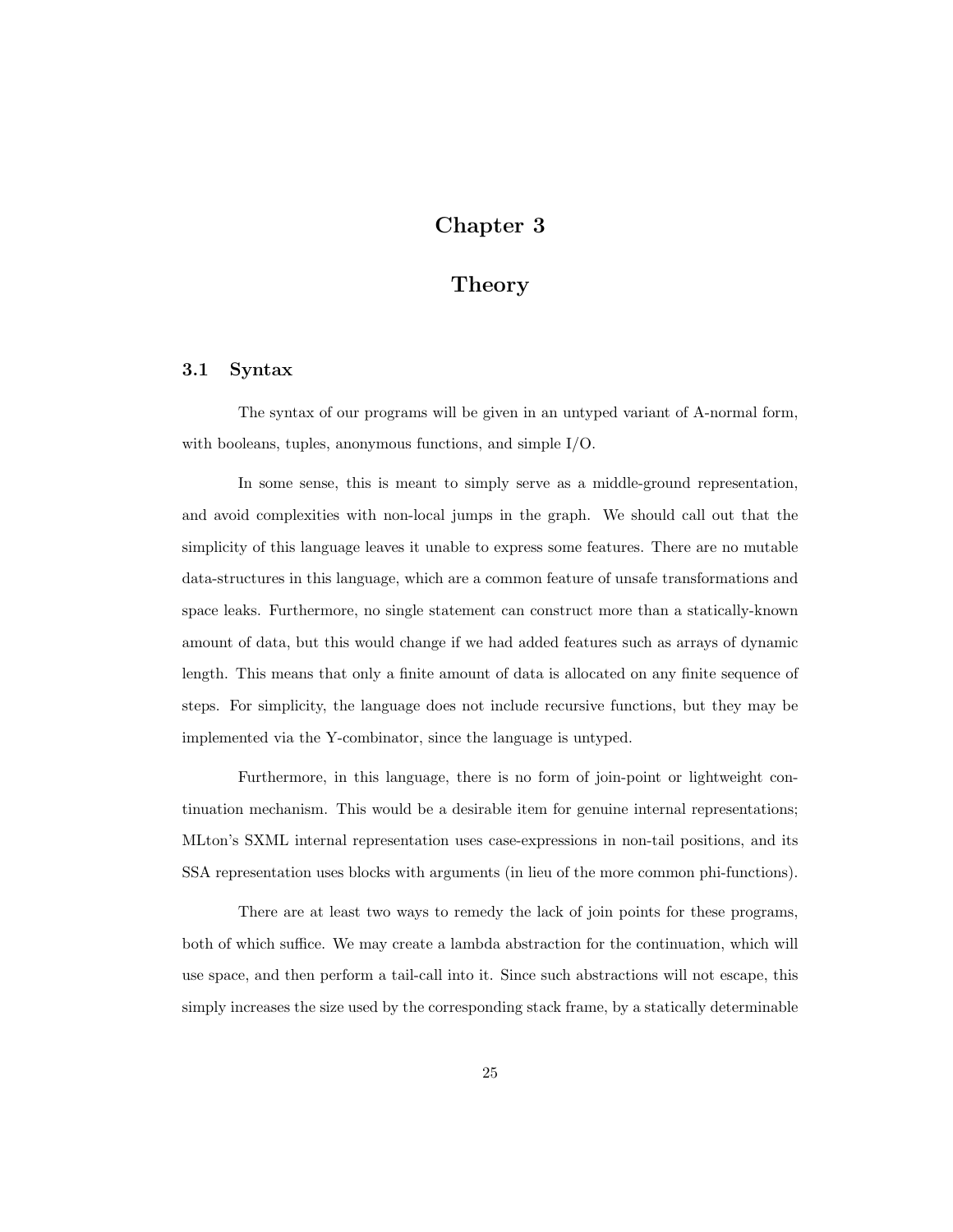amount. As such, the blowup factor can be computed for a given program, so this representation is safe-for-space. Alternatively, inlining the tail-continuations may be used, which is fully space-efficient (space-non-increasing even) as code size is not counted, but we should convince ourselves that passes will not change the two branches in a disjoint manner. In either case, the lack of such features is not significant for correctness of passes that are blind to them.

Our definitions are given with assumption of the following data:

- $\bullet$  var is a type
- $\bullet$  *addr* is a type
- For any type of store values  $sv$ , heap sv is a type
- var and *addr* have decidable equality.

The language will be interpreted by a CESK abstract machine. That is, the state consists of code (an expression), and an environment, store and continuation stack. The language of expressions is in A-normal form, so evaluation order is explicit, and a stack is used only for function calls.

We will take alloc to be a function, where  $\text{alloc}(\sigma_1, sv) = (\sigma_2, a)$  means that after allocating a store value sv in the heap  $\sigma_1$ , we have the heap  $\sigma_2$  and the store value is located at a fresh address a.  $\sigma(a)$  looks up the store value at the address a in heap  $\sigma$ . Because the only source of addresses is the alloc function, this is always guaranteed to be present if the address comes from a valid state. There is an empty heap empty, where no addresses are valid.

The steps below should elucidate a few points. Constants (just booleans in our language) never allocate, but tuples and lambda abstractions do. The stack changes only for two expressions: return and the non-tail function application. For a tail call, no new stack frame is created. In this language, there are two forms of events that can occur, reads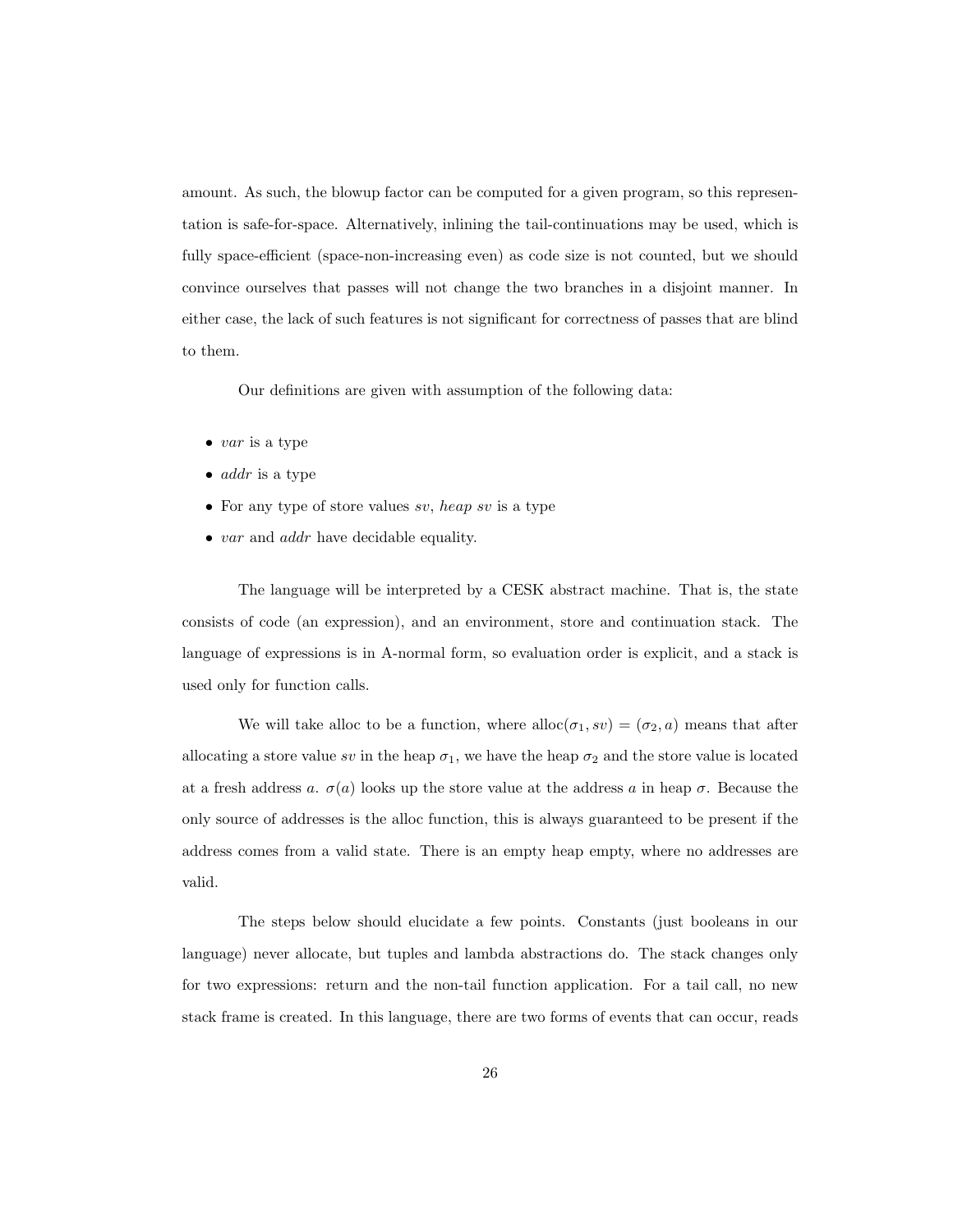```
Configuration ::= \langle e, \rho, \sigma, \kappa \ranglee \in \exp ::= let x = (x, \dots, x) in e
                  | let x = x \sin elet x = \pi_i x in e
                      let x = write x in elet x = read in elet x = b in elet x = \text{fn } x \Rightarrow e \text{ in } eif x then e else eret\boldsymbol{x}x \, xb \in \text{const} ::= true
                 | false
v \invalue ::= vaddr a
                 | vconst b
\rho \in \text{env} ::= (x, v) :: \rho| ·
\kappa \in \text{stack} \quad ::= \ (x, \, \rho, \, e) \, :: \, \kappa\| \cdot \|sv \in \text{value} ::= \text{ sclos}(x, e, \rho)| stuple (v, \ldots, v)a \in \text{addr}x \in \text{var}\sigma \inheap svalue
```
Figure 3.1: Configuration syntax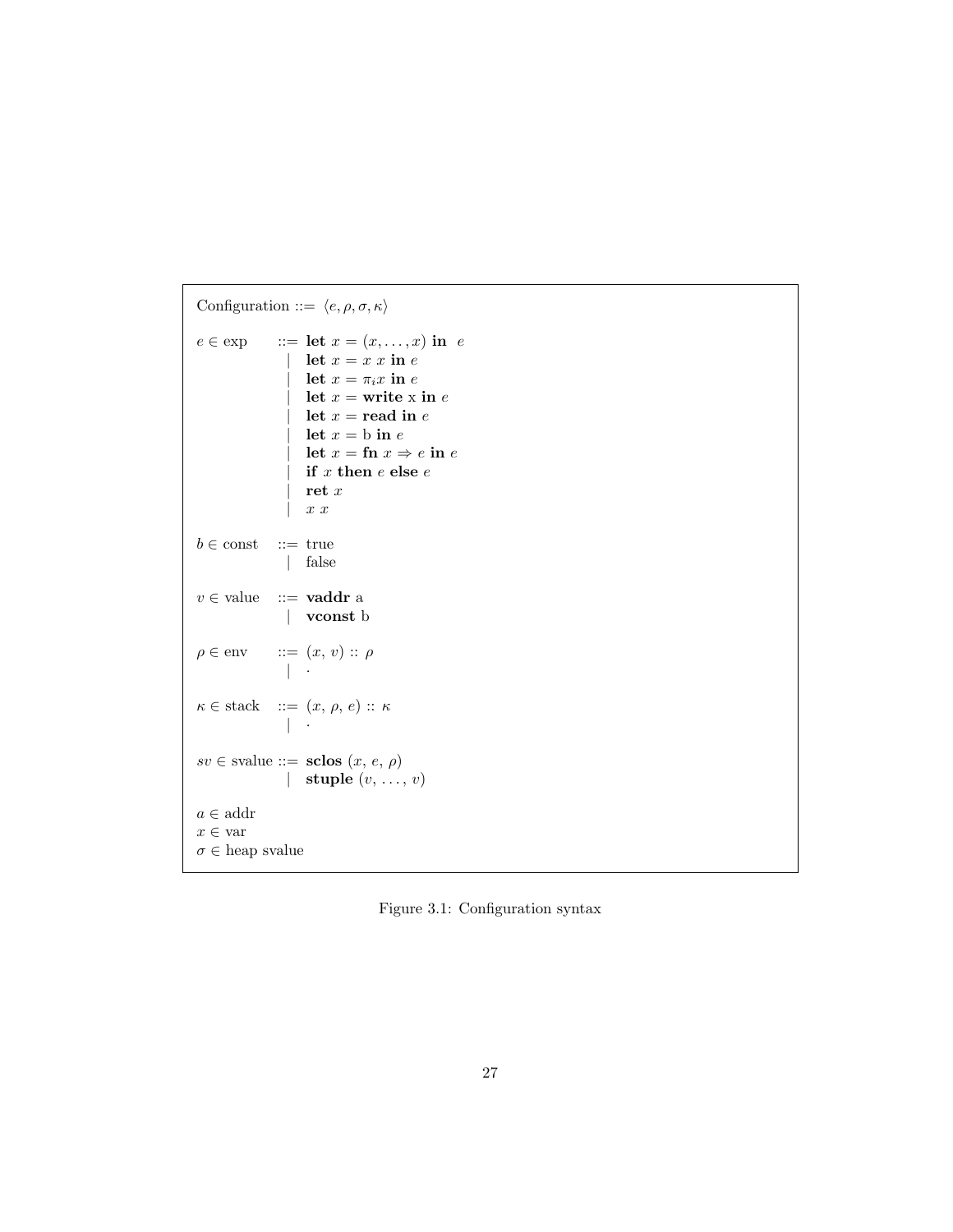and writes, here only a single bit of information. The **write** form will output a boolean which has been computed by the program. The **read** form contains the only non-determinism that can appear in the language, reading may return either true or false, with the appropriate value appearing in the I/O trace with the event.

A machine for a program P will start in the state start(P) =  $\langle P, \cdot, \text{empty}, \cdot \rangle$ , and will end when evaluating ret  $x$  with the empty stack (where  $x$  is in the environment).

# <span id="page-35-0"></span>3.2 Definitions of Space Safety & Efficiency

In order to define when a program is space-efficient with respect to another, we may first want to look at the simpler, symmetric relation of program equivalence. There are many ways to define program equivalence. Perhaps the simplest such relations are those which apply to programs that terminate with simple values. Two programs are equivalent if they terminate with the same value (for an appropriate definition of value sameness). But this definition is often unsuitable for many interesting sorts of programs. For programs that run on a real computer, we likely want them to perform actions other than returning a single value. They may send incremental data to various sources, but also receive data from a user, or other source, and perform different actions based on that data.

Instead, we may wish to consider  $I/O$  trace equivalence. An  $I/O$  trace for a program is a possibly infinite stream of observable events which have occurred in the program, both the output sent, and input received. Then, two program runs are equivalent precisely when their traces are the same. So we can say that two programs are fully equivalent, if whenever a trace is possible in one, it is possible in the other. This is the baseline we will consider for relative space efficiency of programs. In some cases, we do not need bidirectionality: if our source program always makes progress or finishes, then we need only the forward direction for our language with I/O. Since our language is deterministic up to input, this is true for our language.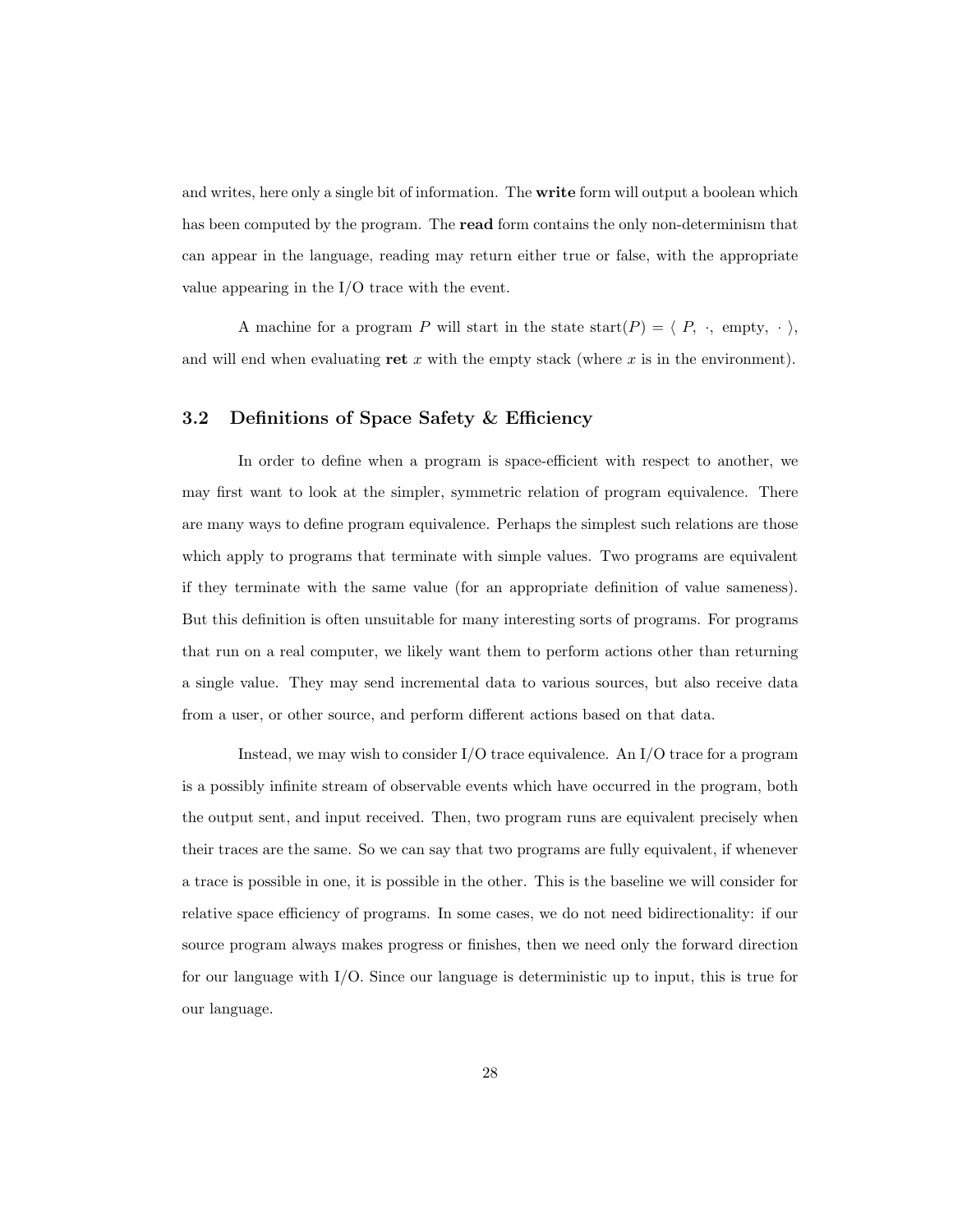| $\langle e_1, \rho_1, \sigma_1, \kappa_1 \rangle \rightarrow \langle e, \rho_2, \sigma_2, \kappa_2 \rangle$ ! io |                                                                | $io := \varepsilon$ write b read b                                                                                                                                                                                                                                                                    |
|------------------------------------------------------------------------------------------------------------------|----------------------------------------------------------------|-------------------------------------------------------------------------------------------------------------------------------------------------------------------------------------------------------------------------------------------------------------------------------------------------------|
|                                                                                                                  |                                                                | $\rho(x_1) = v_1, \ldots, \rho(x_n) = v_n$ alloc $(\sigma, \text{style}(v_1, \ldots, v_n)) = (\sigma', a)$<br>$\langle \text{let } x = (x_1, \ldots, x_n) \text{ in } e, \rho, \sigma, \kappa \rangle \rightarrow \langle e, (x, \text{vaddr } a) :: \rho, \sigma', \kappa \rangle \perp \varepsilon$ |
|                                                                                                                  |                                                                | $\rho(x_f)$ = <b>vaddr</b> $a_f$ $\sigma(a_f)$ = <b>sclos</b> $(x_l, e_l, \rho_l)$ $\rho(x_a) = v_a$<br>$\langle \text{let } x = x_f x_a \text{ in } e, \rho, \sigma, \kappa \rangle \rightarrow \langle e_l, (x_l, v_a) :: \rho_l, \sigma, (x, e, \rho) :: \kappa \rangle : \varepsilon$             |
|                                                                                                                  |                                                                | $\rho(x_t)$ = vaddr $a_t$ $\sigma(a_t)$ = stuple $(v_1, \ldots, v_n)$<br>$\langle \text{let } x = \pi_i x_t \text{ in } e, \rho, \sigma, \kappa \rangle \rightarrow \langle e, (x, v_i) : \rho, \sigma, \kappa \rangle \in$                                                                           |
|                                                                                                                  | $\rho(x_w) = \textbf{vconst } b$                               |                                                                                                                                                                                                                                                                                                       |
|                                                                                                                  |                                                                | $\langle$ let $x =$ write $x_w$ in $e, \rho, \sigma, \kappa \rangle \rightarrow \langle e, (x,$ vconst $true)$ :: $\rho, \sigma, \kappa \rangle$ ! write $b$                                                                                                                                          |
|                                                                                                                  |                                                                | $\langle \text{let } x = b \text{ in } e, \rho, \sigma, \kappa \rangle \rightarrow \langle e, (x, \text{vconst } b) :: \rho, \sigma, \kappa \rangle : \varepsilon$                                                                                                                                    |
|                                                                                                                  |                                                                | $\langle \textbf{let } x = \textbf{read in } e, \rho, \sigma, \overline{\kappa} \rangle \rightarrow \langle e, (x, \textbf{vconst } b) :: \rho, \sigma, \kappa \rangle \; \text{! read } b$                                                                                                           |
|                                                                                                                  | alloc $(\sigma, \text{sclos} (x_l, e_l, \rho)) = (\sigma', a)$ | $\langle \textbf{let } x = \textbf{fn } x_l \Rightarrow e_l \textbf{ in } e, \rho, \sigma, \kappa \rangle \rightarrow \langle e, (x, \textbf{vaddr } a) :: \rho, \sigma', \kappa \rangle \;   \; \varepsilon$                                                                                         |
|                                                                                                                  | $\rho(x_b)$ = vconst true                                      |                                                                                                                                                                                                                                                                                                       |
|                                                                                                                  |                                                                | $\langle \textbf{if } x_b \textbf{ then } e_t \textbf{ else } e_f, \rho, \sigma, \kappa \rangle \rightarrow \langle e_t, \rho, \sigma, \kappa \rangle \mid \varepsilon$                                                                                                                               |
|                                                                                                                  | $\rho(x_b)$ = vconst false                                     |                                                                                                                                                                                                                                                                                                       |
|                                                                                                                  |                                                                | $\langle \textbf{if } x_b \textbf{ then } e_t \textbf{ else } e_f, \rho, \sigma, \kappa \rangle \rightarrow \langle e_f, \rho, \sigma, \kappa \rangle \mid \varepsilon$                                                                                                                               |
|                                                                                                                  |                                                                | $\rho(x_f)$ = vaddr $a_f$ $\sigma(a_f)$ = sclos $(x_l, e_l, \rho_l)$ $\rho(x_a) = v_a$<br>$\langle x_f, x_a, \rho, \sigma, \kappa \rangle \rightarrow \langle e_l, (x_l, v_a) :: \rho_l, \sigma, \kappa \rangle \; l \; \varepsilon$                                                                  |
|                                                                                                                  |                                                                | $\rho(x_r) = v_r$<br>$\langle \text{ret } x_r, \rho, \sigma, (x_l, e_l, \rho_l) :: \kappa \rangle \rightarrow \langle e_l, (x_l, v_r) :: \rho_l, \sigma, \kappa \rangle \mid \varepsilon \rangle$                                                                                                     |
|                                                                                                                  |                                                                |                                                                                                                                                                                                                                                                                                       |

Figure 3.2: Step Relation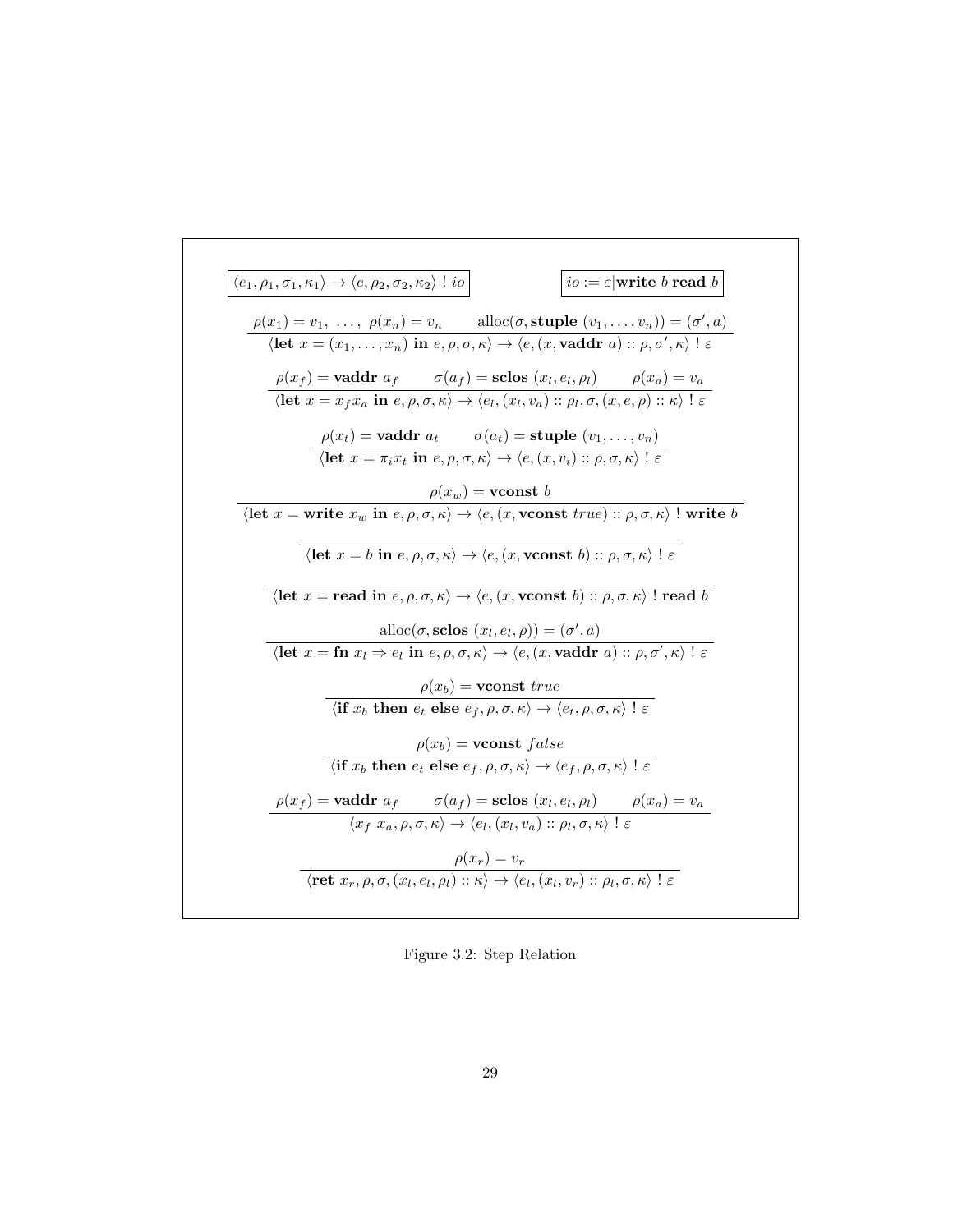The situation for space-safety is a bit more complicated than for equivalence. Unlike equivalence, it is a directed relationship. That is to say, there are some transformations which are genuine improvements, but of course we would not hope that the reverse transformation, which worsens space (possibly quite strongly) should be related in the same way. Of course we can require that a program use strictly less memory to be space-efficient, but this is quite strict. Instead, the definition will have to be loosened. We will use a (monotonic) function  $f$  to scale up the space usage from the source program, showing that this scaled-up usage bounds the space usage of the target instead. We can say that a program  $P_2$  is f-space-efficient with respect to  $P_1$  if the space usage is decreasing after applying the blowup function f. That is, we imagine something of the sort  $f(size_1) \geq size_2$ . For many purposes it will suffice to know that allowing  $f$  to be an affine function (that is, of the form  $n \mapsto m \cdot n + k$ ) will agree with the notion of space complexity.

Returning back to the full definitions of space safety and efficiency, we can make a similar progression. If the programs  $P_1$  and  $P_2$  are equivalent in behavior and they always terminate, then certainly  $P_2$  is space-efficient with respect to  $P_1$  if it uses less maximum space for it to execute on every corresponding I/O trace. This solves the situation of accounting for some differences due to  $I/O$ , but this is not quite the whole story: First, from a theoretical standpoint, we generally don't want to exclude infinite runs, whose space usage may be bounded or unbounded, especially since they may still be productive. Second, we wish to ensure that memory is used at roughly the same time. An interactive system, such as an operating system or web server may be online for months, or even years. Requiring large amounts of space at one point, should not imply that it is free to use an excess amount of space in the future. So this sort of definition is not sufficient for the guarantees that we want.

One factor is that the states may be reordered. It is perfectly sound, safe, and beneficial to swap two intermediate expressions around for various reasons, so a simple linear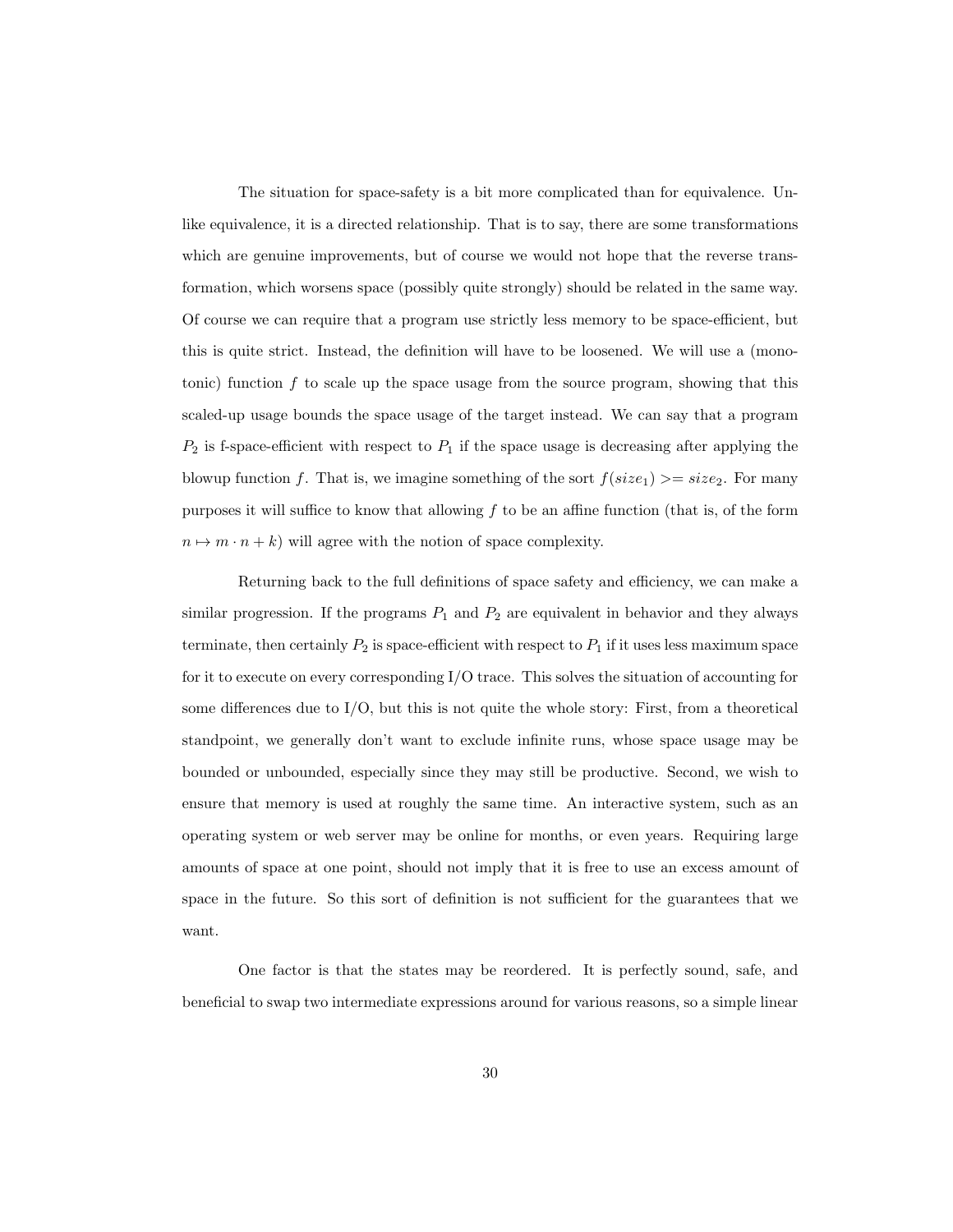

Figure 3.3: Diagram of grouping-based space definition In this case, the second trace is space efficient with regards to the first, with a multiplicative constant 5/4 (that is, for the function  $n \mapsto 5 \cdot n/4$ ).

grouping won't quite work. One potential definition is to allow us to group up states into blocks: Given the two programs' (potentially infinite) sequence of states, a proof of safety for that sequence consists of picking a finite prefix of each, proving that the maximum space usages are related for those two lists of states, then prove safety for the remaining two sequences. More formally, we have the following co-inductive rules for proving f-efficiency of state sequences, where  $|s|$  is the space used by a state s:

$$
tr'_s \gtrsim_f tr'_t \qquad tr_s = [s_1, \dots, s_m] + tr'_s
$$
  
co  $f(\max_{i=1...m} |s_i|) \ge \max_{j=1...n} |t_j|$   $tr_t = [t_1, \dots, t_n] + tr'_t$  co  $\overline{\cdot \gtrsim_f \cdot}$ 

This construction forces states to be mostly in order, but allows some states to be grouped together to handle re-orderings. Thus we can imagine such a proof as setting up a sequence of high-water marks throughout the space contour of the program (as in Figure 3.3).

Unfortunately, some passes which perform interleaving re-orderings may now be difficult or impossible to prove space efficient, despite appearing reasonable. If a transformation swaps bindings in a way which allows interleavings, then this definition would require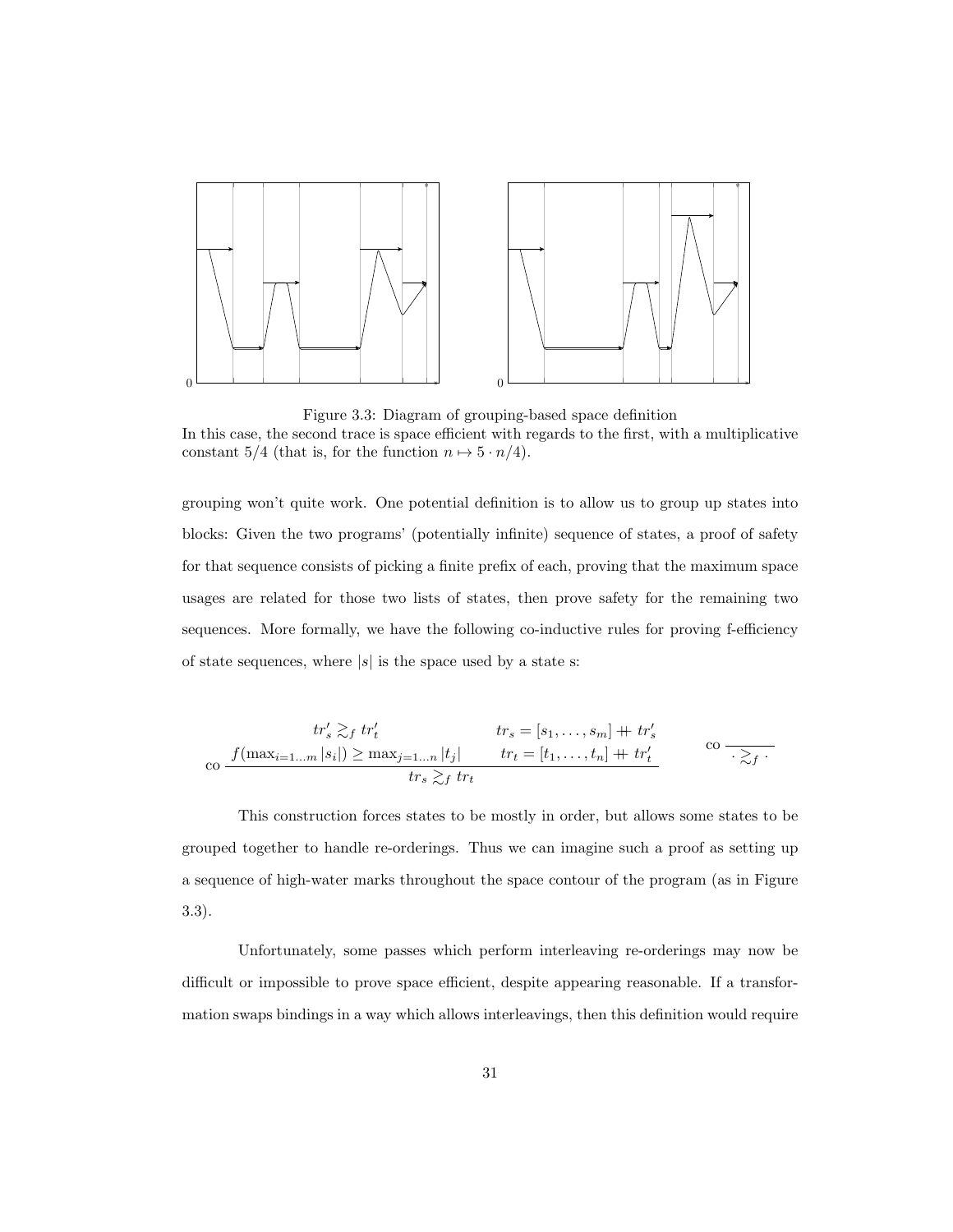a finite bound on the interleavings, which means that some passes, albeit rather contrived ones, may have no proof of space efficiency; see Appendix B for an example transformation. It is certainly not unbearable to use this definition for proofs, as the example transformation that exhibits it must be rather contrived, but it is worrying, and may indicate unneeded complexity of the criterion, affecting the difficulty of proving space-safety in more reasonable cases.

It also can leave the situation just as bad as full-run space usage: known-terminating programs again have their space usage collapsed into the maximum total usage, as each entire run can be placed into a single group.

In light of I/O trace equivalence, there should be a rather clear way to demarcate consistent times in the two programs. Letting  $I/O$  events be the posts unifying the times between programs, efficiency may defined as efficiency for the high-water marks between each two events (and between the start of the program and the first event). This happily fits our criterion for local space checking, but also is realistic for an interactive program: we should be able to assign a proportional amount of memory at each I/O event, and get the same result. While perhaps the granularity of the I/O events in this language is a bit fine, an I/O event often represents a long pause and potential context switching. It would be worthwhile to ensure that space is low during these events.

So more explicitly, between any two corresponding I/O events in the source and target, with finite lists of states between those events  $[s_1, \ldots, s_m]$  and  $[t_1, \ldots, t_n]$ , we have the condition  $f(\max_{i=1...m} |s_i|) \geq \max_{j=1...n} |t_j|$  (using our blow-up function f). Continuing on with this sort of definition, we can get one additional simplification. Consider that a sequence of pure steps  $s_1, s_2, \ldots, s_m$  and  $t_1, t_2, \ldots t_n$  for which we have the condition. With a small bit of algebra we get the following reduction: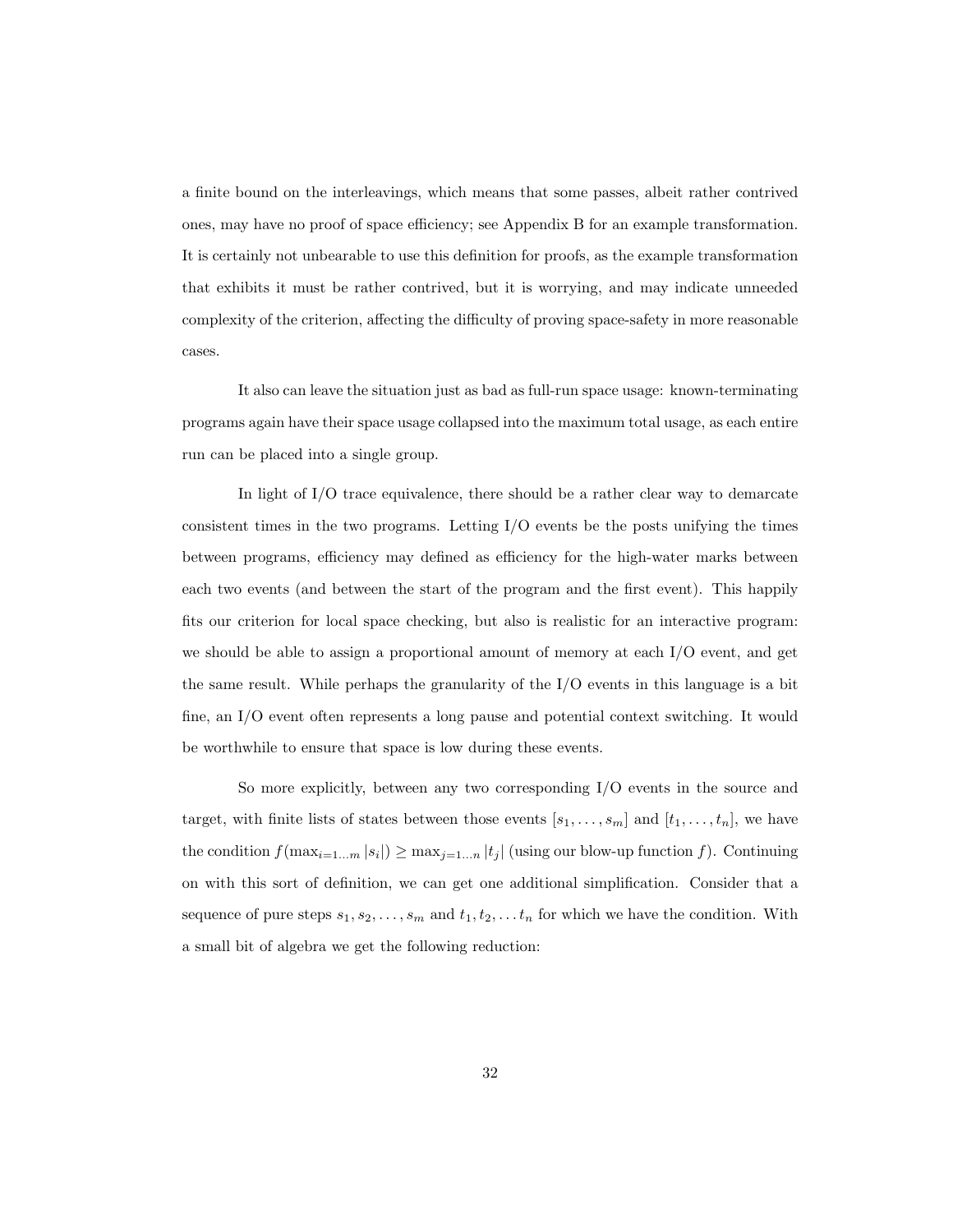| $s_1 \rightarrow^* s_2 \mid \vec{i_0}$           | $s_1 \rightarrow s_2 \mid \varepsilon$ | $s_2 \rightarrow^* s_3 \mid \vec{i_0}$ |
|--------------------------------------------------|----------------------------------------|----------------------------------------|
| $s_1 \rightarrow s_2$ ! write $b$                | $s_2 \rightarrow^* s_3 \mid \vec{i_0}$ | $s_1 \rightarrow^* s_3 \mid \vec{i_0}$ |
| $s_1 \rightarrow^* s_3$ ! write $b :: \vec{i_0}$ | $s_1 \rightarrow s_2$ ! read $b$       | $s_2 \rightarrow^* s_3 \mid \vec{i_0}$ |

Figure 3.4: Multiple steps relation

$$
f\left(\max_{i=1...m} |s_i|\right) \ge \max_{j=1...n} |t_j|
$$
  
= 
$$
\max_{i=1...m} f(|s_i|) \ge \max_{j=1...n} |t_j|
$$
 By monotonicity of  $f$   
= 
$$
\forall j, \max_{i=1...m} f(|s_i|) \ge |t_j|
$$
  
= 
$$
\forall j, \exists i, f(|s_i|) \ge |t_j|
$$

So, showing that such a collection of steps is  $f$ -efficient is precisely the same as justifying each target state in  $t$  with some source state in  $s$ , and showing the condition for that pair.

To formally define efficiency, start states, and reachability should be briefly defined:

**Definition 1** (*f*-efficiency of programs). A target program  $P_t$  is *f*-efficient for a program  $P_s$  if:

For every state t with start $(P_t) \to^* t$ ! io, there is a state s with start $(P_s) \to^* s$ ! io, such that:  $f(|s|) \geq |t|$ 

This definition is slightly stronger than the definition regarding the space usage between I/O events. A proof of this definition also requires valid space usage on diverging sequences of steps without  $I/O$ , which were not required by ensuring space-safety between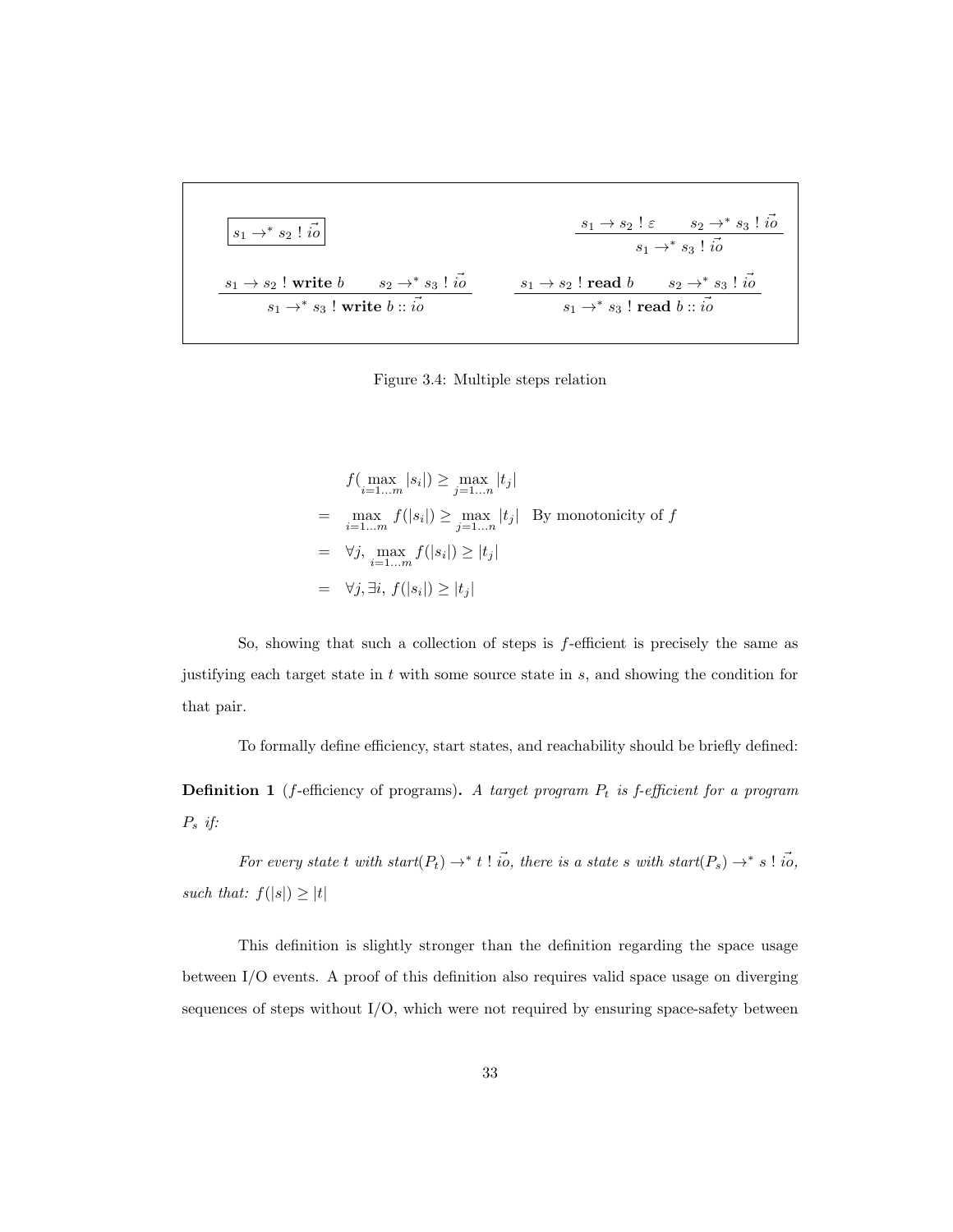any two I/O events. This implies that transformations may not move a large allocation before a potentially infinite loop, which is again, quite appropriate following our assumption that I/O takes a while. We get the concise tagline: "You can't keep a lot of data for a long time", where a lot of data is not known to be in the same space complexity, and a long time is any time not known to be a finite sequence of pure computation. Completeness may be fitted back into this form: (where soundness is already implied by space-safety). a program  $P_t$  is a complete representation of a program  $P_s$  if for every state s in the source (with start $(P_s) \to^* s' : i\overrightarrow{0}$ ), there is a target state which has start $(P_t) \to^* t' : i\overrightarrow{0}$ . A program transformation T is complete if  $T(P)$  is always a complete representation of P. Since spacesafety contains the reverse relation, it already impl

With this in hand, we can define space-safety and efficiency of program transformations.

**Definition 2** (Space-safety of transformations). A transformation  $T$  between programs is safe-for-space when:

For all programs  $P$ , there exist constants  $m$  and  $k$  (that may depend on  $P$ ), such that

 $T(P)$  is  $(n \mapsto m \times n + k)$ -efficient relative to P.

**Definition 3** (Space-efficiency of transformations). A transformation  $T$  between programs is space-efficient when:

There is a constant m, such that for all programs  $P$ , there is a constant  $k$ , such that

$$
T(P)
$$
 is  $(n \mapsto m \times n + k)$ -efficient relative to P.

There is one detail that sticks out from these definitions: the final value of the program is irrelevant. This is a deliberate choice; it avoids questions of address/store value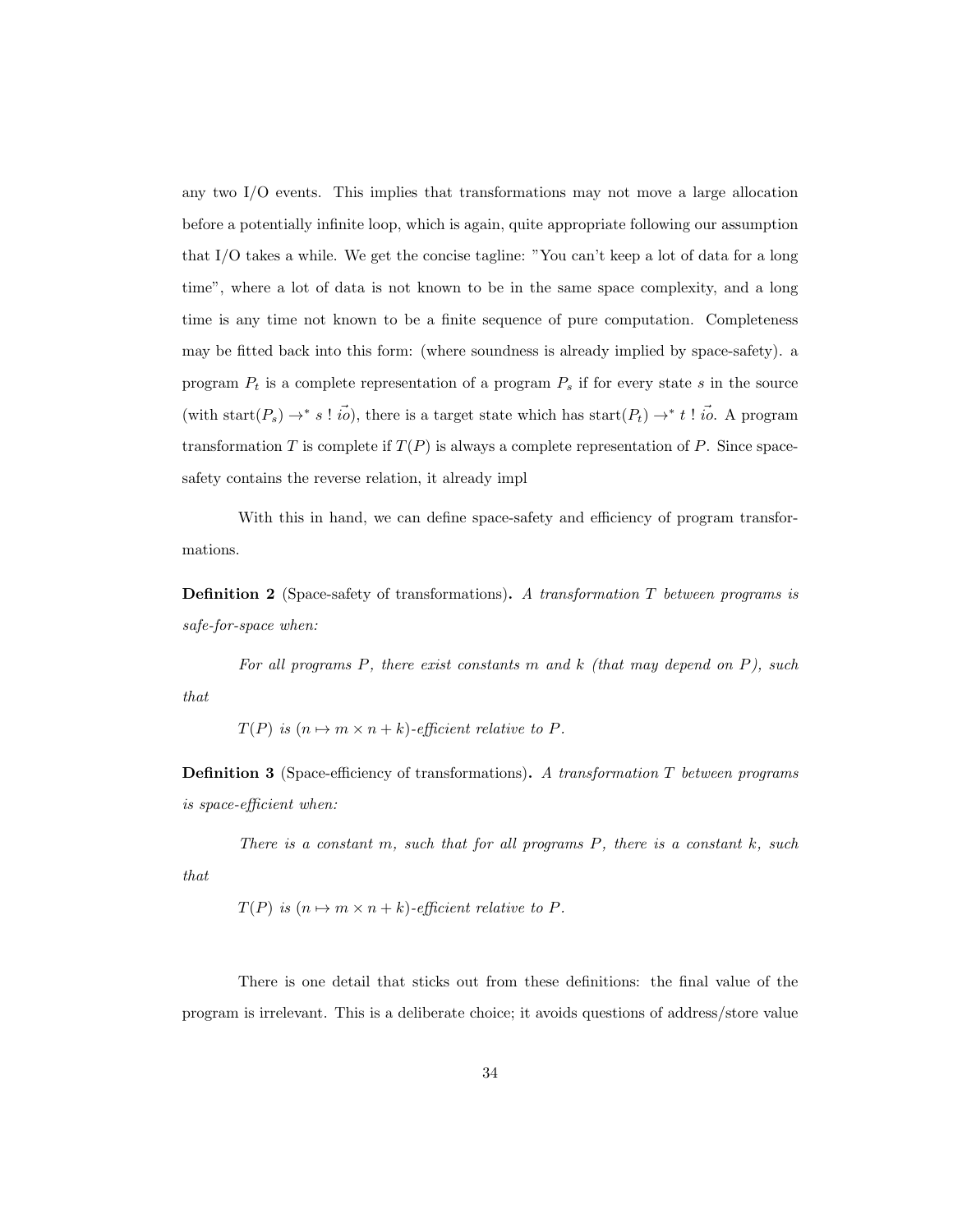equivalence, and greatly simplifes the definitions. The behavior of such a return can be easily added onto any particular program, by wrapping the program in a function body, calling that function in a non-tail context, and writing the resulting value out. In other settings, it would not be particularly onerous to add one final state and I/O event for returning the last value, but there seems to be little reason to add that here.

Below are the concrete space semantics for the language defined earlier. The semantics will count the space used by both the program stack and the reachable heap objects. Since our code is of constant size, we choose not to count it. That said, we add a constant amount of space to every object, in accounting for factors such as object metadata for garbage collection. This, plus the size of addresses themselves can crucially change which transformations we are allowed to justify as safe-for-space. It may be noted again, that the size of addresses is constant. This is perhaps slightly odd from a computational point of view, and eliminates some space distinctions which would otherwise be made, (such as the possible improvement of an evaluation which never shares) but ultimately is the most sensible option for our machine definition, and is one taken by other works. Because our heap is garbage collected, making the size of addresses depend on the size of the heap could create circular dependencies. Nevertheless, addresses are not themselves examinable, so there seems to be little risk of inadvertently strengthening our compuations.

## 3.3 Proving space-safety

Although the definition of the space-safety relation makes clear when we can relate two different states, the question still appears as to how we might find such justifying statesa for a proof, as the steps may not be completely aligned. For a general transformation of programs, just as the steps of the two programs are not perfectly aligned, so too will the heaps not be fully aligned. It is not in general the case that the heap of the source program, and the heap of the target program are the same, even up to an isomorphism of locations.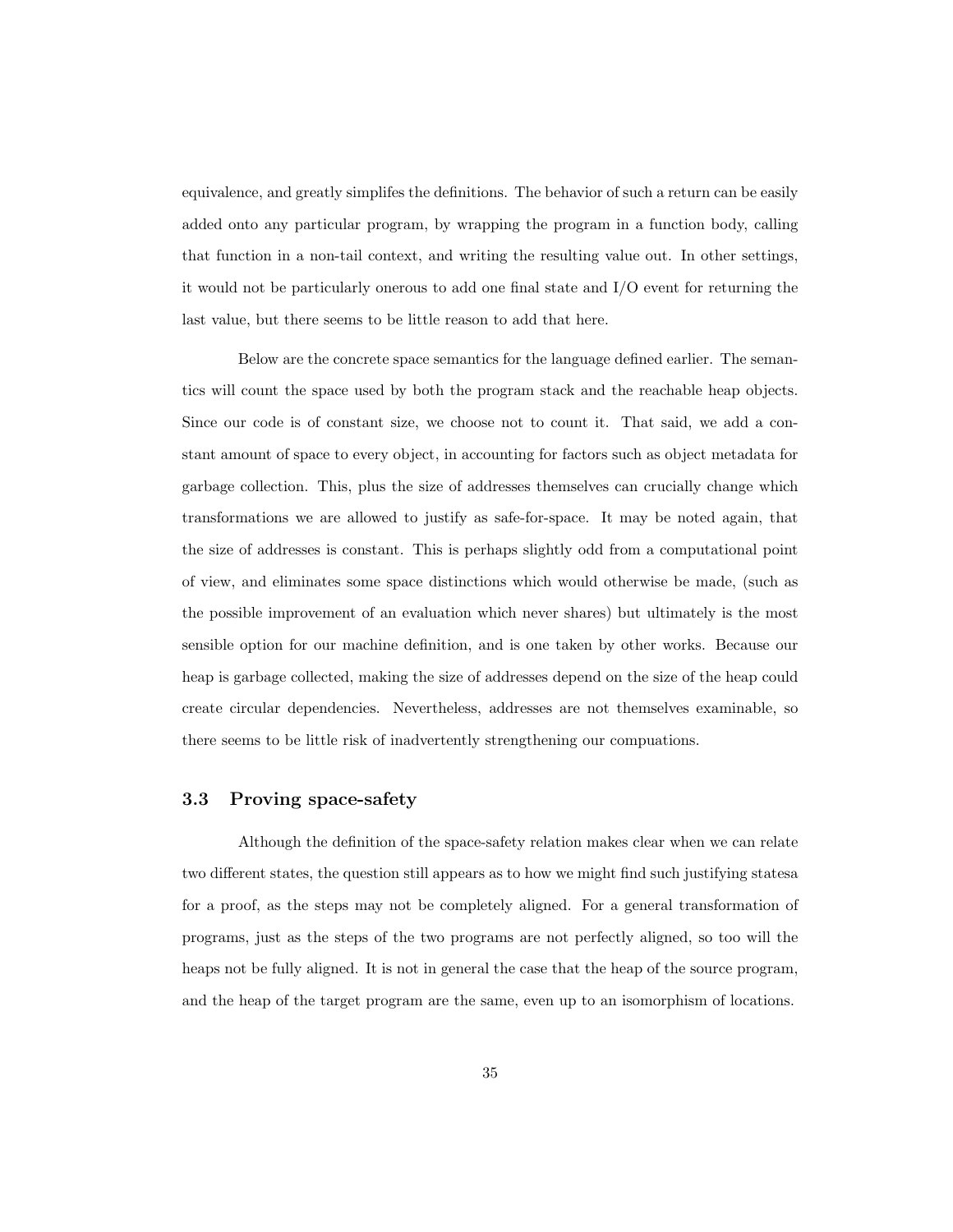$size_{clos}((x_l, c_l, \rho_l)) = |free\_vars \ c_l \setminus \{x_l\}|$  $size_{svalue}$ (stuple  $vs) = 1 + |vs|$  $size_{svalue}(\text{sclos } clos) = 1 + size_{clos}(clos)$  $size_{stack}([]) = 0$  $size_{stack}(\text{frame}:: \kappa) = 1 + size_{close}(\text{frame}) + size_{stack}(\kappa)$  $size_{state}(\langle c, \rho, \sigma, \kappa \rangle) = 1 + |free\_vars \ c| + size_{stack}(\kappa) +$  $\Sigma_{a \in \text{closure}_{\sigma}(\mathcal{R}_{active}(c, \rho) \cup \mathcal{R}_{stack}(\kappa))}$ size $_{svalue}(\sigma(a))$ where  $\mathcal{R}_{active}(c, \rho) = \text{address}(\rho, \text{free\_vars } c)$  $\mathcal{R}_{stack}([\rbrack]) = \{\}$  $\mathcal{R}_{stack}((x_r, c, \rho) :: \kappa) = \text{address}(\rho, \text{free\_vars } c \setminus \{x_r\}) \cup \mathcal{R}(\kappa)$  $\text{address}(\rho, xs) = \{a \mid \exists x \in xs, \rho(x) = \text{vaddr } a\}$ closure<sub> $\sigma $(as) = \{a' \in \text{dom}(\sigma) | \exists a \in as, \exists p : a \to_{\sigma}^* a'\}$ </sub>$ where  $a \rightarrow_{\sigma} a' \iff \sigma(a) = sv$ , and **vaddr**  $a \in sv$ .  $a \rightarrow_{\sigma}^* a' \iff a = a' \lor (a \rightarrow_{\sigma} a^{\dagger} \land a^{\dagger} \rightarrow_{\sigma}^* a').$ vaddr  $a \in$  stuple  $vs \iff$ vaddr  $a \in vs$ vaddr  $a \in \text{sclos}(x_l, c_l, \rho_l) \iff \exists x, x \text{ free in } c_l \land x \neq x_l \land \rho_l(x) = \text{vaddr } a$ 

Figure 3.5: Space usage of configuration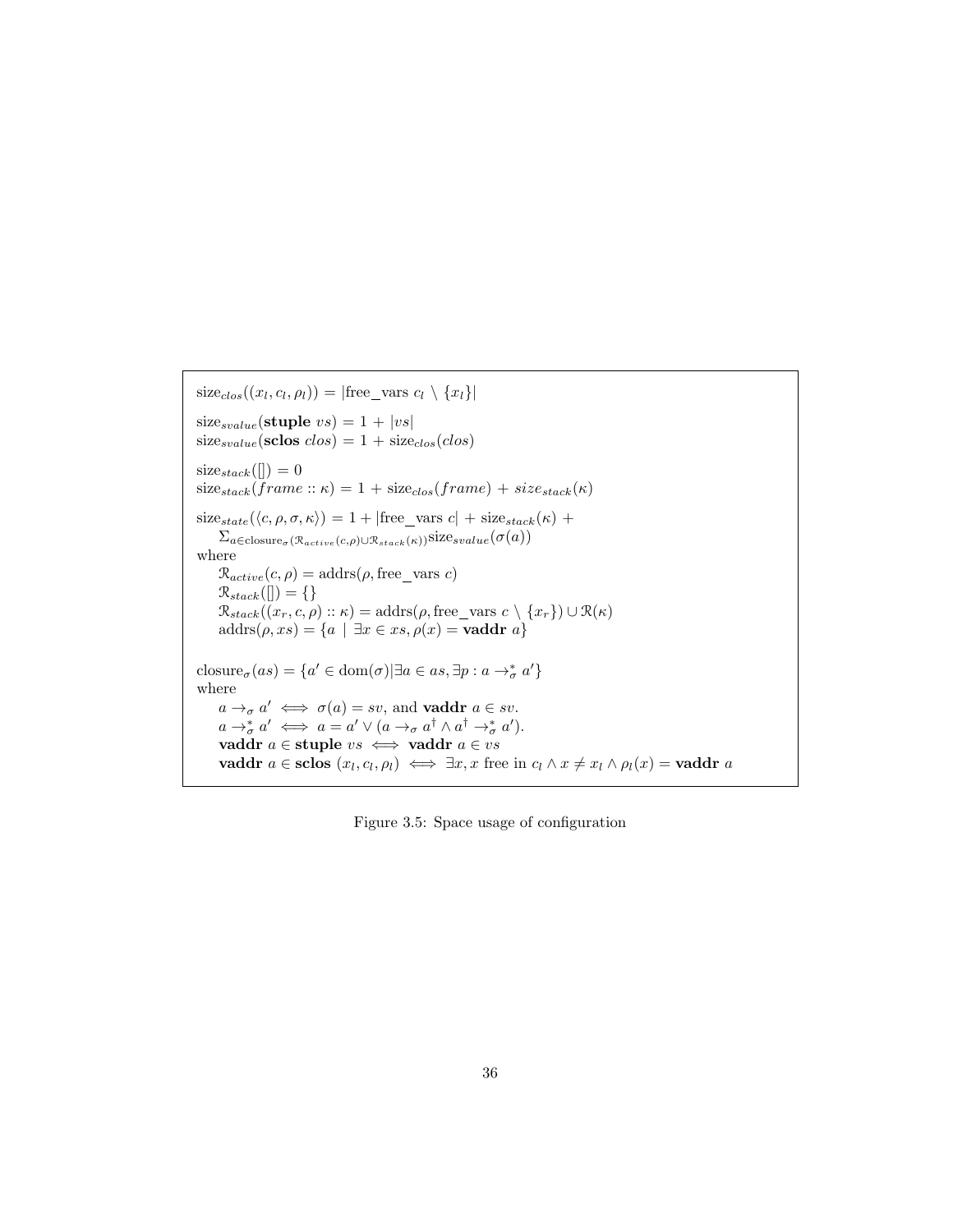To relate the states, we will use a standard inductive binary relation. Thus in general, to prove that two programs are related, we must create remappings between the portions of their associated states, and prove the validity of such. Furthermore, we must create a remapping between the potential live sets of the source, and the potential live sets of the target, and prove their safety. It is this generality, in which we prove space safety for many live sets, which enables a proof by induction of steps.

Consider the following code fragment, and how we might want to address the space safety for a machine that has begun executing it.

```
fun swap tup =
  let
    val (fst, snd) = tup
  in
    (snd, fst)
  end
```
How does the space usage of the program change when we call swap? There are precisely two possibilities:

- tup is used here, and then discarded, as it is not live anywhere else: The program's total space is unchanged.
- tup is live elsewhere in the program: The program's total space has increased by the size of a 2-tuple.

In this quite simple example, we have already introduced confusion over the total space of a program. Answering the question of whether that tuple is live, is possible based on program state, but is a rather complex affair. It may be held live through any path through the heap from any live variable in any stack frame. Importantly, those paths may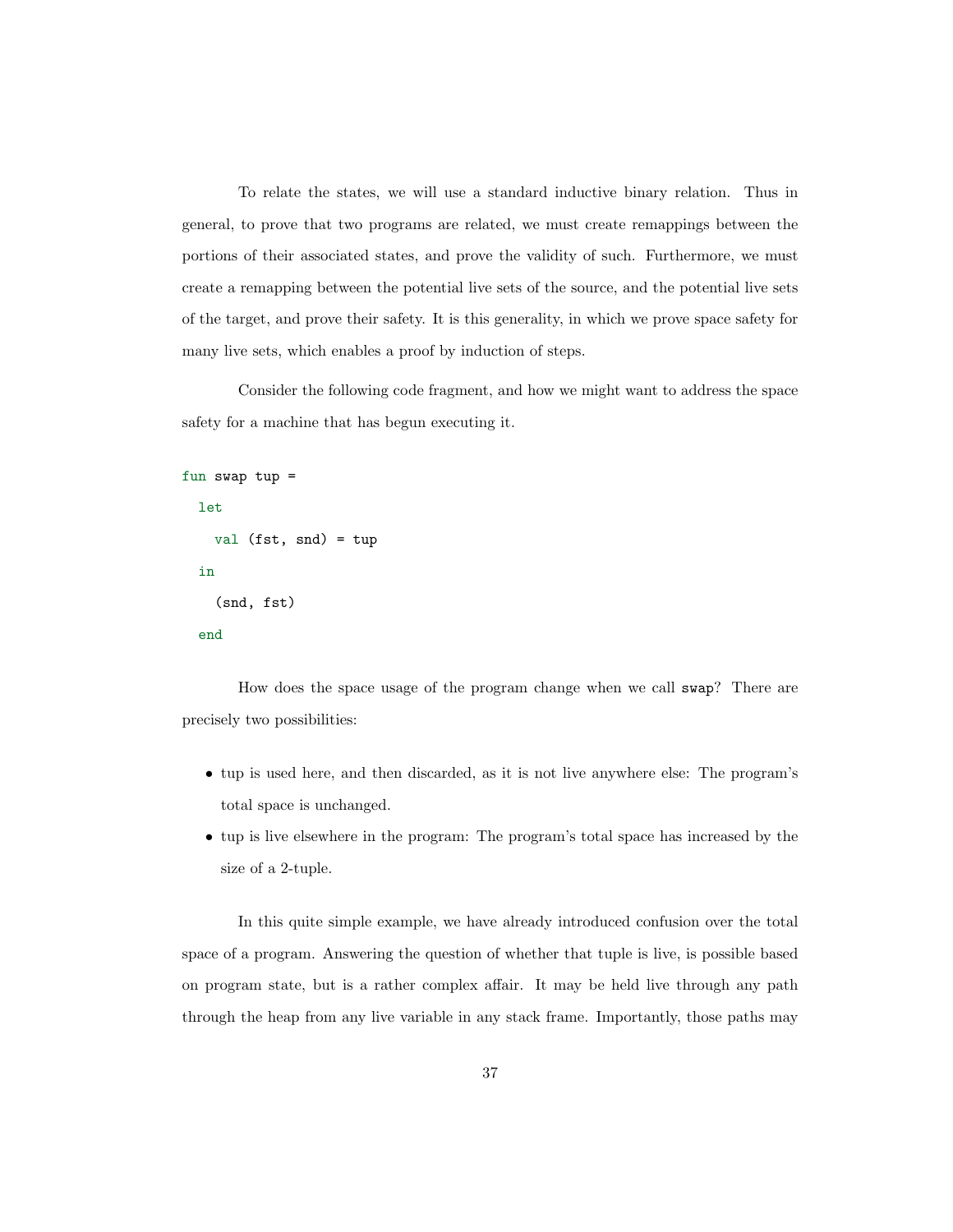alias, and it is this aliasing that keeps the object live and allows us to share space efficiently. If we are to exactly relate the space of two programs, it is not enough to consider numerical changes throughout an induction (or at the very least, it is quite difficult), but we must keep a full relation on live addresses. If liveness were only checked infrequently, it could possibly be easier to keep alignment, but in general, we want to account for garbage collection to occur at any point in the program, and so liveness must be meticulously tracked. This would require a rather complicated statement about the aliasing of paths.

Instead, we may generalize over the sets which we prove safety with regards to. For doing so, one definition should be made. A set of addresses is *closed* if it is equal to its own closure, i.e., whenever an address is present, it is a valid address, and for any address present in the store value it points to, that address is in the set. There is one very useful property for the collection of closed sets in a given heap. The set of closed sets is inductively generated by the operations of heaps: specifically the construction of an empty heap, and the allocation of a new object. Specifically, we have the following theorems:

- closed<sub>empty</sub> $(as)$  iff  $as = empty$
- Whenever  $\sigma$  is a valid heap (that is, containing no store values with dangling pointers relative to  $\sigma$ ), and sv is a store value,

Given  $(\sigma', a) = \text{alloc} (\sigma, sv)$ 

a set as is closed in  $\sigma'$  if and only if

 $as \setminus \{a\}$  is closed in  $\sigma$ , and, if  $a \in as$  and **vaddr**  $a' \in sv$ , then  $a' \in as$ .

A question remains as to how to relate these two sets. Remember that in general the heaps need not be isomorphic, and the machine states which are related can be vastly different. We relate these two sets by means of a relation between individual addresses which is constructed throughout the execution of the program. As we allocate new objects in the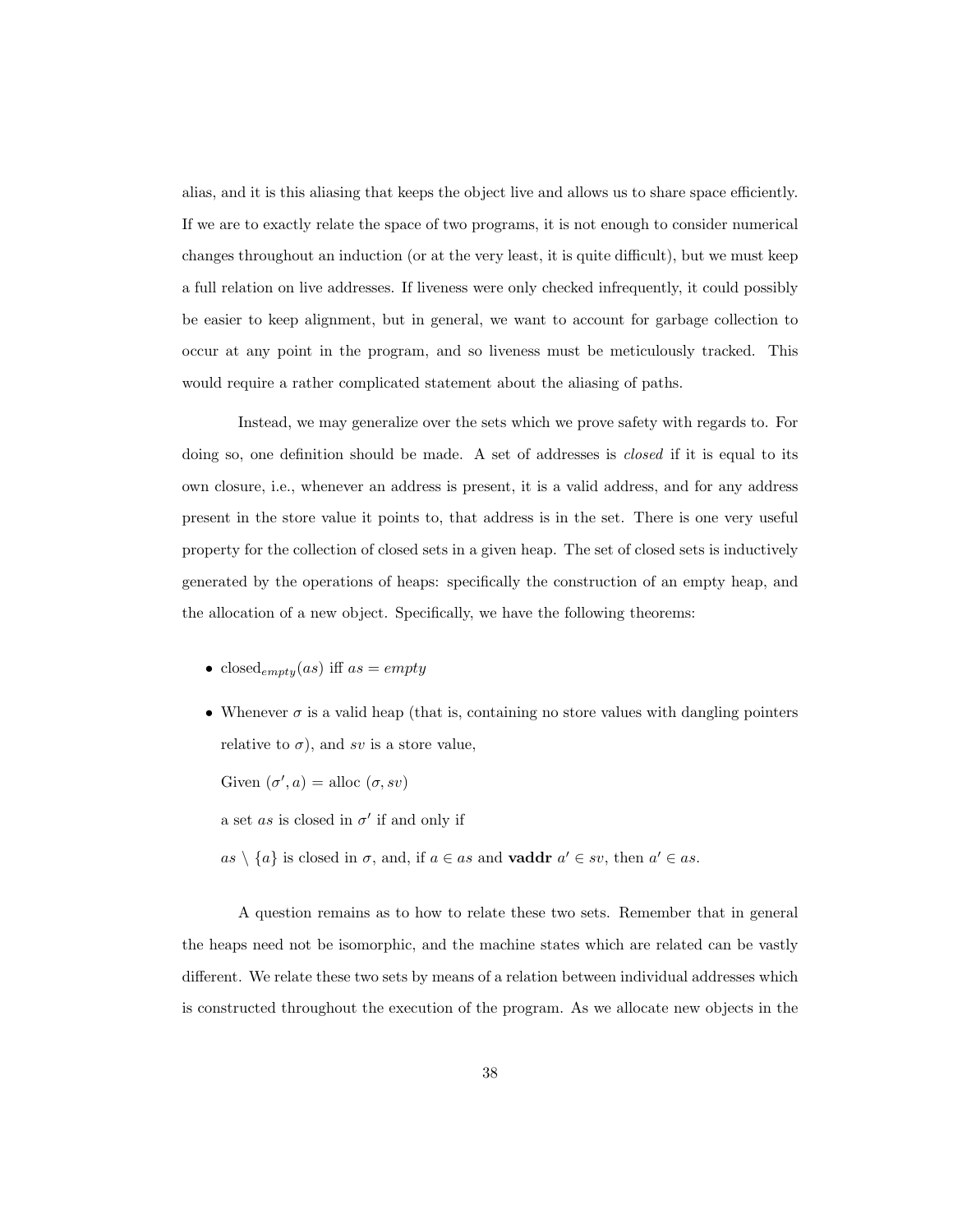programs, we expand the relation to include their addresses. This has the rather convenient property that steps which do not allocate maintain the relation unchanged, and statements about the root-sets may be made independently. For the proofs in this work, the collection of all closed sets will suffice<sup>[1](#page-46-0)</sup>, but transformations which take into account more intricate liveness information may likely need to restrict the available sets to those it can prove are possible, in order to be prove safety for them. The key point is that we can "pay" the cost at allocation time, by expanding our property to include the new object.

<span id="page-46-0"></span><sup>1</sup>Some features, such as mutation will force us to expand the set in order to maintain this property. We will have to consider a set of "potentially closed sets", so that mutation is included, but the notes about analyses restricting these sets apply.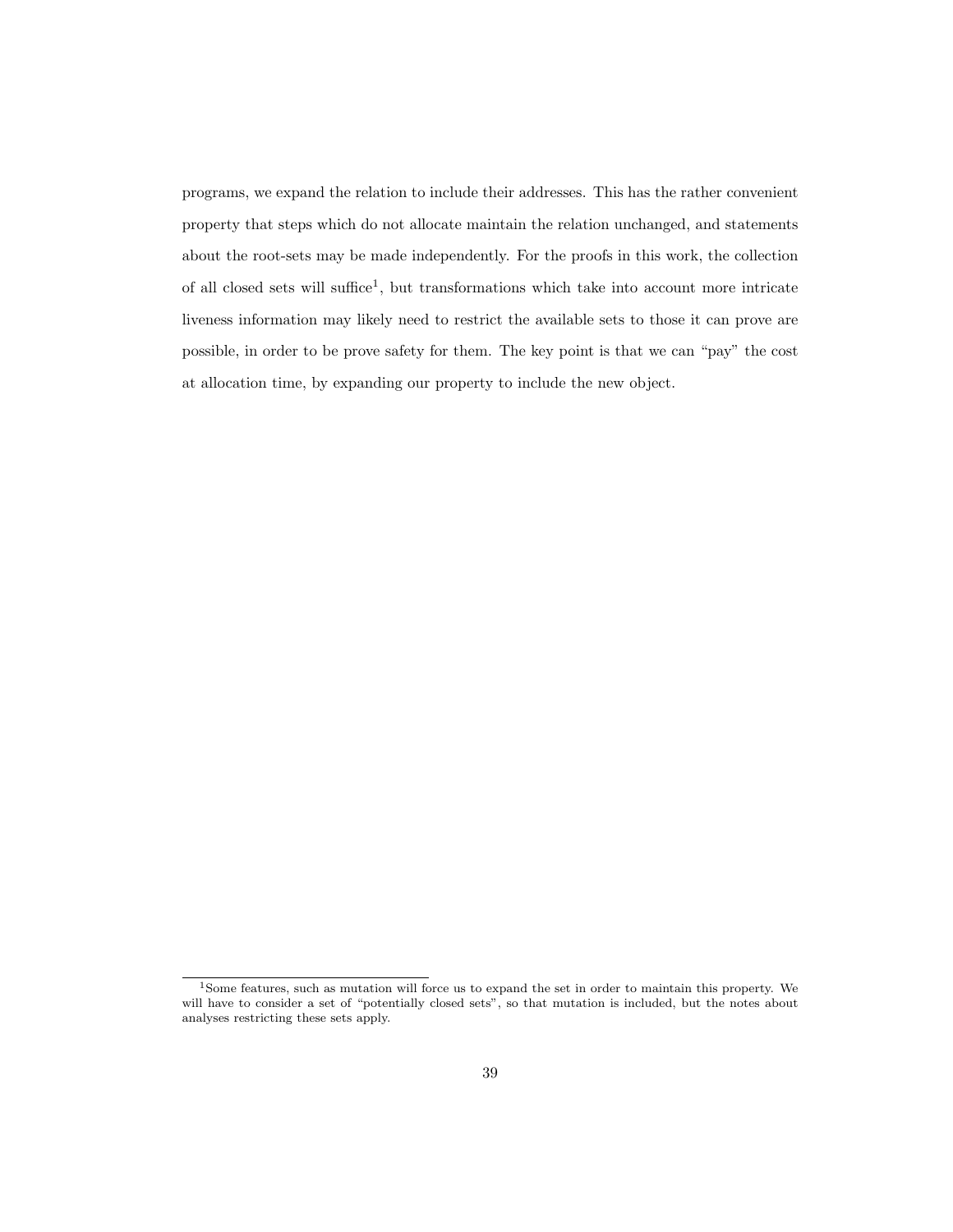# Chapter 4

## Proofs of transformations

## 4.1 Lifting / Globalization

It often occurs that a program has expressions which may be computed several times during the execution, but always produce the same value. In these situations, we often wish to lift the expressions up to a higher scope, so that they are not computed as frequently. In doing so, we can improve the program, and also enable additional optimizations. A value which is known to be constant may simplify other code which is determined by its value. In addition, time and space can possibly (but not necessarily) be improved. If an object is moved up in scope from a section of code which is infrequently reachable, to a section which is frequently reachable, this may not be safe for space. Furthermore, careless lifting of objects which are mutable, and may thus have arbitrarily large reachable space may also not be safe for space. In these situations, undesirable failures of space-safety can be avoided through extra analysis and optimization.

```
fun f 0 = 0| f n =let
   fun getList () =if n < 0then mkList n
        else []
```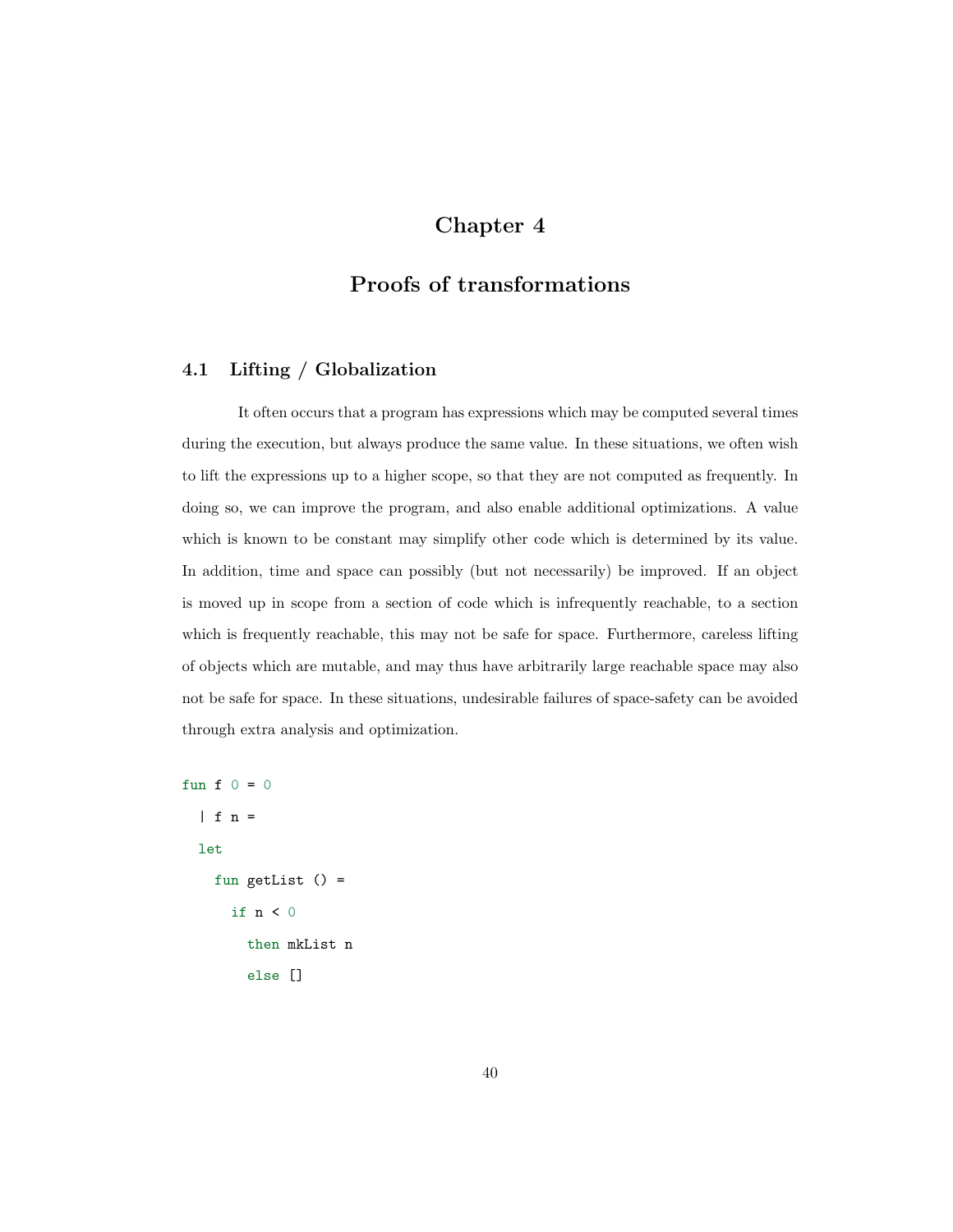```
val k = f(n - 1)in
  length (getList ()) + k
end
```
can be soundly lifted to:

```
fun f 0 = 0| f n =let
   val lst = mkList n
   fun getList () =
     if n < 0then lst
        else []
   val k = f(n - 1)in
   length (getList ()) + k
  end
```
which is not safe for space. The line creating the list: val  $1st = mkList$  n was never going to be executed in the source program. But, the variable lst still appears syntactically, so the list that it points to will not be garbage collected. This adds an overhead of  $\Theta$ space to each stack-frame for f. In total, this brings the space usage for f from  $\Theta(n)$  to  $\Theta(n^2)$ . This issue was significant partially because n was not constant, but the issue is still sufficient to block space-efficiency for constant-sized data. There are enough constant costs present that we will be able to justify a multiplicative factor of  $k$ , where  $k$  is the constant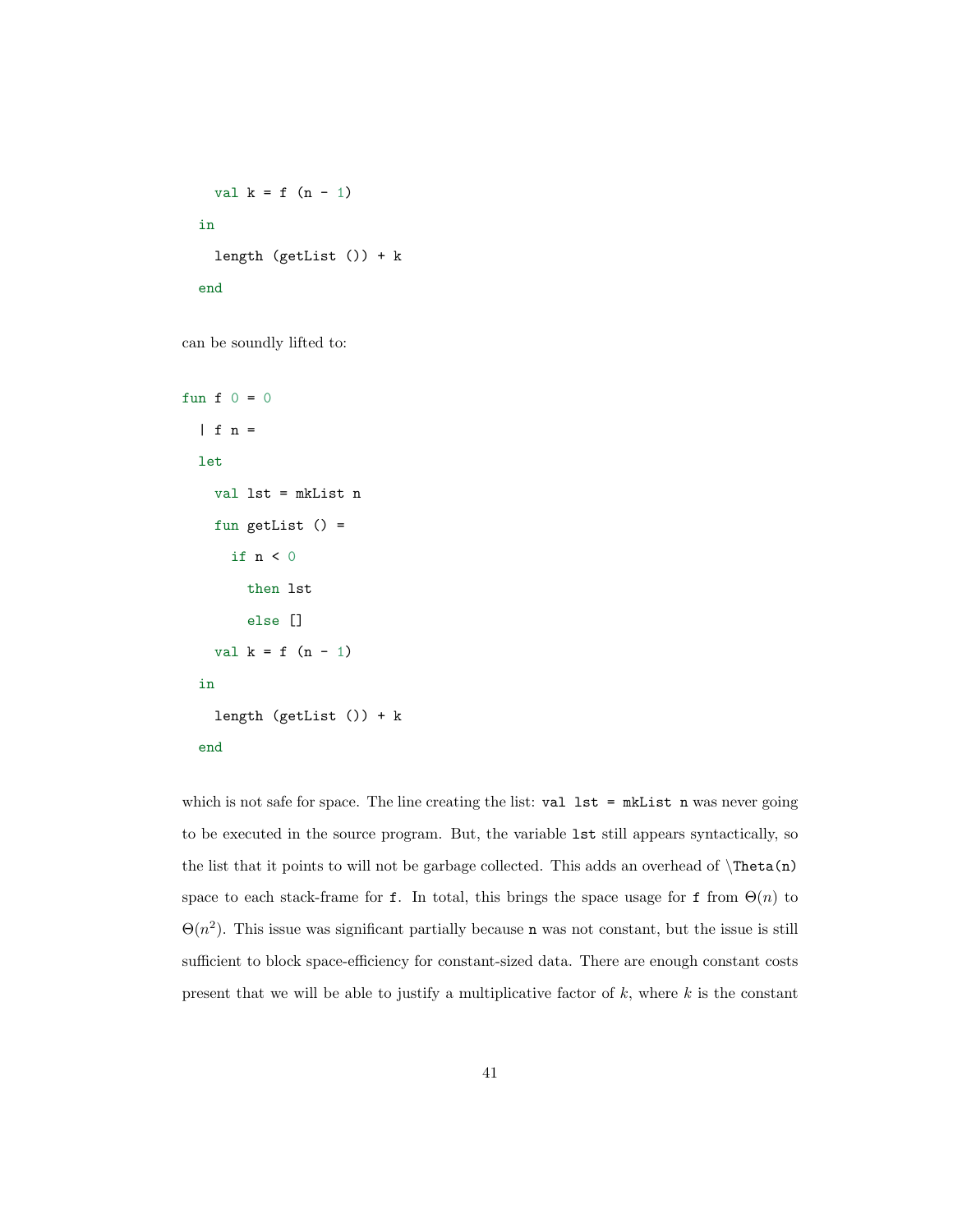size of the lifted data. Of course,  $k$  can be arbitrarily large, so this will not allow us to have space-efficiency, without artificial limits.

As such, we will consider lifting objects up to the top-level scope of the code, which is only run once. This should be simple, and increase space usage by at most the total size of the newly lifted data, as instead of numerous (but possibly zero) copies of a datum being allocated at various points in the program, exactly one copy is allocated. Unfortunately, it is not the case that the additive factor is the only increase in the language as defined. In defining the operational semantics of the language we made the common choice to include all referenced variables in the closures of lambda abstractions and of stack frames. Moreover, values which are stored in closures and stack frames always count towards the size of these objects. Since a stack frame may have size 1, if it is empty, and size  $(1+k)$  when k definitions are added to its environment, the space usage may in general be multiplied by one plus the number of terms which was lifted to the global scope.

Without arbitrary limits, attempts to globalize all applicable data will not meet the definition of space efficiency. In comparison to actual compilers, this comes as a bit of a shock. For a real compiler, globals will not need to be captured in any closure. Instead, operating systems provide the ability to load data at a known point in memory, which can be referenced directly from code. In order to have a space-efficient transformation, the costs of this model will need to be adjusted to account for static locations, so that we represent proper globalization. Nevertheless, the cost of the objects themselves is still counted, although it will be merely an additive constant.

#### Definition 4 (Global lifting).

Let binds be a list of (variable, definition) pairs, where a definition is either a constant b, a tuple  $(x_1, \ldots, x_n)$  or an abstraction fn  $x_l \Rightarrow e_l$ .

The program transformation is defined by the following pseudocode, where the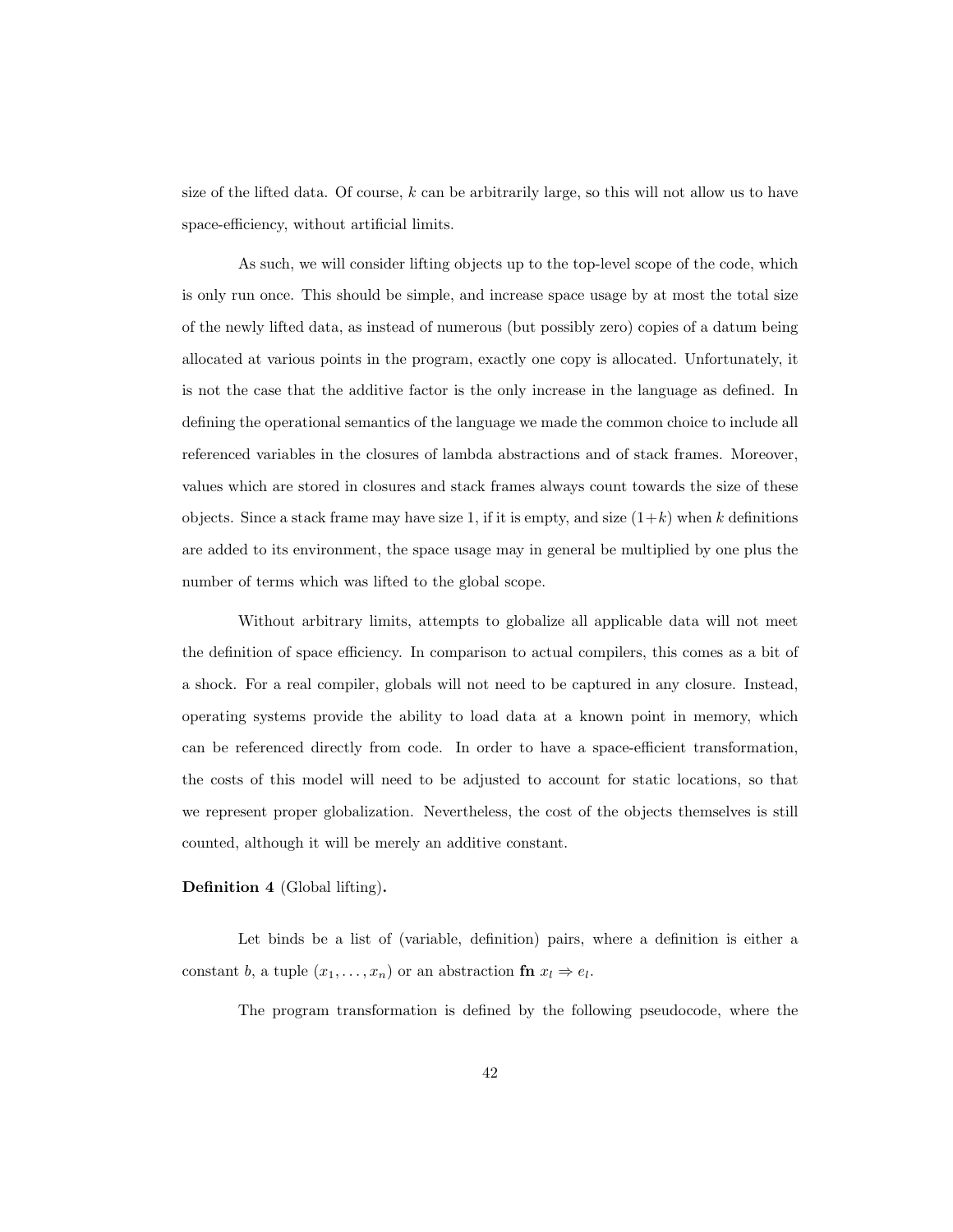syntax of the language is separated by backticks from the meta-syntax:

```
globalize(defs, P) = bind_globals defs (elim_defs (map fst defs) P)
 where
 elim_defs def_vars c =
   match c with
    | 'let' x '=' 'fn' xl '=>' cl 'in' cr =>
      if member x def_vars
       then elim_defs def_vars er
        else 'let' x '=' 'fn' xl '=>' (elim_defs def_vars cl) 'in' (elim_defs def_vars cr)
    | 'let' x '=' c1 'in' cr =>
      if member x def_vars
       then elim_defs def_vars er
        else 'let' x '=' c1 'in' (elim_defs def_vars cr)
    | 'if' xb 'then' ct 'else' cf' =>
      'if' xb 'then' (elim_defs def_vars ct)
              'else' (elim_defs def_vars cf)
    | = > c
    end
 bind_globals defs c =
   match defs with
    \vert \vert => c
    |(x, d) :: defs' =>
      bind_globals defs' ('let' x '=' d 'in' c)
   end
```
This definition does not include the analysis for choosing definitions to move. Instead there is a syntactic proposition which is used for the proof.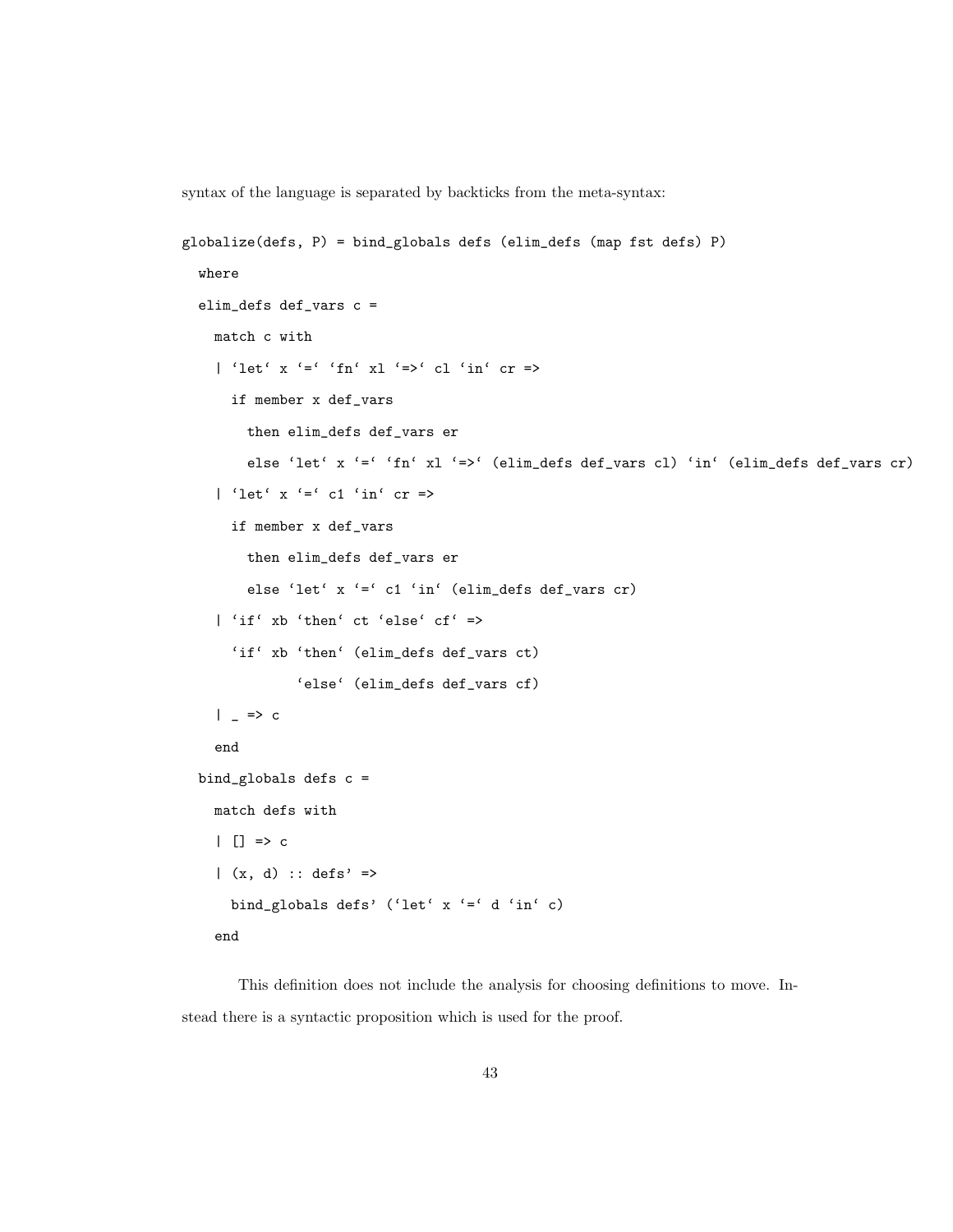**Theorem 1** (Lifting is safe-for-space (fully verified)). Global lifting of a list of immutable objects defs is safe for space, with multiplicative constant  $|defs|$ , and as an additive constant, the total size of the globals

**Theorem 2** (Globalization is space-efficient (fully verified)). Global lifting of a list of immutable objects defs is space-efficient, with an additive constant equal to the total size of the globals (and a multiplicative constant of 1)

For brevity, we will refer to the original program as the source program, and the transformed program as the target program, and likewise use these adjectives for comparing any two portions of the states.

As the two programs move forward, they remain relatively synchronized with each other, but not exactly. We can imagine the pair of source and target states to be in one of three stages. First, we may be binding globals in the target, which are not bound in the source. Second, we may be performing bindings in the source, which are skipped in the target (since they were already performed), and third, we may take a step on both. Conceptually, we may have a sort of automaton between these stages, where a step can be consumed from either the source, target or both. The choice of which step to take is based on details about the code (such as whether a binding has been eliminated), but this will help modularize the proof into segments.

Here  $\epsilon$  indicates that no step is taken, whereas  $\rightarrow$  indicates a step taken. On each edge we have a pair  $\langle s, t \rangle$  of progress on the source and target programs.

The proof of space-efficiency will be performed by induction over the steps in the target run. That is, for every step we take in the target program, we will perform some steps in the source program and show that that new state is related to the target state. First, we will pass over each global binding: We will take 0 steps in the source program for each step binding a global in the target program. Afterwards, for each step in the target,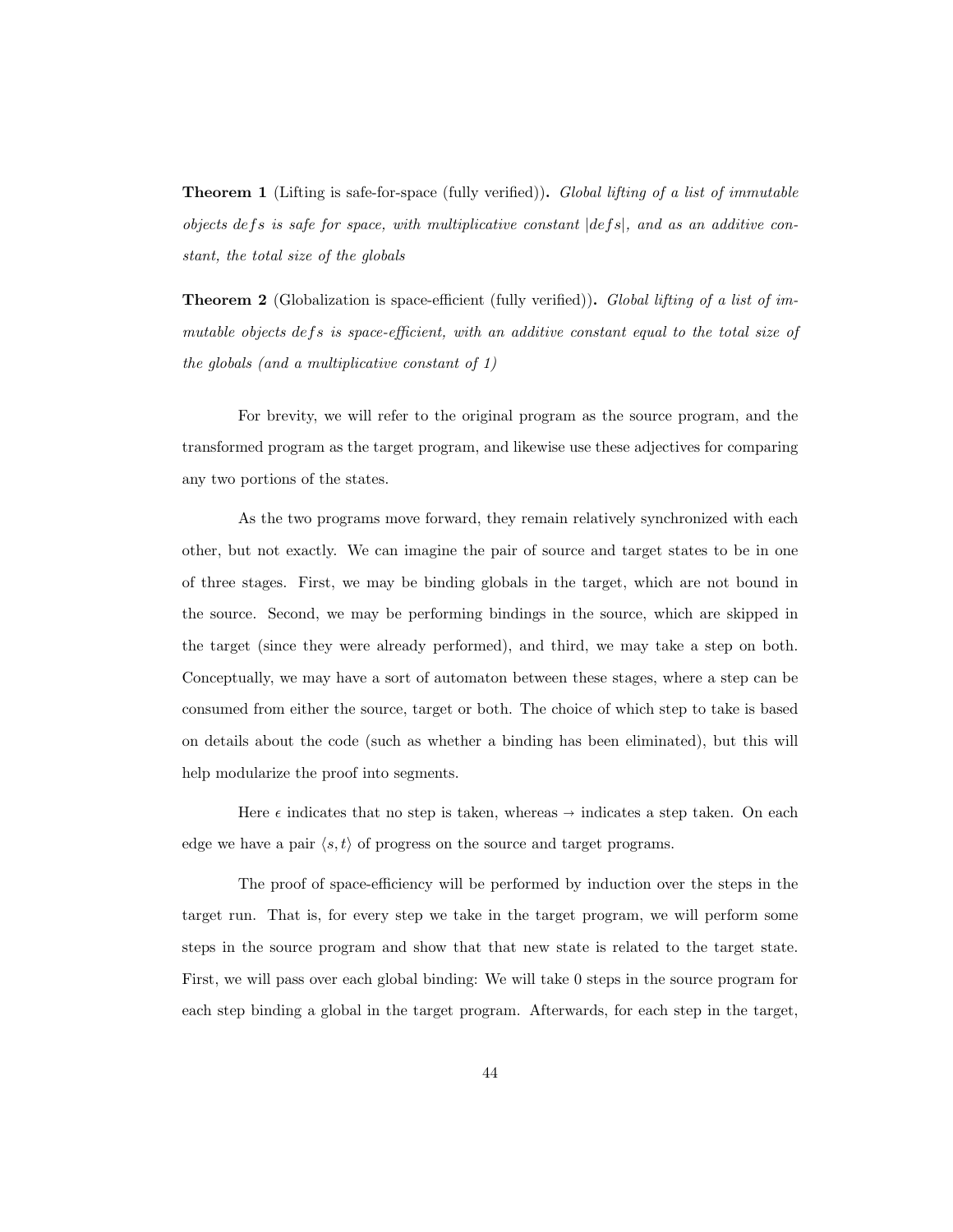

Figure 4.1: Stage automaton for globalization

we will skip over 0 or more source steps (corresponding to globals, which were eliminated in the target), then take one step in each, of the same sort. Because we may take an arbitrary number of steps in the source program as we skip definitions which have been moved in the target program, this offers some complications of mechanization as to proving termination. The dual situation appears in proofs of completeness, for binding the globals. Thus we will split the above automaton into three small proofs, with one outermost theorem switching between the appropriate states. Below, each of the proofs are shown in a different color, with black lines indicating control passing via the outermost theorem. This again does not include all information about the stages and transitions, but should help organize our proofs.

Our inductive hypotheses will need to vary throughout the progression through the various stages, to ensure that the relationships are sufficiently detailed to make further progress. The data of our relations will be the definition data, an environment  $\rho_{defs}$  of finished definitions, and a current position in the globals. As such the state Bind above is really indexed by a natural number. In addition, a relationship between addresses in the source and target will be constructed as the proof progresses forward through steps. Whenever we allocate the "same" object in both heaps, the two addresses will be added to the relation. Each address appears in the source program at most once (and we will treat it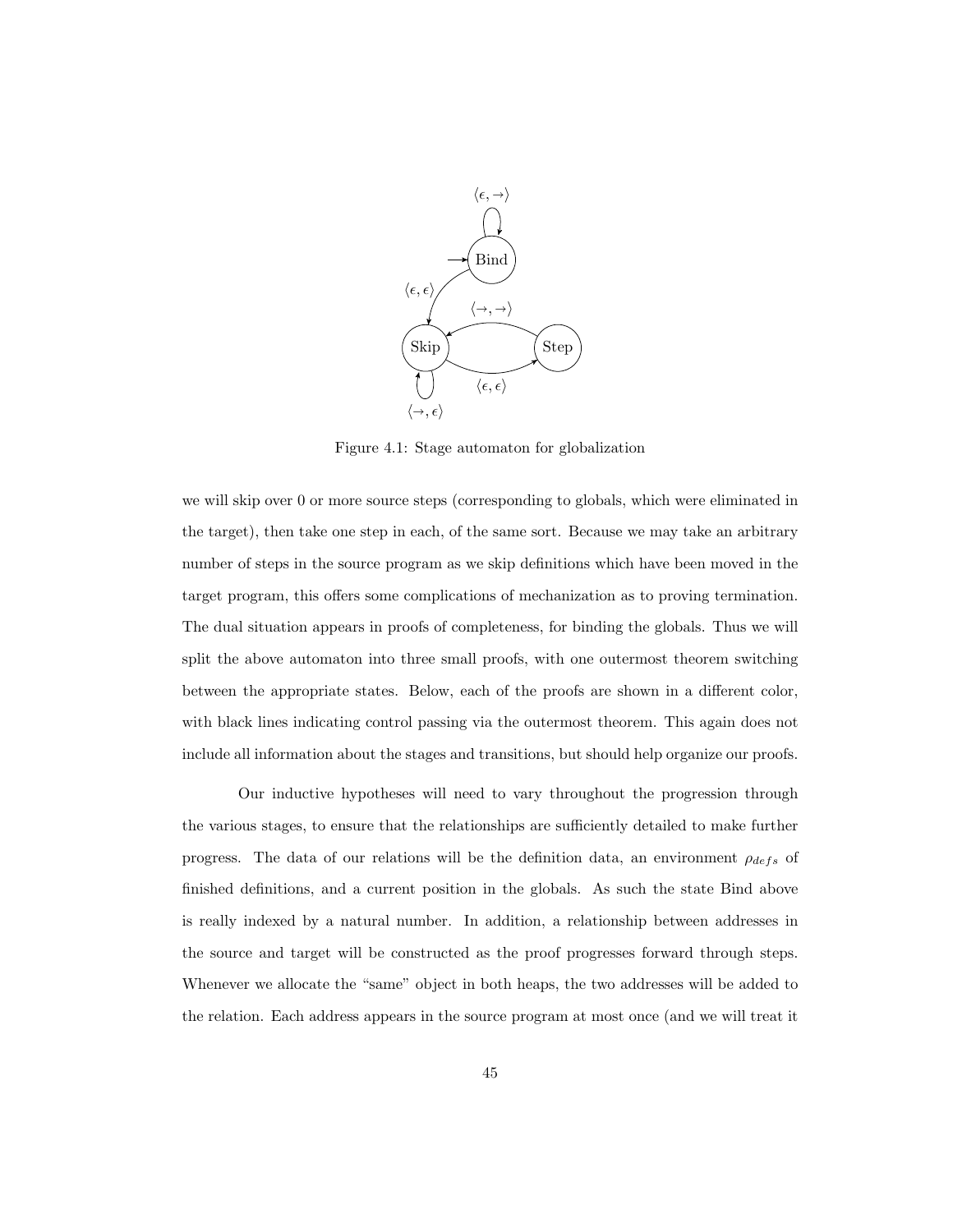

Figure 4.2: Stage automaton for globalization (colored)

as a function of that side). In the target program, there may be multiple incoming edges, as any binding which has been lifted will be allocated only once in the target, but zero or more times in the source. This relation will help to maintain the induction hypothesis on size of closed address sets, since the image can be directly computed. It also keeps the relations from being mutually inductive.

For example, when taking steps in the source and target:

$$
\langle \textbf{let } x=(y,z) \textbf{ in } c_1,\rho_1,\sigma_1,\kappa_1\rangle \rightarrow \langle c_1,(x,\textbf{vaddr }a_1)::\rho_1,\sigma'_1,\kappa_1\rangle
$$

and

$$
\langle \textbf{let } x=(y,z) \textbf{ in } c_2, \rho_2, \sigma_2, \kappa_2 \rangle \rightarrow \langle c_2, (x,\textbf{vaddr } a_2) :: \rho_2, \sigma'_2, \kappa_2 \rangle
$$

the pair  $(a_1, a_2)$  will be added to the relation.

The relations between different data are shown below. They are indexed by the two lists of definitions, as well as the address-relation, when necessary. There are four indices present in these relations, namely:  $defs$ ,  $\rho_{defs}$ , r and n. Defs is the list of definitions, and  $\rho_{defs}$  an environment matching those global variables to corresponding values. The variable  $r$  is the relation between addresses which we are building up over time. The variable  $n$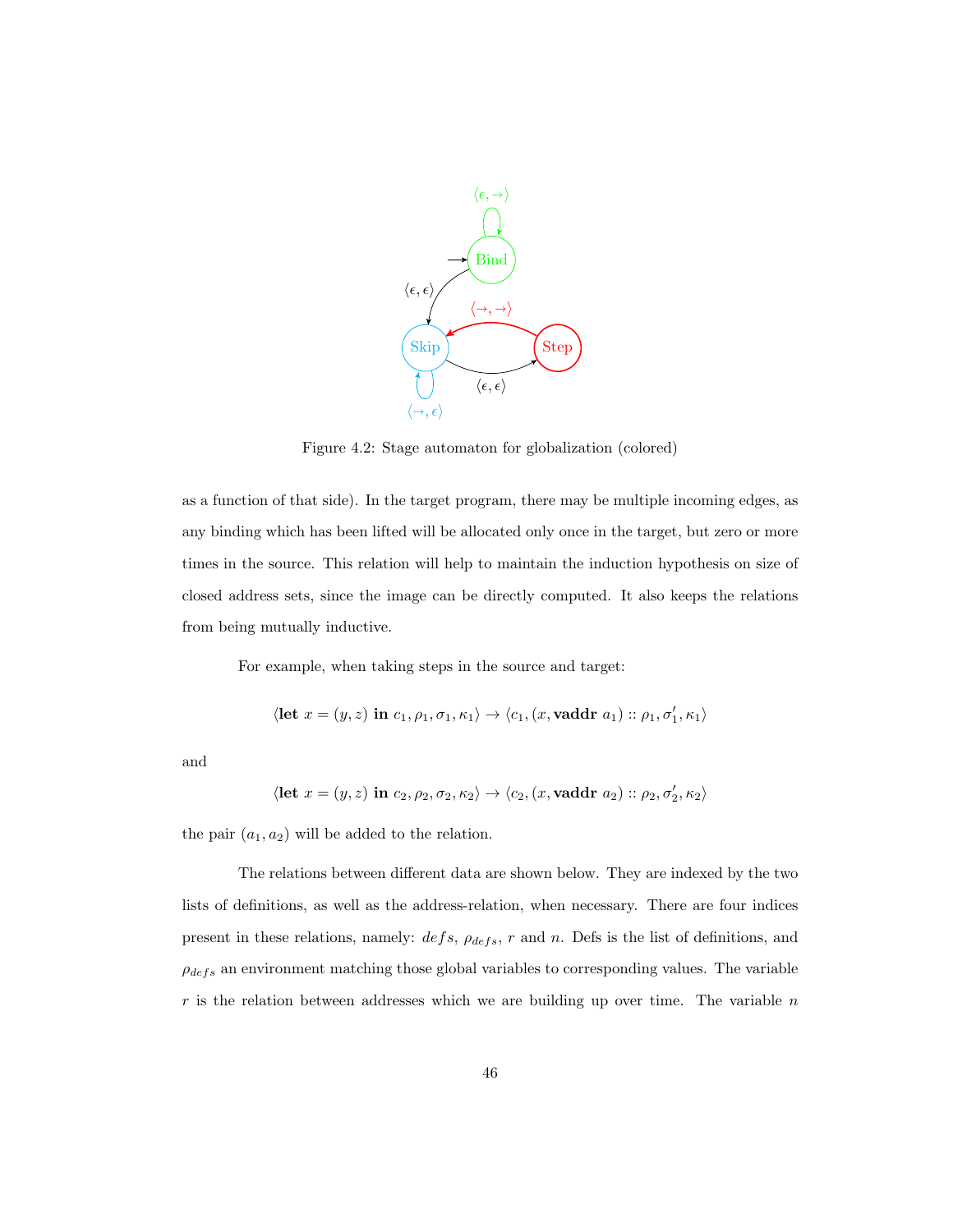is perhaps less obvious. Here, it marks how many globals still need to be processed. It will be 0 throughout most of the program. In general, this relation consists mostly of two separate conditions: First each item in the source has a related item present in the target, and second, all global items (in  $\rho_d$ ) are present according to their definition in  $defs$ .

It is worth calling out the environment relation. It may seem as though the requirements for specific variables to be present in one of the two sets is sometimes abit too strict, but these requirements are fairly tight. Initially, we might assume that all globals are live in the target environment. Of course, this is not true, because abstractions which appear in the globals will have only a prefix of this environment. Not only the globals themselves will have this property, but any lambda abstraction which appears in the body of such a globalized lambda, will also have an environment which does not contain all globals.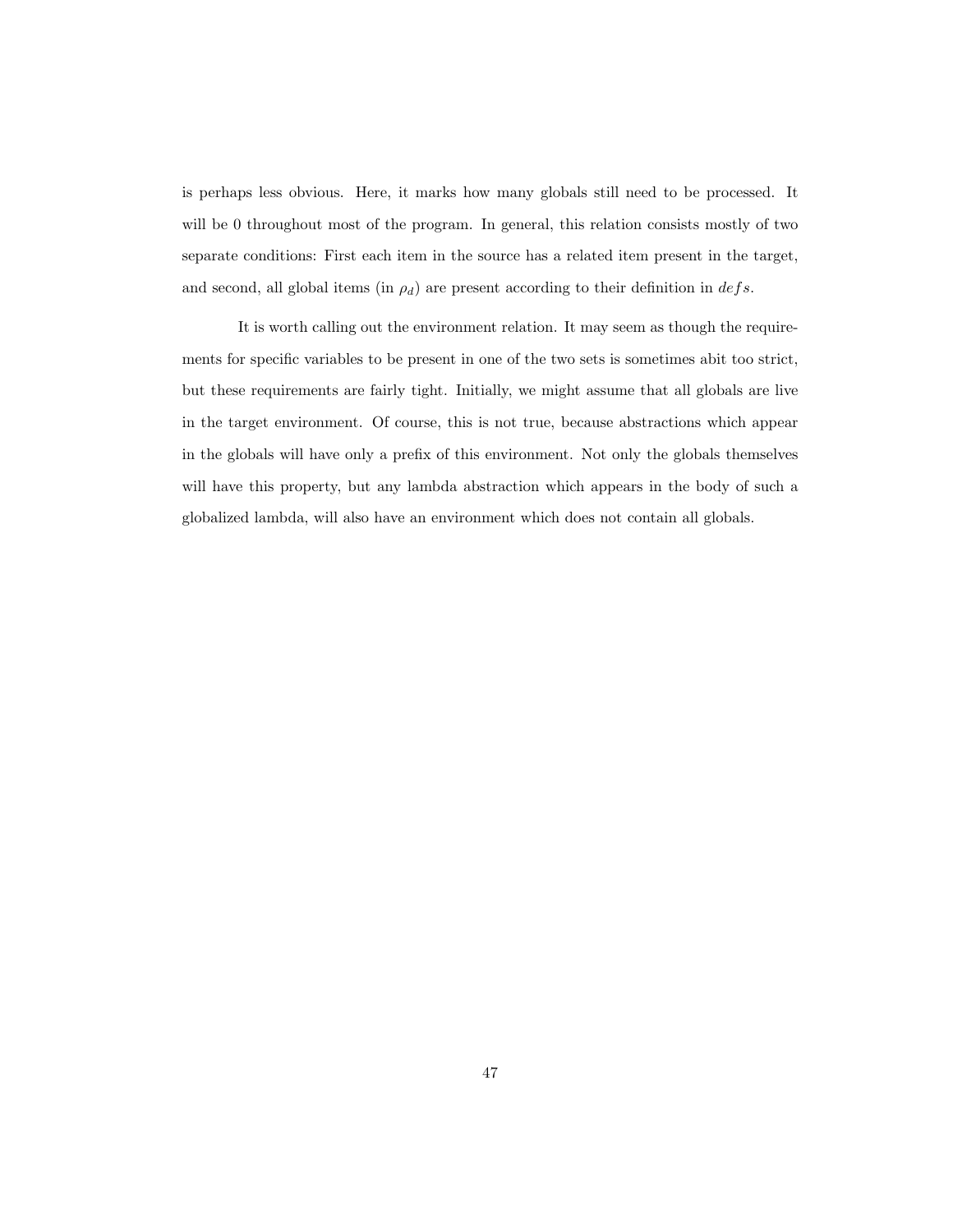vconst  $b \approx_r v$ const b vaddr  $a_1 \approx_r$  vaddr  $a_2$  if  $(a_1, a_2) \in r$  $(\rho_1, xs_1) \approx_{r, \rho_{defs}} (\rho_2, xs_2)$ if: 1. Whenever  $x \in xs_1$ , and  $\rho_1(x) = v_1$ , and  $\rho_{defs}(x) = v_2$ , then  $v_1 \approx_r v_2$ 2. Whenever  $x \in xs_1$ , and  $x \in xs_2$ , and  $\rho_1(x) = v_1$ , there exists  $v_2$  with  $\rho_2(x) = v_2$ , and  $v_1 \approx_r v_2$ 3. Whenever  $x \in xs_2$ , and  $\rho_{defs}(x) = v$  then  $\rho_2(x) = v$  $c_1 \approx^{def s, n} c_2$ if: 1. bind globals(take *n defs*, elim defs (map fst *defs*)  $c_1$ ) =  $c_2$ 2. defs agree( $\text{defs}, c_1$ )  $(x, \rho_1, c_1) \approx_{r, \rho_{defs}}^{defs} (x, \rho_2, c_2)$ if: 1.  $c_1 \approx^{def s, 0} c_2$ , 2.  $x \notin \rho_{defs}$ 3.  $(\rho_1, \text{free\_vars}(c_1) \setminus \{x\}) \approx_{r, \rho_{defs}} (\rho_2, \text{free\_vars}(c_2) \setminus \{x\})$  $\textbf{suple} \textit{ v}\textit{s}_1 \approx_{r,\rho_{defs}}^{defs} \textbf{suple} \textit{ v}\textit{s}_2$ if  $vs_1$  and  $vs_2$  have the same length and for each i,  $vs_1(i) \approx_r vs_2(i)$  ${\rm sclos} \; clos\: \approx_{r,\rho_{defs}}^{defs} {\rm sclos} \; clos\:$ if  $clos_1 \approx_{r,\rho_{defs}}^{defs} clos_2$ σ<sup>1</sup> ≈r,ρdefs σ<sup>2</sup> if: 1. Whenever  $\sigma_1(a_1) = sv_1$ , there exists  $a_2$  and  $sv_2$  with  $\sigma_2(a_2) = sv_2$ ,  $(a_1, a_2) \in r$ , and  $sv_1 \approx_{r,\rho_{defs}} sv_2$ 2. Whenever  $\rho_{defs}(x) = \text{vaddr } a$ , there is some sv with  $\sigma_2(a) = sv$  and defined\_svalue $\left( defs(x), sv\right)$  $\kappa_1 \approx_{r,\rho_{defs}}^{defs} \kappa_2$ if  $\kappa_1$  and  $\kappa_2$  have the same length and for each i,  $\kappa_1(i) \approx_{r,\rho_{defs}}^{defs} \kappa_2(i)$  $\langle c_1, \rho_1, \sigma_1, \kappa_1 \rangle \approx_{r, \rho_{defs}}^{defs,n} \langle c_2, \rho_2, \sigma_2, \kappa_2 \rangle$ if: 1. Whenever  $(x, v) \in \rho_{defs}$ , we have defined value( $defs(x), v$ ) 2. Whenever **vaddr**  $a \in \rho_{defs}, a \in dom(\sigma_2)$ 3. map fst  $\rho_{defs} =$  map fst (drop *n defs*) 4. Whenever  $(a_1, a_2) \in r$ ,  $a_1 \in dom(\sigma_1)$  and  $a_2 \in dom(\sigma_2)$ 5.  $c_1 \approx^{def s, n} c_2$ 6.  $\rho_1, \approx_{r,\rho_{defs}}^{\text{free-}\text{vars}(c_2)} \rho_2$ 7.  $\sigma_1 \approx_{r,\rho_{defs}} \sigma_2$ 8.  $\kappa_1 \approx_{r,\rho_{defs}}^{defs} \kappa_2$ 48

Figure 4.3: Relations for Lifting/Globalization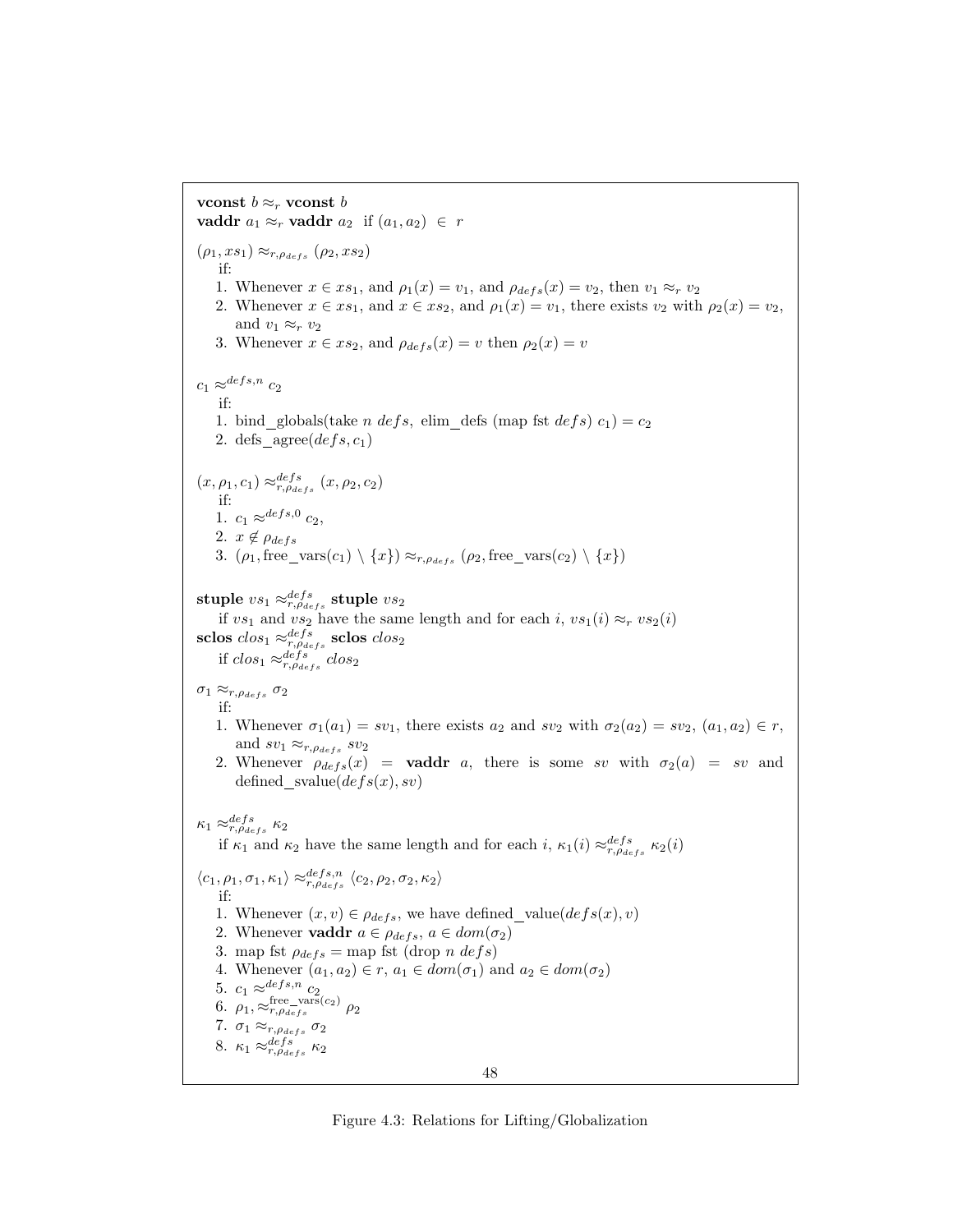```
defined value : definition \rightarrow value \rightarrow Prop
defined value(b, vconst b)defined value((x_1, \ldots, x_n), \mathbf{vaddr}\ a)defined_value(fn x_l \Rightarrow c_l, vaddr a)
defined svalue : env \rightarrow definition \rightarrow value \rightarrow Prop
defined svalue(\rho_{defs}(x_1, \ldots, x_n), stuple (v_1, \ldots, v_n))
    if each v_i = \rho_{defs}(x_i)defined_svalue(\rho_{defs}, fn x_l \Rightarrow c_l, sclos (x_l, c_l, \rho_l))
    if for each x in free_vars(c_l \setminus \{x_l\}),there is some v such that \rho_{defs}(x) = \rho_l(x) = v.
defs_agree : list (var * definition) -> exp -> Prop
defs_agree(defs, c) =
  match c with
  | 'let' x '=' xs 'in' cr =>
      match defs(x) with
      | Some xs' \Rightarrow xs = xs' / \ \ \text{defs\_agree}(defines, cr)| Some _ => False
      | None => defs_agree(defs, cr)
      end
  | 'let' x '=' b 'in' cr =>
      match search v defs with
      | Some b' => b = b' /\ defs_agree(defs, cr)
      | Some _ => False
      | None => defs_agree(defs, cr)
      end
  | 'let' x '=' 'fn' xl '=>' cl 'in' cr =>
     match search v defs with
     | Some (fn xl' => cl) => xl' not in defs /\sqrt{x}l = xl'
          \sqrt{\det} elim_defs (map fst defs) cl = cl'
          /\ defs_agree(defs, cl) /\ defs_agree(defs, cr)
     | Some _ => False
     | None => vl not in defs /\ defs_agree(defs, cl)
          /\ defs_agree(defs, cr)
     end
  | 'let' x '=' _ 'in' cr =>
     if x in defs then False else defs_agree(defs, cr)
  | 'if' xb 'then' ct 'else' cf =>
     defs_agree(defs, ct) /\ defs_agree(defs, cf)
  | 'ret' x => True
  end
```
### Figure 4.4: Auxilliary definitions for Lifting/Globalization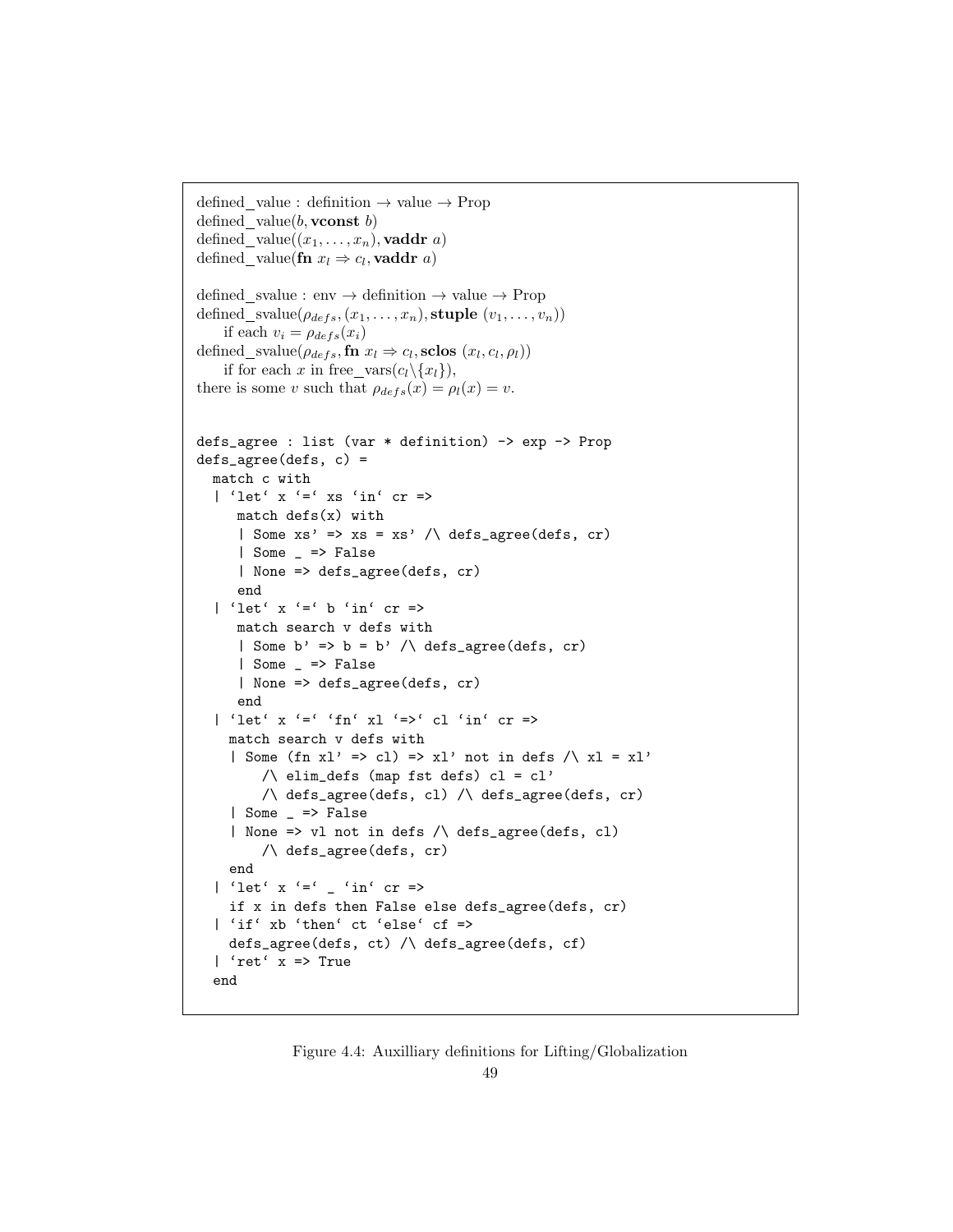same\_head :  $\exp \rightarrow \exp \rightarrow$  Prop same\_head('let' x '=' RHS 'in' cr\_1, 'let' x '=' RHS 'in' cr\_2) same\_head('if'  $x$  'then'  $cr_t1$  'else'  $cr_f1$ , 'if' x 'then'  $cr_t2$  'else'  $cr_f2)$ same\_head('tail'  $x_f x_a$ , 'tail'  $x_f x_a$ ) same\_head('ret' x, 'ret' x) <code>head\_global</code> : list var  $\rightarrow$  <code>exp  $\rightarrow$  <code>Prop</code></code> head\_global(defVars, 'let' x '=' \_'in' \_) =  $x \in$  defVars

Figure 4.5: Auxilliary definitions for Lifting/Globalization (2)

We will begin proving the statement for initial global bindings. Throughout this section, we will make the implicit assumption that the definition variables are unique and are well-scoped. That is, each variable appears at most once as the variable for a definition. Each variable that appears in a definition appears in a previous portion of the definitions list.

The following lemma is useful for handling the changes in  $\rho_{defs}$  affecting old values.

**Lemma 1** (defined\_svalue Extension). If defined\_svalue<sub>p</sub>(sv,d) and  $x \notin dom(\rho)$ , then  $defined\_svalue_{(x,v)::\rho}(sv, d)$ 

**Theorem 3** (Initial bind related). Suppose start\_state(P)  $\approx_{\cdot,\rho_g}^{defs,n+1} \langle c_g, \rho_g, \sigma_g, \kappa_g \rangle$  and  $defs(n) = (x_b, d)$ , and  $\langle c_g, \rho_g, \sigma_g, \kappa_g \rangle \rightarrow \langle c'_g, \rho'_g \sigma'_g, \kappa'_g \rangle$ , and map fst  $\rho_g = map$  fst drop  $(n +$ 1) defs Then start\_state(P)  $\approx_{\cdot,\rho_g}^{defs,n+1} \langle c'_g, \rho'_g, \sigma'_g, \cdot' \rangle$ 

Proof. Several portions of the relation are trivial. The source environment and heap are empty, as well as the address relation and both stacks. This leaves only conditions 1, 2, 3, 5, 6, and 7

The code relation, condition 5 is simple in each case. By the definition of bind  $\overline{\phantom{a}}$ globals,  $c_g$  is of the form let  $x = d$  in  $c_r$ , and it is easy to see for each case that  $c'_g = c_r$ . The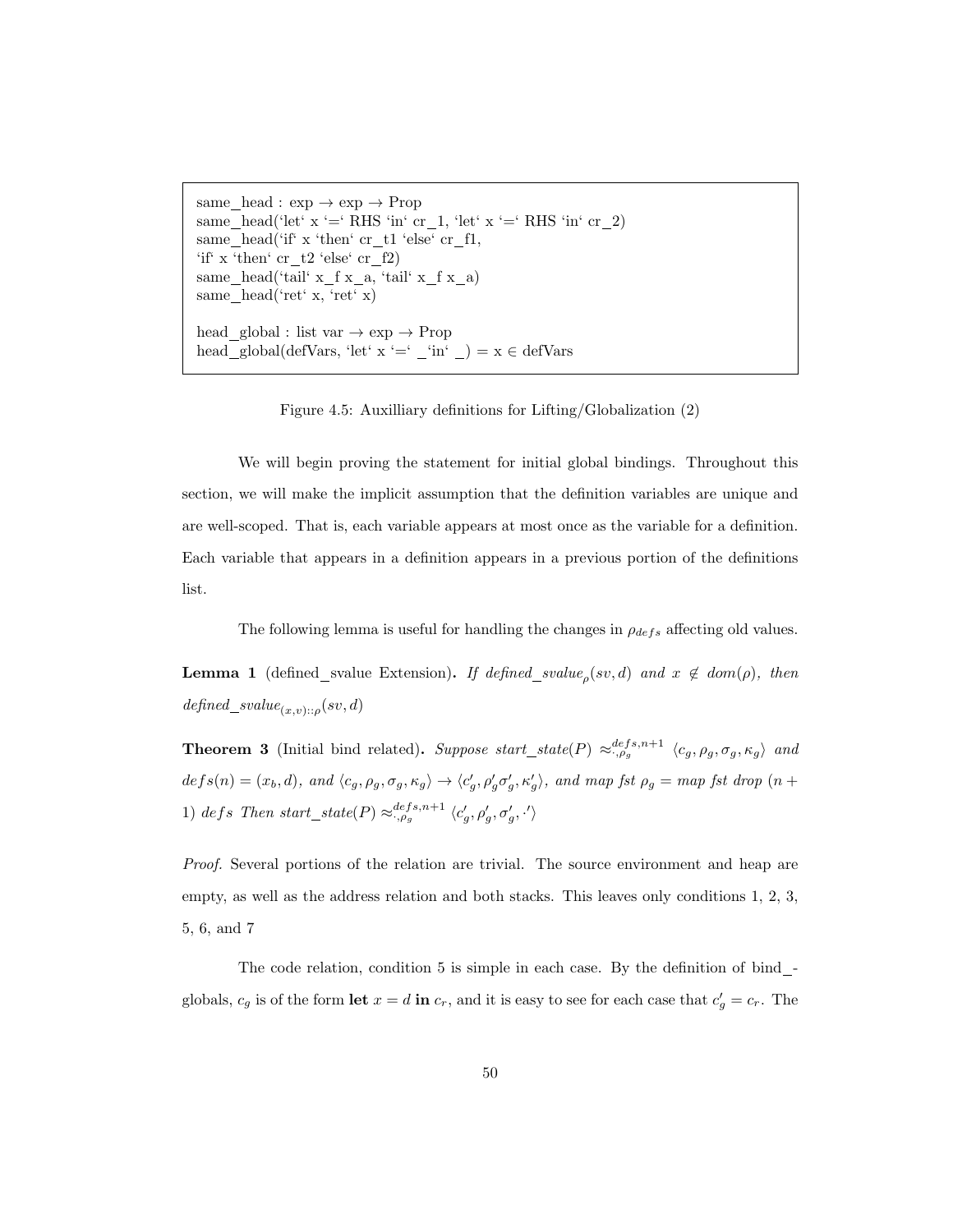environment relation (6) is likewise simple. The source environment is empty, and during the iteration,  $\rho_{defs} = \rho'_g$ , so the global condition can be handled by the identity. Condition 3, that each global variable (in  $\rho_{defs}$ ) is in the heap, holds simply as well. Since the only addresses that are introduced come from the heap allocation function, and the new heap is immediately used, it can be shown by induction on steps that every address which appears in a state points to an object in the heap, so this holds for  $\rho'_{g}$ . Condition 2 requires that the n parameter which is used for code also describes the globals. This holds by noting that  $x_b$ : drop  $(n + 1)$  (map fst  $defs$ ) = drop n (map fst  $defs$ ) when  $defs(n) = (x_b, d)$ .

The only interesting remaining portions are conditions 1 and 7.

By cases on  $d$ :

• When  $d$  is a constant  $b$ , we have:

 $\rho'_{g} = (x_{b}, \textbf{vconst } b) :: \rho_{g},$  $\sigma'_g = \sigma_g$ , and  $\kappa'_g = \kappa_g = \cdot$  by the unique step for b.

- 1. We want to prove that any  $(x, v) \in \rho'_g$  has a corresponding agreeing definition. Knowing that  $\rho'_{g} = (x_b, \text{vconst } b) :: \rho_g$ , we have the two cases,  $(x, v) =$  $(x_b,$ **vconst** b), or  $(x, v) \in \rho_g$ . Both cases are immediate, the latter by the precondition
- 7. The heap is unchanged, so all we need to do is show that each svalue is related to  $\rho'_{g}$ . This follows by the lemma above (along with uniqueness of bindings).
- When  $d$  is a tuple/abstraction, we have:

 $\rho'_{g} = (x_{b}, \textbf{vaddr}\ a) :: \rho_{g}, \text{ for some } a,$ 

- $\kappa'_{g} = \kappa_{g} = \cdot$  by each corresponding step.  $\sigma'_{g}$  is some new heap with one extension.
	- 1. We want to prove that any  $(x, v) \in \rho'_g$  has a corresponding agreeing definition. Knowing that  $\rho'_{g} = (x_b, \text{vaddr } a) :: \rho_g$ , we have the two cases,  $(x, v) =$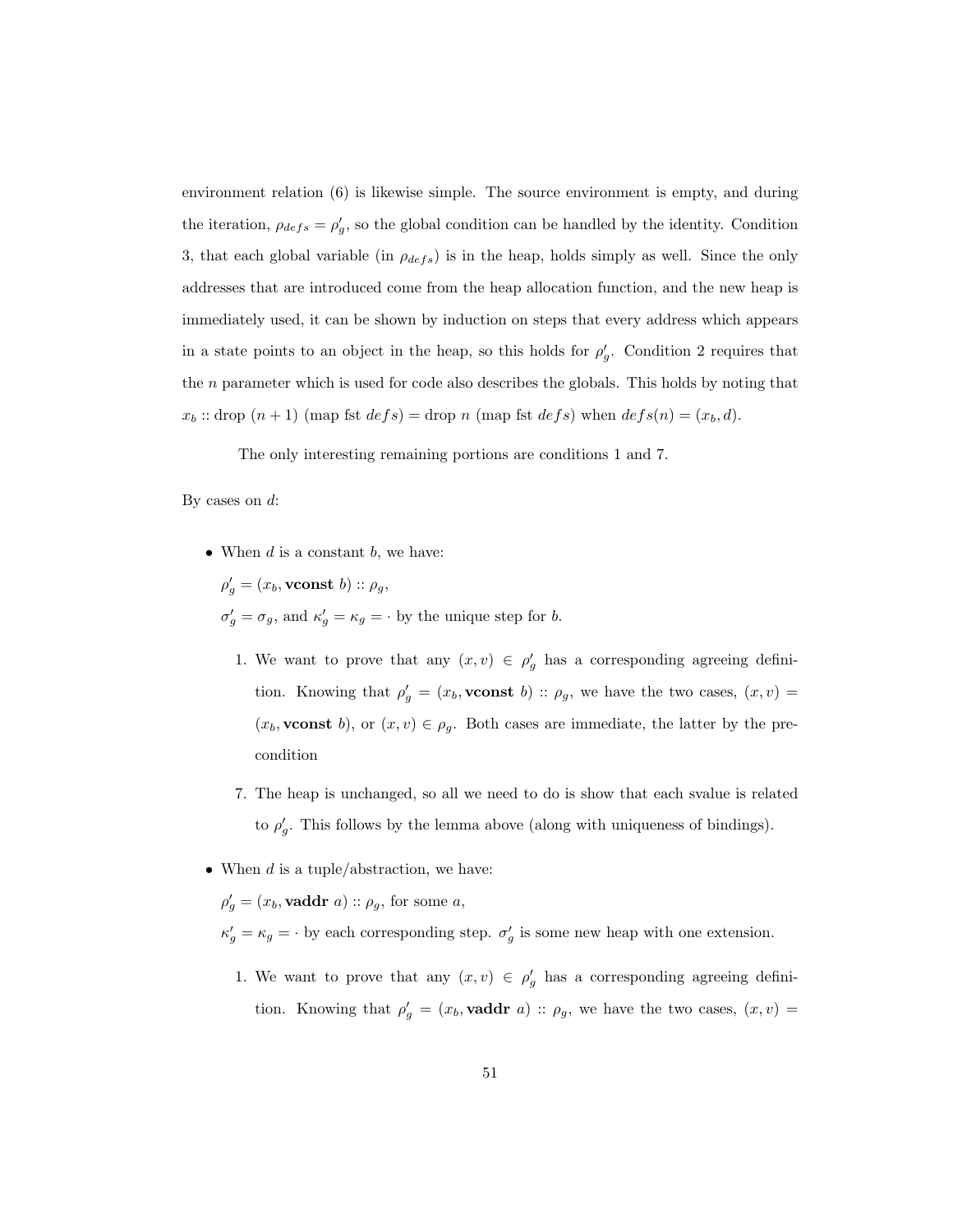$(x_b, \text{vaddr } a)$ , or  $(x, v) \in \rho_g$ . The latter case is by the precondition. The former case is also trivial, here defined value(**vaddr**  $a, d$ ) holds for both sorts.

- 7. Since we've allocated a new object, we will need to establish that it corresponds to its definition. Existing entries will use the lemma.
	- For  $d = xs$ : We allocated stuple vs, where  $vs(i) = \rho_g(xs(i))$ . It is enough to define it in the old environment, and use the extension lemma. The values are related by the lookup lemma.
	- − For  $d = \mathbf{fn} x_l \Rightarrow c_l$ : We allocated sclos  $(x_l, c_l, \rho_g)$ . Use the extension lemma. In order to show defined svalue<sub> $\rho_g$ </sub> (sclos  $(x_l, c_l, \rho_l)$ , fn  $x_l \Rightarrow c_l$ ), we must show that for every free variable x besides  $x_l$ , there is a value v which is present in both  $\rho_g$  and  $\rho_l = \rho_g$  (that is, we must have  $\rho_g(x) = v$ ).

Since the definitions are well-scoped, the subset starting at  $n$  (that is, starting with  $d = \mathbf{f} \mathbf{n} \ x_l \Rightarrow c_l$ ). is well-scoped. Thus, for each free variable in  $c_l$  (besides  $x_l$ ), there is a corresponding entry in the remaining defs (i.e. drop  $(n + 1)$  defs). Via condition 4 of the precondition, the variables in drop  $(n + 1)$  defs) are the same as those in  $\rho_{defs} = \rho_g$ . So each variable is in  $\rho_g$ .

 $\Box$ 

In addition to relatedness, we will have a space-safety condition for a program state. The brunt of difficulty is with establishing the size of heap data, and this is all that this relation ensures. The other components of size (primarily stack size) can be established just via relatedness.

This space safety can now be established for the initial steps. For the initial state start  $state(P)$ , the initial heap is empty, so in particular, any closed set as of addresses is also empty. Thus, for  $m = \sum_{a \in \text{address}(\rho_{defs})} \text{size}_{svalue}(\sigma_2(a))$ , and  $n = \sum_{a \in \text{address}(\rho_{defs})} \text{size}_{svalue \setminus defs}(\sigma_2(a))$ ,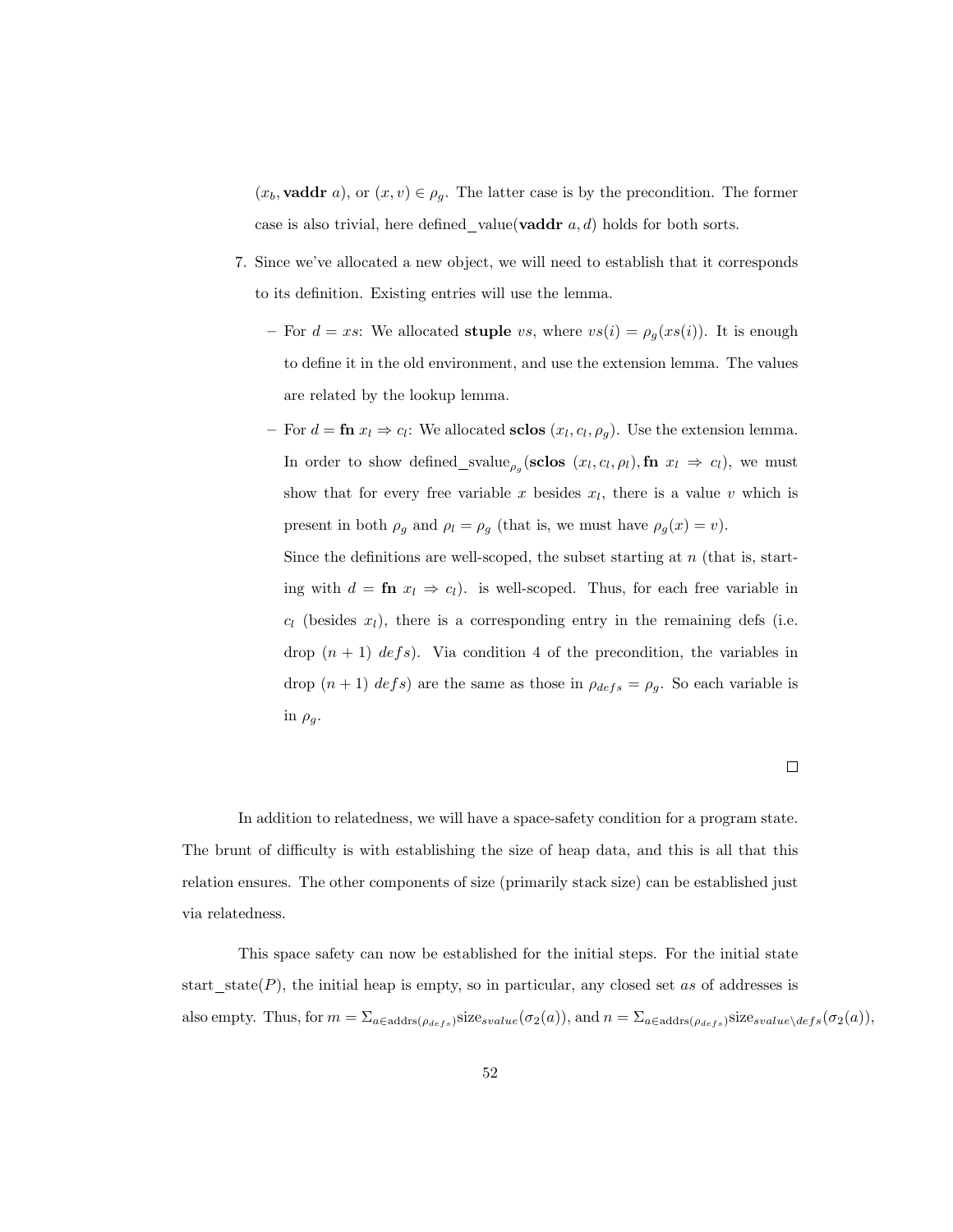$\langle c_1, \rho_1, \sigma_1, \kappa_1 \rangle \geq_{r,\rho_{defs}}^{m,n}$ If for every set  $as_1$  closed in  $\sigma_1$ , •  $(1+|defs|)\cdot \Sigma_{a\in as_1}$ size<sub>svalue</sub> $(\sigma_1(a))+m\geq$  $\Sigma_{a\in r_*(as_1)\cup {\rm address}(\rho_{defs})}{\rm size}_{svalue}(\sigma_2(a))$ •  $\Sigma_{a \in as_1}$ size<sub>svalue</sub> $(\sigma_1(a)) + n \geq$  $\Sigma_{a \in r_*(as_1) \cup address(\rho_{defs})} \mathrm{size}_{svalue \setminus defs}(\sigma_2(a))$ where  ${\rm address}(\cdot) = \varnothing$ addrs $((x, v\text{const } b) :: \rho) = \text{address}(\rho)$ addrs $((x, \text{vaddr } a) :: \rho) = \{a\} \cup \text{address}(\rho)$  $r_*(as)$  is the image of as under the map  $a \mapsto r(a)$ .  $size_{svalue\setminus defs}$  is the size of the svalue, except ignoring variables in  $defs$  when calculating the size of closures.

Figure 4.6: Space safety relation for lifting/globalization

we always have start\_state $(P) \geq_{\cdot,\rho_{defs}}^{m,n} s_2$  when start\_state $(P) \approx_{r,\rho_{defs}}^{defs,k} s_2$ . Note that this holds not just for the entire sequence, but for any partial sequence through the initial definitions.

Leaving skipping for later, we want to ensure that relatedness and space-safety are preserved by taking the same step in both the source and target program. For doing so, it is helpful to establish lemmas, passing relatedness from component to component.

**Lemma 2** (Environment lookup related). If  $x \in xs_1$ , and  $(\rho_1, xs_1) \approx_{r, \rho_{defs}} (\rho_2, xs_2)$ , then  $\rho_1(x) \approx_r \rho_2(x)$ 

**Lemma 3** (Environment extension related). If  $x \notin \rho_{defs}$ , Then if  $(\rho_1, xs_1) \approx_{r, \rho_{defs}} (\rho_2, xs_2)$ , and  $v_1 \approx_r v_2$ ,  $((x, v_1) :: \rho_1, xs_1) \approx_{r, \rho_{defs}} ((x, v_2) :: \rho_2, xs_2)$ ,

**Lemma 4** (Environment subset related). If  $x \notin \rho_{defs}$ , Then if  $(\rho_1, xs_1) \approx_{r, \rho_{defs}} (\rho_2, xs_2)$ ,  $xs'_1 \subset xs_1$ , and  $xs'_2 \subset xs_2$ , then  $(\rho_1, xs'_1) \approx_{r, \rho_{defs}} (\rho_2, xs'_2)$ ,

**Lemma 5** (Heap lookup related). If  $(a_1, a_2) \in r$ , and  $\sigma_1 \approx_{r, \rho_{defs}} \sigma_2$ then  $\sigma_1(x) \approx_r \sigma_2(x)$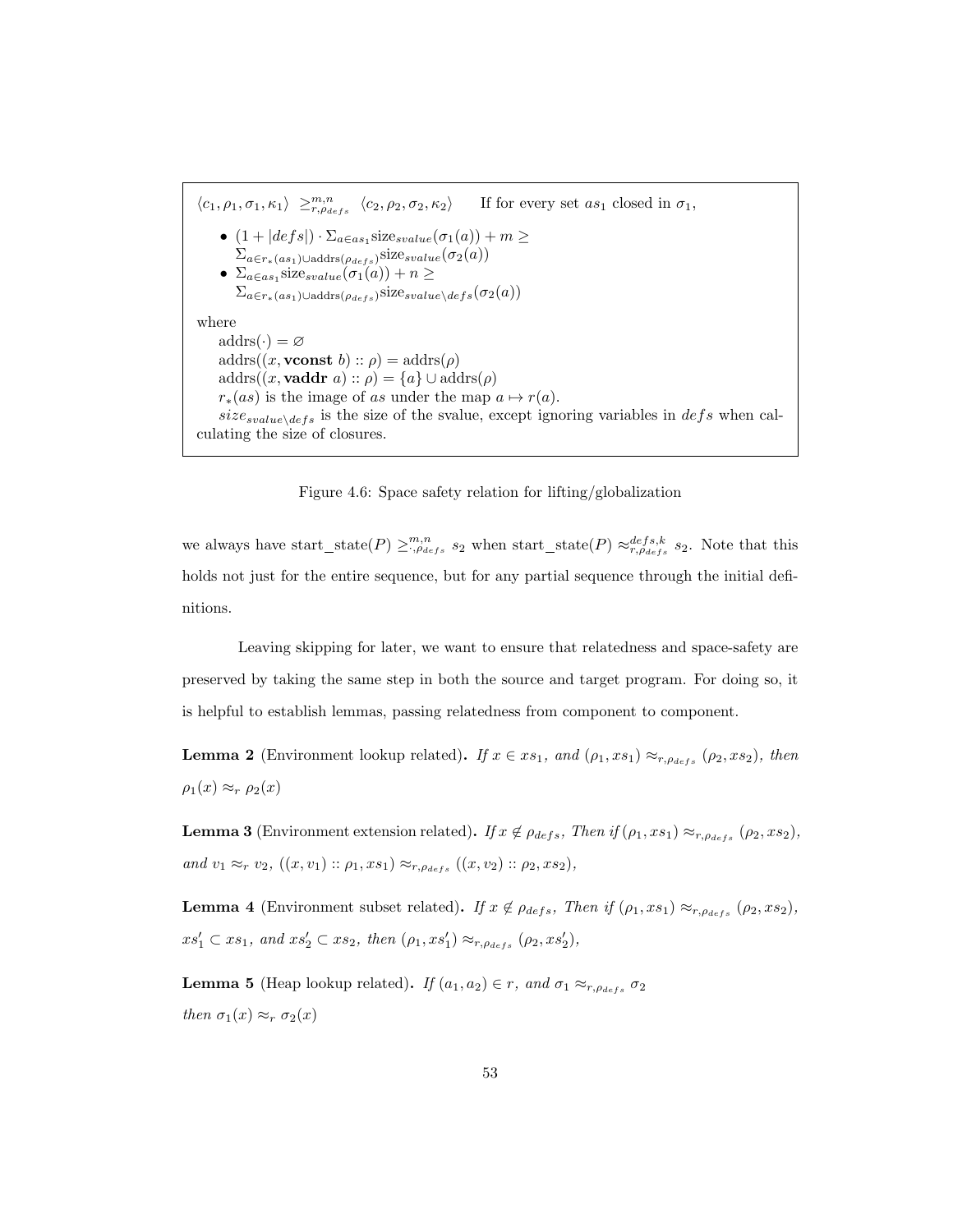**Lemma 6** (Value related after alloc). If  $v_1$  is valid in  $\sigma$  (no dangling addresses), and  $a_1 \notin dom(\sigma)$ , then if  $v_1 \approx_r v_2$ ,  $v_1 \approx_{(a_1,a_2)::r} v_2$ 

**Lemma 7** (Environment related after alloc). If  $\rho$  is valid in  $\sigma$ , and  $a_1 \notin dom(\sigma)$ , then if  $(\rho_1,x s_1) \approx_r (\rho_1,x s_2), \, (\rho_1,x s_1) \approx_{(a_1,a_2)::r} (\rho_2,x s_2)$ 

**Lemma 8** (Store value related after alloc). If sv<sub>1</sub> is valid in  $\sigma$ , and  $a_1 \notin dom(\sigma)$ , then if  $sv_1 \approx_r sv_2, sv_1 \approx_{(a_1,a_2)::r} sv_2$ 

Proof. Using both the environment and value lemmas above for sclos and stuple respec- $\Box$ tively

**Lemma 9** (Heap related after alloc). If  $\sigma_1$  and  $\sigma_2$  are valid heaps (containing no dangling addresses), and  $\sigma_1 \approx_{r,\rho_{defs}} \sigma_2$ , and  $sv_1 \approx_{r,\rho_{defs}}^{defs} sv_2$ , then if alloc $(\sigma_1, sv_1) = (\sigma'_1, a_1)$  and alloc $(\sigma_2, s v_2) = (\sigma'_2, a_2), \sigma'_1 \approx_{(a_1, a_2) :: r, \rho_{defs}} \sigma'_2$ 

*Proof.* 1. For each address a by cases on  $a = a_1$  or  $a \neq a_1$ , applying the previous lemma.

2. Globals are immediate since lookups are preserved after allocation, and defined svalue  $\rho_{dest}$ is independent of r.

Finally, we can address proving the step portion. Because we need relatedness as well as the new relation, both relatedness and safety are proved together, but safety is needed only for that portion. Keeping the space portion contained can allow this proof to also be used for completeness, where no space-relation is involved. First we will establish the preservation of relatedness, then the two cases for space can be assembled via a lemma.

**Theorem 4** (Step related). Suppose  $\langle c_1, \rho_1, \sigma_1, \kappa_1 \rangle \approx_{r, \rho_{defs}}^{defs, 0} \langle c_2, \rho_2, \sigma_2, \kappa_2 \rangle$ and  $c_1$  and  $c_2$  have the same head,

then if 
$$
\langle c_1, \rho_1, \sigma_1, \kappa_1 \rangle \rightarrow s'_1
$$
 ! *i* and  $\langle c_2, \rho_2, \sigma_2, \kappa_2 \rangle \rightarrow s'_2$  ! *i*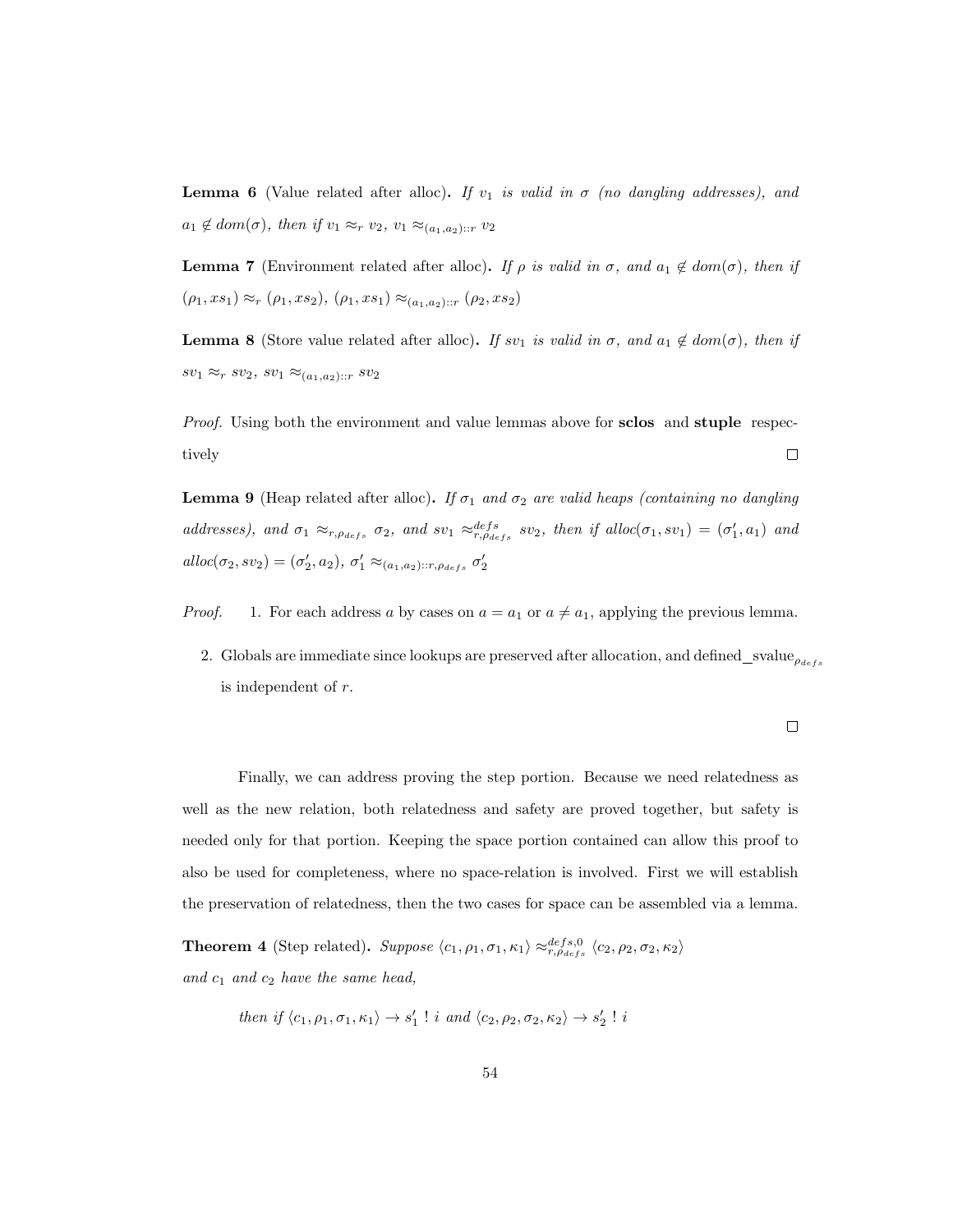There exists some r', such that  $s'_1 \approx_{r',\rho_{defs}}^{defs,0} s'_2$  and if  $s_1 \geq_r^{m,n} s_2$ , then  $s'_1 \geq_r^{m,n} s_2$ 

Proof. Some portions are invariant in this section of execution, namely conditions 1 and 2 relating defs and  $\rho_{defs}$ , since defs and  $\rho_{defs}$  never change. The safety relation will also be unchanged whenever the heap and r are unchanged, so it will be included only for allocations.

By cases on the head of  $c_1$  and  $c_2$ :

• let  $x = (x_1, \ldots, x_n)$  in  $cr_{{1,2}}$ : We have all  $oc(\sigma_1, \text{suple } (v_1^1, \ldots, v_1^n)) = (\sigma'_1, aa_1)$ and alloc $(\sigma_2, \text{style}(v_2^1, \ldots, v_2^n)) = (\sigma'_2, a_2)$ so  $s'_1 = \langle cr_1, (x, \mathbf{vaddr}\ a_1) :: \rho_1, \sigma'_1, \kappa_1 \rangle$ and  $s_2' = \langle cr_2, (x, \mathbf{vaddr}\ a_2) :: \rho_2, \sigma_2', \kappa_2 \rangle$ where each  $v_i^j$  comes from the appopriate environment

 $r'$  will be  $(a_1, a_2) :: r$ .

- 3. Since validity is preserved by heap extension
- 4. Immediate by checking equality with  $a_1$  and  $a_2$  and by heap extension.
- 5. Unchanged
- 6. Immediate by sub-expression
- 7. By applying the lemmas for environments. We can use the new allocation and new value lemmas to prove relateness for  $(\rho'_1, \text{free\_vars}(\text{let } x = (x_1, \ldots, x_n) \text{in } cr_1) \cup x)$ and the corresponding entry, then use the subset lemma for the environments, since contains free vars $(c_{1})$ .
- 8. By applying the lemma for heaps with new allocations
- 9. By applying the lemma for stacks with new allocations.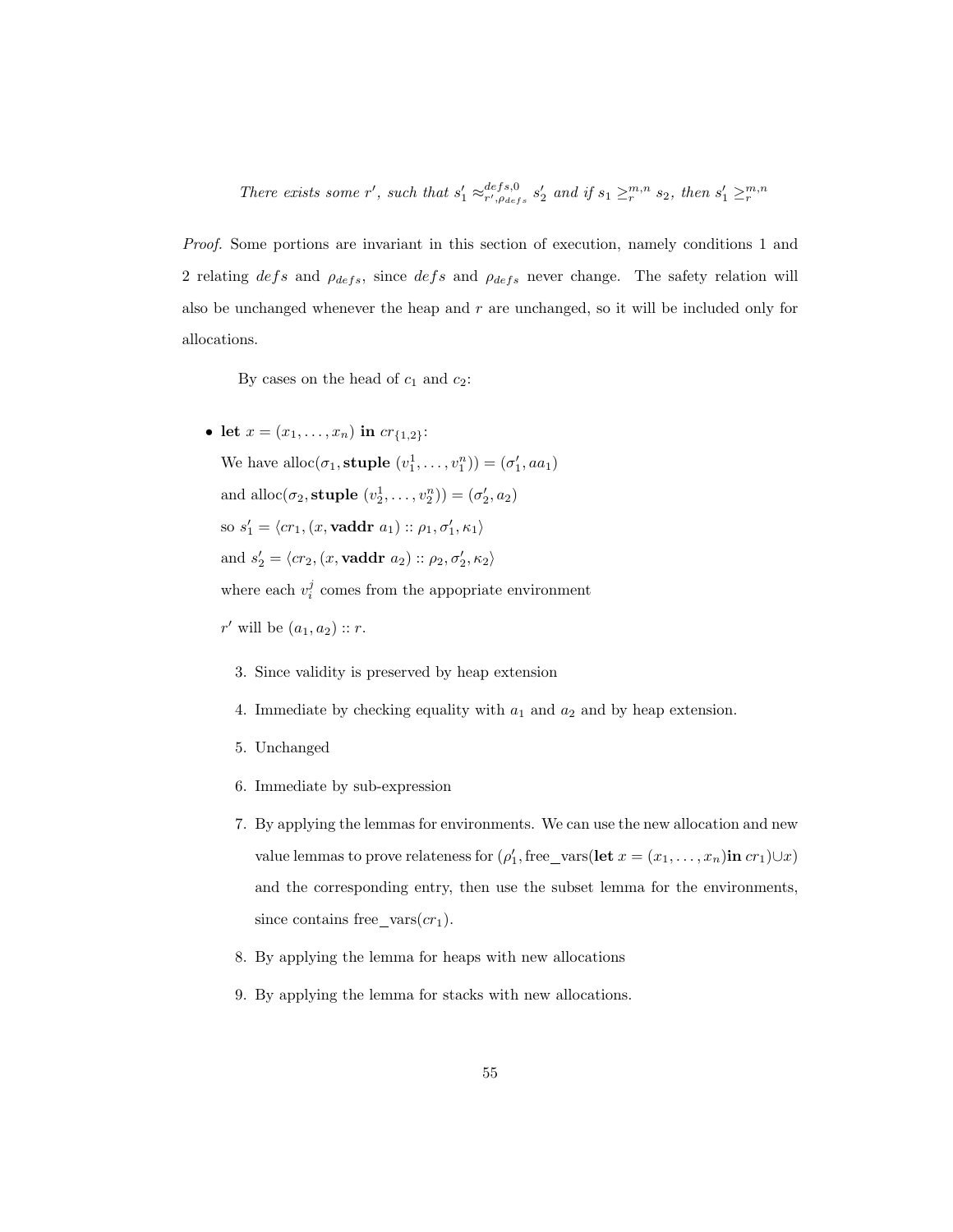For safety, we'll describe the lemma below, simply note that the size of the tuples are identical, since their lengths are the same since the construction is syntactically identical.

• let  $x = x_f x_a$  in  $cr_{{1,2}}$ :

By our previous lemmas, the closures looked up for  $x_f$  in the source and target are related. Likewise the values for  $x_a$  are related by lookup. Since there are no allocations, we don't need to adjust  $r$ .

- 3. The heap is unchanged
- 4. The heap and  $r$  are unchanged
- 5. Immediate by sub-expression
- 6. By applying the lemmas for subsets and the new variable. The value added was related by lookup as  $x_a$ .
- 7. The heap is unchanged
- 8. All previous frames are maintained. For the new closure, the code and variable conditions hold by the fact that the binder  $x$  is not a global variable. The environment follows simply by the subset lemma.
- let  $x = \pi_i x_t$  in  $cr_{\{1,2\}}$ :

The values at  $x_t$  are related by environment lookup. These are addresses since since we took a step. The tuples fetched via those addresses are relatd by heap lookup. The values projected from those tuples are related by the definition of relation on stuple .

- r will be unchanged.
	- 3. The heap is unchanged
	- 4. The heap and r are unchanged
	- 5. Immediate by sub-expression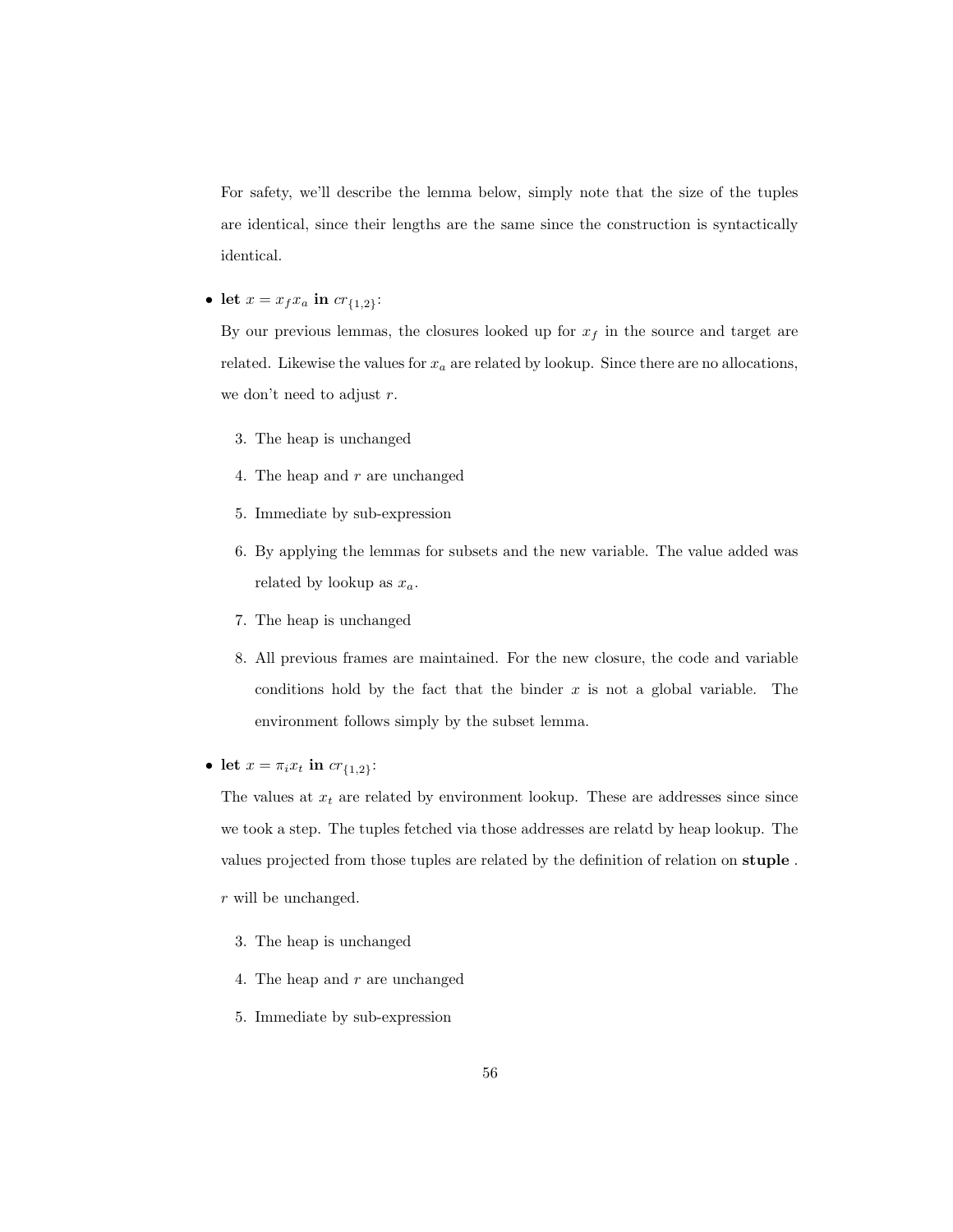- 6. By applying the lemmas for subsets and the new variable.
- 7. The heap is unchanged
- 8. The stack is unchanged.
- let  $x = b$  in  $cr_{\{1,2\}}$ :
	- b is syntactically the same constant in both programs, so it is related.
	- r will be unchanged.
		- 3. The heap is unchanged
		- 4. The heap and r are unchanged
		- 5. Immediate by sub-expression
		- 6. By applying the lemmas for subsets and the new variable.
		- 7. The heap is unchanged
		- 8. The stack is unchanged.
- let  $x =$  write  $x_w$  in  $cr_{\{1,2\}}$ :

The lemma definition enforced that the I/O taken is the same, so these must be related.

A small side lemma will ensure the values at  $x_w$  will be related enough to ensure that.

The result of writing is the constant true, so it is related to itself.

- r will be unchanged.
	- 3. The heap is unchanged
	- 4. The heap and r are unchanged
	- 5. Immediate by sub-expression
	- 6. By applying the lemmas for subsets and the new variable.
	- 7. The heap is unchanged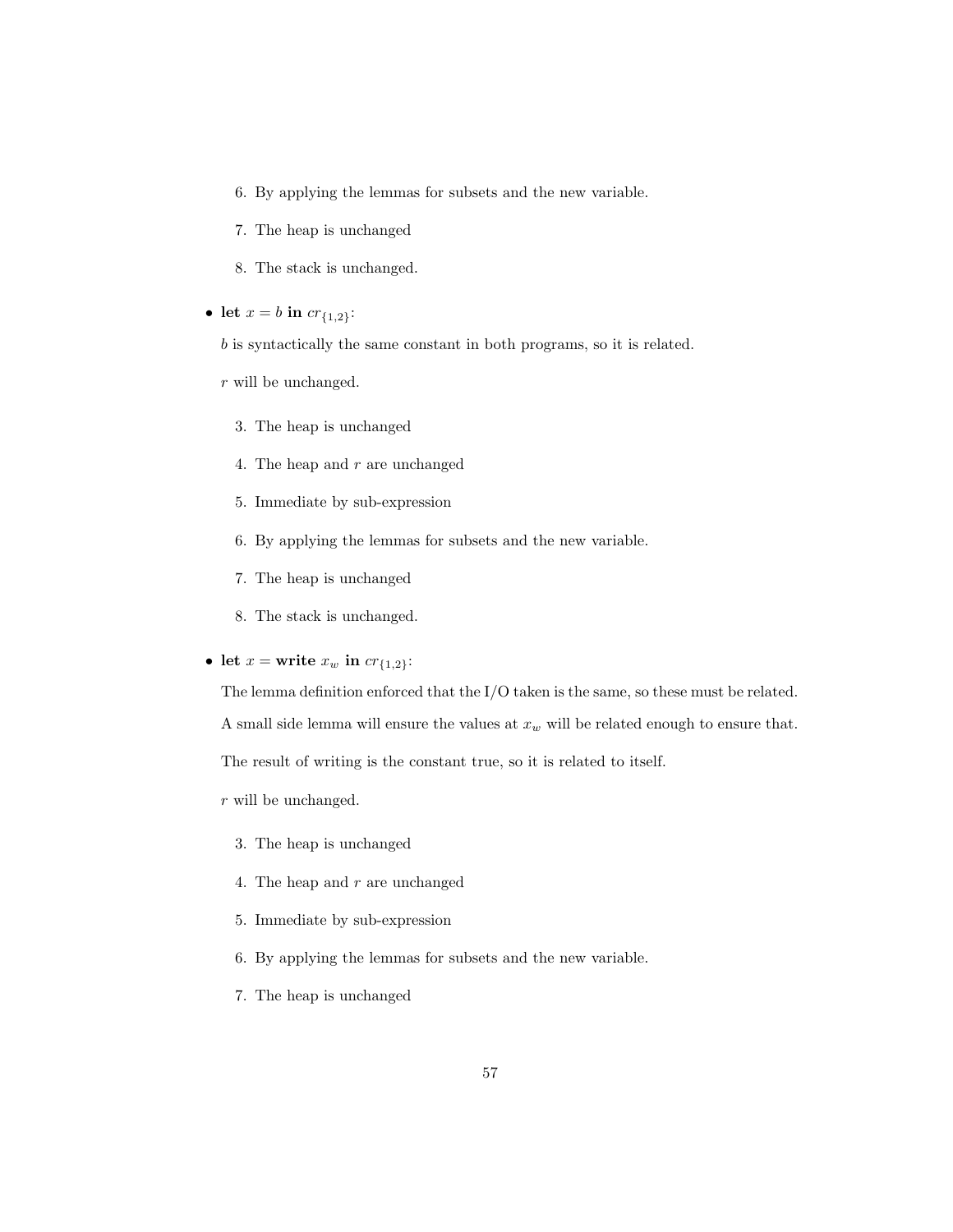- 8. The stack is unchanged.
- let  $x = \text{read } b$  in  $cr_{\{1,2\}}$ :

Since the I/O events are the same, the value read in here is the same. Thus the result is related.

- r will be unchanged.
	- 3. The heap is unchanged
	- 4. The heap and r are unchanged
	- 5. Immediate by sub-expression
	- 6. By applying the lemmas for subsets and the new variable.
	- 7. The heap is unchanged
	- 8. The stack is unchanged.
- let  $x = \text{fn } x_l \Rightarrow cl_{\{1,2\}} \text{ in } cr_{\{1,2\}}$ :

First we will need to establish that the new closures are related.

- 1. Trivial by reduction as before
- 2. By defs\_agree, the variable  $x_l$  is not a global
- 3. By the subset lemma

Thus the closures sclos  $(x_l, \rho_1, cl_1)$  and sclos  $(x_l, \rho_2, cl_2)$  are related for r.

r' will be  $(a_1, a_2)$ : r, where the closures were allocated at  $a_1$  and  $a_2$  respectively.

- 3.  $a_1 \in dom(\sigma')$  since they were returned by allocation. Old values are still valid by heap extension.
- 4. As with the tuple, by checking equality with  $a_1$  and  $a_2$  and by heap extension.
- 5. Immediate by sub-expression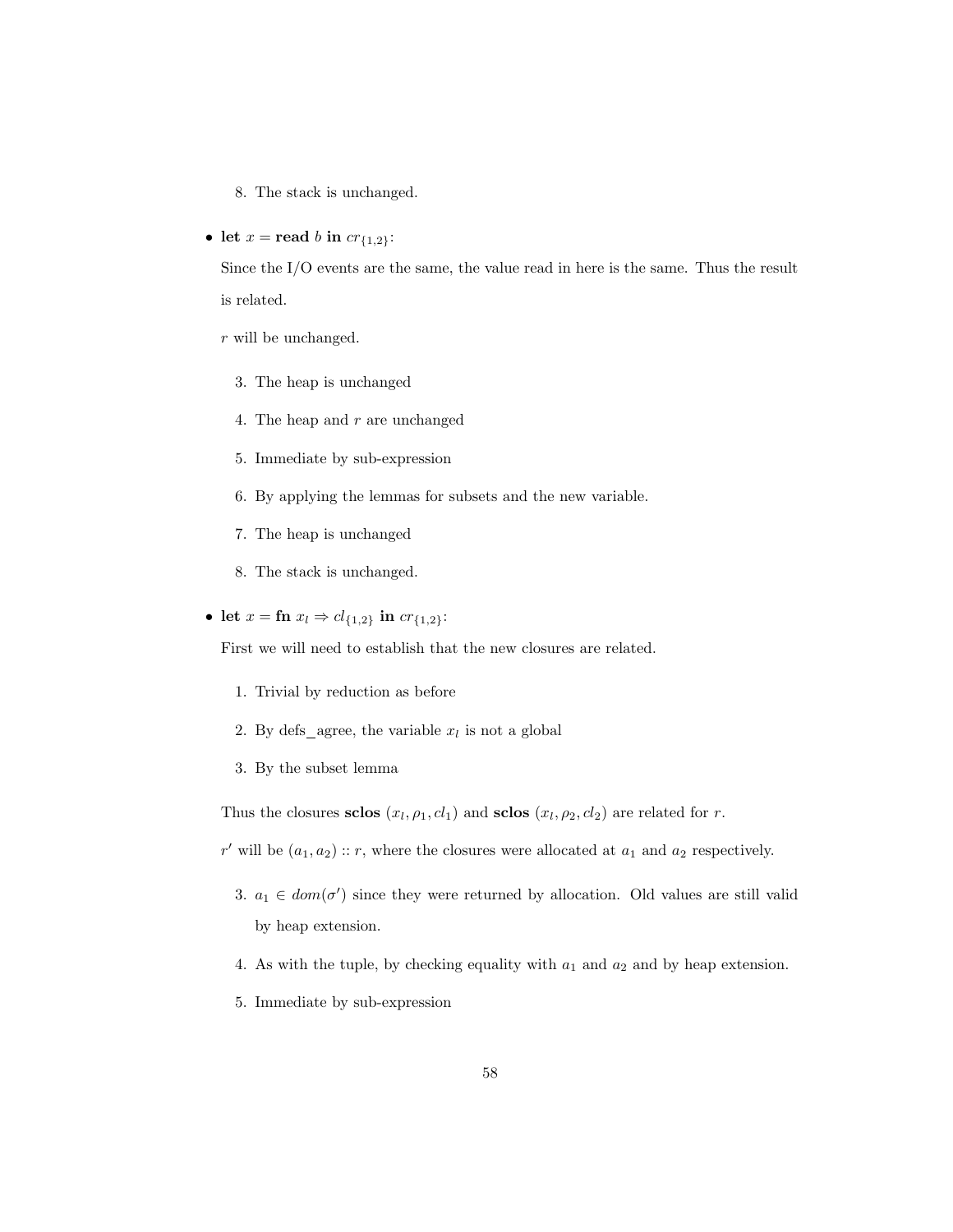- 6. By applying the lemmas for subsets and the new variable.
- 7. By applying the heap allocation lemma
- 8. By the stack allocation lemma

For safety, we need to determine the relative sizes of the closures. We have that elim\_defs (map fst  $defs$ )  $(c_1) = c_2$ , so it follows by a simple induction that free\_vars $(c_2)$ free\_vars $(c_1) \cup$  (map fst  $defs$ ).

Thus, for the lifted and the globalized cases:

 $size_{svalue}(\textbf{sclos}~(x_l, \rho_2, cl_2))$ 

- $= 1 + |free\_vars(cl_2) \setminus \{x_l\}|$
- $\leq 1 + |(\text{free\_vars}(cl_1) \cup (\text{map fat } def s)) \setminus \{x_l\}|$
- = 1 + |free\_vars $(cl_1) \setminus \{x_l\} \cup ($ map fst  $defs)$ | since  $x_l \notin$  map fst  $defs$  by defs\_agree)
- $\leq 1 + |(\text{free\_vars}(cl_1) \setminus \{x_l\}| + |\text{map fat } defs|$
- $\leq 1 + |(\text{free}\_\text{vars}(cl_1)\setminus \{x_l\}| + |defs|$
- $= |defs| + size_{svalue}(\textbf{s clos}(x_l, \rho_1, cl_1))$
- $\leq (1+|defs|) \cdot size_{svalue}(\text{sclos}(x_l, \rho_1, cl_1))$

 $size_{svalue\setminus des}(\textbf{sclos}~(x_l, \rho_2, cl_2))$ 

- $= 1 + |free\_vars(cl_2) \setminus {x_l} \setminus (map \; fst \; defs)|$
- $\leq 1 + |(\text{free\_vars}(cl_1) \cup (\text{map } \text{fst } \text{ def } s)) \setminus \{x_l\} \setminus (\text{map } \text{fst } \text{ def } s)|$
- $= 1 + |free\_vars(cl_1) \setminus {x_l} \setminus (map \; fst \; defs)|$
- $\leq 1 + |free\_vars(cl_1) \setminus \{x_l\}|$
- $= size_{svalue}(\textbf{s clos}(x_l, \rho_1, cl_1))$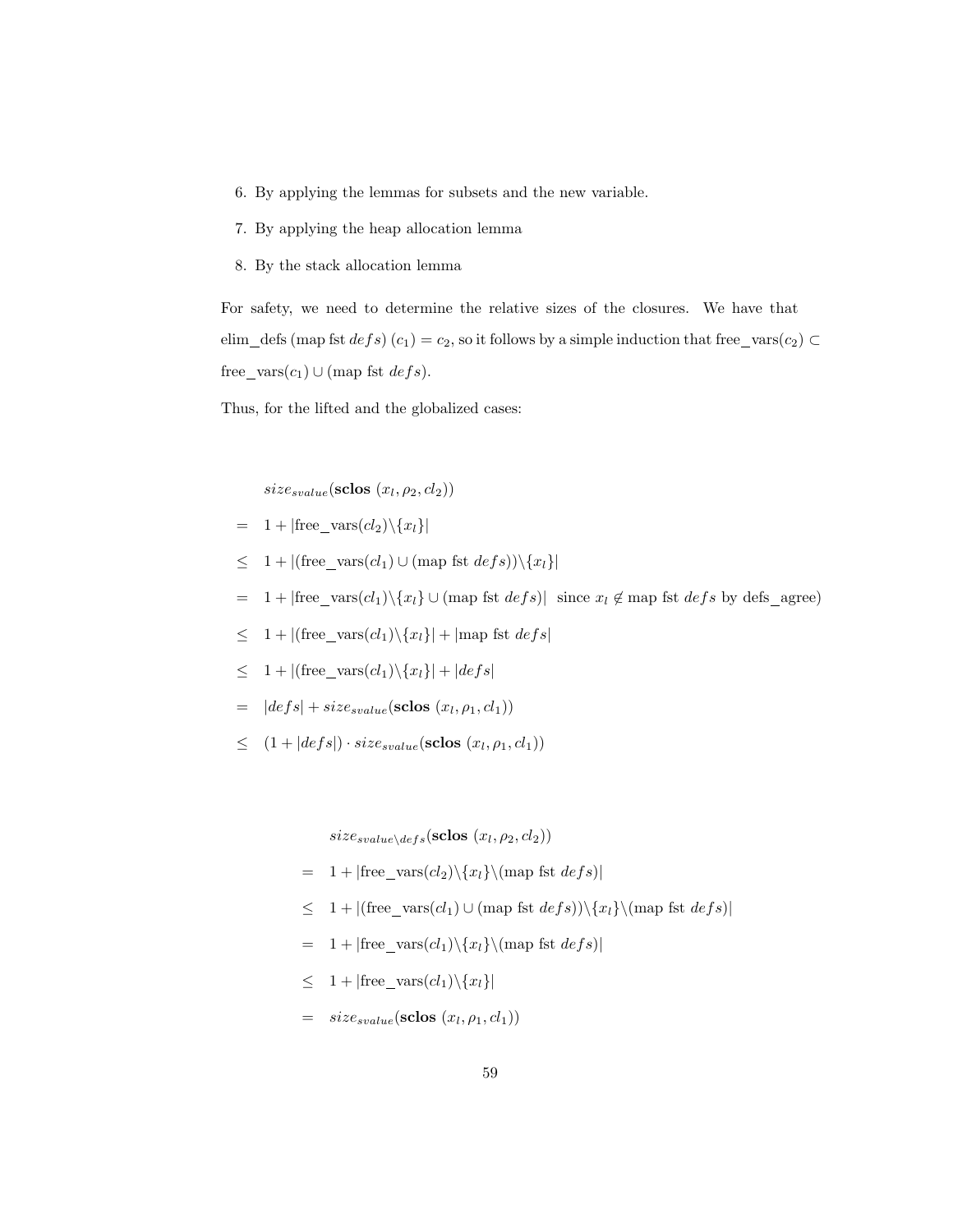To preserve the space relation, we'll want to make a general lemma. This lemma will work for both notions of space. We should also note, that whenever as is closed in  $\sigma'$ , for alloc $(\sigma, s v) = (\sigma', a)$ , then  $as \setminus \{a\}$  is closed in  $\sigma$ , so the induction hypothesis will be able to be applied.

**Lemma 10** (Space of allocation). Let  $sz_1$  and  $sz_2$  be any two size functions for store values (i.e. from store values to natural numbers)

Suppose we have that:

- 1.  $alloc(\sigma_1, sv_1) = (\sigma'_1, a_1)$
- 2.  $alloc(\sigma_2, sv_2) = (\sigma'_2, a_2)$
- 3. For all  $a'$ ,  $(a', a_2) \notin r$
- $4. a_2 \notin as_{defs}$

and there are constants  $k \geq 1$ , and  $n \geq 0$ , such that

$$
k \cdot space_{sz_1, \sigma_1}(as \setminus \{a_1\}) + n \geq space_{sz_2, \sigma_2}(r_*(as \setminus \{a_1\}) \cup as_{defs})
$$

and

$$
k \cdot sz_1 \, sv_1 \geq sz_2 \, sv2
$$

then we have:

$$
k \cdot space_{sz_1, \sigma'_1}(as) + n \geq space_{sz_2, \sigma'_2}(((a_1, a_2) :: r)_*(as) \cup as_{des})
$$

where

 $space_{size,\sigma}(as) = \sum_{a \in as} size_{small}(\sigma(a))$  (using 0 when  $\sigma(a)$  not defined)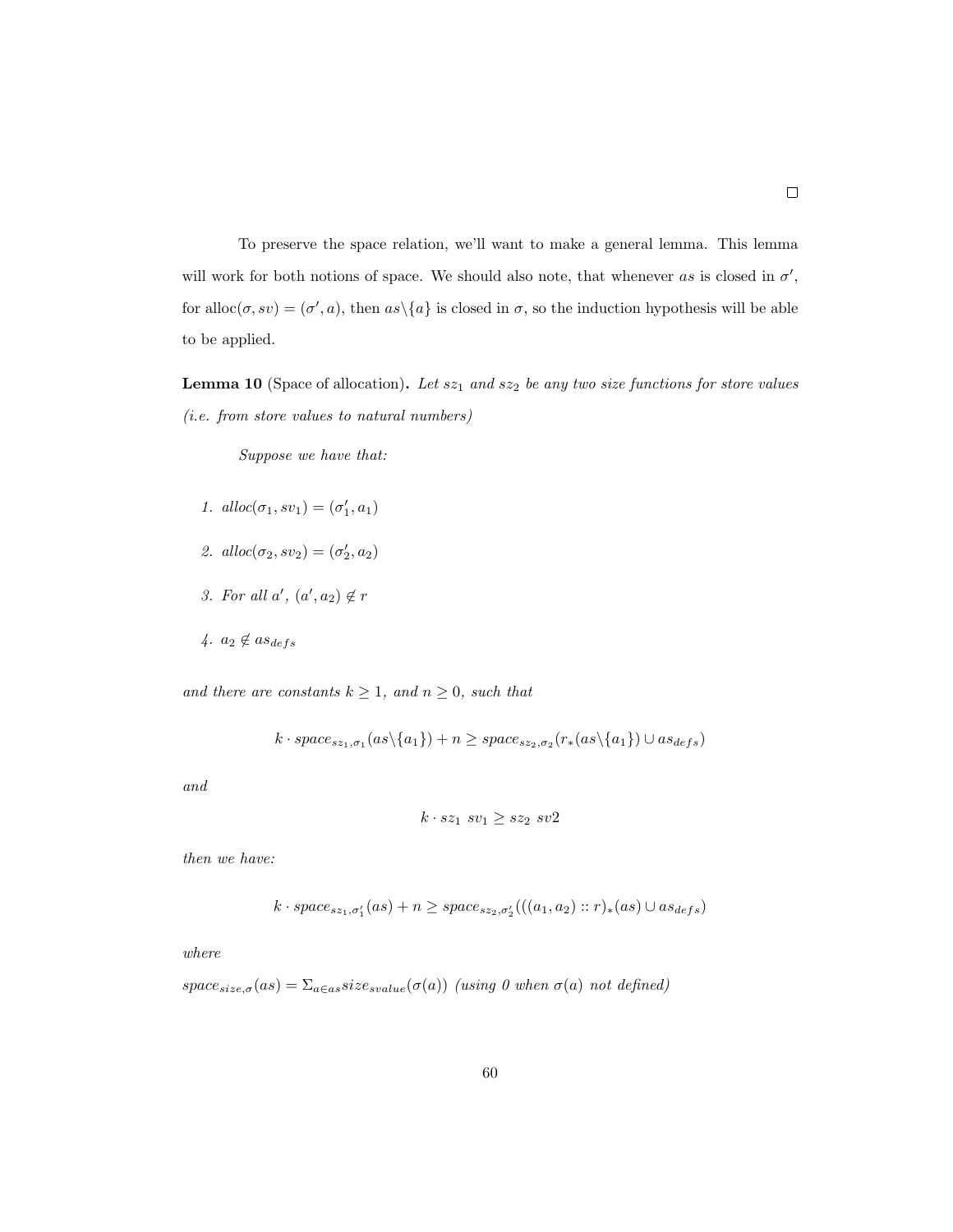*Proof.* We will want to use the fact that  $as \setminus \{a_1\}$  is closed in the old heap, so that we can establish its relation on size using the precondition. With that, there are two cases for whether the new address  $a$  is present in  $as$  or is not. Since lookups are preserved by heap extensions, if  $a_1 \notin as$ , then the precondition is sufficient.

From the third condition above, we know that  $\{a_2\}$  is disjoint from  $r_*(as)$ , since otherwise a pair  $(a', a_2)$  would be present in r. Then we also know that for any  $a \in r_*(as)$ ,  $\sigma_2(a) = \sigma'_2(a)$ , since said a is not equal to  $a_2$ . For the same reason we know the same for every  $a \in as_{defs}$ . From the first condition above, we know that  $\sigma_1(a) = \sigma'_1(a)$  for any  $a \in as$ . Since  $a_1 \notin as \setminus \{a\}$ , we have that  $((a_1, a_2) :: r)_*(as \setminus \{a\}) = r_*(as \setminus a)$ 

For brevity, we'll use the syntax  $|as|_{\sigma}$  for  $space_{size,\sigma}(as)$ , and  $|a|$  for  $space_{size,\sigma}(\{a\})$ .

Then  $|as|_{\sigma'_1} = |a_1|_{\sigma'_1} + |as_0|_{\sigma'_1} = |a|_{\sigma'_1} + |as_0|_{\sigma_1}$  The image  $r'_*(as) = r'_*(\{a_1\}) \cup$  $r'_*(as_0) = \{a_2\} \uplus r_*(as_0)$ , since images distribute over unions, plus the above statements. So we have  $|r'_{*}(as)| = |a_{2}|_{\sigma'_{2}} + |as_{0}|_{\sigma_{2}}.$ 

It is easy to show that  $|as_1|_\sigma + |as_2|_\sigma \ge |as_1 \cup as_2|_\sigma$  for any set of addresses, so we only need to show:

$$
k \cdot |as|_{\sigma'_1} \ge |((a_1, a_2) :: r)_*(as)|_{\sigma'_2} + |as_d e f s|_{\sigma'_2}
$$

which we can then expand using the above facts to:

$$
k \cdot |as \setminus \{a\}|_{\sigma_1} + k \cdot size(sv_1) + n \ge |r_*(as)|_{\sigma_2} + size(sv_2) + |as_d efs|_{\sigma_2}
$$

Which is just the sum of the two precondition inequalities.

 $\Box$ 

In order to handle writes, we'll need to ensure we can take an appropriate step. This can be proven via the relation, but it is easiest to prove it in the situation that the source program is never stuck, which we'll require elsewhere. This is not strictly needed until the final theorem, but is paired with the Related step above.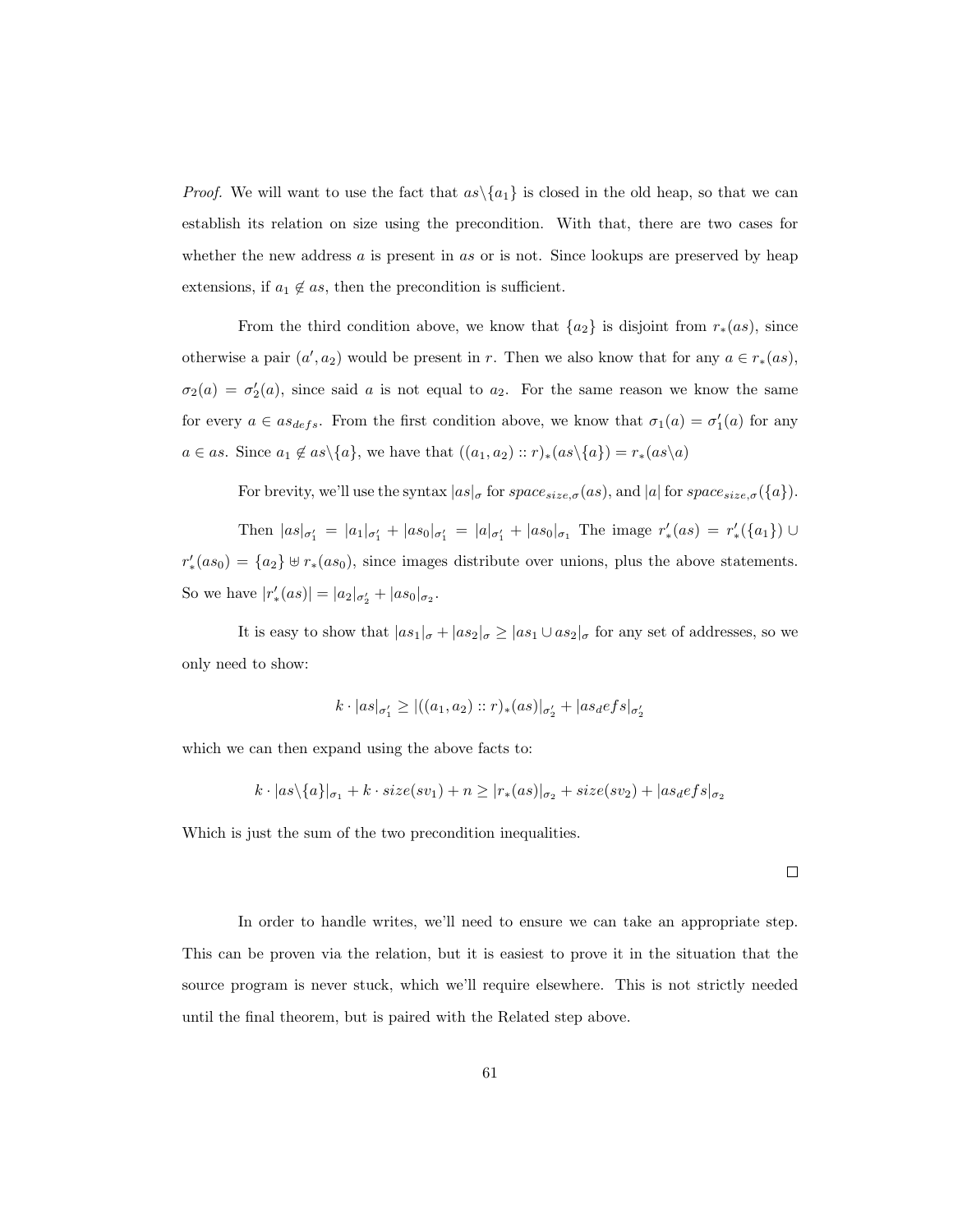**Lemma 11** (Can step). If the source program is never stuck, then if  $s_1 \approx_{r',\rho_{defs}}^{defs,0} s_2$ ,  $s_1$  and  $s_2$  have the same head, and  $s_2 \rightarrow s'_2$ ! i, then there is some  $s'_1$  with  $s_1 \rightarrow s'_1$ ! i.

*Proof.* It is easy to see that the step relation is deterministic whenever  $i = \epsilon$ , so the only interesting cases are write and read. For read it is immediate, since we can take a step for either of the two possibilites by definition. For write, we can show that the two values retrieved from the related environments are related. Since  $s_2$  took a step, it must be some constant. Since they are related constants they are equal, so  $s_1$  takes a step with the same output.  $\Box$ 

The final of the three sections will be the proof for skipping. We'll again prove preservation for one skipping step. But we'll also need to prove that we can take as many steps as we need (since it will need to be obviously terminating for a formalized proof). Like before, two lemmas will help reuse some work between the different branches.

It is useful to require the condition that the source program is never stuck for this section. While it is not strictly necessary, it prevents a situation where the source program has a line which will cause the program to become stuck, but that definition is globalized, and the ordering of the globals causes it to not be stuck in the globalized program. If this case were handled, then the condition could be removed; in effect it should require that the definitions are well-scoped in their appearance in the original program in the order they appear, but this requires a much more complicated syntactic definition. The non-stuckness property serves as a simple proxy for this condition, and would not be terribly difficult to replace. Since many of the programs we are interested in compiling have come from a strongly-typed source language, they all have the property that they are not stuck. It is thus a simple property to require.

**Lemma 12** (Environment extended in source). Suppose  $(x, v_g) \in \rho_{defs}$ , and  $v \approx_r v_g$ . Then if  $\rho_1 \approx_{r,\rho_{defs}}^{xs} \rho_2$ , We have  $(x, v)$ :  $\rho_1 \approx_{r,\rho_{defs}}^{xs} \rho_2$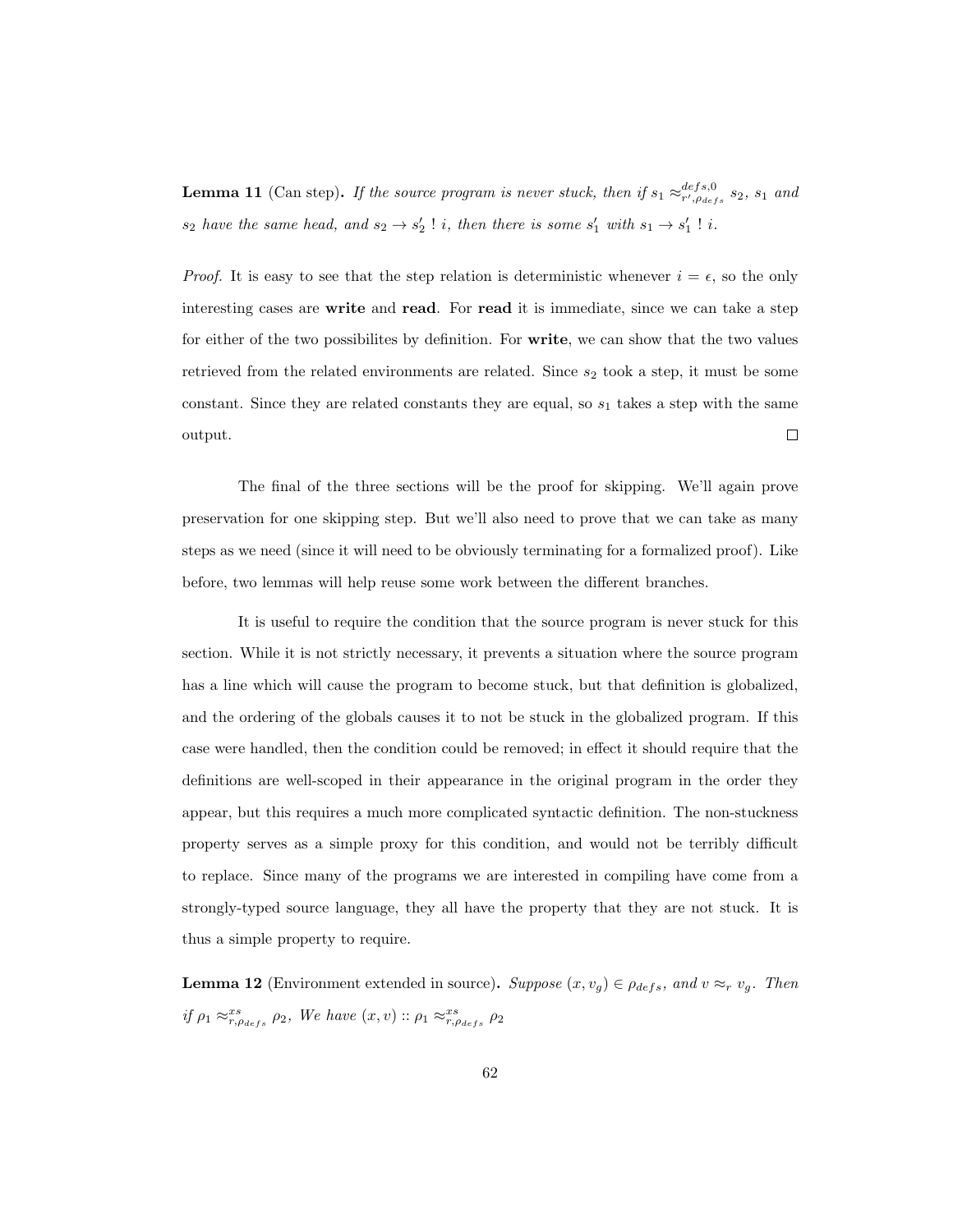**Lemma 13** (Heap extended in source). Suppose  $(x, \text{vaddr } a_g) \in \rho_{defs}, \text{ and } \text{alloc}(\sigma_1, s\upsilon)$  $(\sigma'_1, a)$  and  $\sigma_2(a_g) = sv_g$  and  $sv \approx_{r, \rho def s}^{defs} sv_g$  and each of sv and  $\sigma$  are valid in  $\sigma$  Then if  $\sigma_1 \approx_{r,\rho_{defs}}^{defs} \sigma_2$ , We have  $\sigma'_1 \approx_{(a,a_s)}^{defs}$  $_{(a,a_g)::r,\rho_{defs}}^{a e f s}\ \sigma_2$ 

**Theorem 5** (Skip step). If  $s_1 \approx_{r',\rho_{defs}}^{defs,0} s_2$ , and  $s_1$  is never stuck and is valid, and  $s_1$ 's head is global (that is, it is skipped in the target), then there exists  $s'_1$  and  $r'$ , such that  $s_1 \to s'_1$ !  $\varepsilon$ and  $s'_1 \approx_{r',\rho_{defs}}^{defs,0} s_2$  and if  $s_1 \geq^{m,n} s_2$ , then  $s'_1 \geq^{m,n} s_2$ 

Proof. The definitions agree by the code relation, so we will have nontrivial cases for each possible global definition: tuples, constants and abstractions. In each case, defs agree will enforce that it is the correct definition.

• The code is let  $x = (x_1, \ldots, x_n)$  in  $c_r$ 

Since the program is not stuck, we have a step to another state  $s'_1 = \langle c_r, (v, \mathbf{vaddr}\ a) ::$  $\rho, \sigma', \kappa \rangle,$ 

where  $s_1 = \langle \text{let } x = (x_1, \ldots, x_n) \text{ in } c_r, \rho, \sigma, \kappa \rangle$ 

Since x is in the globals,  $\rho_{defs}(x)$  is defined by condition 2.

Using condition 1 from the relation,  $\rho_{def}(x)$  is an address **vaddr**  $a_g$ .

We will have  $r' = (a, a_g) :: r$ , and the state be  $s'_1$  for the above.

For relatedness: Again conditions 1 and 2 are constant.

- 1.  $\rho_{defs}$  is still valid in  $\sigma'$  by heap extension
- 2.  $r$  is still valid in  $\sigma'$  by heap extension
- 3. The code relation is immediate
- 4. By the environment source extension lemma above combined with the prior environment allocation lemma
- 5. Using the heap source extension lemma above. The tuple  $(v_1, \ldots, v_n)$  is related to the heap value pointwise: By defined\_svalue, we have that  $sv_g$  is the tuple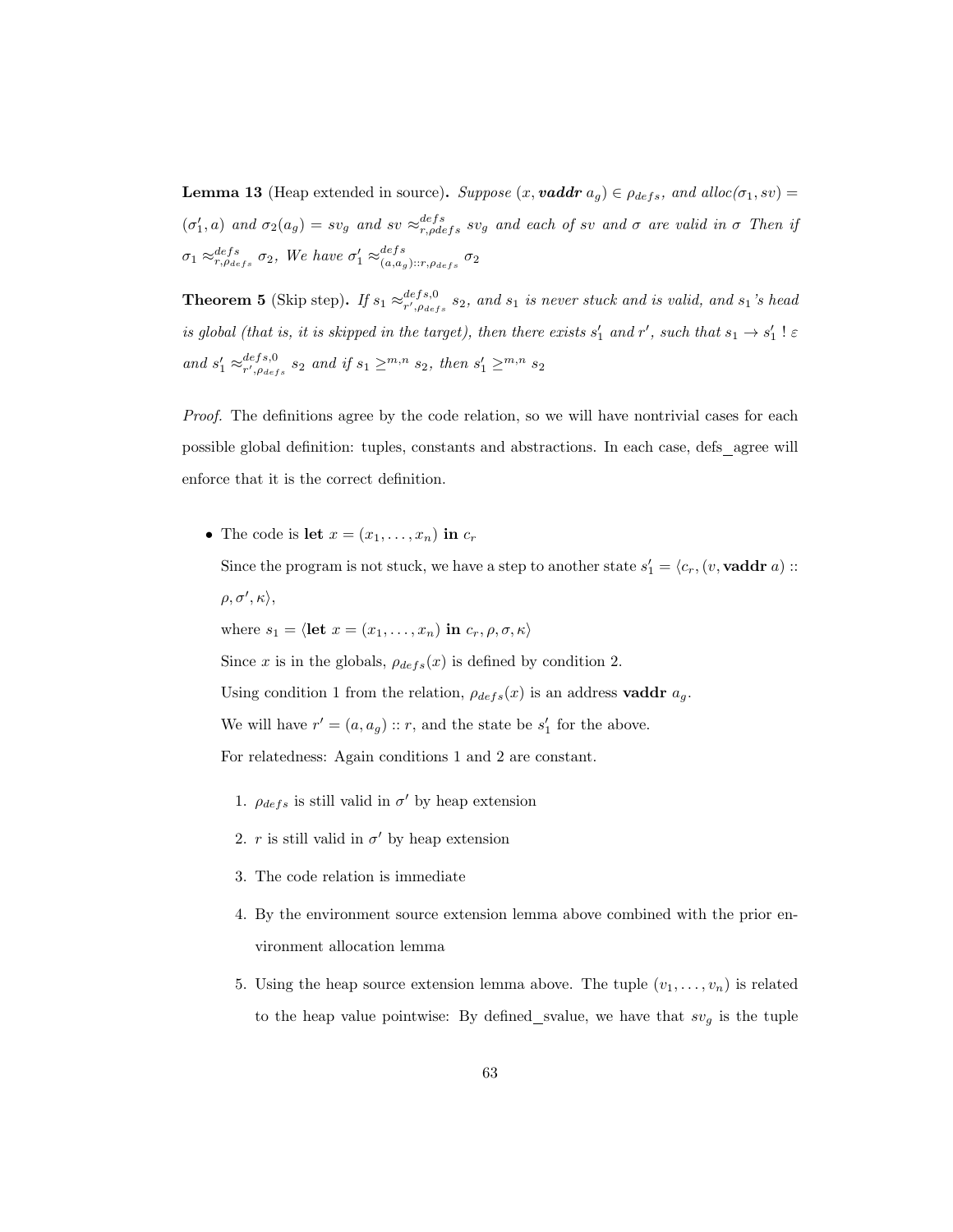obtained by searching each of the variables in  $(x_1, \ldots, x_n)$  in  $\rho_{defs}$ . By condition 2 in the environment, whenever a variable appears in both the source environment  $\rho$  and  $\rho_{defs}$ , the associated values are related. Thus since each component is related, the tuples are related.

6. By stack relation after allocation

For soundness: Any closed set as in the source is strictly larger than another set as for which the size relation holds. But the image of  $\{a\}$  is just  $\{ag\}$ , which is already present for the relation, since the image is unioned with the addresses in  $\rho_{defs}$ . So the condition holds by transitivity.

• The code is let  $x = \text{fn } x_l \Rightarrow c_l$  in  $c_r$ 

Since the program is not stuck, we have a step to another state  $s'_1 = \langle c_r, (v, \mathbf{vaddr}\ a) ::$  $\rho, \sigma', \kappa \rangle,$ 

Since x is in the globals,  $\rho_{defs}(x)$  is defined by condition 2.

Using condition 1 from the relation,  $\rho_{defs}(x)$  is the an address  ${\bf vaddr}\ a_g.$ 

We will have  $r' = (a, a_g) :: r$ , and the state be  $s'_1$  for the above.

For relatedness: Again conditions 1 and 2 are constant.

- 1.  $r$  is still valid in  $\sigma'$  by heap extension
- 2. The code relation is immediate
- 3. By the environment source extension lemma above combined with the prior environment allocation lemma
- 4. Using the heap source extension lemma above. Using defs agree and defined svalue we have that both closures have the same  $x_l$  and  $c_l$ , so only the environment is nontrivial, that is, we must show  $\rho_1 \approx_{r,\rho defs}^{\text{free\_vars}(\text{elim\_defs (map fat defs) } c_l)\setminus \{x_l\}} \rho_l$ . In this case  $\rho_l$  will generally a be a sub-environment.

Condition 1 is already given by the relation between  $\rho_1$  and  $\rho_2$ , it is unchangeed.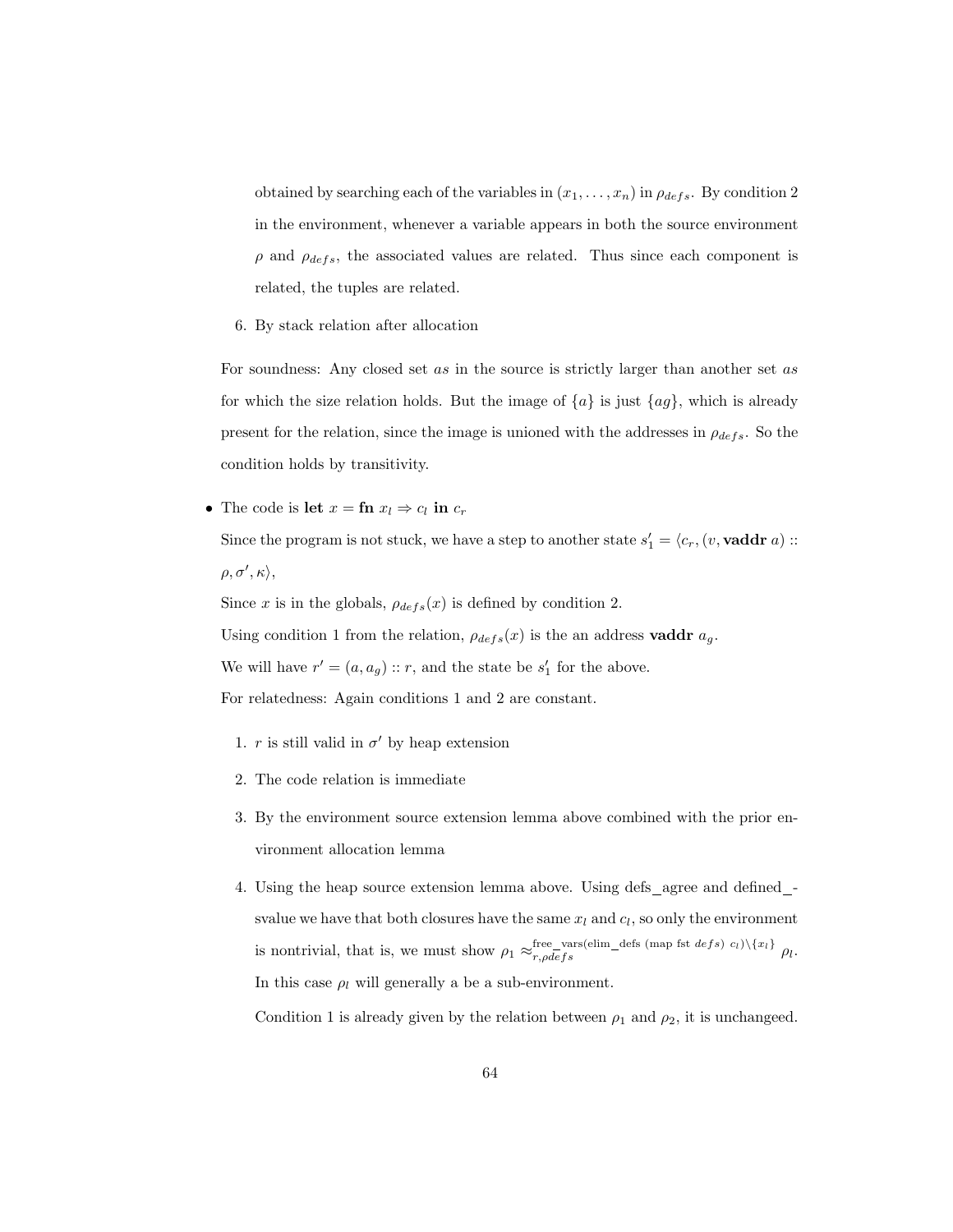- (a) Use the data of defined svalue: any free variable in  $c_l$  is present in  $\rho_{defs}$ (and  $\rho_l$ ). The relation between  $\rho_1$  and  $\rho_2$  can establish value relatedness via condition 2.
- (b) As the other condition, but instead we only need show that the var-value pair is  $\rho_l$ .
- 5. By stack relation after allocation

For space-safety, see the tuple case, it is identical.

• The code is let  $x = b$  in  $c_r$ 

Since the program is never stuck, have a step to another state  $s'_1 = \langle c_r, (v, \textbf{vconst } b)$  ::  $\rho, \sigma', \kappa \rangle,$ 

Since x is in the globals,  $\rho_{defs}(x)$  is defined by condition 2.

Using condition 1 from the relation,  $\rho_{def}(x)$  is the constant **vconst** b syntactically.

We will have  $r' = r$ , and the state be  $s'_1$  for the above.

For relatedness: Again conditions 1 and 2 are constant.

- 1.  $\rho_{defs}$  and the heap are unchanged
- 2. r and the heap are unchanged
- 3. The code relation is immediate
- 4. By the environment source extension lemma above
- 5. The heap is unchanged.
- 6. By the environment source extension lemma above

 $\Box$ 

Finally, these steps must be combined in a few glue lemmas until we get the final theorems. We will combine the three components, as well as proving the true statements about space from the individual components.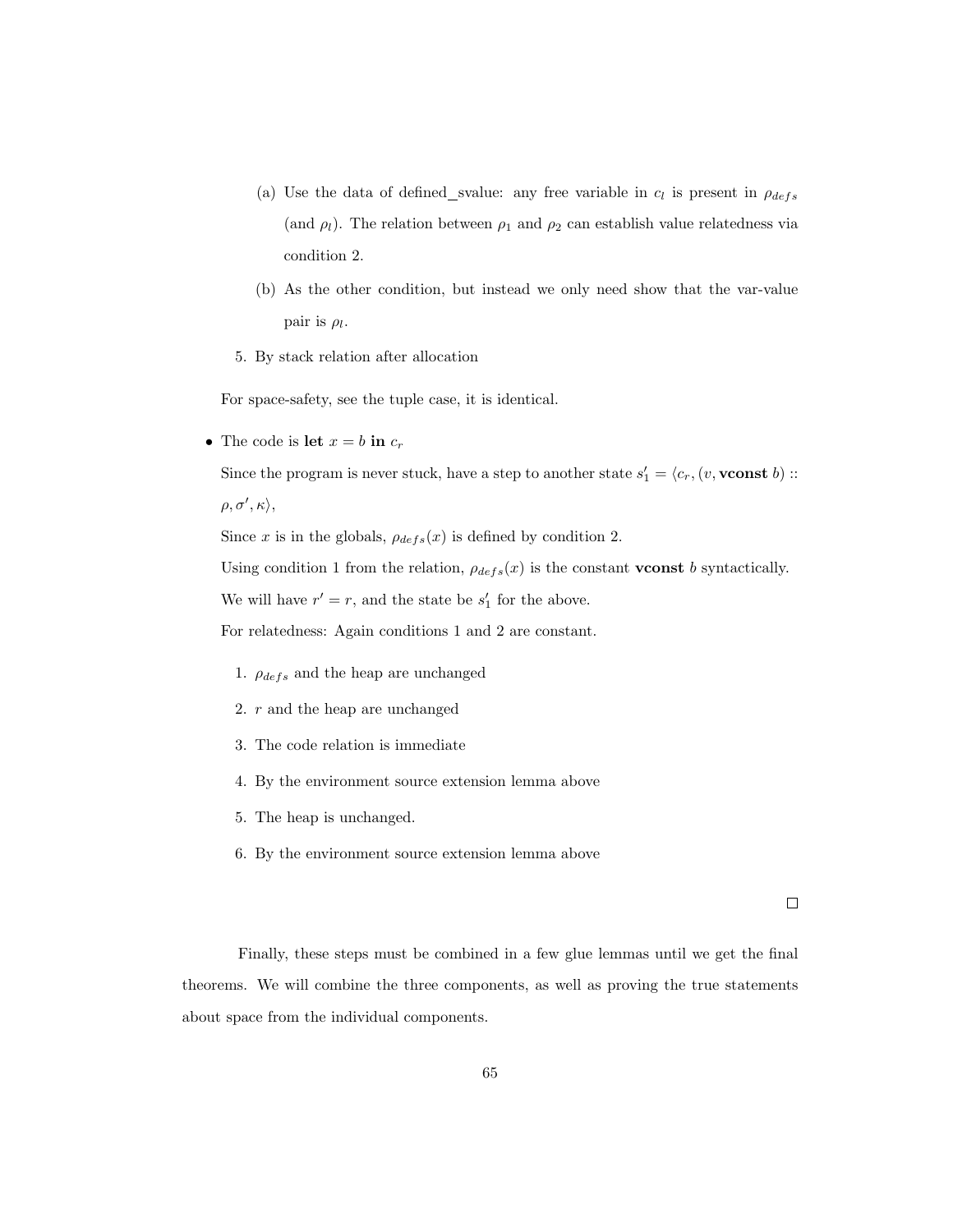The fact that we can take many steps is necessary as a lemma, particularly for termination purposes. For the formal proof, all recursive definitions must be obviously terminating; this is usually via a shrinking condition, all terminating calls are on a smaller term. In this case, we will use the recursive structure of expressions to ensure termination, although it does make the proof a tad bit more awkward.

**Lemma 14** (Skip source steps). If  $s_1 \approx_{r',\rho_{def}s}^{defs,0} s_2$ , and  $s_1$  is never stuck and is valid, then there exists r' and  $s'_1$ , such that  $s'_1$  and  $s_2$  have the same head, and  $s_1 \rightarrow^* s'_1$ !  $\varepsilon$ , and  $s'_1 \approx_{r',\rho_{defs}}^{defs,0} s_2$ , and if  $s_1 \geq^{m,n} s_2$ , then  $s'_1 \geq^{m,n} s_2$ 

*Proof.* By induction on the code, generalizing all other components of the state  $s_1$ , as well as the relation r.

Again the only cases which will occur are the three globalizable statements. In the case where a statement is not globalizable, or the variable is not global, we can use  $s_1$  and are done. It follows that  $s_1$  has the same head as  $s_2$  by code-relatedness, since the head of elim defs will be unchanged if it is not a global. All other conditions are trivial.

The three cases will be entirely similar. For such a global variable, we will note that the expression after a single step changes from let  $x = RHS$  in  $c_r$  to  $c_r$ . Thus we will use the Skip source step theorem above to generate such a step and show preservation of the relations. Validity and non-stuckness are always preserved by steps. We will get a new relation r', and some state  $\langle c_r, \rho, \sigma, \kappa \rangle$ . We can verify that the code is  $c_r$  by inversion on the resulting step. Apply the induction hypothesis with  $r'$ ,  $\rho$ ,  $\sigma$  and  $\kappa$  to get a new relation  $r^{\dagger}$  and a new state  $s_1^dagger$  agger with a sequence of steps  $s_1 \rightarrow^* s_1^dagger$  agger !  $\varepsilon$  and the corresponding relations. Then, we let our  $r'$  be this  $r^{\dagger}$ , and  $s'_{1}$  be  $s_{1}^{d}agger$ . Composing the single step from the Skip source step along with the sequence of steps from induction will give us the appropriate steps, and since neither component of the composition had  $I/O$ , neither do these.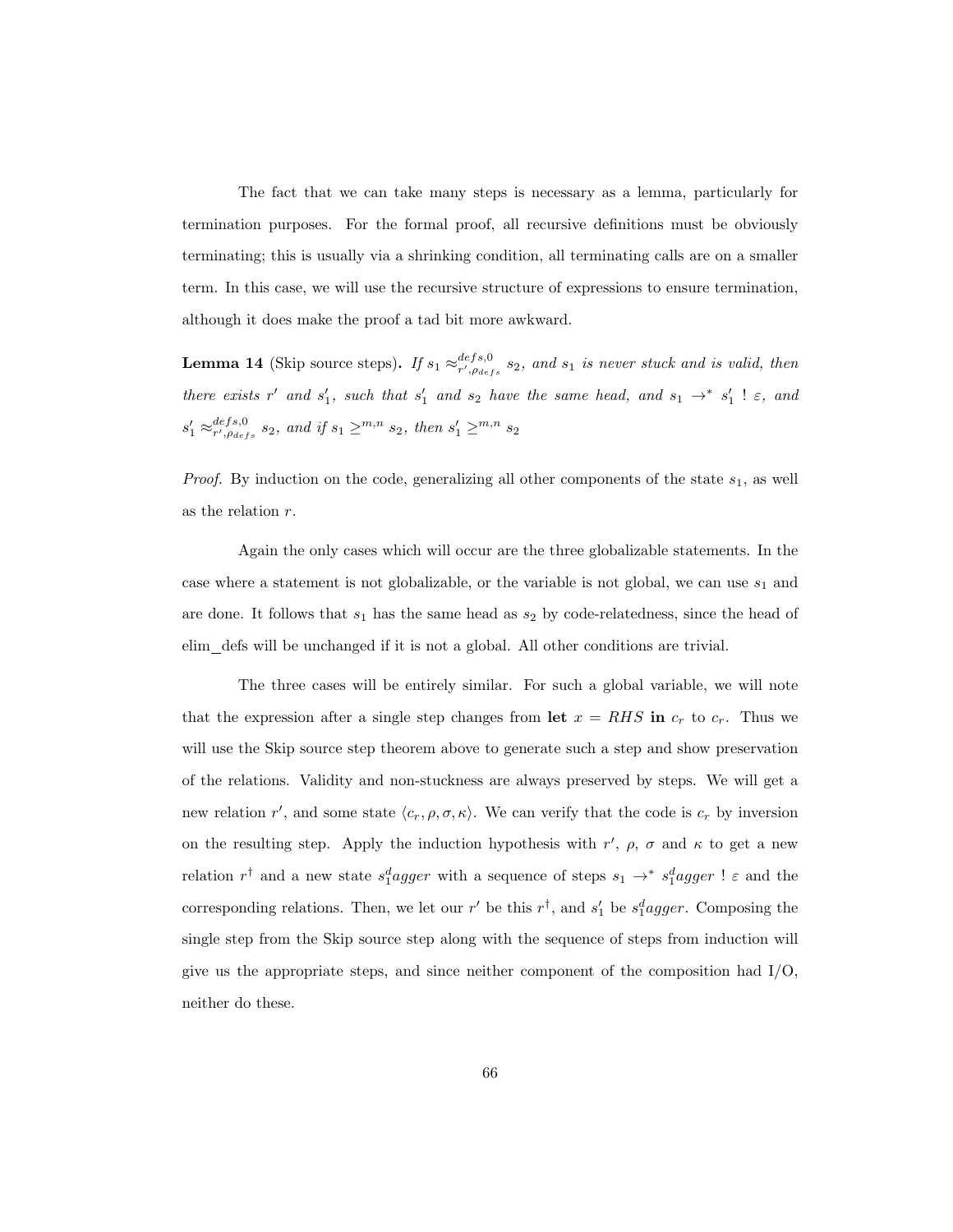The last two components will be a mildly stronger version of the final definition, then the relation between the safe and relatedness conditions and the final statements about space. At this point we ought to define the expected space usage for some definitions.

$$
size_{definition}(b) = 0
$$

 $size_{definition}(\textbf{suple}~xs) = 1 + |xs|$ 

 $size_{definition}(\textbf{sclose}(x_l, c_l, \rho_l)) = 1 + |free\_vars(c_l)\backslash \{x_l\}|$ 

 $size_{definition\setminus def} (b) = 0$ 

 $size_{definition\setminus defs}(\textbf{style }xs) = 1 + |xs|$ 

 $size_{definition\backslash def}(\text{sclose}(x_l, c_l, \rho_l)) = 1 + |free\_vars(c_l)\backslash \{x_l\} \$ fst  $defs|$ 

Lemma 15 (Globalize safe help). Suppose that defs agrees with a source program P, and P is syntactically closed, and never stuck.

for each target state t with steps start\_state(globalize(defs, P))  $\rightarrow^*$  t !  $\hat{i}$ , such that one of the following holds:

• (Initial steps)

There exists a constant remaining  $\leq |defs|$  such that,

- $-$  start\_state(P)  $\approx_{\cdot,\rho_t}^{defs,remaining}$  t  $-\hat{i} = \epsilon$  $- \kappa_t = \Sigma_{\textit{vaddr a} \in \rho_g} size_{\textit{svalue}} (\sigma_t(a)) = \Sigma_{d \in \textit{drop remaining def}} s i z e_{\textit{definition}} (d)$
- 

$$
-\sum_{\textit{vaddr }a \in \rho_g} size_{\textit{svalue} \setminus \textit{defs}}(\sigma_t(a)) = \Sigma_{d \in \textit{drop remaining defs}} size_{\textit{definition} \setminus \textit{defs}}(d)
$$

where 
$$
t = \langle c_t, \rho_t, \sigma_t, \kappa_t \rangle
$$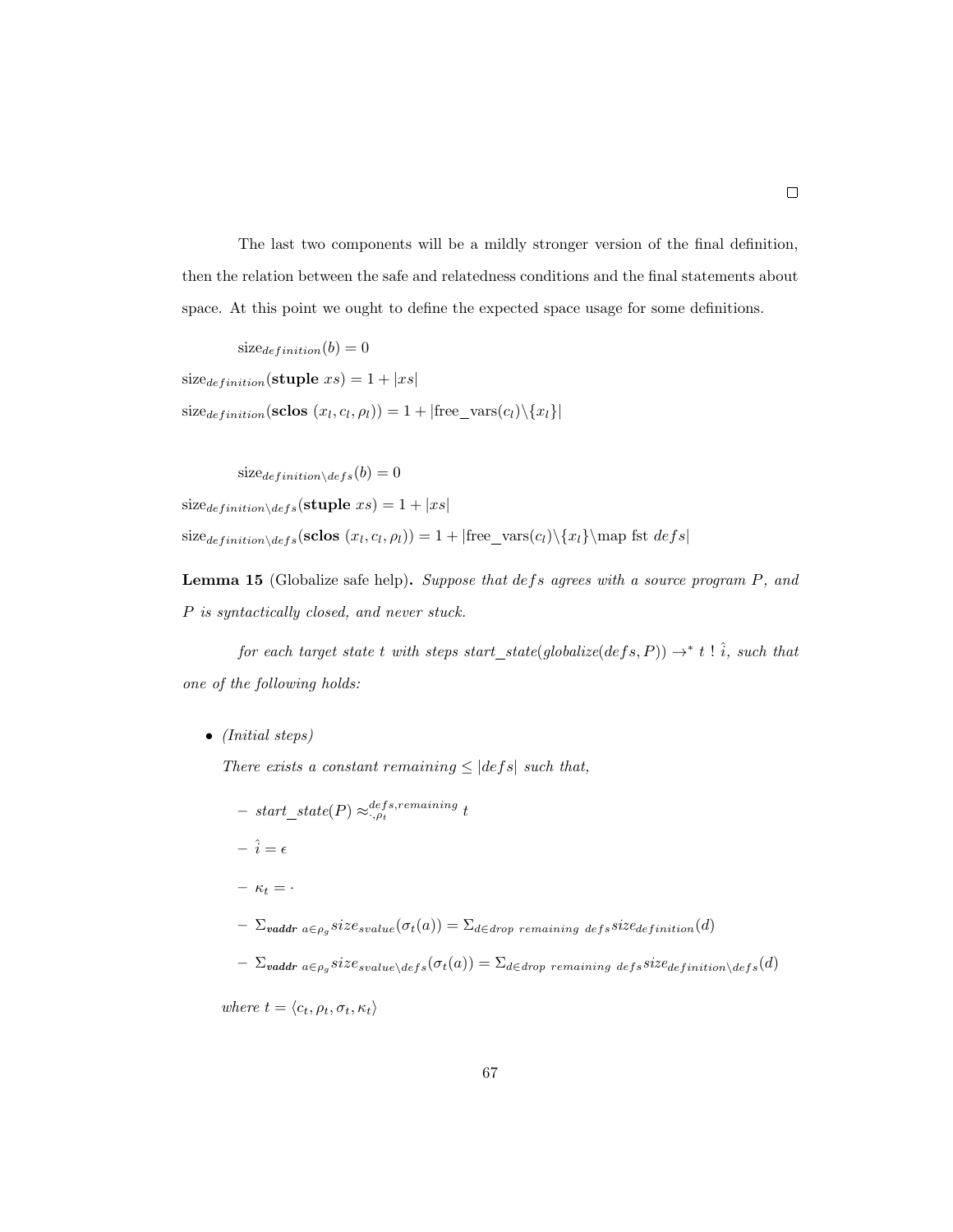• (Rest of program) There exists a relation r, and a state s, such that

- start-state
$$
(P)
$$
  $\rightarrow$  \* s !  $\hat{i}$   
\n- s  $\approx_{r,\rho_t}^{defs,0} t$   
\n- s  $\geq_{r,\rho_{defs}}^{m',n'}$  t

where

$$
m = \sum_{d \in def} size_{definition}(d)
$$
  

$$
n = \sum_{d \in def} size_{definition \setminus def} (d)
$$

*Proof.* By induction on the steps start\_state(globalize(defs, P))  $\rightarrow^*$  t!  $\hat{i}$ 

In the case that there are no steps, choose the first option (Initial steps):  $m' = n' = 0$ .  $\rho_{defs} = \cdot$ . remaining = |defs|.

All the conditions are simple.

In the case that there is some step  $t' \to t^{\dagger}$ ! i' and some previous steps  $t \to^* t'$ ! i. By our induction hypothesis we have one of the two cases above for  $t'$ . We want to show it for  $t^{\dagger}$ .

• If we are in the initial steps, and remaining  $> 0$ :

We have for the index remaining that  $defs(remaining) = (x_b, d)$  for some  $x_b, d$ . This is sufficient to simplify the take (*remaining* + 1) defs in the relation to be take remaining  $defs + \{(x_b, d)\}$ . By the definition of bind globals, and the code relation, we now have that the head of our code in the target is of the form let  $x_b =$  $\dim c_r$ .

Note that we have that  $\rho'_t = \rho_{defs}$ , and  $defs$  and  $\rho_{defs}$  are connected in the state relation. Since the definitions are well-scoped by assumption, this means that we can successfully take a step. Applying the initial step theorem above will allow us to preserve relatedness and space-safety.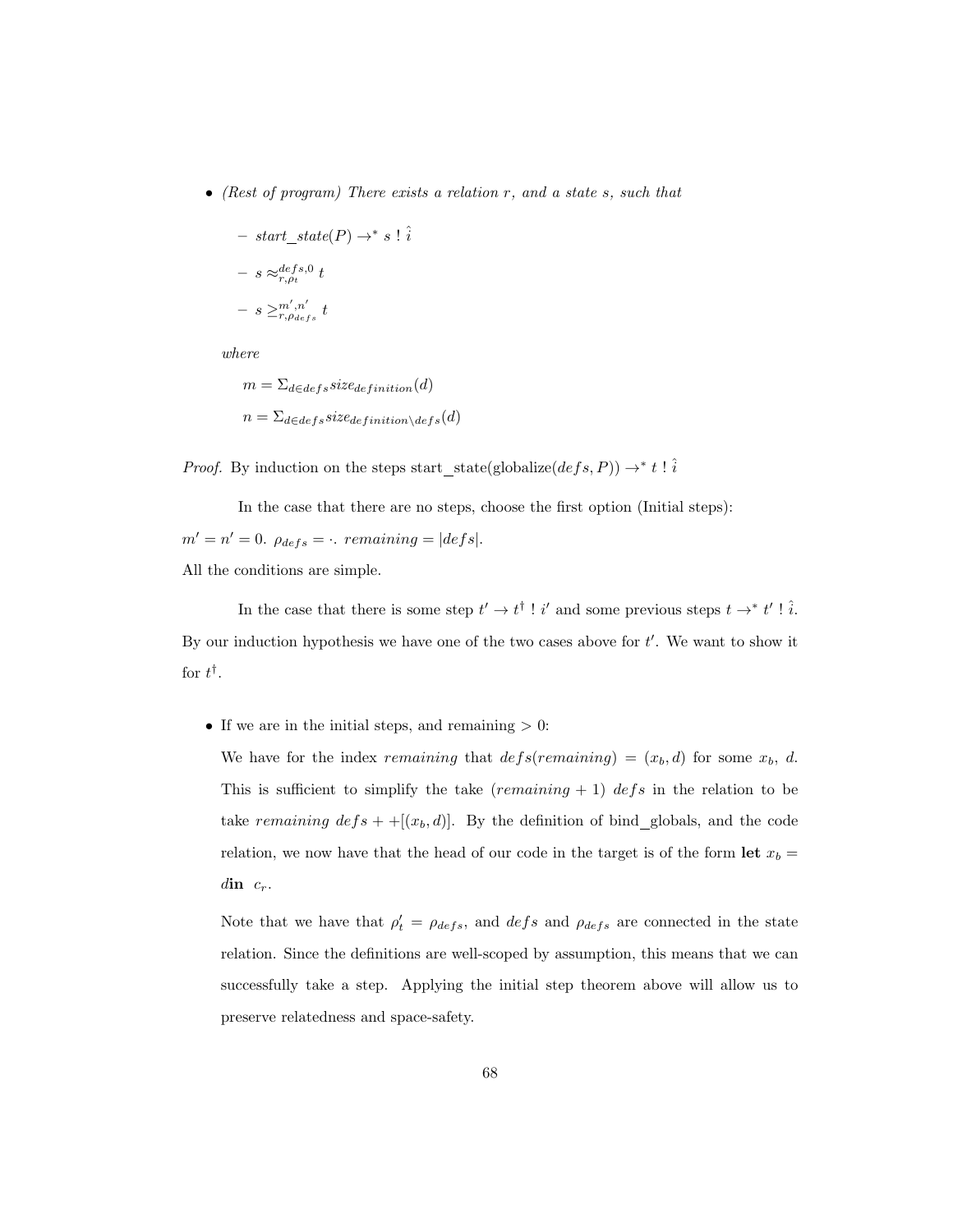The result will then be in the initial steps, with  $(remaining - 1)$  defs remaining.

The adjusted equality on sizes holds by manipulating lists; while it wasn't necessary until now, it is practically easy to add to the lemma for initial steps.

• If we are in the initial steps, and  $remaining = 0$ , or we are in the rest of the program: These two cases are similar (note that when  $remaining = 0$  it is a special case of the other branch).  $m'$  and  $n'$  are unchanged (and should have achieved m and n). We have validity and non-stuckness by passing these over steps.

In any case, it is a simple application. First skip steps in the source, then apply related step. There are no complications.

 $\Box$ 

**Theorem 6.** (Relations imply safety) Suppose  $s_1$  and  $s_2$  are valid states, and  $s_1 \approx_{r,\rho_{defs}}^{defs,0} s_2$ and  $s_1 \geq_{r,\rho_{defs}}^{m,n} s_2$ ,

Then  $(1+|defs|)\cdot size_{state}(s_1)+m \geq size_{state}(s_2)$  and  $size_{state}(s_1)+n \geq size_{state\setminus des}(s_2)$ . (where  $size_{state\backslash defs}$  is as before: vars in defs are not counted in the size of closures, for the heap or stack).

Proof. We will show three separate inequalities for the heap, stack and code/environment.

For the code/environment, we can follow the steps for the closure again (in related step), with the constant cost 1 coming from the state size, and ignoring the  $\{x_l\}$  component. For the stack, proceed by induction, applying the fact for closures.

As for the heap, the primary effort is in ensuring that the right-hand address set of our safety condition covers all addresses in the target. We will have that the union of the image of the live addresses in  $s_1$  and the globals (as in our definition for the safety relation) is a superset of the union of live addresses in  $s_2$ . Then we apply the condition to get the size relation. This is given by two separate facts: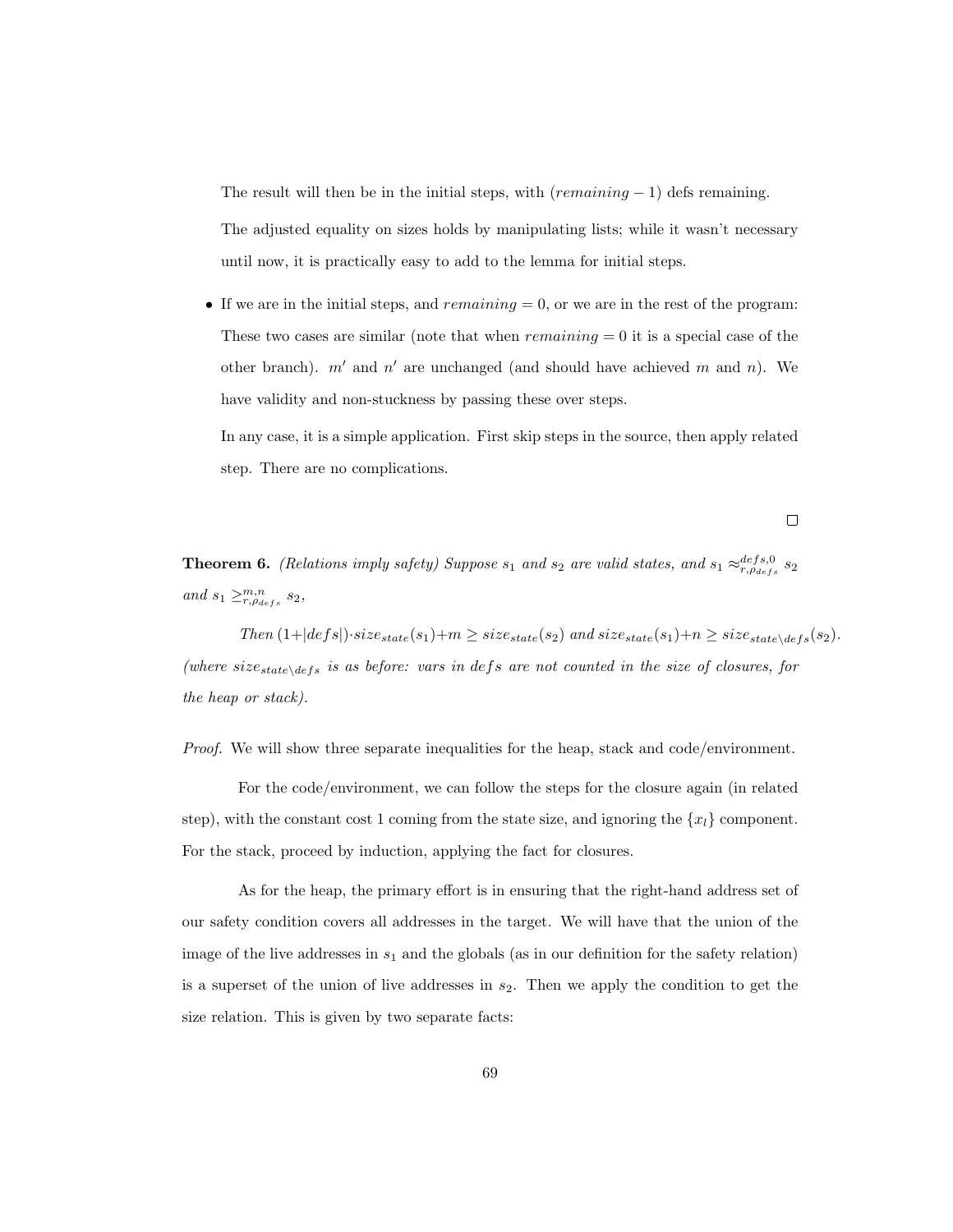- Every root in  $s_2$  is a root in  $s_1$  or is global
- Every address in the closure (in  $\sigma_2$ ) of the image of a set as from  $\sigma_1$  is in the globals, or is in the image of the closure of as (in  $\sigma_1$ )

Summing the three portions together will suffice for both.

 $\Box$ 

Theorem 7 (Lifting/Globalization are safe-for-space/efficient). if P is a closed program (containing no free variables), and P is never stuck,

Then for any state t with start\_state(globalize(defs, P))  $\rightarrow^*$  t !  $\hat{i}$ , there is a state s with  $start\_state(P) \rightarrow^* s \vdots \hat{i}$ , such that  $(1 + |defs|) \cdot size_{state}(s) + m \geq size_{state}(t)$ and  $size_{state}(s) + n \geq size_{state\setminus defs}(t),$ 

where  $m = \sum_{d \in \text{def } s} size_{\text{definition}}(d)$  $n = \sum_{d \in \text{def } s} size_{definition \setminus \text{def } s}(d)$ 

Proof. By applying the help lemma above, we have two cases:

• Initial steps:

The source program has an empty set of roots (and thus an empty set of live data), so it has size 0. Thus we must prove in both cases that the expected size is greater than or equal to the actual size; This is fairly trivial, keeping in mind that the set of global addresses is closed, and so equal to its own closure. The free variables must be similarly counted, in the lifting case (in the globalization case they have no cost).

• Rest of program: By Theorem 6.

 $\Box$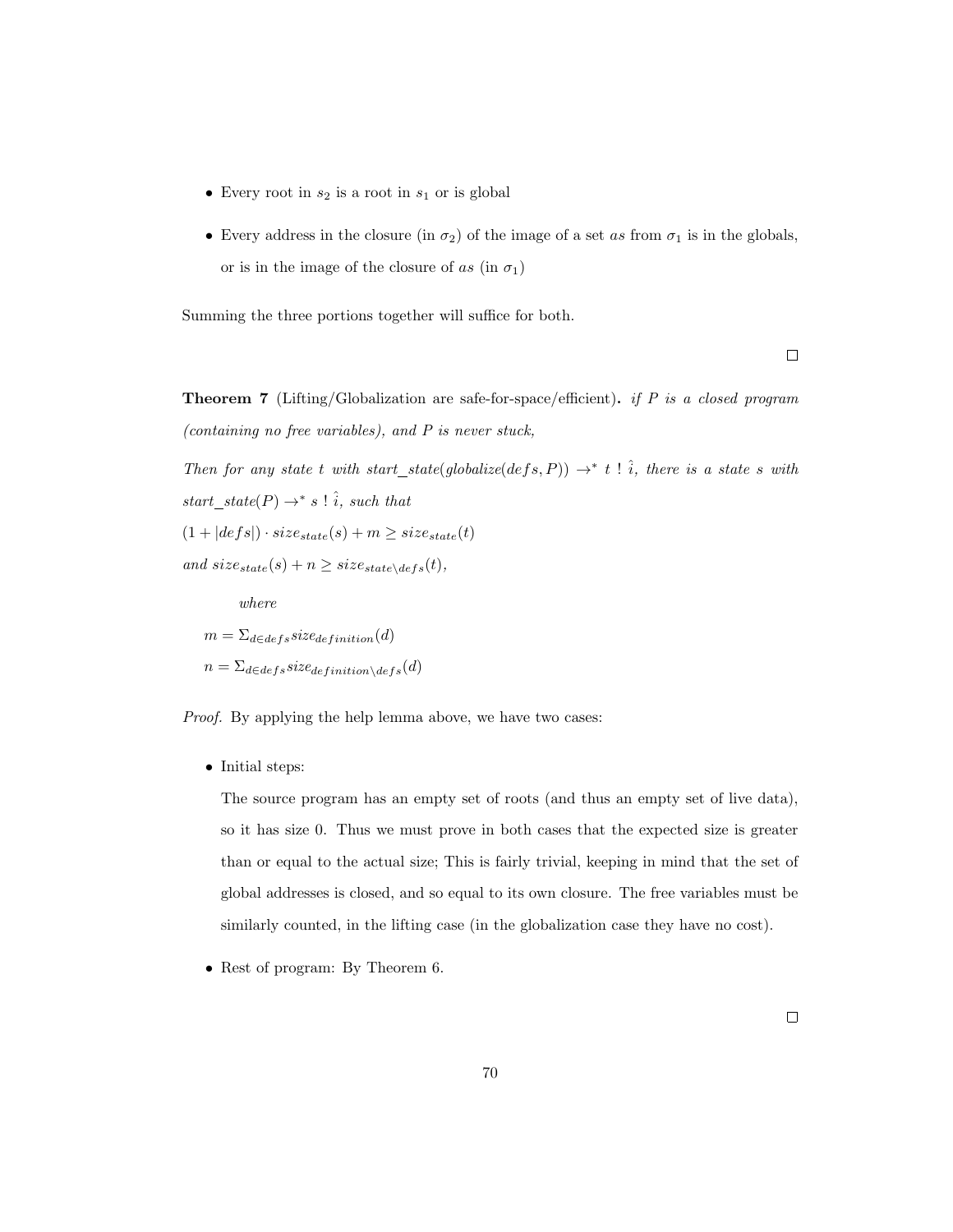#### 4.1.1 Discussion of mechanization

The above proof as represented in Coq consists of 742 lines of specification, and 2619 lines of proof. The base machine syntax, and several proofs about it, such as lemmas about fresh addresses, validity, non-stuckness, and facts about heaps total to around 720 lines of specification and 760 lines of proof, in a few files. Including comments, the entire development consists of just around 6000 lines of Coq. It is fully axiom-free and is parametrized over the variable type and heap (which have models). It uses a small portion of coq-std++ from the Iris project[\[21,](#page-96-0)[22\]](#page-96-1), primarily for definitions and tools for sets, as well as a few generic tactics. Overall, the structure of the formalized proof is parallel to the proof above.

It is hopefully worthwhile to discuss a few representation decisions which were beneficial or detrimental to the proof effort, as well as general experiences.

The use of lists throughout for environments and definitions required quite a few lemmas to translate between one and the other; this was exacerbated slightly by the existence of two equivalent propositions for list membership. Even after automation, this added several repetitive steps, especially to fit very particular forms of the relations, such as in the environment relation. For example, we often have a statement like In x (map fst defs), from which we would like to get the pair (x, d) with In (x, d) defs. This can be done via a lemma, and is not particularly onerous, but is very frequently required in the proof, and is not handled well by automation. Similar issues arise in the heap; here the lookup is a function (written with !! in infix position) which returns either Some sv or None. The forms of h!!  $a = Some sv$ , and h!!  $a \leq Po$  None (where  $\leq Po$  means notequals) were cumbersome to translate between. It would have been ideal to use a more standard representation for these properties.

The properties of the closure operation were able to be succinctly described via an induction principle, and this enabled the proofs of every other necessary property about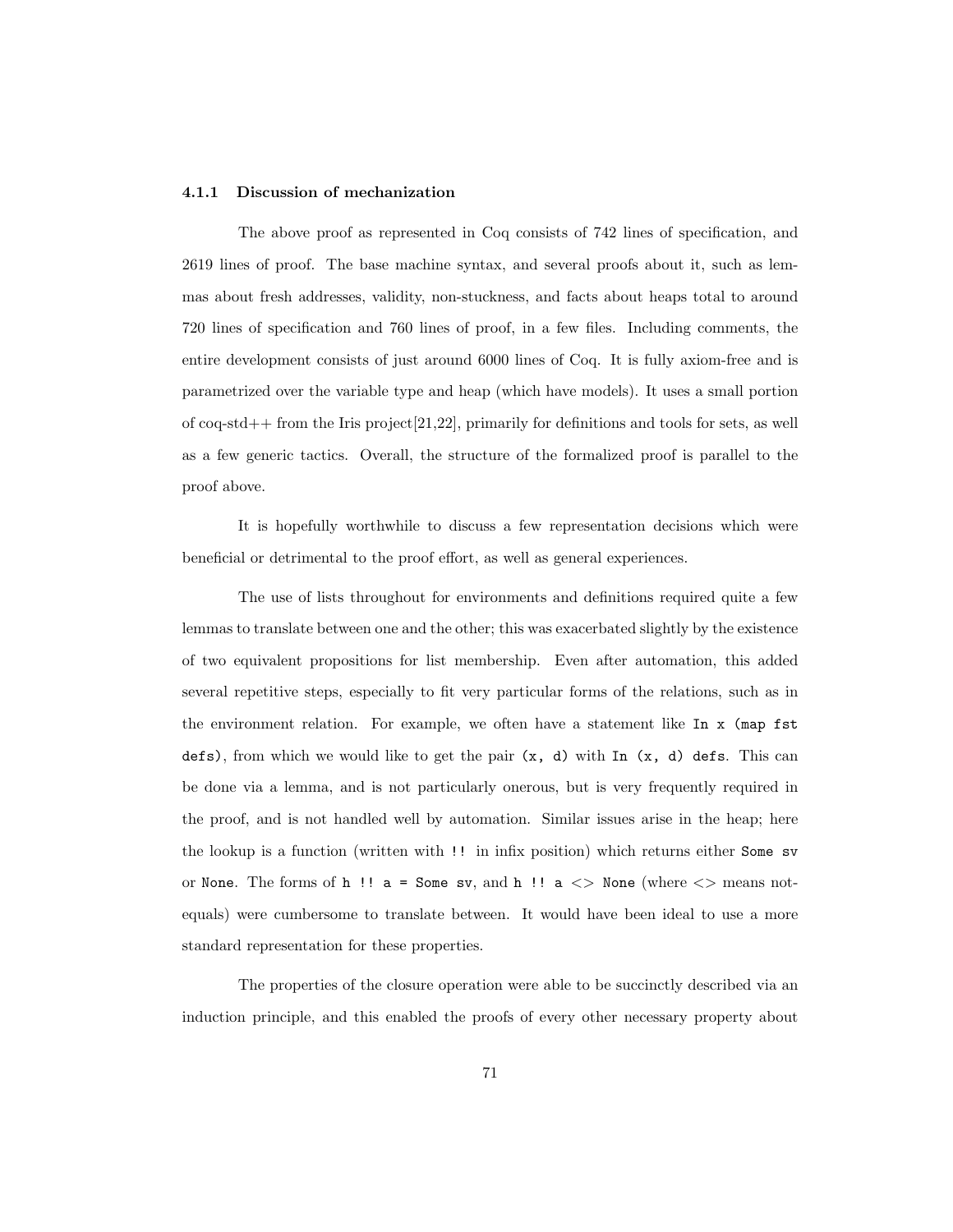closures, as well as enabling some use in the actual proof (specifically in commuting images with closures). This is an improvement over using equivalence to an actual inductive datatype, since it avoids the translations back and forth. Specifically, the closure of a set of addresses is inductively generated by two operations: any address in the original set is in the closure, and for any address  $a$  in the closure, if it points to some sv with  $a'$  in sv, then  $a'$  is in the closure. Formally this comes out to the following definitions: with two functions to include elements, and an induction principle (which is proof-irrelevant over the actual element-proof, a property which generally holds by parametrization).

```
Parameter closure : '{Addresses sv} -> heap sv -> addrs -> addrs.
Parameter closure_inject : forall h a addrs1,
    elem_of a addrs1 ->
    h !! a <> None ->
    elem_of a (closure _ h addrs1).
Parameter closure_descend : forall h a1 addrs1 v a2,
    elem_of a1 (closure _ h addrs1) ->
    h !! a1 = Some v \rightarrowaddr_in v a2 \rightarrowh !! a2 \langle\rangle None \rightarrowelem_of a2 (closure _ h addrs1).
```
(\* We need to make P dependent on the element proof to get Coq to figure out how to generalize, but in all cases we force P to be proof-irrelevant with it \*) Parameter closure\_ind : forall {h: heap sv} (valid: heap\_valid h) {addrs1: addrs}, forall (P: forall (a: addr), elem\_of a (closure \_ h addrs1) -> Prop)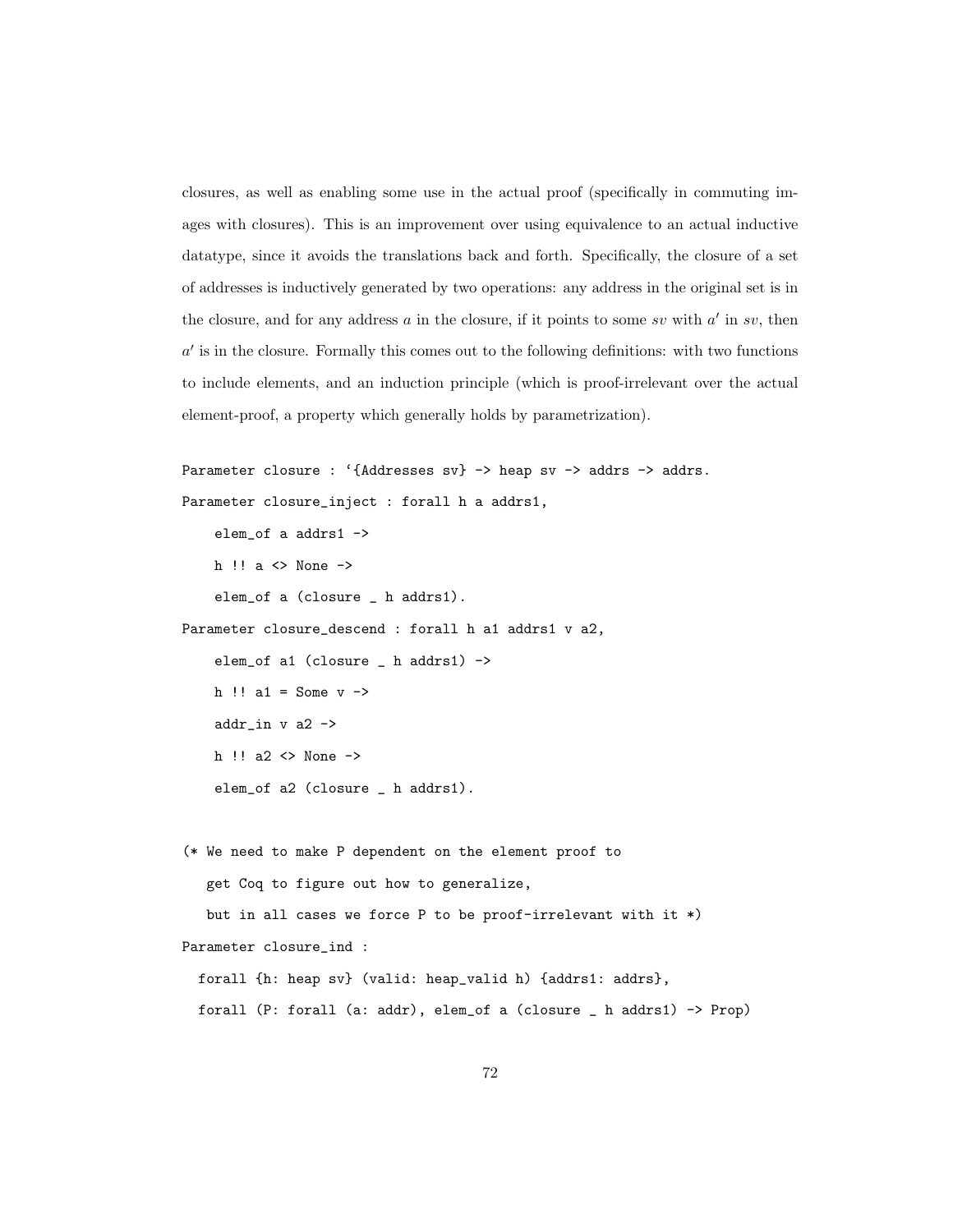(P\_inject: forall a, elem\_of a addrs1  $\rightarrow$  h !! a  $\leftrightarrow$  None  $\rightarrow$ forall el, P a el) (P\_descend: forall a v el, P a el  $\rightarrow$  h !! a = Some v  $\rightarrow$ forall a2 el2, addr\_in  $v$  a2 ->  $P$  a2 el2), forall a (el: elem\_of a (closure \_ h addrs1)), P a el.

In Coq, this definition may be used via induction x, H using (closure ind H1), where H : elem of x (closure h addrs1) and H1 : heap valid h. From this we can prove all other principles of interest: the closure agrees with a propositional form of closedness (the closure is closed, and the closure of a closed set is equivalent to the original), as well as properties with unions and images.

The unfolding infrastructure present in  $std++$ , along with some tactics for destructing products and existentials were incredibly useful in handling many of the facts about sets, while also enabling additional simplifications.

There were occasional complications due to interactions between various restrictions in Coq. The index  $\hat{i}$  on the multiple step relation is not an index in the formalization. This is because having it be so complicates the type-checking for simple functions, such as concatenation. Getting them to type-check would likely require writing these definitions in proof mode, but since we want to prove some facts about them, this is not ideal, since terms created in proof mode are often rather ugly to examine. So instead, the I/O actions are computed from the sequence of steps. Since the list of I/O actions is a list, which is in Set, steps would also have to be in Set (which is already reasonable, since it is not irrelevant). Although much of the impact disappeared, this had pushed earlier proofs to require some notionally propositional data be in Set. In general, the difficulty of reasoning about proof terms seemed to force the definitions to be more monolithic.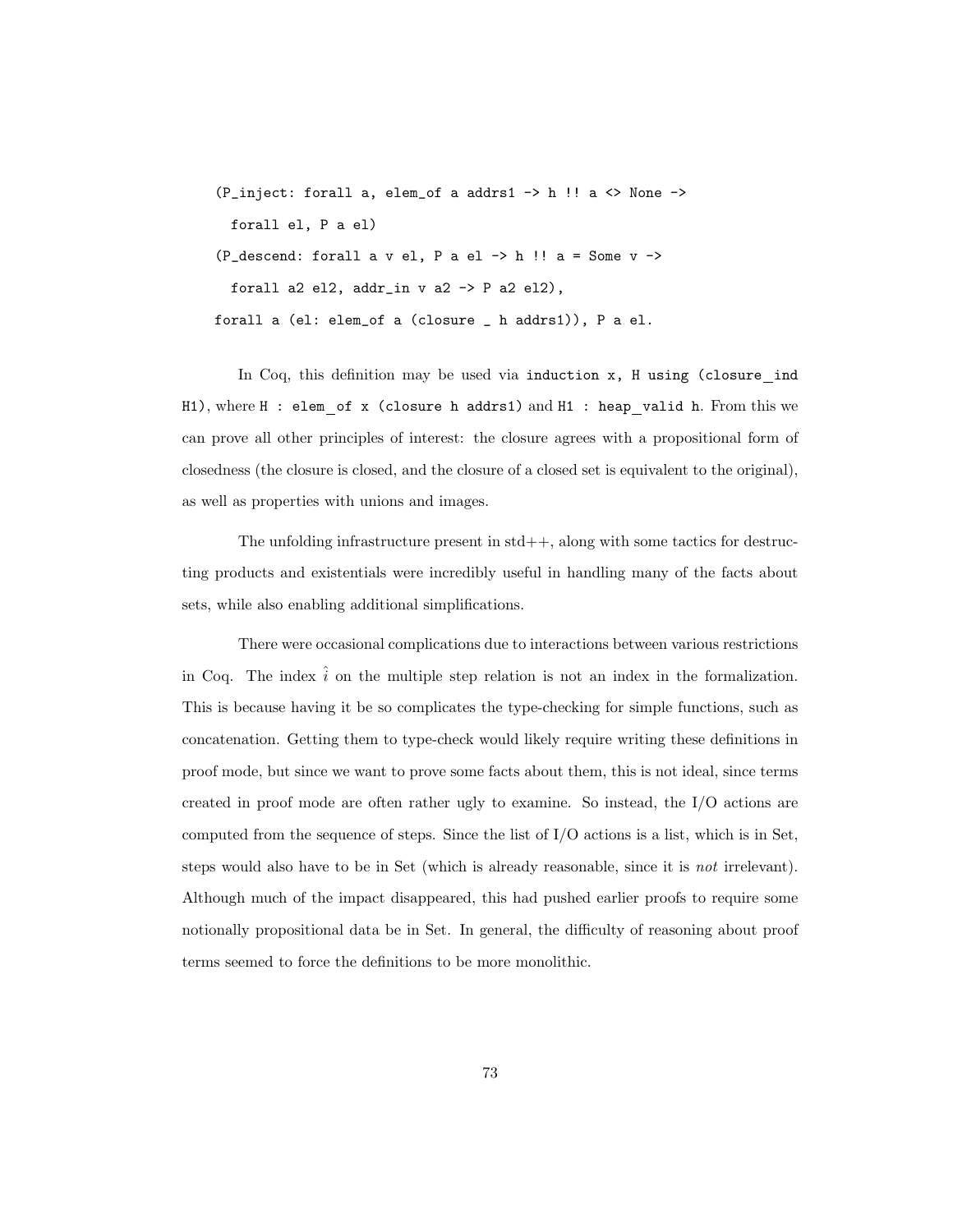### 4.2 Closure Conversion

The efficiency of closure conversion has not been formally proven in this work. Regardless, it is instructive to walk through a the main details for such a proof, so that we can see how to apply the methodologies more easily to other transformations.

Closure conversion is a representation pass in which lambda abstractions in the source code are converted to concrete tuples over their environment and function pointers, as an actual piece of data. That is, if a lambda abstraction uses variables  $x, y$ , and  $z$  from its environment, we will instead convert it to contain an actual tuple, containing  $x, y$ , and z. This is an important step in the concretion of high-level features. The exact structure for this language depends on particular features. In this case, it is made easier by having no direct recursion, but perhaps more difficult by having only single-argument functions

Mechanically, closure conversion is in part far simpler and far more complex than the globalization. The diagram below shows the stages, each only a single step which occur for the program. Unlike globalization, the space used is in lockstep whenever the programs are in the baseline Step stage. This simplifies the situation, although it is still beneficial to quantify over live sets to avoid tracking aliasing and reachability for steps that do nothing but destruct data (and thus can make some data become dead). Nevertheless, the proof will need to be indexed over the stage, and will need to keep some other addresses, like globalization did with its addresses. Furthermore, there is no longer a direct function from a single address to a single address. The converted closures may now take up 3 separate objects on the heap, and this will need to be accounted for in the relations.

Seeing where we've had to add code, we have the following automaton. Since we never deleted anything from the source, every step is either in both the source and the target, or in just the target.

Now, we will want a relation that is indexed by the current stage. As we progress through the code, we will expect to make a corresponding transition in our relation. When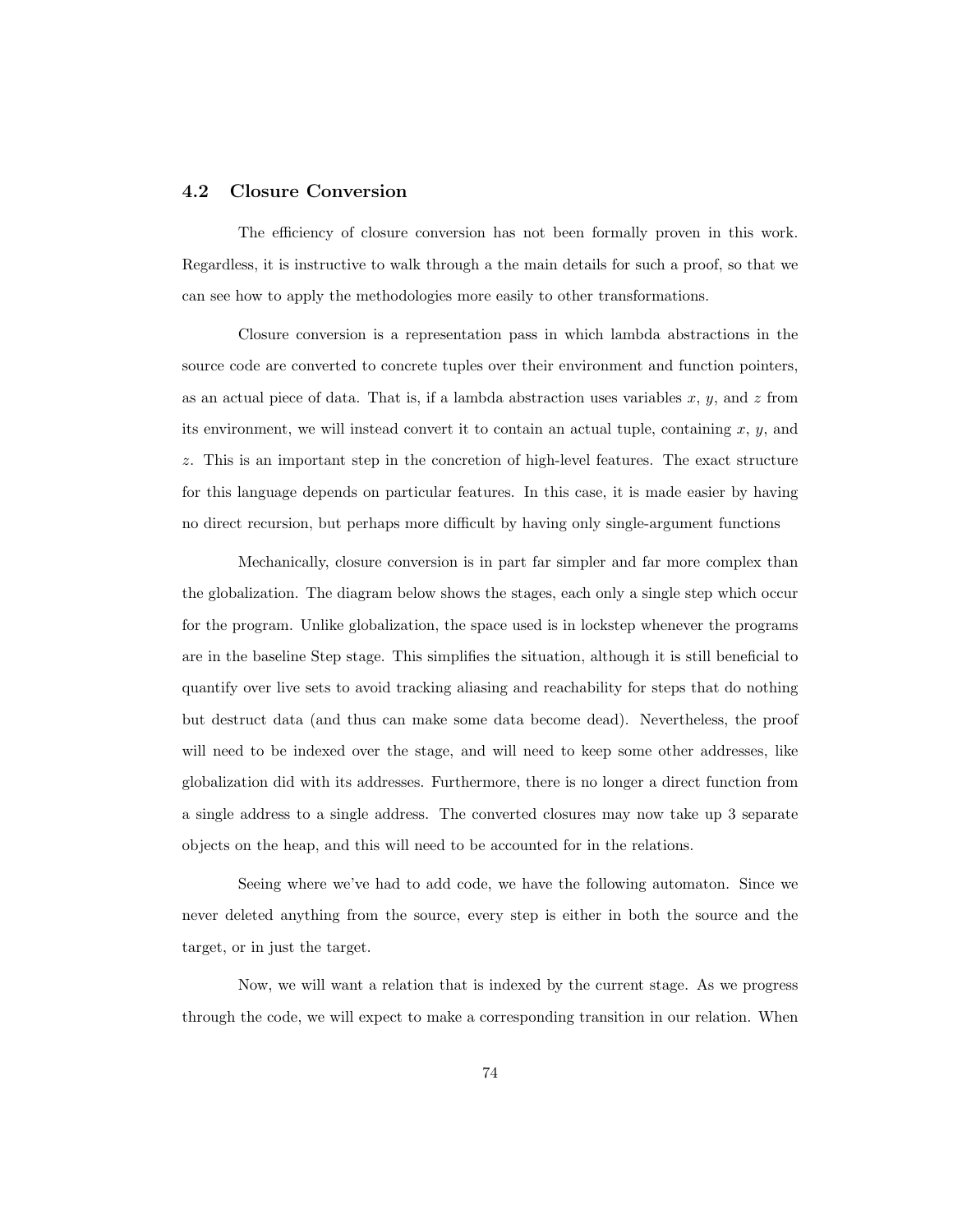|                                             | let $f_0 = \mathbf{f} \mathbf{n} \ a \Rightarrow$<br>let $f_e = \pi_0 a$ in<br>let $x_l = \pi_1 a$ in<br>let $x_1 = \pi_0 f_e$ in<br>let $x_2 = \pi_1 f_e$ in<br>$\cdots$<br>let $x_n = \pi_n f_e$ in |
|---------------------------------------------|-------------------------------------------------------------------------------------------------------------------------------------------------------------------------------------------------------|
| let $f = \text{fn } x_l \Rightarrow c_l$ in | $c_i$ in                                                                                                                                                                                              |
| $\cdots$                                    | let $f_e = (x_1, x_2, \ldots x_n)$ in                                                                                                                                                                 |
| let $y = fx$ in                             | let $f = (f_0, f_e)$ in                                                                                                                                                                               |
| .                                           | $\cdots$                                                                                                                                                                                              |
| $f_{x}$                                     | let $f_0 = \pi_0 f$ in                                                                                                                                                                                |
|                                             | let $f_e = \pi_1 f$ in                                                                                                                                                                                |
|                                             | let $a=(f_e,x)$ in                                                                                                                                                                                    |
|                                             | let $y = f_0 a$ in                                                                                                                                                                                    |
|                                             | $\cdots$                                                                                                                                                                                              |
|                                             | let $f_0 = \pi_0 f$ in                                                                                                                                                                                |
|                                             | let $f_e = \pi_1 f$ in                                                                                                                                                                                |
|                                             | let $a=(f_e,x)$ in                                                                                                                                                                                    |
|                                             | $f_0$ a                                                                                                                                                                                               |

Figure 4.7: Example code change for closure conversion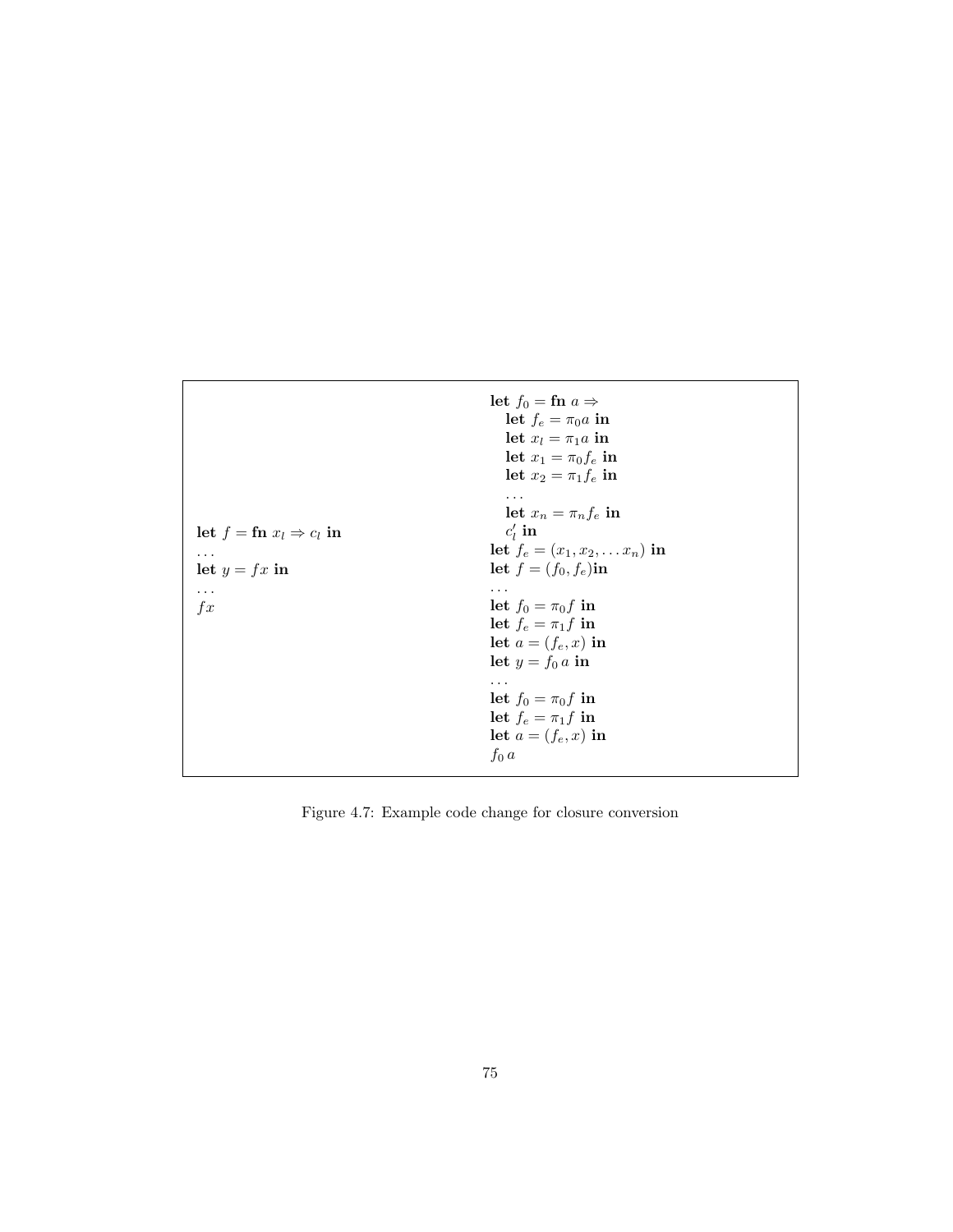

Figure 4.8: Stage automaton for closure conversion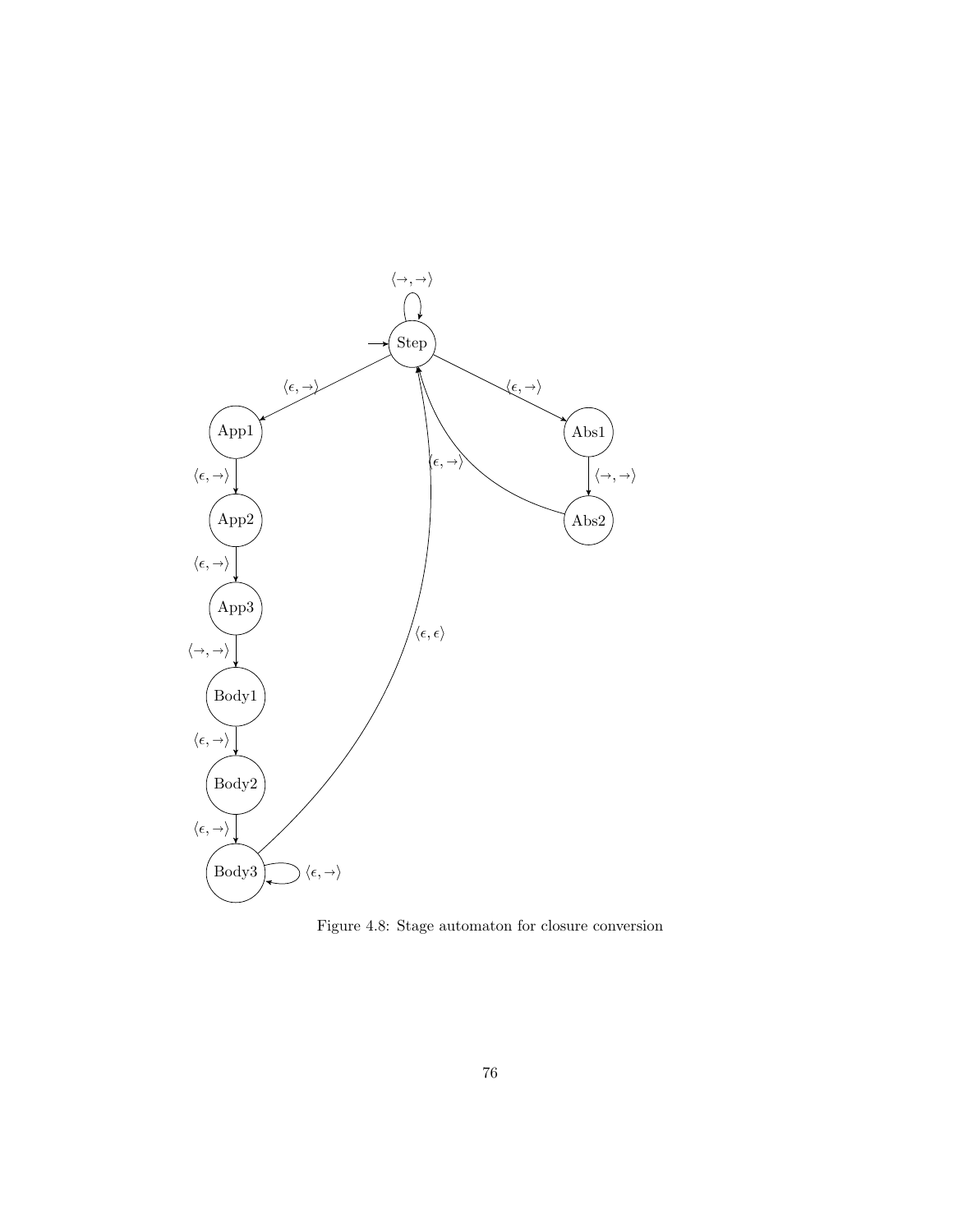we need to make a step between stages  $g_1$  and  $g_2$ , with edge  $\langle \epsilon, \rightarrow \rangle$ , it will have us going from having  $s_1 \approx^{g_1} s_2$ , and  $s_2 \to s'_2$ ! *i*, to produce  $s_1 \approx^{g_2} s'_2$ .

It should be noticed in the code, that we are adding several new variables, such as  $f_0, f_e$ , and a. These will need to be made fresh within the program. Our stage can include which variables these are, so that we can easily express code relations, but these working variables will also need to be accounted for in the relation. Much as we had an environment of globals  $\rho_g$ , we will want to assign to each such variable a particular value. Then we should have that that value is in the environment, is the expected shape, and, in the heap, has the expected store value. That is, for instance, in App1, we will have just bound the  $f_0$ component. Thus, the stage will have the variable  $f_0$ , and a corresponding value  $v_{f_0}$ , which should be an address pointing to an appropriate (empty) sclos store value.

Our address relation will be somewhat more complex. Now, one address in the source (a closure), may be mapped to several addresses in the target (the explicit closure of both a lambda and an environment record). We will expect that not only does this agree with the domains of the heaps, but that it lines up with the expected store values. Likewise, we will maintain the property that the image of the (address-set) closure corresponds with the closure of the image. In this case, the image may send one address of a closure to the three corresponding addresses of an explicit closure. The roots of the state will not contain a partial portion of the closure, except when performing the application itself. We can recognize, we do not need to generalize over address-sets as before, in order to be general enough for the proof. It may still be useful to do so, as it avoids dirtying the stepping proofs when the heap structure does not change. During the construction of a closure, we may have additional addresses in the heap which are not in the address relation. These may need to be handled separately when assembling the final space-safety proof.

We have two sorts of situations to consider for space-safety: the construction and the application. If we line up the source step with the construction of the tuple, then we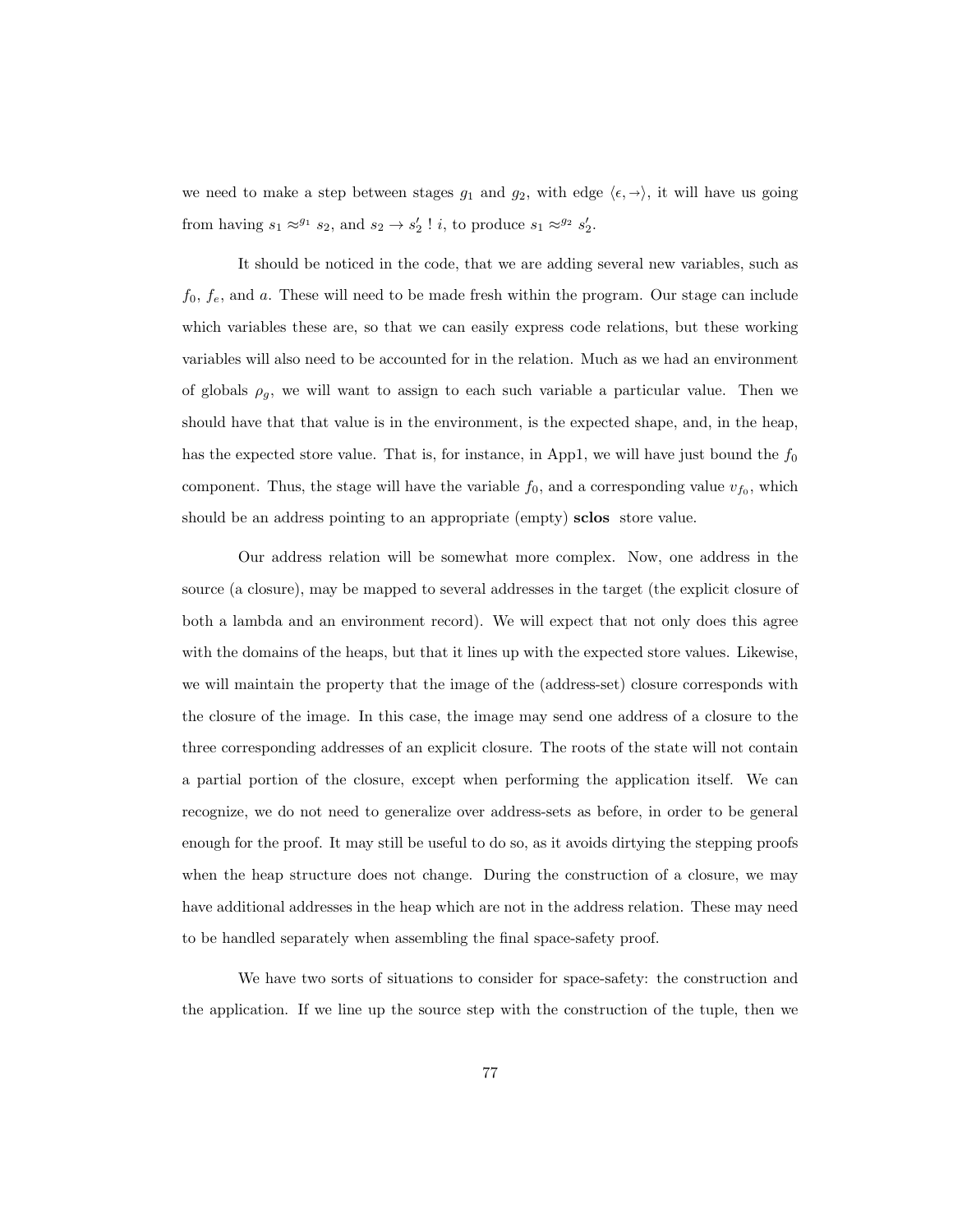can get by with a closer relation. The variable  $f_0$  costs 2 units of space, one for the base object cost, and one for the variable. The tuple  $f_e$  costs as much as the original closure. Adding the tuple f creates an overhead of one unit for the tuple header (since we've already accounted for its components), and one for the address. Since at that point we can include it into the address relation, the size of those three, relative to the ideal closure, will be the multiplicative factor. From the above, we have a cost of  $2 + 2 + n + 1 = 5 + n$  in the target, where the source has size  $1 + n$ , for the closure and pointer. In the edge case of  $n = 0$ , this creates a multiplicative overhead of 5, which may seem quite large, but this only indicates that our source semantics were optimistic. It is perfectly valid for the efficiency of the transformation, and could be improved if desired, since carefully including the original pointers in both would reduce it to  $\frac{6+n}{2+n}$ , reducing the constant to 3; we could keep a more detailed relation between address-sets to do so. Optimizing the transformation for empty closures (which need less change) would likewise improve it. As for applications, there is a finite overhead due to the argument tuple along with the extra variables. At maximum, the argument tuple a has size 3. While projecting components from its environment  $f_e$ , there is overhead to keep the argument  $e$  around. We could account for this as a constant additive factor, or, noticing that eventually all free variables will appear in the environment and thus have costs as variables, we may use a two-times multiplier on the cost of code. In any case, with a multiplicative constant at most 5, and a fixed-per-program additive constant, the closure conversion will be space efficient.

As far as preservation of the relation, it is a good bit simpler than with globalization. Unlike globalization, all higher-order data must be in the same stage (Body1 above). All code in closures is related as in Body1, where the next step is to unpack the environment variable from the argument tuple. As every variable is now computed from the closure, there are no free variables, and the environment of such a closure thus needs nothing in it, and has no cost. For other data, the definitions should be standard, outside of construction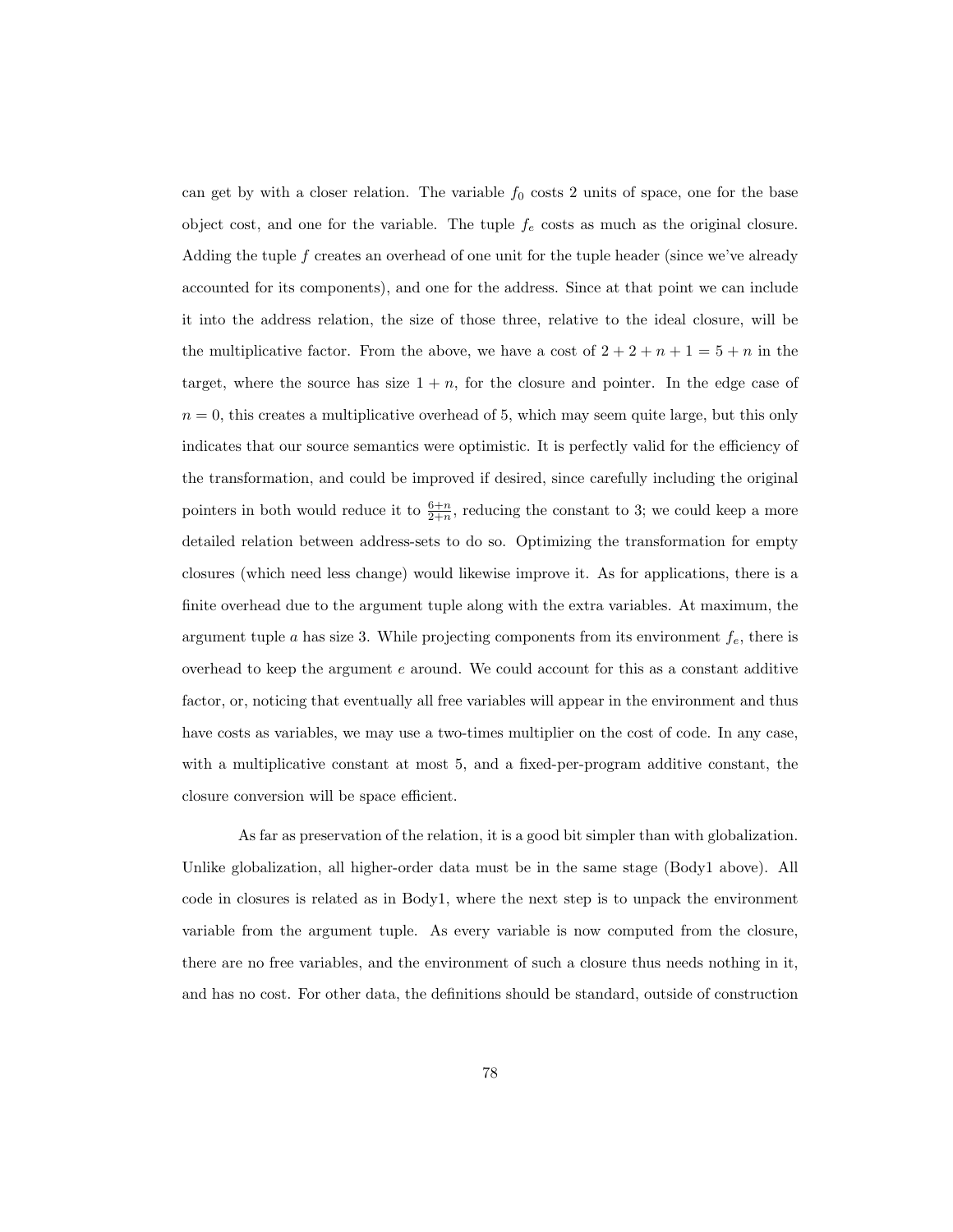stages, each corresponding variable maps to a corresponding address, where the root of the three-address closure object is considered.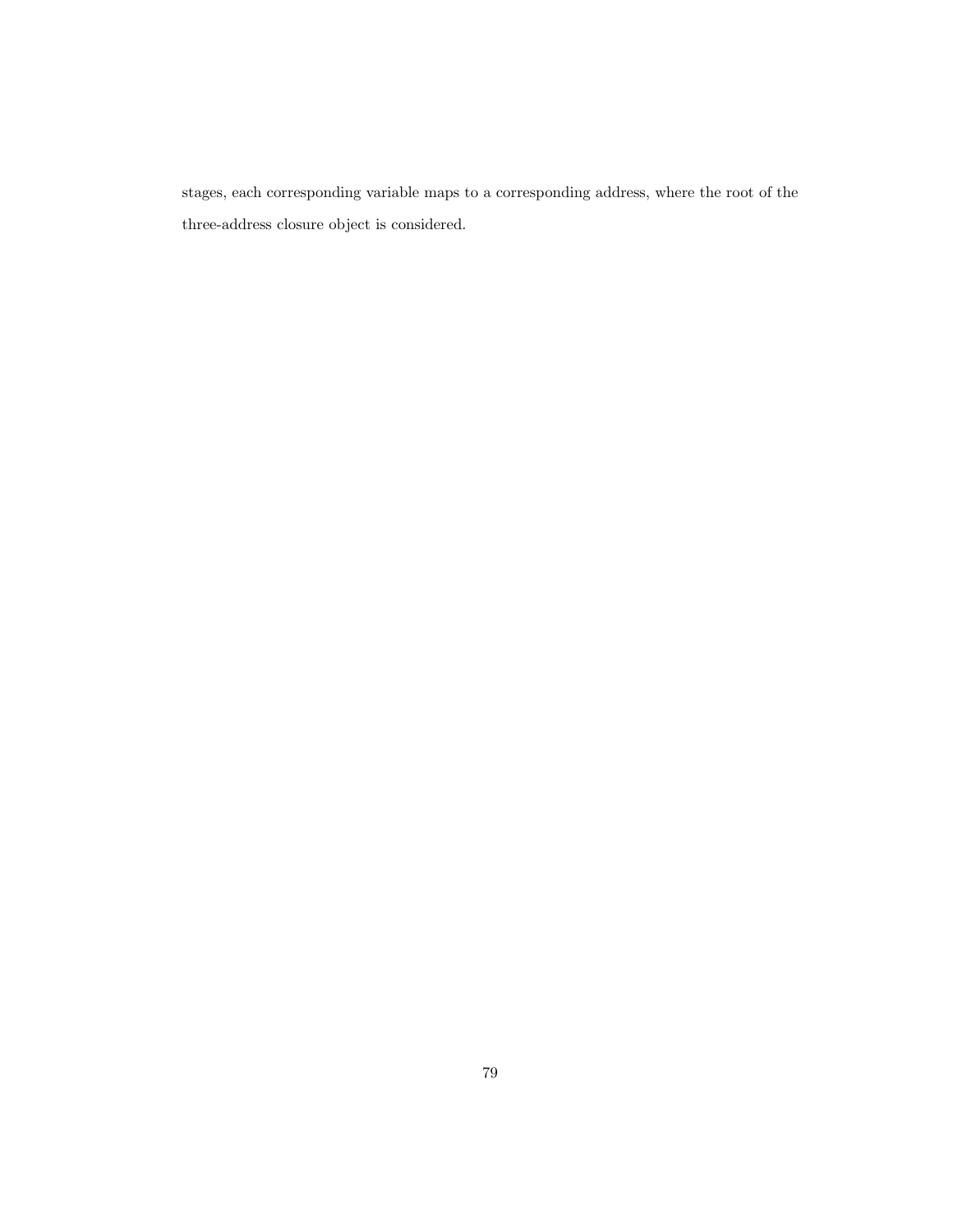## Chapter 5

## Related Work

### 5.1 Proper Tail Recursion and Space Efficiency

In 1998, Clinger[\[3\]](#page-94-0) presented a formal presentation of the relatively informal definition of "proper tail recursion", in addition to contrasting it to several other models. Working by way of a direct interpreter for a Scheme subset, several space semantics could be presented by counting reachable allocations. With this in hand, he was able to present an ordering of several space semantics, following from an Algol-like stack through to the safefor-space condition of Appel (that is, containing both tail-call elimination, and collection of conditionally used variables.

Significantly, Clinger also considered the usage of linked closures instead of flat closures. While Appel's condition would in general not work for linked closures, in some cases, they may use asympotically less space than even the safe-for-space condition with flat closures. This asymptotic improvement appears because the closures with a linked representation may share closure size. This improvement only shows up when considering asymptotic improvements over the class of all programs; allowing the multiplier to vary from one program to the next causes the effect to disappear (as the degree of sharing is fixed per program).

### 5.2 Space Profiling Semantics of the Call by Value Lambda Calculus and the CPS Transformation

In 1999, Minamide provided [\[17\]](#page-95-0) a simple space semantics for the call-by-value lambda calculus, and proved a very strong notion of efficiency for the CPS transformation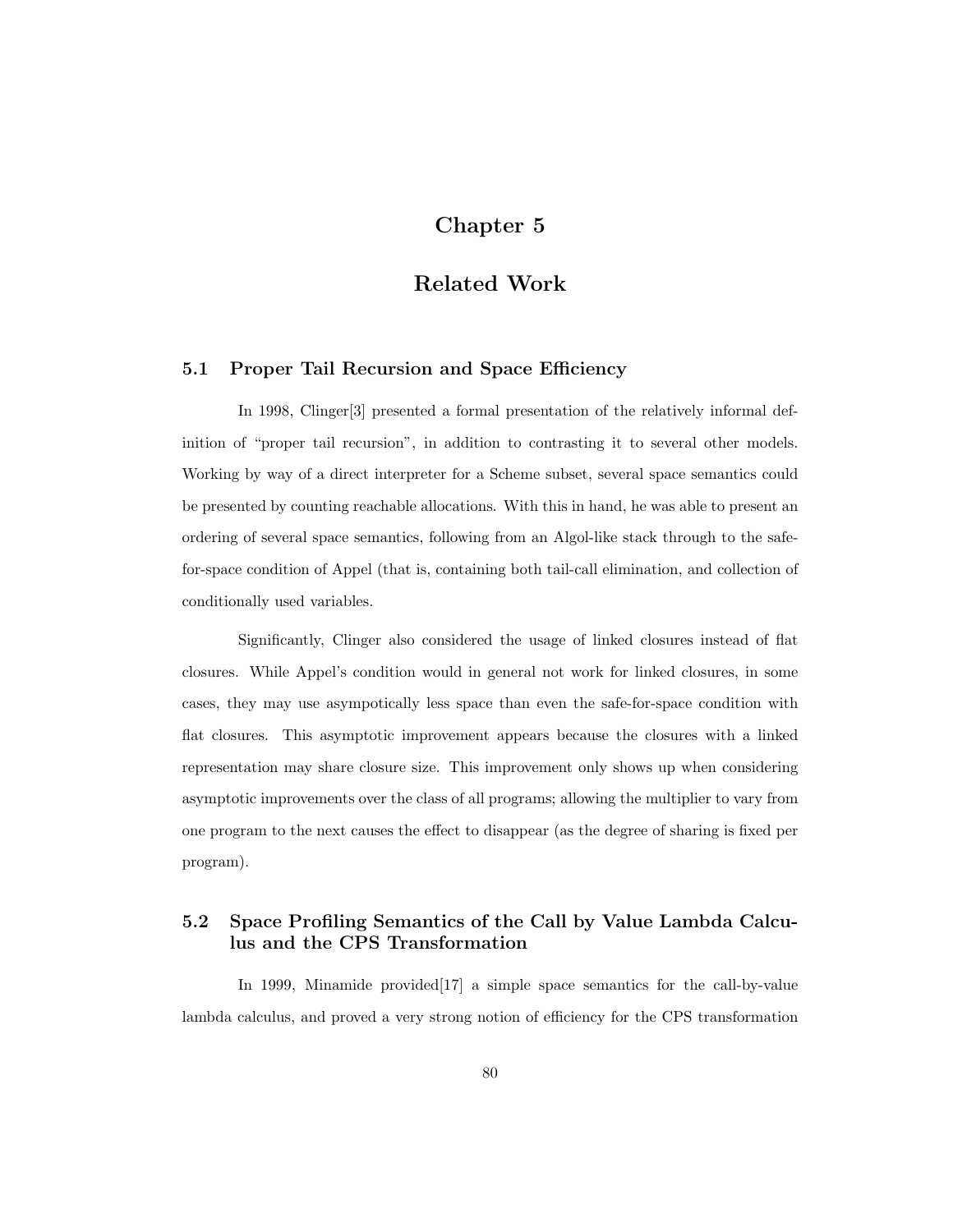(that is, the translation of a direct-style program to continuation passing style representation) [\[17\]](#page-95-0). This proof was not formalized, but was one of the first (if not the first) published proofs of space safety for a global transformation. Regardless, this transformation did not drastically permute the heap, and likewise was considered only for terminating programs.

His notion of efficiency is slightly stronger than the notion in this work, by requiring the additive term to be constant, regardless of program. A further work expanded the definitions to include the notion of weakly space efficient[\[18\]](#page-95-1), which is incomparable with our notion of space-efficiency; they include a program's code size, and define a weakly spaceefficient transformation to be one whose space increase is bounded by a polynomial in the program size. Then, a particular example was shown not to meet this standard, namely one where the type information was present at runtime, but was not counted in the size of the source program. This example failed because the size of types may be exponential in the size of the program, which could only be fixed by including the size of the types in the total size of the program.

### 5.3 Efficient and Safe-for-Space closure conversion

n 2000, Shao and Appel presented a method[\[24\]](#page-96-2) for improving the (practical) efficiency of closure conversion, compared to flat closures. This method has additional sharing of common elements compared to flat closures, improving both space and time efficiency. Their work did not include a formal proof of its own correctness, but did include empirical data from various tests. Nevertheless it was a relatively early paper handling potential issues with space-safety, with an algorithm for better representation.

### 5.4 Closure Conversion is Safe-for-Space

Paraskevopoulou and Appel[\[19\]](#page-96-3) presented a fully verified safe-for-space flat closure conversion for use in the CertiCoq compiler. This presentation has several differences from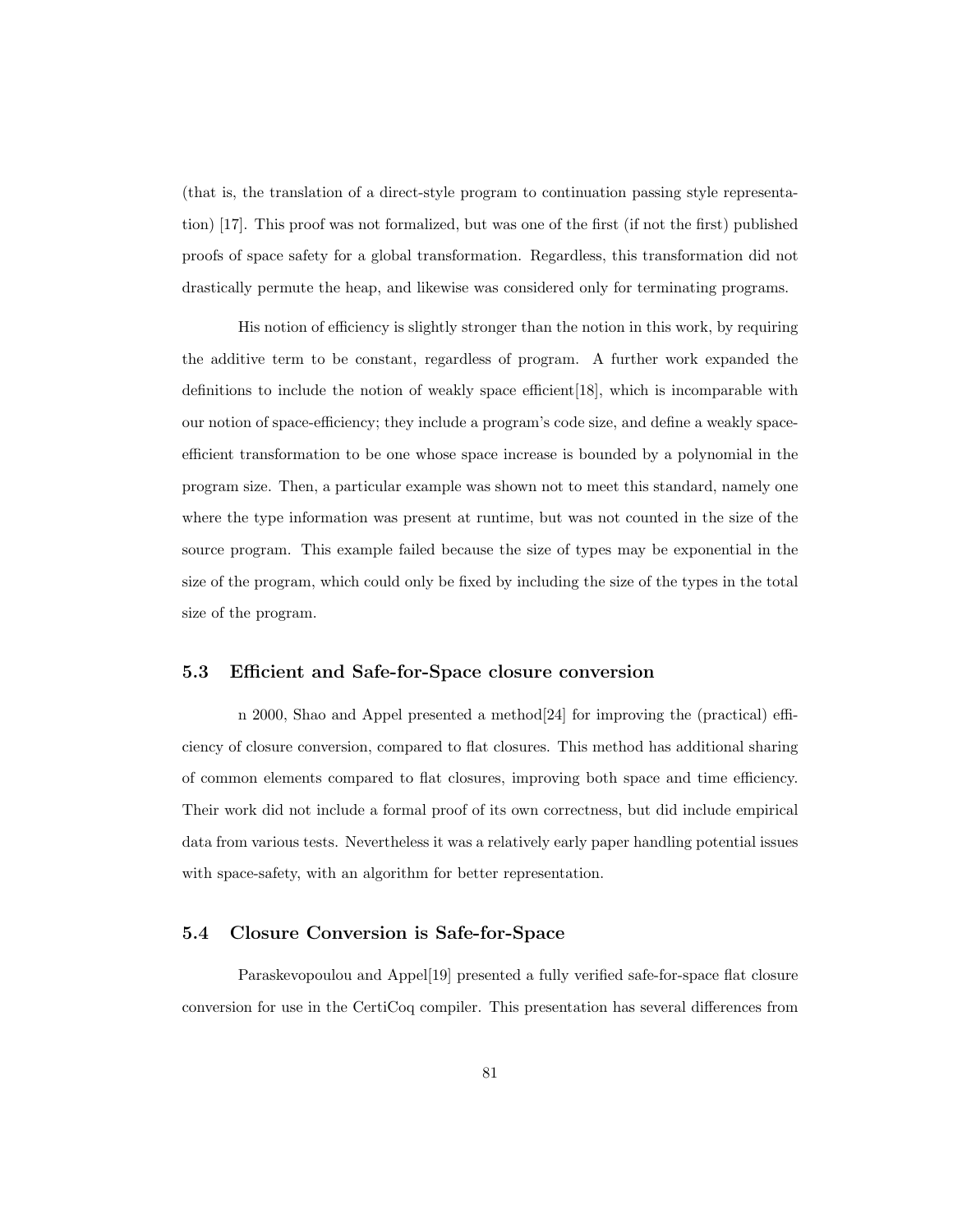this work: time safety is included, in addition to space safety; The space safety of programs is proven only for an entire program run (completed or not) with no  $I/O$  or other checkpoints present; garbage collection is performed only at function entry, not at every program point, as will be the case in this work. In comparison, the environment layout, and the space semantics are the same.

The choice to perform garbage collection only at specified points is a helpful simplification compared to nondeterministic collection, and agrees fully on space-efficiency when we allow an additive constant to vary by program (since only a finite amount of data may be allocated before collection in their language).

Mechanically, their method proceeds by way of logical relations, in contrast to the more syntactic relations in this proof. In handling garbage collection, their relations universally quantify over all possible heaps, so long as those heaps agree on the roots of the environment (at function entry). Furthermore, their machines are realistic for the implementation strategy, whereas the machines in this work accounted for space live only when computing the space, rather than actually performing any garbage collection. There are several other distinctions: due to the usage of logical relations, their relations are indexed by a maximum run-time as well as a maximum lookup depth. Instead, the definitions in this work use the full closure, exploiting the finiteness of heaps. Since the relations in this work are syntactic, there is no need to have them indexed by a maximum step.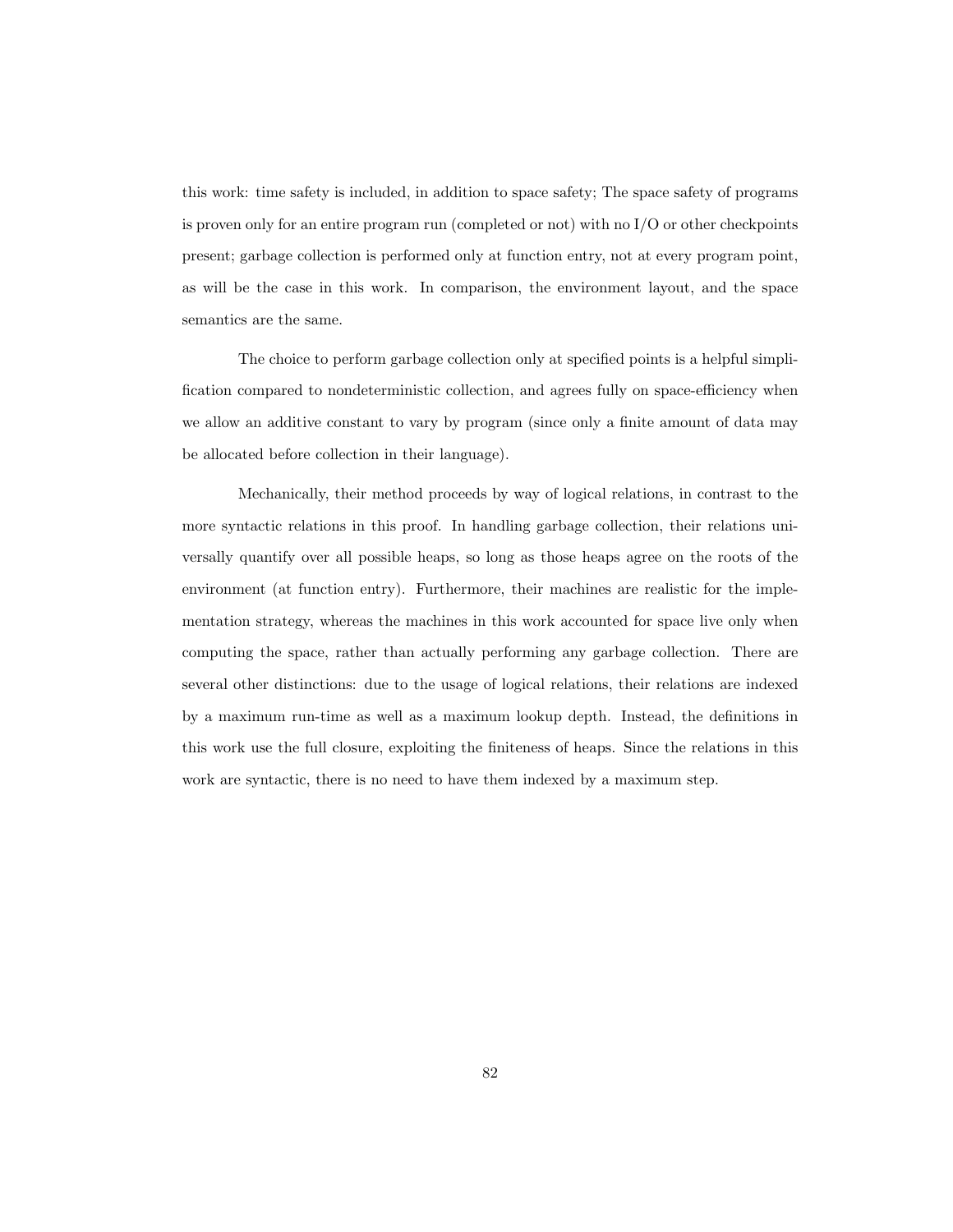# Chapter 6

## Conclusion

Our final development, based on justifications of states met all of the goals expected. It correctly handles both programs with I/O, as well as non-terminating programs, and enforces a reasonable degree of temporal locality in the justifications. Because our proof used this method, we know that every potential sequence of steps in the program is justified only by the same sequence, and that every expense must be justified by an original expense that is not too far away.

This work succesfully proved the space-safety of lifting small values to a global scope, as well as the space-efficiency of doing so when the globals were correctly not counted in the size of closures, identifying a flaw with using the common definitions of using closures even at the top-level scope. Our proof uses the full justification map, ensuring that it meets the locality properties we expect. In order to complete this proof, we had to develop a direct relation between addresses in the source and in the target, including required aliasing details, and because of our quantification over different sets, we were able to easily keep the relation established as the exact relation between sizes fluctuated. Our space-safety relation was only required to expand upon passing over object allocations, never merely a garbage collection point. This allows us to handle more problems than could be handled by a relation which only counted the true live data, without requiring us to repeatedly update it as the proof progressed.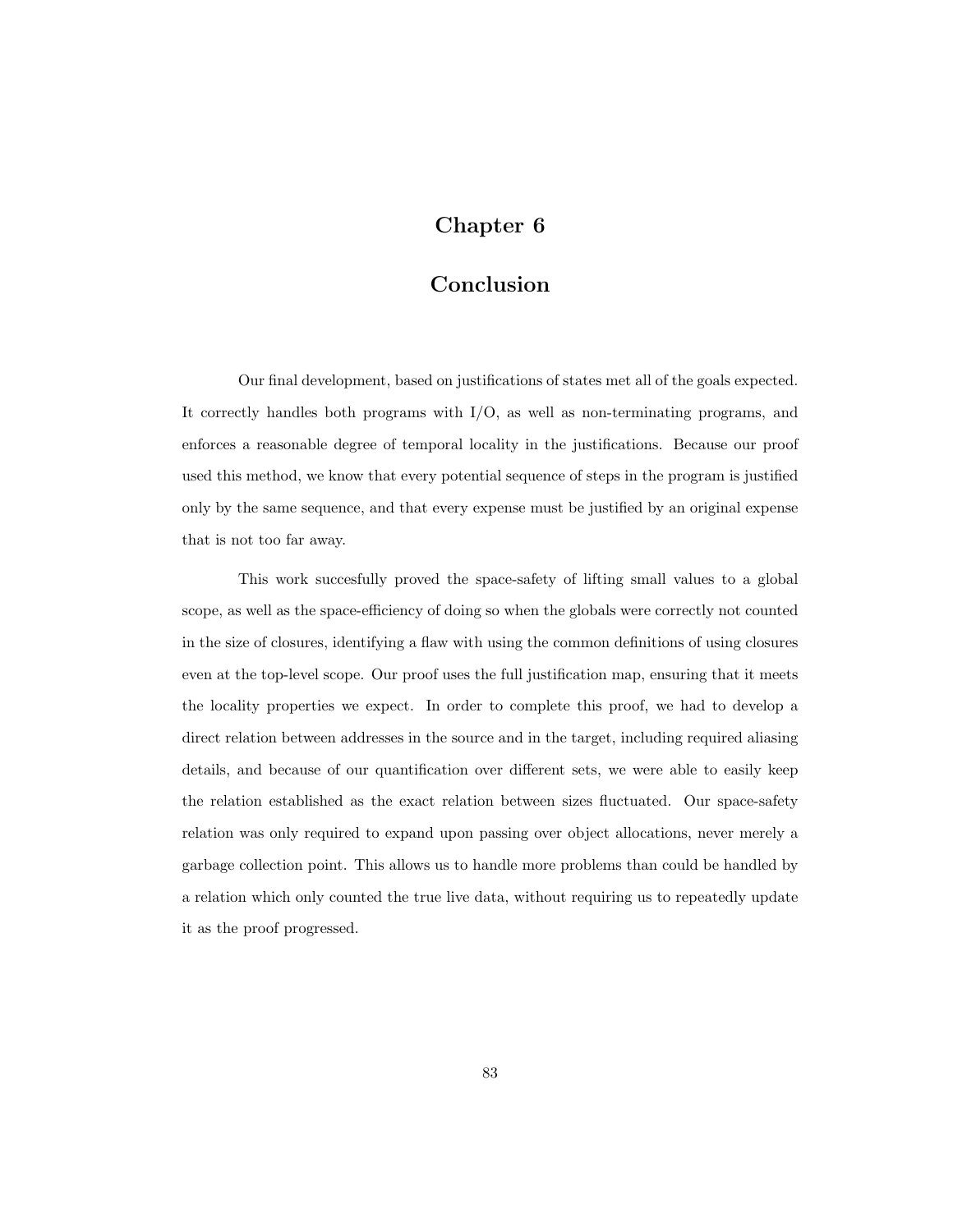### 6.1 Future Work

While this work addressed a particular case of space safety, as shown earlier with Clinger's ordering and through the various forms of garbage collection, there are many more semantics. Expanding definitions to handle space-efficiency for these other conditions, such as a region-based system, stacks, or the access conditions should be a next step. Even languages which do not meet the exact standards of space safety deserve the ability to prove transformations to be efficient. We may also be open to the idea that tighter space semantics are desirable. In accounting for common space leaks, it may be beneficial to move towards the condition of access, or even the simple tuple-projection optimizations present in GHC[\[27\]](#page-96-4), where a small amount of analysis can prevent common space leaks.

Although we may have improved the ability to reason about the performance of code, it should be noted that improving space is not enough for all scenarios. We should also aim for proving some performance-isomorphisms. The reason may be elucidated by the following: Suppose we have a compiled, target program  $P$ , being compiled from a more abstract source program  $\hat{P}$ . A programmer who knows the source program semantics may reason that they can make an improvement from  $\hat{P}$  to some equivalent but more efficient program  $\hat{P}'$ . The space usage might still actually worsen, since there is no a-priori mechanism which ensures that when we have  $\hat{P} \geq \hat{P}'$ , we will necessarily have  $P \geq P'$ . Doing so corresponds to filling in the bottom edge of the below diagram.

$$
\hat{P} \longrightarrow \hat{P}'
$$
\n
$$
f_P \downarrow \qquad \qquad f'_P \downarrow \qquad \qquad f'' \downarrow \qquad \qquad P \qquad \qquad P \qquad \qquad P'
$$

We can only rarely expect our transformations to always preserve this, since they must be dependent on syntactic properties. One particular case in which it does work is if the transformation is actually an space-equivalence on the two programs: that is, every source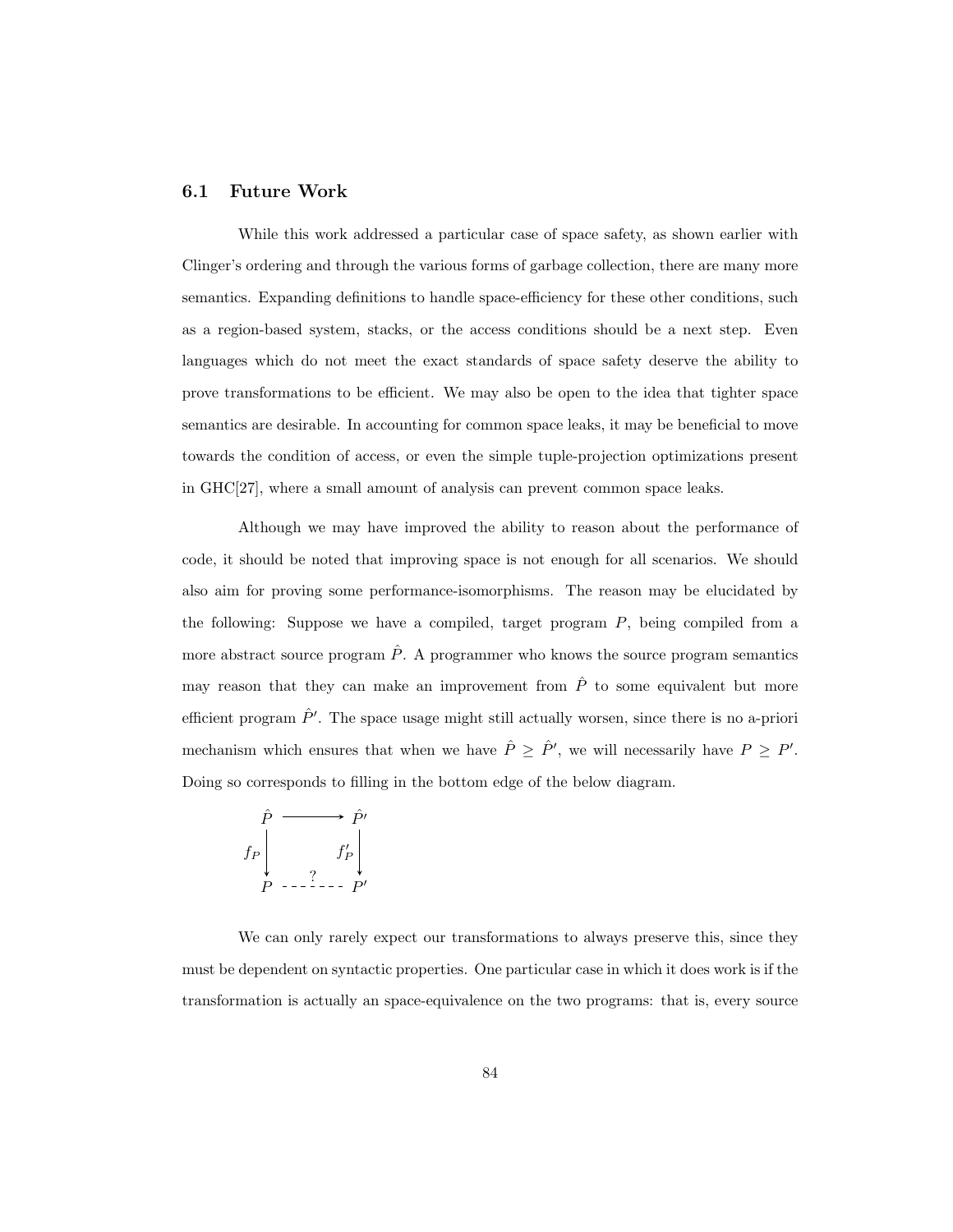state is also justified by a target state (allowing different constants). Then we may get the corresponding direction by composition. It should be the case that some concretion passes, such as closure conversion, and changes in garbage collection time will be isomorphisms, but this must be shown. For such isomorphisms, both formal and informal proofs may treat the two representations as genuinely equivalent.

This work has not addressed running time of programs. There has been some work on this, as it was included in the work by Paraskevopoulou and Appel[\[19\]](#page-96-3). Regardless, it should fit into the framework presented here: although space usage examined only the destination state, time, or other costs can consider the entire time spent on steps since the last event. Similarly, requiring relations to hold between the number of steps or the time of the justified step and the justifying step may also work to better model computation-heavy (as opposed to I/O-heavy) programs. The definitions for space-efficiency/safety have made use of only a small portion of the data associated with reachable states. In particular every such state has a unique predecessor (or is the start), and as such has a finite length which can be compared similarly to time costs.

We should re-examine some type systems or other languages which have restricted space or time complexity. The Parsimonious Lambda Calculus [\[15,](#page-95-2)[16\]](#page-95-3) has as well-typed terms only polynomial time, logarithmic space computations. A variation of Lafont's Soft Linear Logic with a special conditional similarly characterizes polynomial space programs [\[6\]](#page-94-1). The basis for some of these systems, in particular those based on Soft/Light/Elementary linear constructions, is on the size of proof terms, and the complexity of cut elimination. We know that the size of proof terms, fully expanded, is not exactly the same as the size of terms, when sharing is involved. A simple example may be seen in natural numbers. For Church numerals, which have little non-trivial sharing, the predecessor operation on  $n$  takes time and space proportional to  $O(n)$ , but for inductive datastructures, such an operation requires constant time and constant space.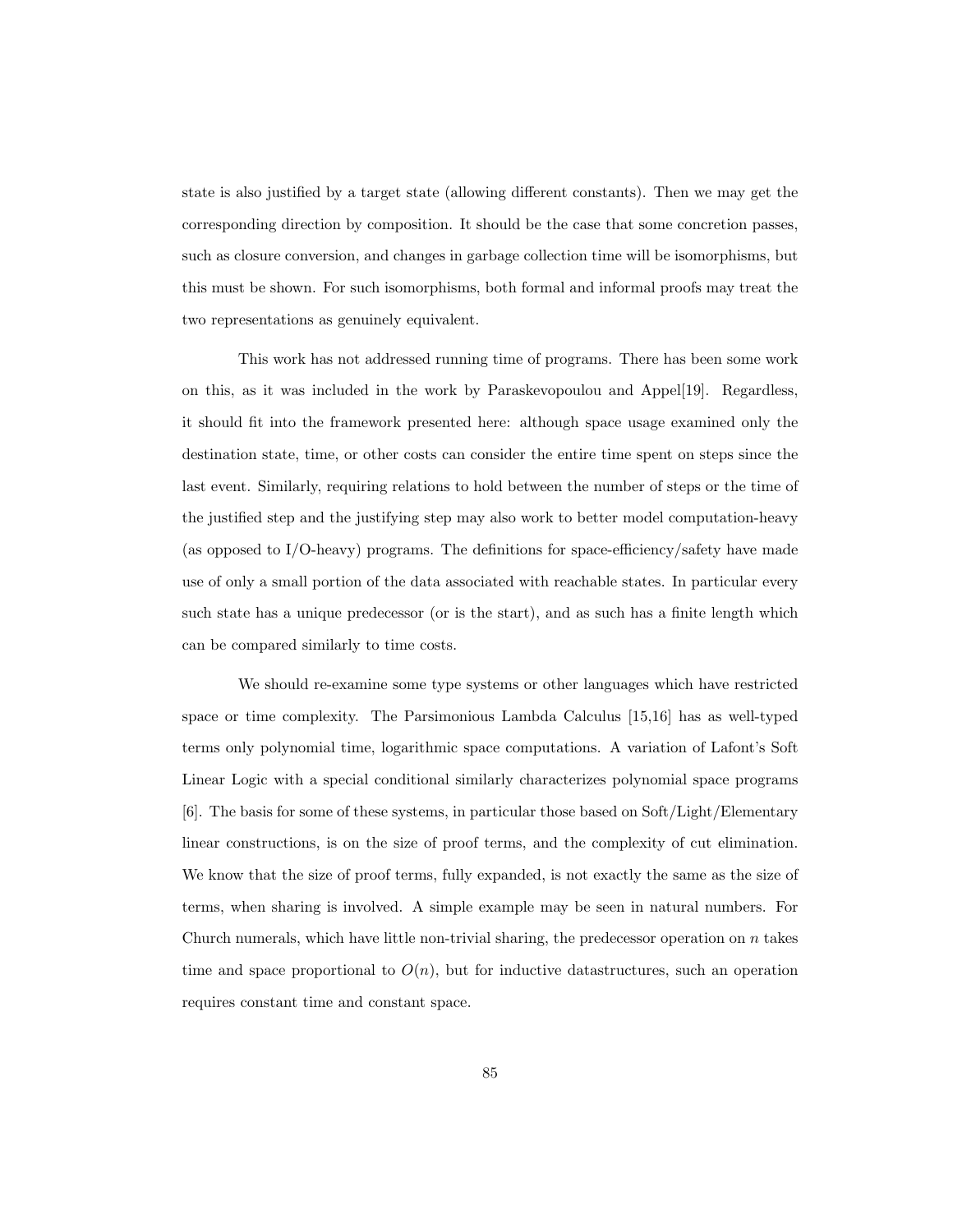The recent paper "Call-by-Need Is Clairvoyant Call-by-Value" by Hackett and Hutton[\[8\]](#page-94-2) represented call-by-need in terms of choices made on top of a call-by-value base. I would suspect that the situation for call-by-need terms versus call-by-name or call-by-value terms should resemble the situation for shared space usage, and the time costs could be modeled under a similar aliasing system.

This language, although it had a few features, was yet unrealistic. A modern programming language, even including the venerable Standard ML, will include several features which were not present in this machine. Mutable references were not present in this language, but are a feature of many programming languages. In general, it may increase the complexity of proofs notably under this methodology, as the quantification over address sets now needs to account for updates to the record (which may change the closure). Perhaps this is apt though, as the presence of mutation changes the available transformations that we can make safely, as was seen with MLton's flattening passes.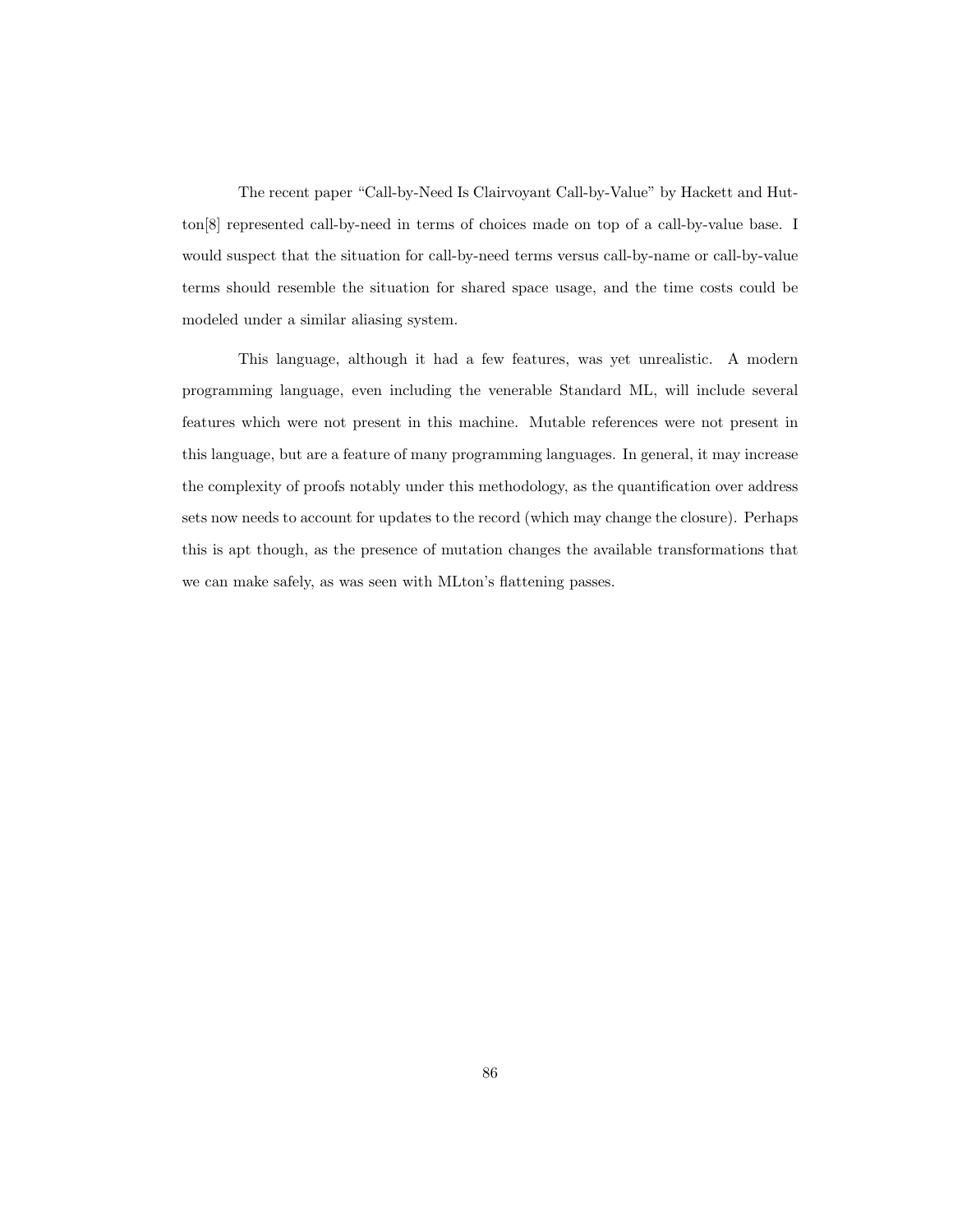# Bibliography

[1] Andrew W. Appel. 1992. Compiling with continuations. Cambridge University Press, New York, NY, USA.

[2] David R. Chase. 1988. Safety considerations for storage allocation optimizations. In PLDI.

<span id="page-94-0"></span>[3] William D. Clinger. 1998. Proper tail recursion and space efficiency. SIGPLAN Not. 33, 5 (May 1998), 174–185. DOI:<https://doi.org/10.1145/277652.277719>

[4] Yannick Forster, Fabian Kunze, and Marc Roth. 2019. The weak call-by-value lambda-calculus is reasonable for both time and space. Retrieved from [http://arxiv.org/](http://arxiv.org/abs/1902.07515) [abs/1902.07515](http://arxiv.org/abs/1902.07515)

[5] Pascal Fradet. 1994. Collecting more garbage. SIGPLAN Lisp Pointers VII, 3 (July 1994), 24–33. DOI:<https://doi.org/10.1145/182590.182417>

<span id="page-94-1"></span>[6] Marco Gaboardi, Jean-Yves Marion, and Simona Ronchi Della Rocca. 2012. An implicit characterization of pspace. ACM Trans. Comput. Logic 13, 2 (April 2012), 18:1–18:36. DOI:<https://doi.org/10.1145/2159531.2159540>

[7] Benjamin Goldberg and Michael Gloger. 1992. Polymorphic type reconstruction for garbage collection without tags. SIGPLAN Lisp Pointers V, 1 (January 1992), 53–65. DOI:<https://doi.org/10.1145/141478.141504>

<span id="page-94-2"></span>[8] Jennifer Hackett and Graham Hutton. 2019. Call-by-need is clairvoyant callby-value. Proc. ACM Program. Lang. 3, ICFP (July 2019), 114:1–114:23. DOI:[https:](https://doi.org/10.1145/3341718) [//doi.org/10.1145/3341718](https://doi.org/10.1145/3341718)

[9] Niels Hallenberg, Martin Elsman, and Mads Tofte. 2002. Combining region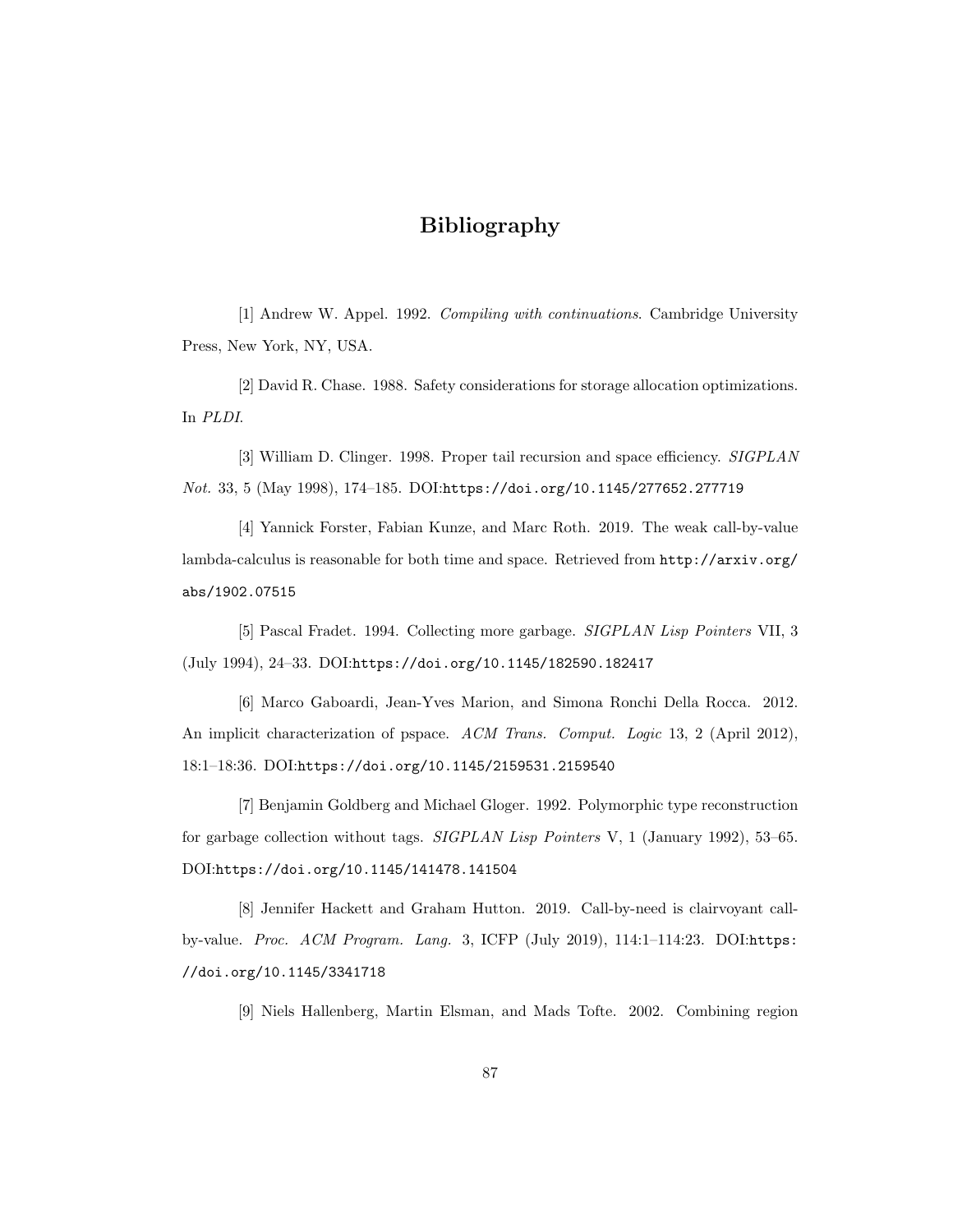inference and garbage collection. ACM SIGPLAN Notices 37, (May 2002). DOI:[https:](https://doi.org/10.1145/512529.512547) [//doi.org/10.1145/512529.512547](https://doi.org/10.1145/512529.512547)

[10] Haruo Hosoya and Akinori Yonezawa. 1998. Garbage collection via dynamic type inference - a formal treatment. In In proc. Second international workshop on types in compilation (tic'98), volume 1473 of lect. Notes in computer sci, 215–239.

[11] INRIA. 2019. The Coq proof assistant. Retrieved December 28, 2019 from <coq.inria.fr>

[12] Trevor Jim, J. Greg Morrisett, Dan Grossman, Michael W. Hicks, James Cheney, and Yanling Wang. 2002. Cyclone: A safe dialect of c. In Proceedings of the general track of the annual conference on usenix annual technical conference (ATEC '02), 275–288. Retrieved from <http://dl.acm.org/citation.cfm?id=647057.713871>

[13] Well-Typed LLP. 2016. Sharing, space leaks, and conduit and friends. Retrieved February 25, 2019 from <https://www.well-typed.com/blog/2016/09/sharing-conduit/>

[14] Luke Maurer, Paul Downen, Zena M. Ariola, and Simon Peyton Jones. 2017. Compiling without continuations. SIGPLAN Not. 52, 6 (June 2017), 482-494. DOI:[https:](https://doi.org/10.1145/3140587.3062380) [//doi.org/10.1145/3140587.3062380](https://doi.org/10.1145/3140587.3062380)

<span id="page-95-2"></span>[15] Damiano Mazza. 2015. Simple parsimonious types and logarithmic space. In CSL.

<span id="page-95-3"></span>[16] Damiano Mazza and Kazushige Terui. 2015. Parsimonious types and nonuniform computation. In Automata, languages, and programming, 350–361.

<span id="page-95-0"></span>[17] Yasuhiko Minamide. 1999. Space-profiling semantics of the call-by-value lambda calculus and the cps transformation. Electr. Notes Theor. Comput. Sci. 26, (December 1999), 105–120. DOI:[https://doi.org/10.1016/S1571-0661\(05\)80286-5](https://doi.org/10.1016/S1571-0661(05)80286-5)

<span id="page-95-1"></span>[18] Yasuhiko Minamide and PRESTO. 2001. A new criterion for safe program transformations. Electronic Notes in Theoretical Computer Science 41, 3 (2001), 20–34.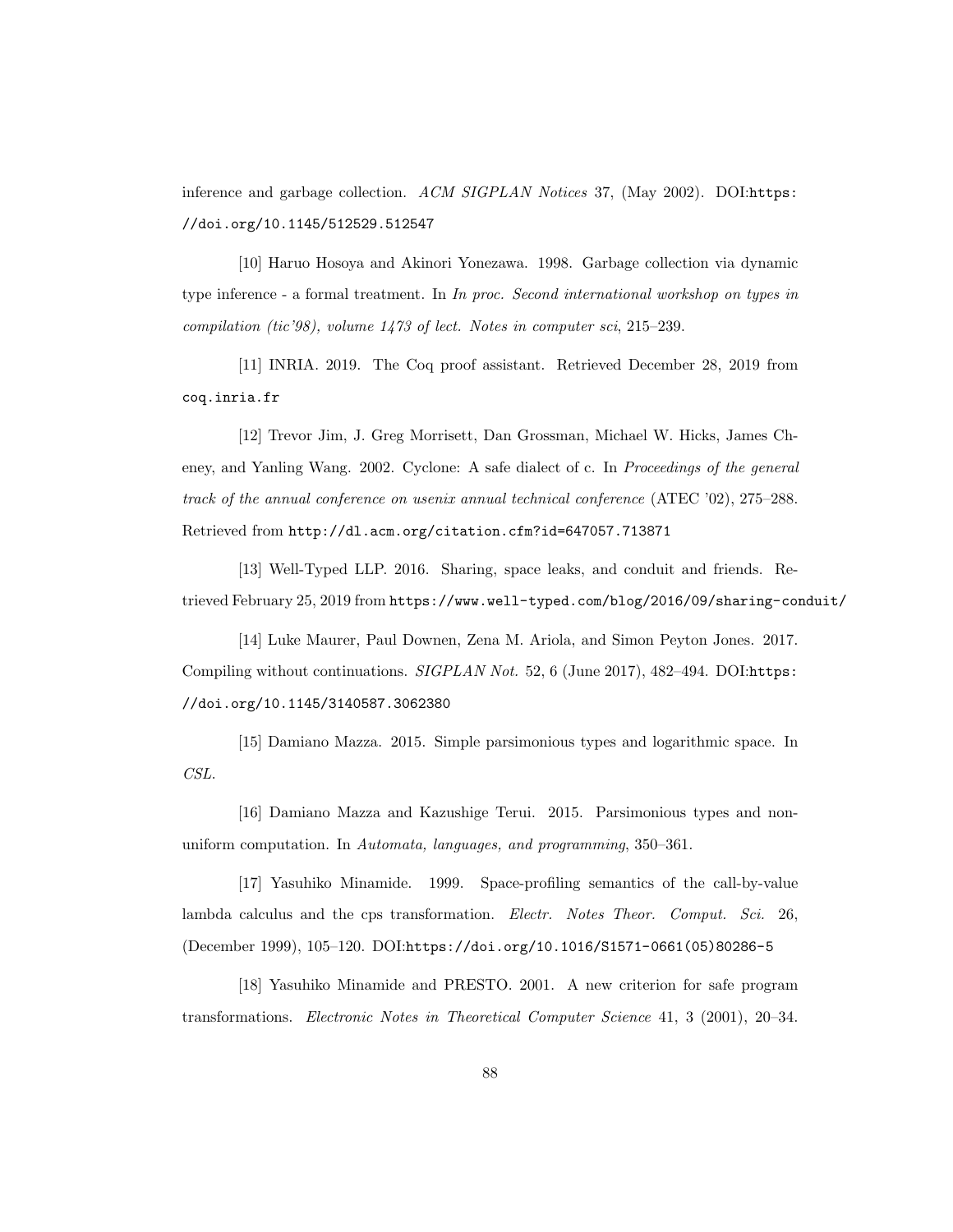DOI:[https://doi.org/https://doi.org/10.1016/S1571-0661\(04\)80871-5](https://doi.org/https://doi.org/10.1016/S1571-0661(04)80871-5)

<span id="page-96-3"></span>[19] Zoe Paraskevopoulou and Andrew W. Appel. 2019. Closure conversion is safe for space. Proc. ACM Program. Lang. 3, ICFP (July 2019), 83:1–83:29. DOI:[https:](https://doi.org/10.1145/3341687) [//doi.org/10.1145/3341687](https://doi.org/10.1145/3341687)

[20] Simon L. Peyton Jones. 1987. The implementation of functional programming languages (prentice-hall international series in computer science). Prentice-Hall, Inc., Upper Saddle River, NJ, USA.

<span id="page-96-0"></span>[21] Iris Project. 2019. Coq-std++. Retrieved December 2, 2019 from [https:](https://gitlab.mpi-sws.org/iris/stdpp) [//gitlab.mpi-sws.org/iris/stdpp](https://gitlab.mpi-sws.org/iris/stdpp)

<span id="page-96-1"></span>[22] Iris Project. 2019. Iris project. Retrieved December 2, 2019 from [https:](https://iris-project.org/) [//iris-project.org/](https://iris-project.org/)

[23] Raphaël L. Proust. 2017. ASAP: As Static As Possible memory management. University of Cambridge, Computer Laboratory. Retrieved from [https://www.cl.cam.ac.](https://www.cl.cam.ac.uk/techreports/UCAM-CL-TR-908.pdf) [uk/techreports/UCAM-CL-TR-908.pdf](https://www.cl.cam.ac.uk/techreports/UCAM-CL-TR-908.pdf)

<span id="page-96-2"></span>[24] Zhong Shao and Andrew W. Appel. 2000. Efficient and safe-for-space closure conversion. ACM Trans. Program. Lang. Syst. 22, 1 (January 2000), 129–161. DOI:[https:](https://doi.org/10.1145/345099.345125) [//doi.org/10.1145/345099.345125](https://doi.org/10.1145/345099.345125)

[25] Daniel Spoonhower, Guy E. Blelloch, Robert Harper, and Phillip B. Gibbons. 2010. Space profiling for parallel functional programs. Journal of Functional Programming 20, 5-6 (2010), 417–461. DOI:<https://doi.org/10.1017/S0956796810000146>

[26] Mads Tofte, Stack Profile, and Stat Option. 1997. Programming with regions in the ml kit.

<span id="page-96-4"></span>[27] Philip Wadler. 1987. Fixing some space leaks with a garbage collector. Softw., Pract. Exper. 17, (1987), 595–608.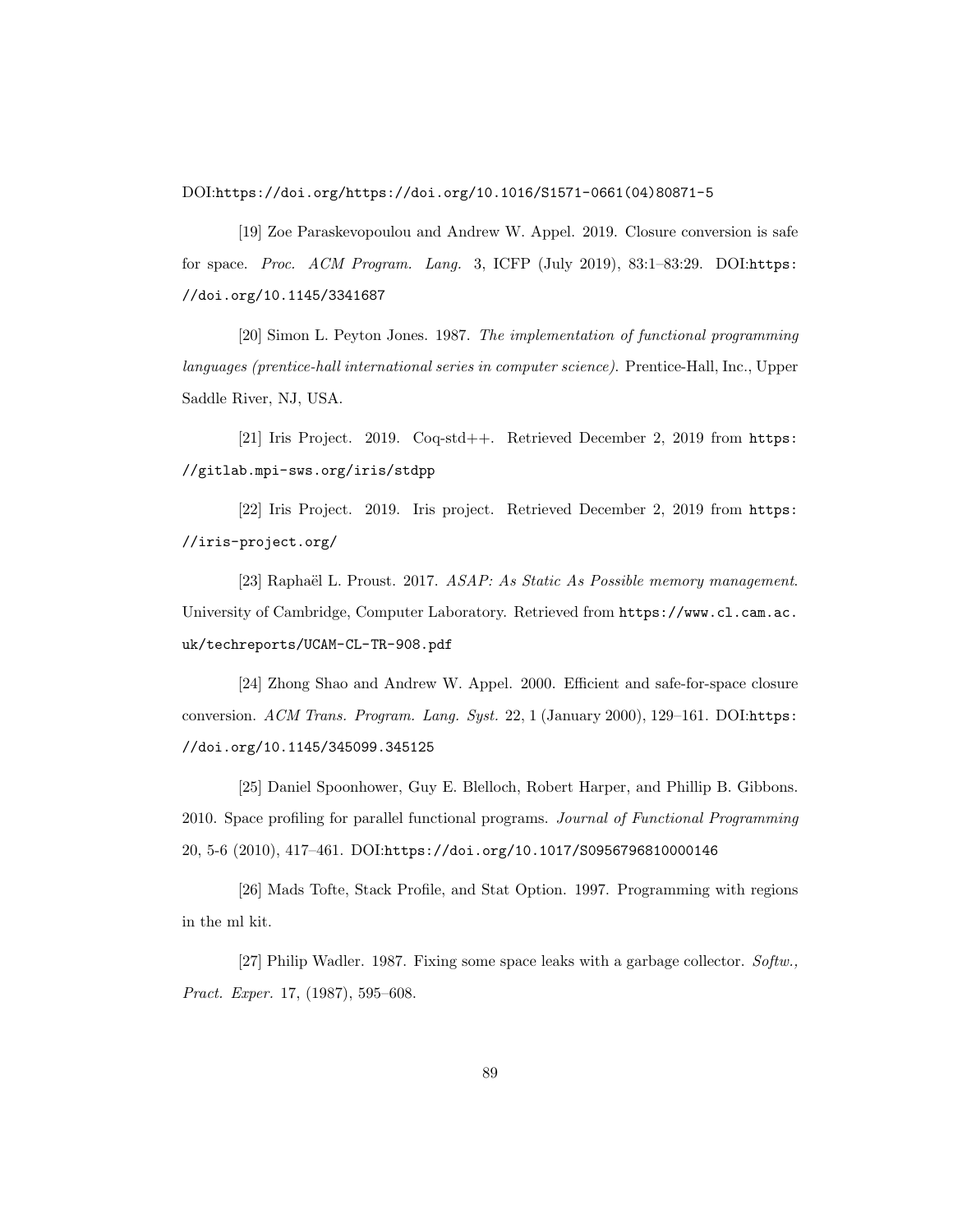## Appendix A: Standard ML

Code samples in this work are presented in Standard ML.

Standard ML is a garbage-collected, call-by-value, impure, statically typed, functional programming language. That means that objects are automatically released when unneeded, expressions are evaluated immediately, and mutations, I/O and other effects may occur immediately with evaluation of a term. Unlike many languages, well-typed Standard ML programs do not need type signatures, so we will often omit type signatures. It is notable for having a formal definition of its semantics. There are numerous compilers and interpreters for Standard ML. As a historical note, much of the existing work regarding space safety has targeting compiling either Standard ML or Scheme. These languages are both simple, higher-order call-by-value functional languages, with a wealth of compilers and compiler research. In some cases, certain features are incompatible with the strictest definitions for space-safety, or require additional effort to compile correctly. A brief overview of relevant syntax will be presented below.

Comments are delimited by the glyphs  $(*$  and  $*)$ . We will use these to make annotations on code.

Variables (and other patterns) may be declared using both of the following syntaxes: val defines a simple expression, which will be evaluated immediately. The result is bound to the variable x. Re-assignments are treated as fresh bindings, not mutation.

#### val  $x = e$

Using fun defines a function. One or more arguments or patterns may appear to the right of the variable, which then become arguments. The function name is available in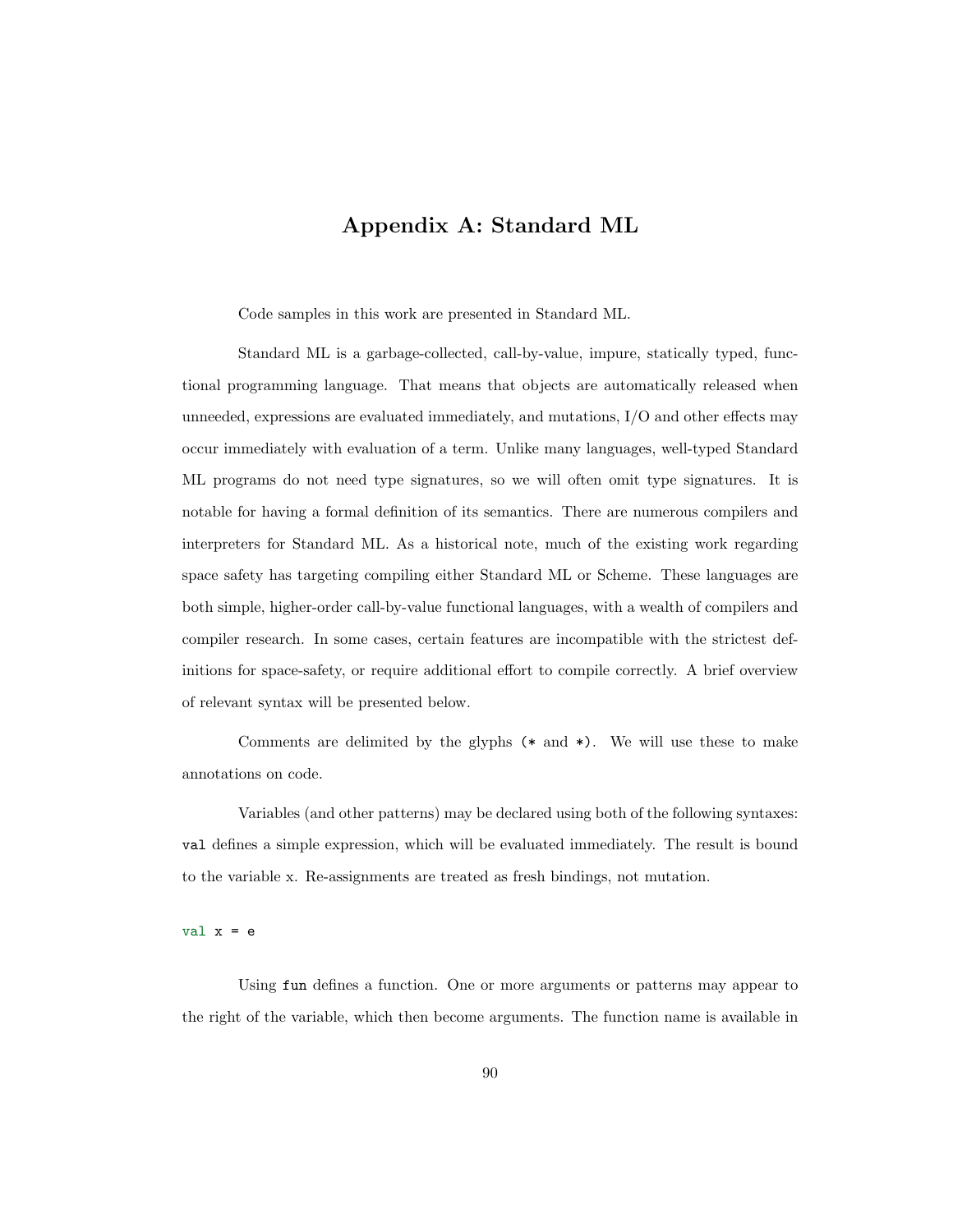the body for recursive calls.

fun f  $x = x + 1$ fun g  $(x, y) = x * y$ 

The group  $(x, y)$  above denotes a tuple pattern, so g actually takes one argument, which is itself a tuple object containing two fields. When g is evaluated, those fields are deconstructed and the values bound to the variables x and y. Tuple expressions are written identically to patterns, and (e1, e2) denotes an expression where e1 is evaluated, then e2 is evaluated, then their results are stored in a tuple, and that value is returned.

Applying functions is simple, we simply juxtapose the function and its arguments (with spacing if necessary). Thus the following are all valid function calls:

f 4

 $f(4)$ 

```
g tup (* if tup is a variable in scope which is an appropriately typed *)
g (3, 4)
```
The expression syntax let ... in ... end, includes any number of declarations in the first section between let and in, then contains another expression between in and end. Each declaration in the first section is evaluated in turn, extending the environment, then the last expression is evaluated in the environment, and returned. For example, see the following

### let

```
val i = 5val j = i * 2in
```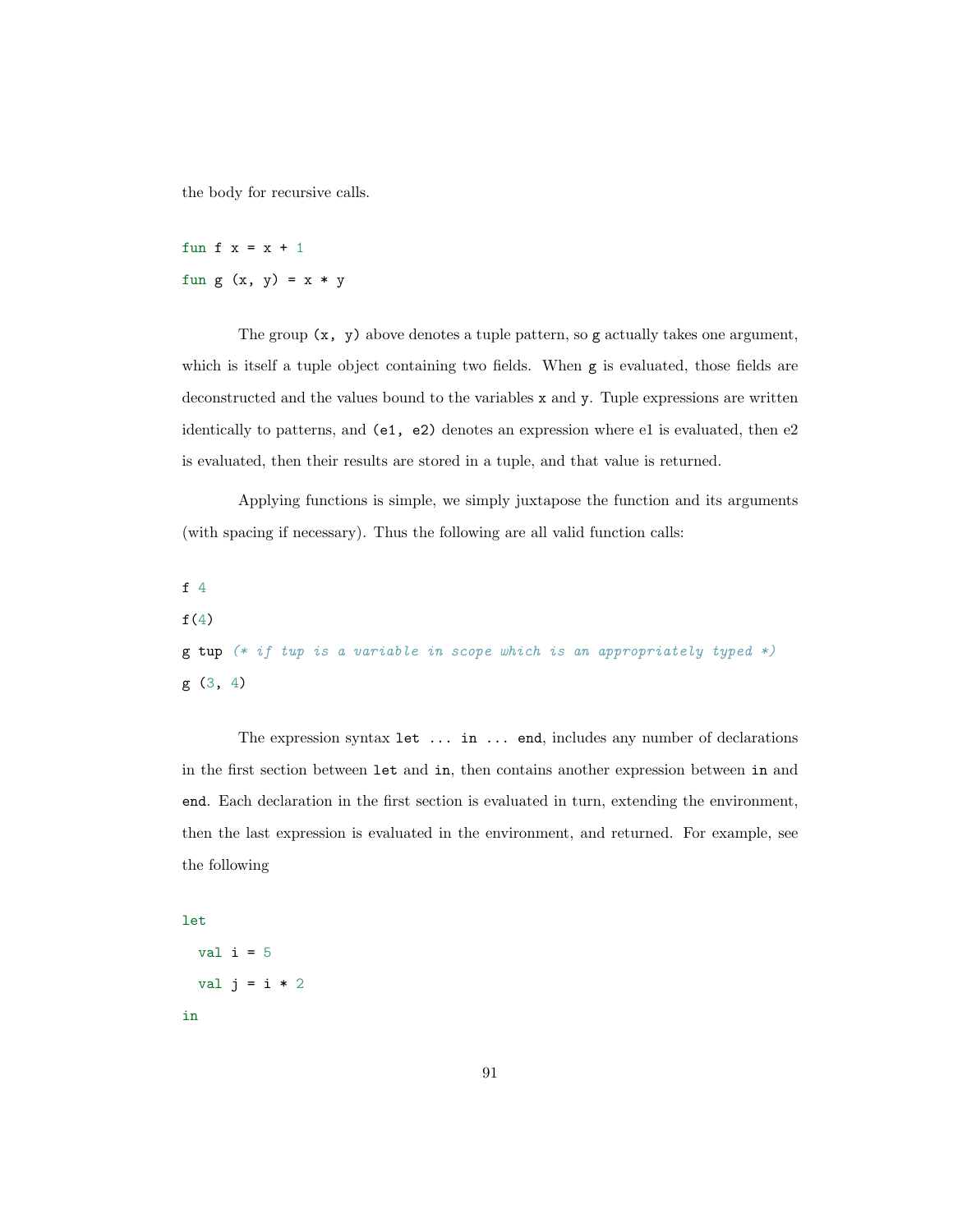i \* j

end

This expression will calculate the value 50, by first binding the value of the expression 5 to i, then evaluating the expression  $i * 2$ , and binding it to j, then evaluating  $i *$ j, and returning that as the value of the let expression.

Lists are constructed using either the constructors [] (nil), and :: cons, or with list syntax, placing several expressions in between square brackets [e1, e2, ..., en].

Lists are a datatype, and can be deconstructed using a case statement, case ... of  $p1 \Rightarrow e1$  |  $p2 \Rightarrow e2$  | ...  $pn \Rightarrow en$ . Each pattern in sequence is tested, until one can be successfully applied, then that branch is taken. They can be seen as a generalization of an if statement, where if e1 then e2 else e3 is de-sugared to case e1 of true  $=$ > e2 | false => e3. Patterns can be nested, and a wildcard symbol \_ can be used for a position that does not need binding. For example, combining some of these features, we may have

```
fun len l =
  case l of
    \_ :: xs => 1 + len xs| | | \Rightarrow 0
```
These patterns are used identically to the function arguments and bindings. We could equally well have written g above as:

```
fun g t =case t of
     (x, y) \Rightarrow x * y
```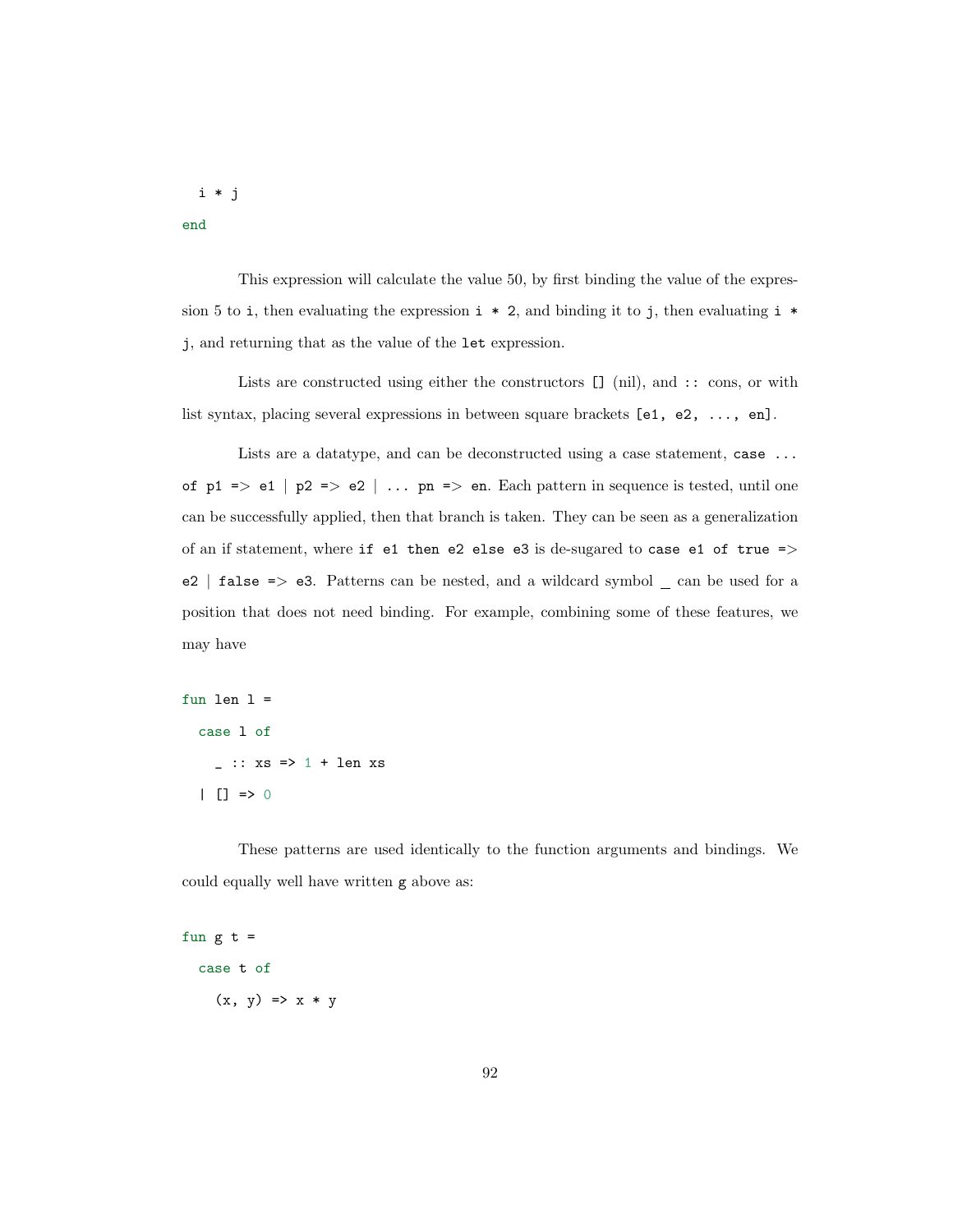Likewise, function definitions may also perform pattern-matching directly, via additional lines with a pipe and the function name. For instance, the function len above may be rewritten to the shorter form:

fun len  $[] = 0$ 

| len  $($  :: xs) =  $1 +$  len xs

Standard ML, as a functional language, has first-class functions. Functions may take arguments, and return values which are callable functions. Moreover, there is a literal function (lambda) syntax which we may use occasionally:  $fn$   $p \Rightarrow e$ . Going even farther with g above, we may even reduce it to either of the following:

```
val g =fn t \Rightarrowcase t of
        (x, y) \Rightarrow x * yval g =fn (x, y) \Rightarrow x * y
```
A few portions of the work may mention references. In Standard ML, references are mutable cells which can be created to hold any particular type of value with the ref function, and can be assigned with :=, and read with !, as follows. Also, it is useful in imperative code to sequence computations (with effects), while discarding their results; this function will be performed by a semicolon ;.

```
fun foreach (xs, f) =case xs of
    [] => ()
```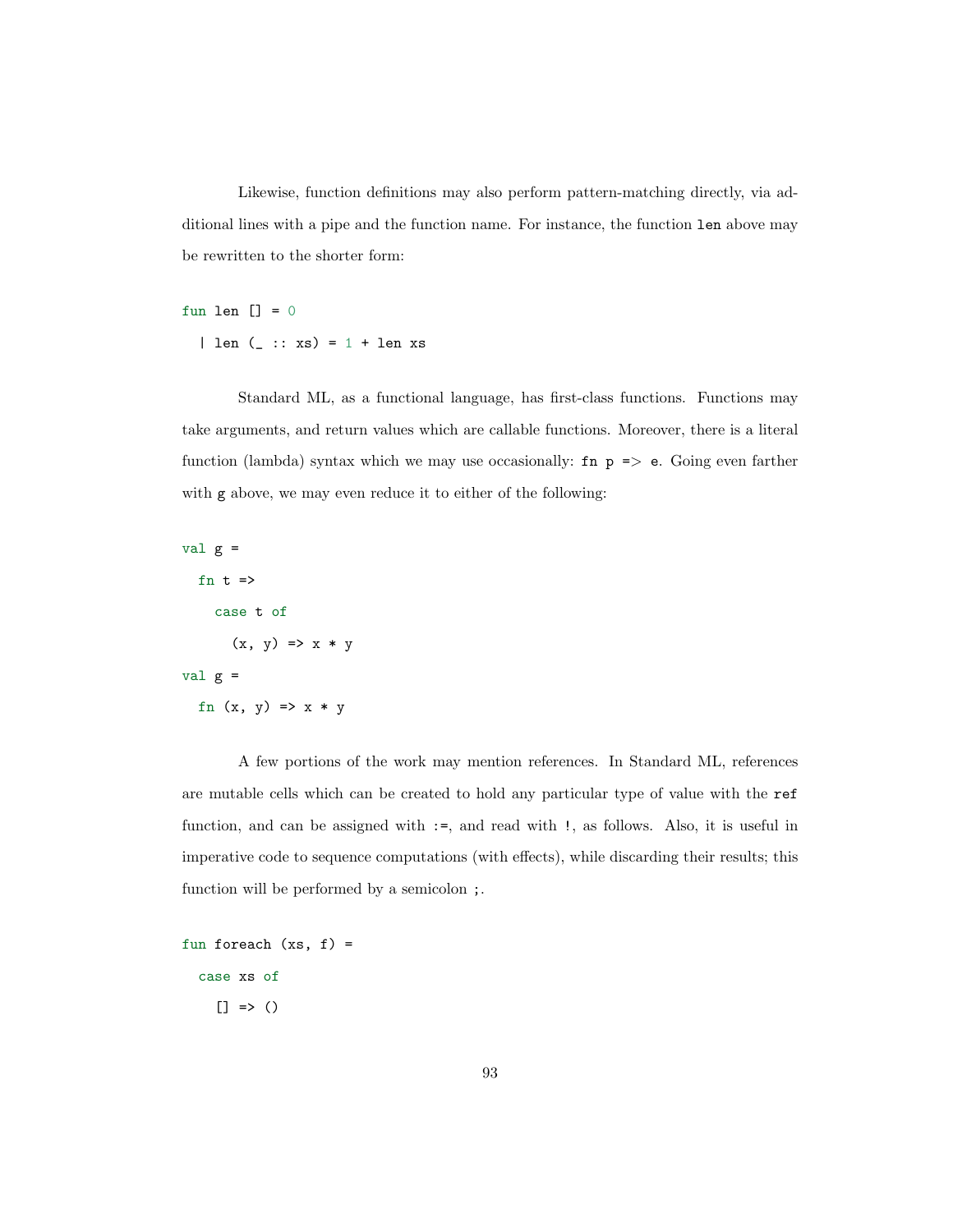```
(x :: xs) \Rightarrow f x; for each (xs, f)fun len2 xs =
 let
   val i = ref 0val () = foreach (xs, fn = \Rightarrow i := !i + 1)
 in
   !i
  end
```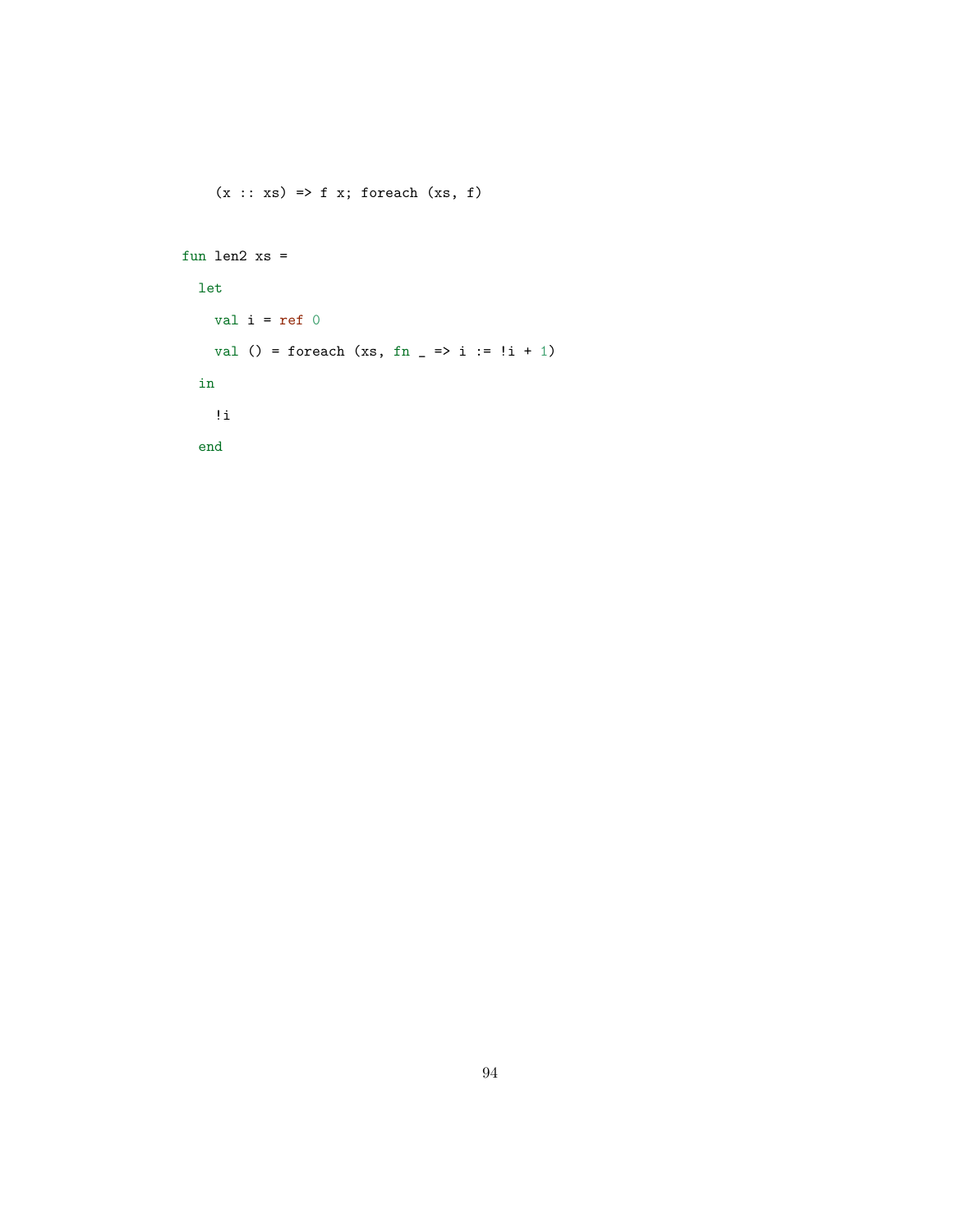# Appendix B: Problematic transformation with grouping-definition

This appendix contains an example pair of programs which are safe-for-space under the final definition, and which are hopefully "intuitively" safe, but which cannot be proven to be so with the grouping condition, at least by any simple proof. I suspect that there are simpler loop fusions which exhibit this behavior, and that the computable constraint is unnecessary, but this should be sufficient to show potential issues with the condition.

The condition of the proof being computable is somewhat informal, but contains all axiom-free proofs in Coq. For such a proof, all decisions must be computed from their input, so in particular, the branch of every disjunction  $P \vee Q$ , and the witness of every existential  $\exists x, Px$  may computed by an algorithm of the input. This ideally should not be a necessary condition, but is used to ensure that the proof does not depend on the genuine space usage of the programs, and given that the main proofs of this work, and the proof below are computable, we ought to expect this to suffice.

Claim 1. There exist space-preserving transformations with no computable proof of spacesafety under the finite grouping condition (the  $\gtrsim_f$  relation on traces)

We can show that there is no general proof of soundness for a transformation by providing a particular program which will not have such a proof.

We will imagine a hypothetical transformation that moves some code out of a loop, and offsets the iterations for portions of a long-running loop with no side-effects (besides possible non-termination). The example below will illustrate as we are only concerned with one instantiation. Note that this is sound regardless of what the code is (since the effect of non-termination cannot be distinguished from different instances; i.e. it is a commutative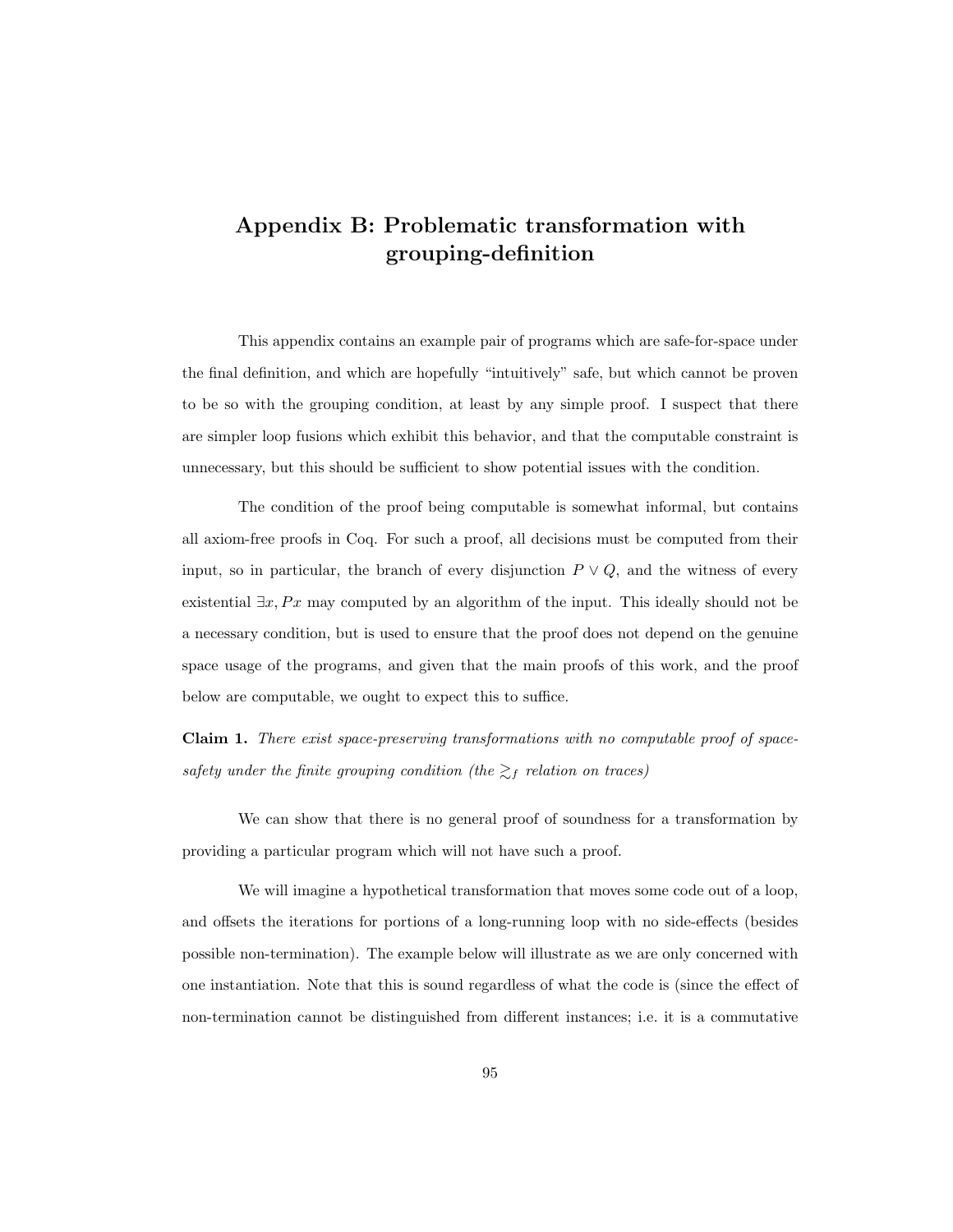effect). Likewise, the space usage of said code will be completely unchanged as long as all iterations are performed.

Suppose that there were a computable proof of space-safety of the general transformation.

Then by the definition of complexity/space-safety there exists constants  $a$  and  $b$ , such that for each grouping  $s_1, \ldots s_m$  and  $t_1, \ldots, t_n$ , we have  $a \cdot max_i(|s_i|) + b \ge max_j(|t_j|)$ .

Since the proof is computable, and since space usage is a semantic property of programs, by Rice's theorem there are programs whose space usage is not known to be bounded by any constant for any input (to any estimation present in the proof). Consider two such programs  $f$  and  $g$  (from natural numbers to natural numbers; their space usage is discarded after evaluation). Thus, the proof must treat each such space usage as opaque (although technically individual states in execution can be inspected, there will be some 'core' whose space usage is still opaque). A loop condition should also be chosen so that there is some chance of non-termination, though it suffices to use user input to ensure both possibilities can occur in the same program (and different traces), so there is no need for a clever choice. We will also require that the loop condition, here rand, should be unknown to the proof; otherwise it can again group the entire finite length into one block. Although in any case, it may certainly not be too desirable.

Now imagine the transformation changes the code:

```
let
 val n = ... (* read natural number from user input *)
 val i = ref 0in
  while (!i < 2 or rand(!i) > 0 or n < 0)
    (f(i);
```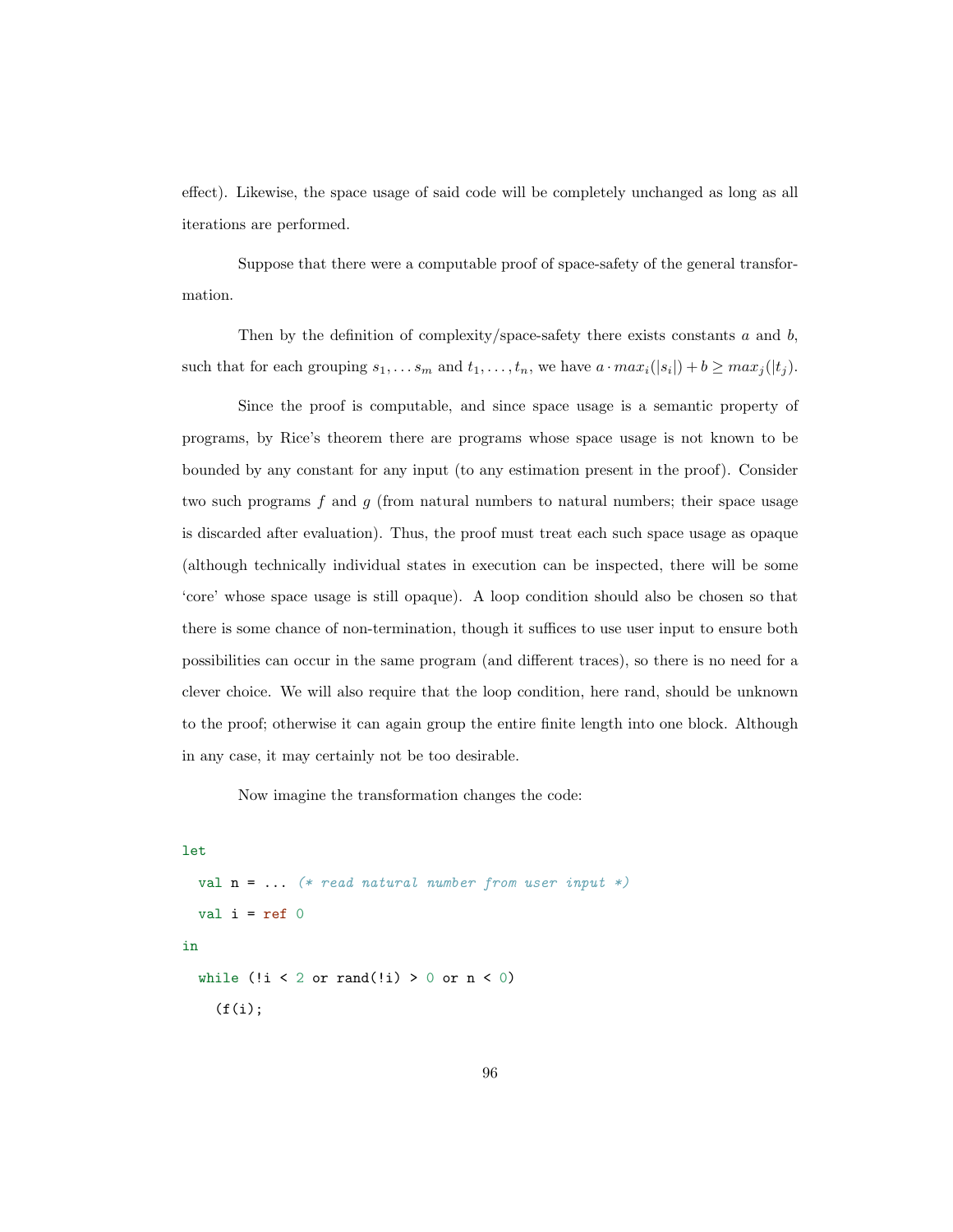```
g(i);i := |i + 1|
```
end

```
into the code:
```

```
let
```

```
val n = ... (* read natural number from user input *)
 val i = ref 0in
 f(0);
 f(1);while (rand(!i) or n < 0)
    (f(i + 2));
    g(i);
     i := !i + 1);g(n);
 g(n+1);
  ()
end
```
By construction, the space usage of each  $f(i)$  and  $g(i)$  must be opaque computable functions  $s_f(i)$  or  $s_g(i)$  to the proof. Informally, since any of these terms may be more than  $a \cdot s_{f(j)} + b$  or  $a \cdot s_{g(j)}$  for other j, they must always be justified by the corresponding  $constant<sup>1</sup>$  $constant<sup>1</sup>$  $constant<sup>1</sup>$ . Then, we have the following correspondance, where whenever a state is in the

<span id="page-104-0"></span><sup>&</sup>lt;sup>1</sup>More specifically, we can construct computable functions such that this condition does not hold at the particular finite points desired, again adversarially to the proof, to show that any other grouping is invalid for a general computable function.